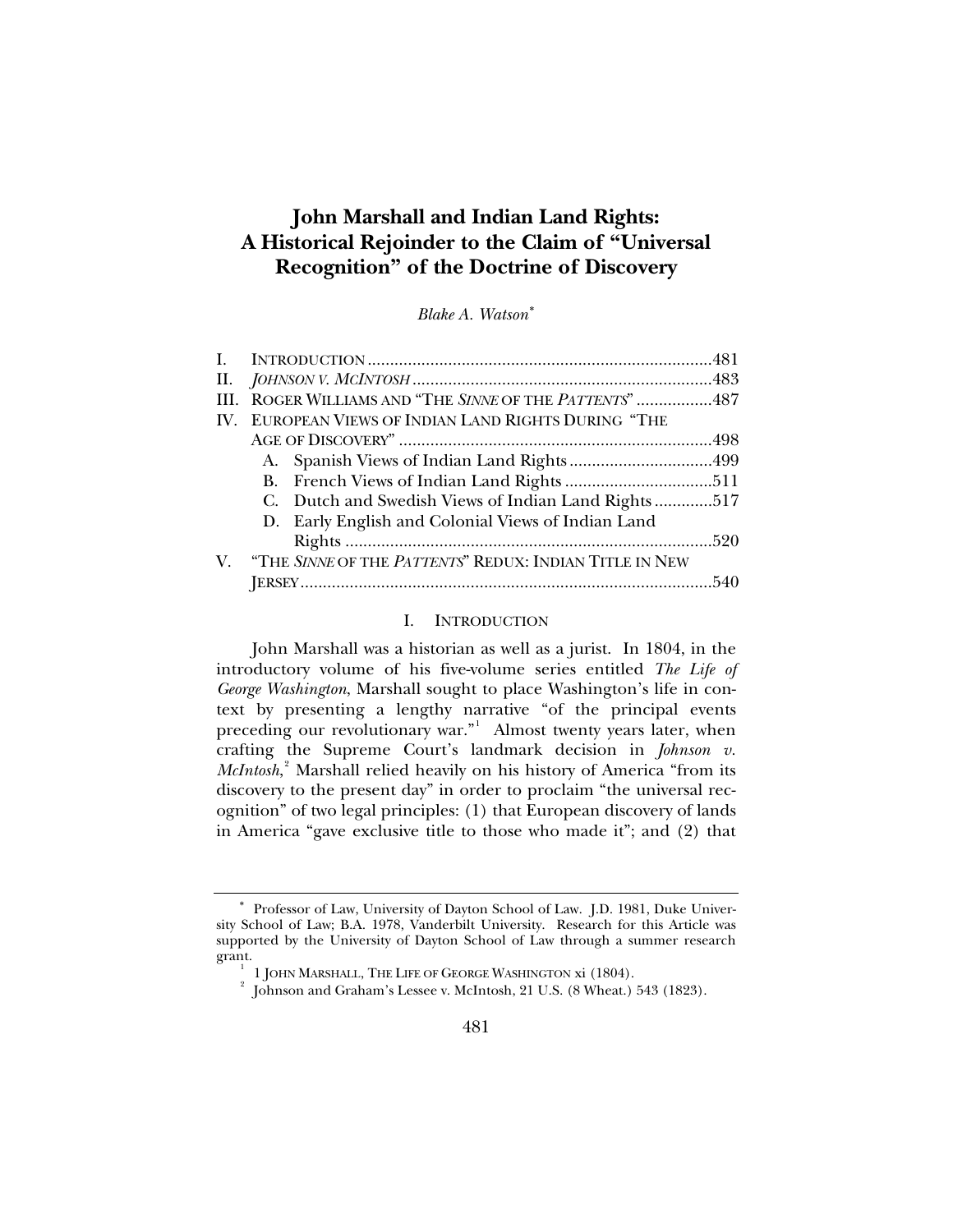such discovery necessarily diminished the power of Indian nations "to dispose of the soil at their own will, to whomsoever they pleased."<sup>[3](#page-1-0)</sup>

While the writings of theorists and the practices of colonizing nations lend support for Marshall's conclusions, the Chief Justice's claim of "*universal recognition*" of the principles underlying *Johnson v. McIntosh* is belied by the historical record.<sup>[4](#page-1-1)</sup> The Illinois and Wabash purchases at issue in *Johnson v. McIntosh*, whereby native lands were sold in 1773 and 1775 to private individuals, were by no means un-precedented.<sup>[5](#page-1-2)</sup> This Article presents a historical rejoinder to John Marshall's claim of universal acceptance of the doctrine of discovery and the diminished nature of Indian land rights. Part II of this Article sets the stage with a brief description of *Johnson v. McIntosh*.

Part III demonstrates that Indians were viewed as early as the 1[6](#page-1-3)30s as the absolute and "true owners" of America, and as such were empowered to retain or transfer title to their lands as they saw fit. The founder of Rhode Island, Roger Williams, is a case in point. Within six years after arriving in America, Williams found himself banished from the jurisdiction of the Massachusetts Bay Colony and a grantee—by virtue of a private transaction with the Narragansett In-dians—of lands in present-day Providence.<sup>[7](#page-1-4)</sup> In this brief period of time, Williams not only established "a rapport with and understanding of the native Americans unmatched by any of his countrymen in the New World,"<sup>[8](#page-1-5)</sup> but also formulated the simple, yet profoundly radical, view that Europeans could "justly occupy lands in the Americas only by purchasing those lands from their rightful owners, the Indians."[9](#page-1-6)

Williams' view, of course, was unacceptable to the colonizing na-tions.<sup>[10](#page-1-7)</sup> However, as surveyed in Part IV of this Article, European views of Indian land rights during "the age of discovery" were by no means as uniform as Marshall intimates in *Johnson v. McIntosh*. [11](#page-1-8) The Spanish, French, Dutch, Swedish, and English views of Indian land

<sup>3</sup> *Id.* at 574.

*See infra* Part II.

*See infra* Part II. 6

<span id="page-1-3"></span><span id="page-1-2"></span><span id="page-1-1"></span><span id="page-1-0"></span>JAMES ERNST, ROGER WILLIAMS: NEW ENGLAND FIREBRAND 100 (AMS Press 1969)  $(1932)$ .

<span id="page-1-8"></span><span id="page-1-7"></span><span id="page-1-6"></span><span id="page-1-5"></span><span id="page-1-4"></span>EDWIN S. GAUSTAD, LIBERTY OF CONSCIENCE: ROGER WILLIAMS IN AMERICA 48–49  $(1991).$ 

*Id.* at 28.<br>William Christie MacLeod, The American Indian Frontier 199 (1928).

WILLIAM CHRISTIE 11<br><sup>10</sup> See infra notes 80–114, and accompanying text.<br><sup>11</sup> See infra Part IV.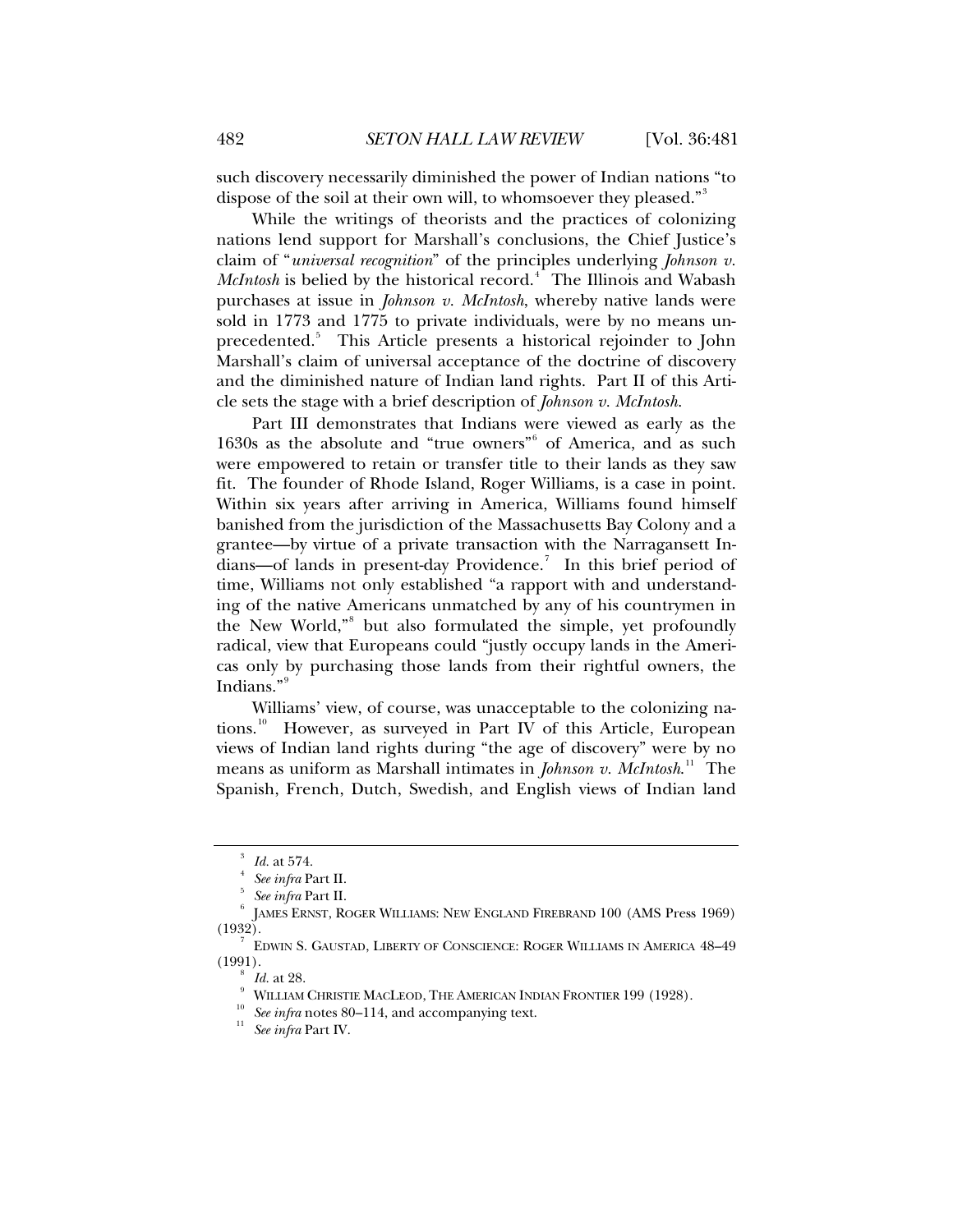<span id="page-2-0"></span>rights varied considerably in their emphasis on discovery, papal authority, royal grant, feudal right, possession, and purchase.

Finally, Part V examines a lesser known conflict over Indian land rights: the dispute between the "Newark purchasers," who relied on Indian deeds obtained in the seventeenth century, and the Proprietors of New Jersey, who sought to collect the feudal quit-rents due them under their royal grants. This controversy is of historical importance as it foreshadowed the struggle of the Illinois and Wabash Land Company in *Johnson v. McIntosh* to overcome government resistance to its title claims. In both instances, ownership of land was contested on the basis of competing chains of title. In each of the respective cases, native land rights were championed not by the Indians themselves, but by the recipients of Indian deeds.<sup>[12](#page-2-1)</sup> And in both instances, natural rights to property were opposed by the doctrine of discovery, feudal law, statutory prohibitions, and royal authority.<sup>[13](#page-2-2)</sup>

# II. *JOHNSON V. MCINTOSH*

*Johnson and Graham's Lessee v. McIntosh*, an 1823 United States Supreme Court decision authored by Chief Justice John Marshall, was "an action of ejectment for lands in the State and District of Illinois, claimed by the plaintiffs under a purchase and conveyance from the Piankeshaw Indians, and by the defendant, under a grant from the United States."[14](#page-2-3) On October 18, 1775, in Vincennes, Indiana, eleven Piankeshaw chiefs "for good and valuable consideration" deeded an immense tract of land to Lord Dunmore, the royal governor of Virginia, his son, and eighteen other persons from Maryland, Pennsylvania, Great Britain, and the Illinois Country.<sup>[15](#page-2-4)</sup> However, on December 30, 1805, the Piankeshaw ceded much of the same land to the United States in a treaty negotiated by William Henry Harrison, governor of the Indiana Territory.<sup>[16](#page-2-5)</sup> Thereafter, Vincennes resident William McIntosh—according to the jointly submitted statement of the case—purchased a portion of the land in question from the fed-eral government, thus setting up a conflict in title.<sup>[17](#page-2-6)</sup>

The plaintiffs, who were the heirs of Thomas Johnson, one of the twenty original purchasers, appeared to have the upper hand. After all, if the Piankeshaw Tribe sold the property in 1775, the Tribe

<span id="page-2-2"></span><span id="page-2-1"></span><sup>&</sup>lt;sup>12</sup> See infra Part V.<br><sup>13</sup> See infra Part V.<br><sup>14</sup> Johnson v. McIntosh, 21 U.S. (8 Wheat.) 543, 543 (1823).<br><sup>15</sup> Id. at 555.<br><sup>16</sup> 7 Stat. 100 (1805).<br><sup>17</sup> Johnson, 21 U.S. (8 Wheat.) at 560.

<span id="page-2-6"></span><span id="page-2-5"></span><span id="page-2-4"></span><span id="page-2-3"></span>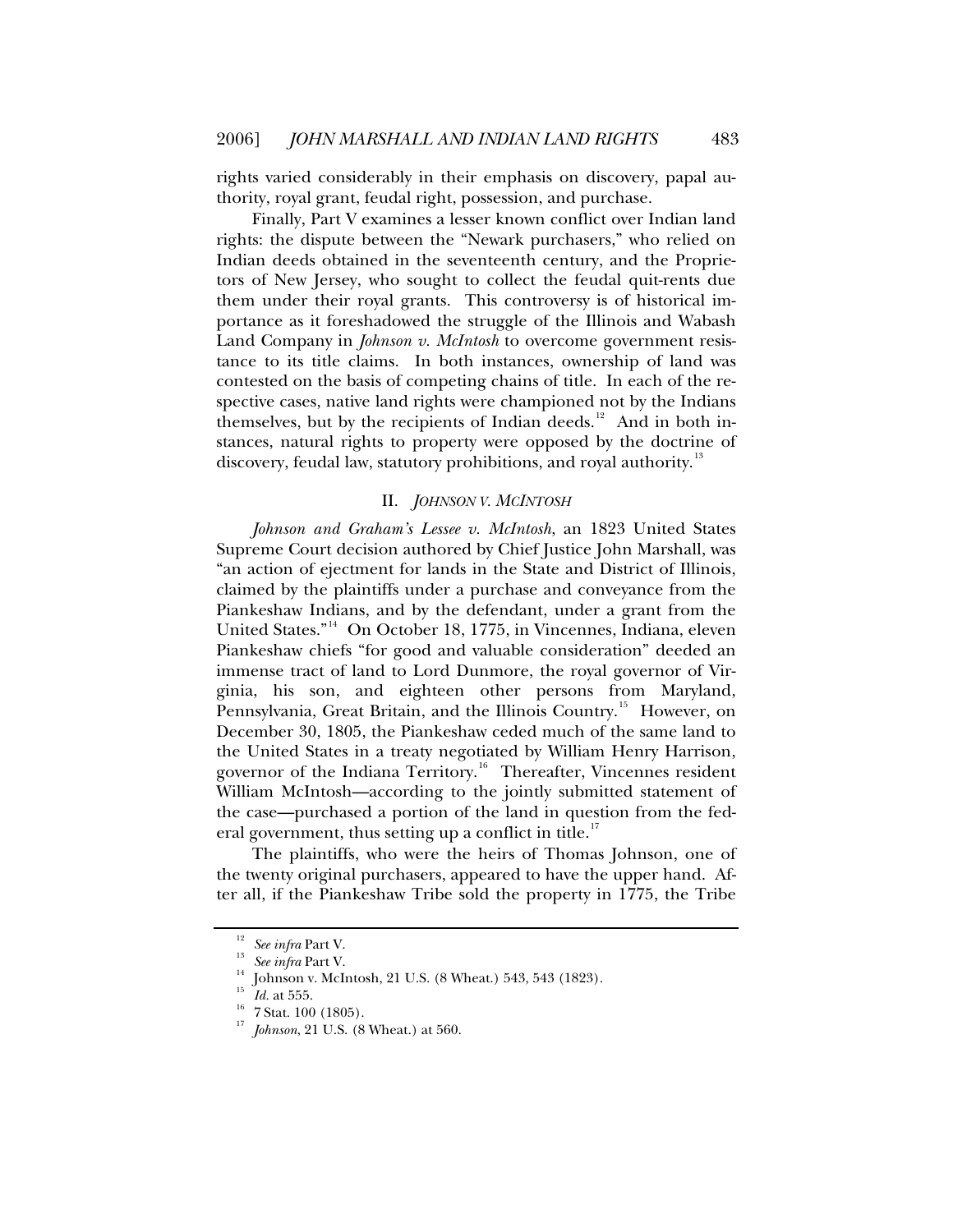had nothing left to cede to the United States in 1805, and therefore the government had nothing to sell to William McIntosh: *nemo dat qui non habet* (he who hath not cannot give).<sup>[18](#page-3-0)</sup> Faced with these facts, the attorneys representing the defendant McIntosh were compelled to argue that the 1775 purchase was invalid on the ground that Indian tribes lacked the legal capacity to sell land to private individuals.<sup>[19](#page-3-1)</sup> Hence, in Chief Justice Marshall's words, the issue to be decided in *Johnson v. McIntosh* was "the power of Indians to give, and of private individuals to receive, a title which can be sustained in the Courts of this country."[20](#page-3-2)

On behalf of a unanimous Supreme Court, Marshall announced that, following "the discovery of this immense continent,"<sup>[21](#page-3-3)</sup> Indians in America no longer enjoyed the "power to dispose of the soil, at their own will, to whomsoever they pleased"<sup>[22](#page-3-4)</sup> and that, consequently, "the plaintiffs do not exhibit a title which can be sustained in the Courts of the United States."[23](#page-3-5) The decision in *Johnson v. McIntosh* was a crushing defeat for the Illinois and Wabash Land Company, which in 1779 had united the investors in the Piankeshaw (or Wabash) purchase with an overlapping group of individuals who had acquired a similarly large tract of land in 1773 from the Illinois Indians. $24$  The quixotic pursuit of fortune by the speculators in the Illinois-Wabash purchase, sustained for a half century, ended in complete and unequivocal failure.

The Illinois and Piankeshaw Indians did not participate in the *Johnson v. McIntosh* litigation, and, consequently, "no Indian voices were heard in a case which had, and continues to have, profound effects on Indian property rights."[25](#page-3-7) Indeed, Wilcomb Washburn views Marshall's opinion as "the basis of all subsequent determinations of Indian right,"[26](#page-3-8) and Kenneth Bobroff describes *Johnson v. McIntosh* as "one of the foundational Indian law cases" that "is at the root of title

<sup>18</sup> *Id.* at 571. 19 *Id*. at 572. 20 *Id.*

<sup>21</sup> *Id.*

<span id="page-3-8"></span><span id="page-3-7"></span><span id="page-3-6"></span><span id="page-3-5"></span><span id="page-3-4"></span><span id="page-3-3"></span><span id="page-3-2"></span><span id="page-3-1"></span><span id="page-3-0"></span><sup>&</sup>lt;sup>22</sup> Id. at 574.<br><sup>23</sup> Johnson, 21 U.S. (8 Wheat.) at 604–05.<br><sup>24</sup> Id. at 572.<br><sup>25</sup> Allison M. Dussias, *Squaw Drudges, Farm Wives, and the Dann Sisters' Last Stand: American Indian Women's Resistance to Domestication and the Denial of Their Property Rights*, 77 N.C. L. Rev. 637, 645 (1999).<br><sup>26</sup> WILCOMB E. WASHBURN, RED MAN'S LAND, WHITE MAN'S LAW 66 (2d ed. 1995).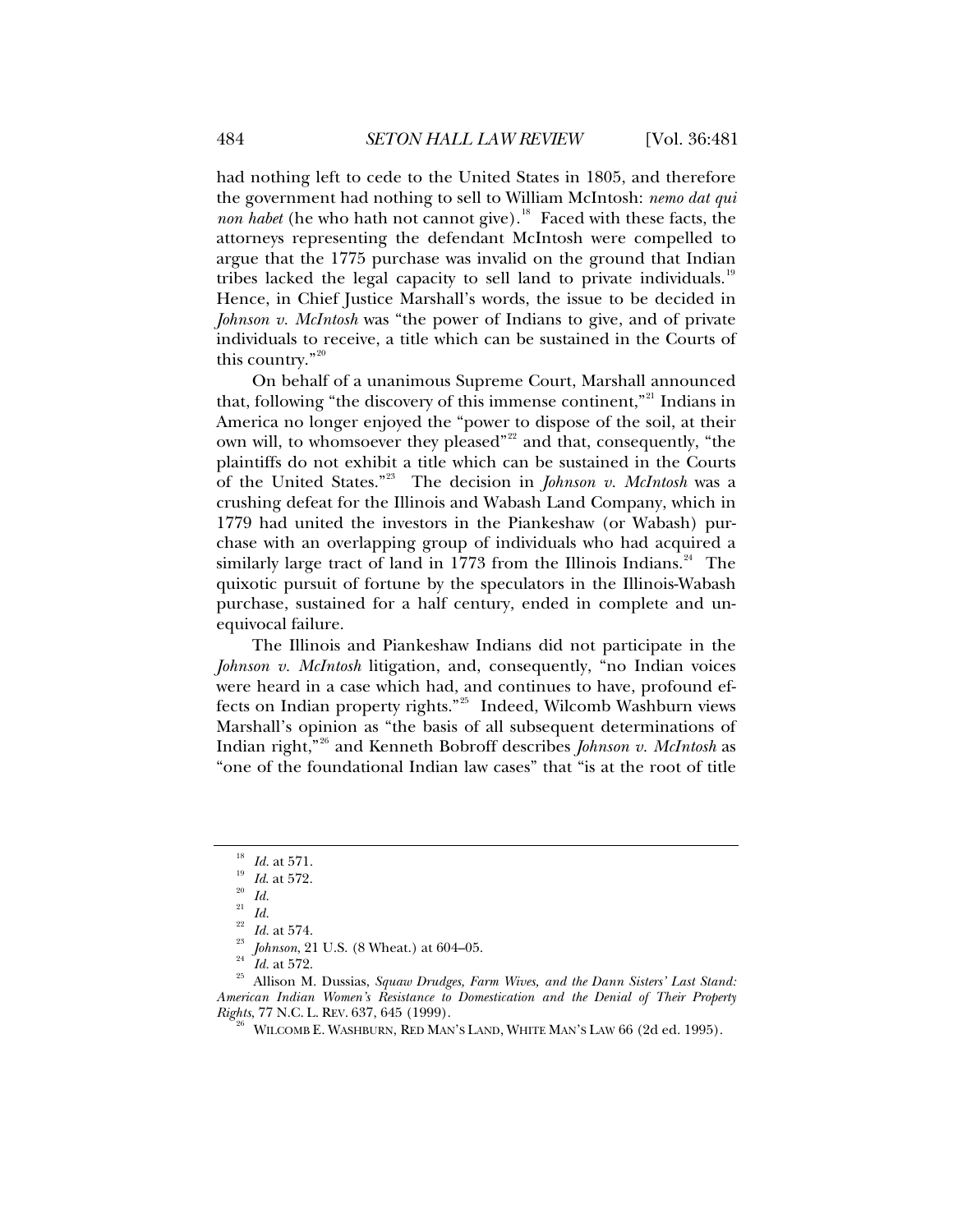for most real property in the United States."<sup>[27](#page-4-0)</sup> Although the decision has been described as "a brilliant compromise,"<sup>[28](#page-4-1)</sup> "pos[ing] little or no restrictions on the tribes,"<sup>[29](#page-4-2)</sup> "not . . . purely inimical to tribal interests,"[30](#page-4-3) and even as "one of the most pro-Indian decisions to come from the Supreme Court in the nineteenth century,"<sup>[31](#page-4-4)</sup> the majority of commentators have severely criticized *Johnson v. McIntosh* and its en-dorsement of the doctrines of discovery and conquest.<sup>[32](#page-4-5)</sup>

Robert Williams, Jr., concludes that "[f]or Marshall, the Doctrine of Discovery presented itself as a convenient fiction, one which masked the Revolutionary era political struggle by which Indian Na-tions were denied rights and status in their lands,"<sup>[33](#page-4-6)</sup> and contends that "Indian people regard the 'Doctrine of Discovery' . . . as the 'separate but equal'<sup>[34](#page-4-7)</sup> and *Korematsu*<sup>[35](#page-4-8)</sup> of United States race-oriented jurisprudence respecting their status and rights."<sup>[36](#page-4-9)</sup> David Wilkins asserts that "[t]he thrust of the Court's message in *M'Intosh* was that indigenous peoples did not have the natural right exercised by 'civi-

<span id="page-4-4"></span>review). 31 June Carbone, *Back to the Future: Intellectual Property and the Rediscovery of Property* 

<span id="page-4-6"></span><span id="page-4-5"></span><sup>32</sup> See infra notes 33–45 and accompanying text.<br><sup>33</sup> Robert A. Williams, Jr., *Jefferson, the Norman Yoke, and American Indian Lands*, 29<br>ARIZ. L. REV. 165, 191 (1987) [hereinafter Williams, Jr., *American Indian Lands*]

<span id="page-4-7"></span><sup>34</sup> In Plessy v. Ferguson, 163 U.S. 537 (1896), the United States Supreme Court upheld against Thirteenth and Fourteenth Amendment challenges a Louisiana statute requiring railroads to provide "equal but separate" accommodations for white and black passengers. The Court rejected the plaintiff's argument that "enforced separation of the two races stamps the colored race with a badge of inferiority." *Id.* at 551. 35 In *Korematsu v. United States*, 323 U.S. 214, 223–24 (1944), the United States

<span id="page-4-8"></span>Supreme Court held that it was within the war powers of Congress and the Executive branch to temporarily exclude Japanese-Americans from the West Coast during

<span id="page-4-9"></span><sup>36</sup> Williams, Jr., *American Indian Lands, supra* note 33, at 169. *See also* ROBERT A. WILLIAMS, JR., THE AMERICAN INDIAN IN WESTERN LEGAL THOUGHT: THE DISCOURSES OF CONQUEST 317 (1990) [hereinafter WILLIAMS, JR., THE AMERICAN INDIAN IN WESTERN LEGAL THOUGHT] ("*Johnson*'s acceptance of the Doctrine of Discovery into United States law preserved the legacy of 1,000 years of European racism and colonialism directed against non-Western peoples. . . . The Doctrine of Discovery's underlying medievally derived ideology—that normatively divergent 'savage' peoples could be denied rights and status equal to those accorded to the civilized nations of Europe had become an integral part of the fabric of United States federal Indian law.").

<span id="page-4-0"></span><sup>27</sup> Kenneth H. Bobroff, *Indian Law in Property:* Johnson v. M'Intosh *and Beyond*, 37 TULSA L.J. 521, 521 (2001). 28 Nell Jessup Newton, *At the Whim of the Sovereign: Aboriginal Title Reconsidered*, 31

<span id="page-4-1"></span>HASTINGS L.J. 1215, 1223 (1980). 29 Milner S. Ball, *Constitution, Court, Indian Tribes*, 1987 AM. B. FOUND. RES. J. 1, 24

<span id="page-4-3"></span><span id="page-4-2"></span><sup>(1987). 30</sup> Kevin J. Worthen, *Sword or Shield: The Past and Future Impact of Western Legal Thought on American Indian Sovereignty*, 104 HARV. L. REV. 1372, 1384 (1991) (book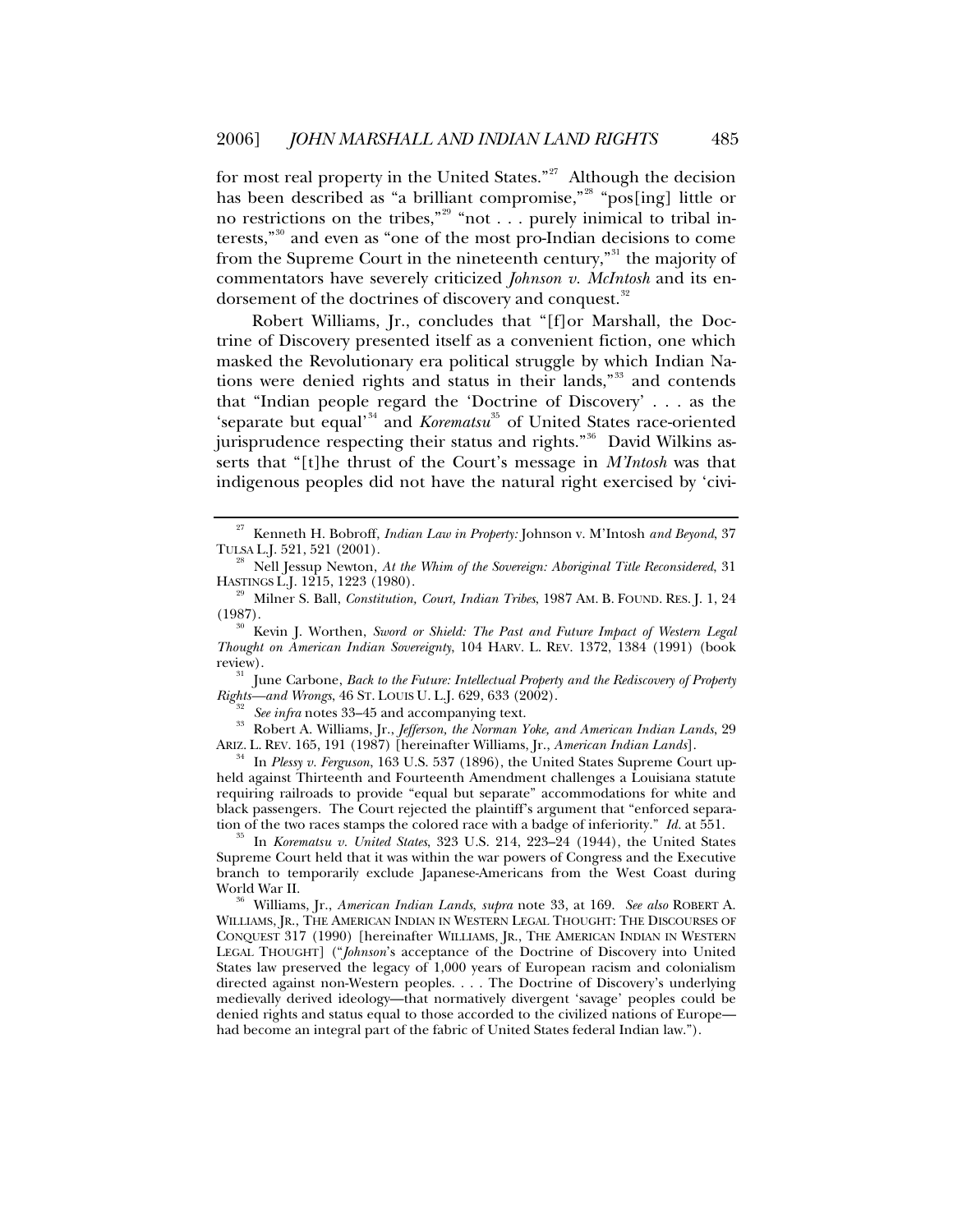lized' nations to sell their property to whomever they wished,"<sup>[37](#page-5-0)</sup> and that the doctrine of discovery, "when defined . . . to mean that the federal government holds the fee-simple title to all the Indian lands in the United States, is a clear legal fiction that needs to be explicitly stricken from the federal government's political and legal vocabulary."[38](#page-5-1) Steven Newcomb posits that "*Johnson* was premised on the ancient principle of Christian dominion and a distinction between paramount rights of 'Christian people' and subordinate rights of 'heathens' or non-Christians."[39](#page-5-2) Others have described the 1823 Su-preme Court decision as "conquest by judicial fiat,"<sup>[40](#page-5-3)</sup> "a tortured rationale,"<sup>[41](#page-5-4)</sup> "a tool of efficient expropriation of Indian lands,"<sup>[42](#page-5-5)</sup> "cor-rupt,"<sup>[43](#page-5-6)</sup> "having both racist and colonial roots,"<sup>[44](#page-5-7)</sup> and "an extraconstitutional fiction . . . developed . . . to rationalize the subjugation of the Indian nations as a matter of 'law.'"[45](#page-5-8)

*Johnson v. McIntosh*, with its core pretension of "discovery" of inhabited lands, is doctrinally suspect. $46$  It is also historically inaccurate. Chief Justice John Marshall's claim of "universal recognition" of the doctrine of discovery is fictive.<sup> $47$ </sup> The discovery doctrine was always a controversial and controverted rationale.<sup>[48](#page-5-11)</sup>

<span id="page-5-2"></span>*The Doctrine of Discovery,* Johnson v. McIntosh*, and Plenary Power*, 20 N.Y.U. REV. L. &

<span id="page-5-3"></span><sup>40</sup> Howard R. Berman, *The Concept of Aboriginal Rights in the Early Legal History of the United States, 27 BUFF. L. REV. 637, 648 (1978).* 

<span id="page-5-4"></span><sup>41</sup> Terry W. Frazier, *Protecting Ecological Integrity Within the Balancing Function of <i>Property Law*, 28 ENVTL. L. 53, 79 n.94 (1998).

<span id="page-5-5"></span><sup>42</sup> Eric Kades, *The Dark Side of Efficiency:* Johnson v. M'Intosh *and the Expropriation of American Indian Lands*, 148 U. PA. L. REV. 1065, 1080 (2000).

<span id="page-5-0"></span><sup>37</sup> David E. Wilkins, Johnson v. M'Intosh *Revisited: Through the Eyes of* Mitchel v.

<span id="page-5-1"></span>David E. Wilkins, *Quit-Claiming the Doctrine of Discovery: A Treaty-Based Reappraisal*, 23 OKLA. CITY U. L. REV. 277, 315 (1998). *See also* G. EDWARD WHITE, THE MARSHALL COURT AND CULTURAL CHANGE, 1815–1835, at 710 (1991) (Marshall's message in *Johnson v. McIntosh* was that "the natural rights of human beings to dispose of property that they held by virtue of possession did not apply to Indians in America.").<br><sup>39</sup> Steven T. Newcomb, *The Evidence of Christian Nationalism in Federal Indian Law:* 

<span id="page-5-6"></span><sup>&</sup>lt;sup>43</sup> Jill Norgren, *Protection of What Rights They Have: Original Principles of Federal Indian Law*, 64 N.D. L. REV. 73, 94 (1988).

<span id="page-5-7"></span><sup>&</sup>lt;sup>44</sup> Robert B. Porter, *Two Kinds of Indians, Two Kinds of Indian Nation Sovereignty: A Surreply to Professor Lavelle, 11 KAN. J.L. & PUB. POL'Y 629, 637 (2002).* 

<span id="page-5-11"></span><span id="page-5-10"></span><span id="page-5-9"></span><span id="page-5-8"></span>Alex Tallchief Skibine, Braid of Feathers: Pluralism, Legitimacy, Sovereignty, and *the Importance of Tribal Court Jurisprudence*, 96 COLUM. L. REV. 557, 565 (1996) (reviewing FRANK POMMERSHEIM, BRAID OF FEATHERS: AMERICAN INDIAN LAW AND CONTEMPORARY TRIBAL LIFE (1995)). 46 *See supra* notes 25–45 and accompanying text. 47 *See infra* Part IV. 48 *See infra* Part III.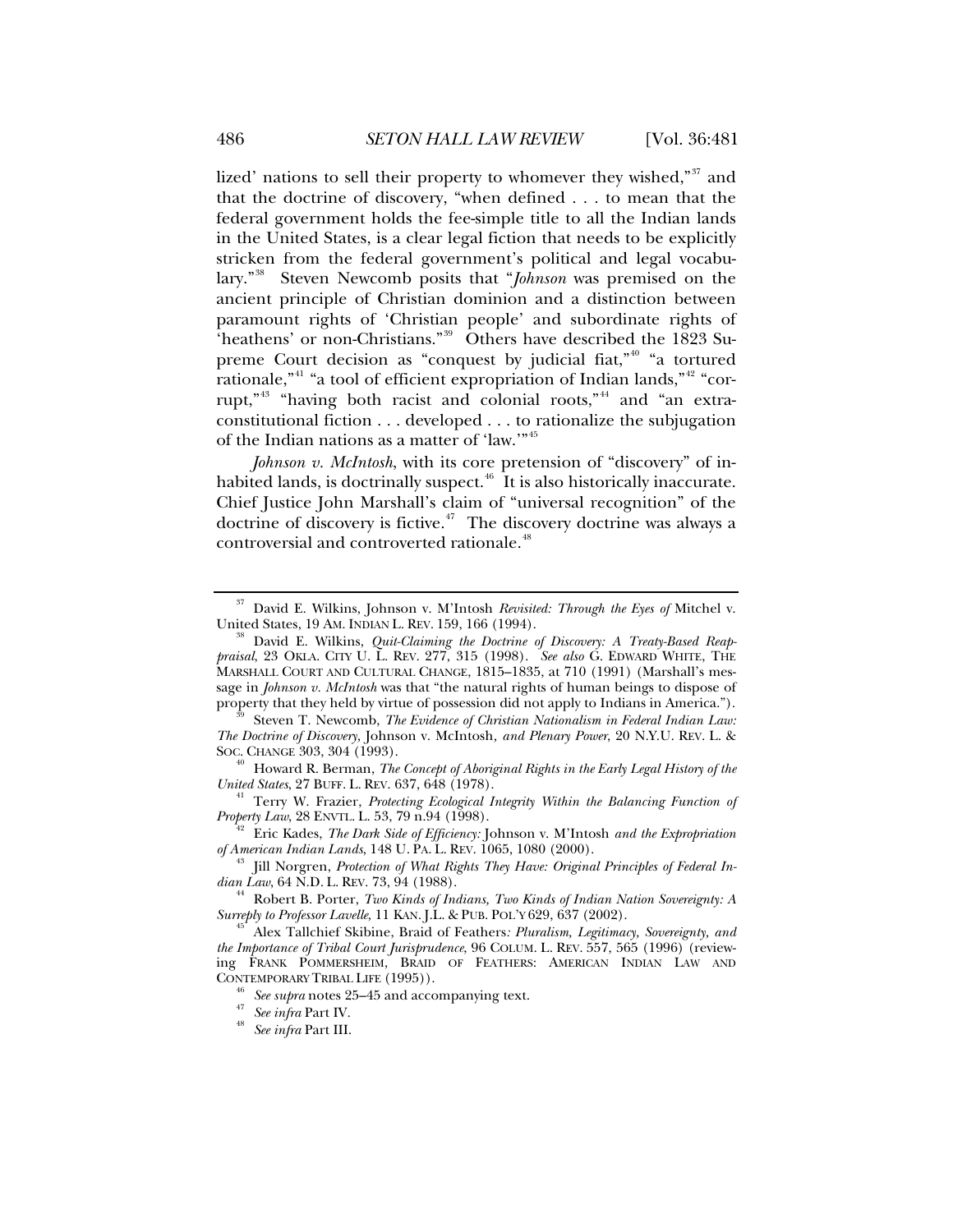#### III. ROGER WILLIAMS AND "THE *SINNE* OF THE *PATTENTS*"

<span id="page-6-0"></span>Roger and Mary Williams came to Massachusetts in February 1631.<sup>[49](#page-6-1)</sup> At this time, there were three primary English settlements: Plymouth, Salem, and most recently, Boston. The Plymouth Colony was founded in December 1620 by the Mayflower Pilgrims, a separatist Puritan sect that had secured a land patent from the London Virginia Company.<sup>[50](#page-6-2)</sup> The Pilgrims established their settlement in a location beyond the domain of the Virginia Company, but came to an agreement with the Plymouth Council for New England, which on November 3, 1620 had been granted a charter by King James I for the lands at issue.<sup>[51](#page-6-3)</sup> Without any mention of Indians or Indian land rights, James granted to the Council, for their "sole . . . and proper Use" and to "their Successors and Assignes for ever,"<sup>[52](#page-6-4)</sup> a patent, or exclusive title, to "all the . . . Lands and Grounds . . . of America" from 40 to 48 degrees northern latitude, "from Sea to Sea," together with "the Firme Lands, Soyles, Grounds, Havens, Ports, Rivers, Wa-ters, Fishings, Mines, and Mineralls."<sup>[53](#page-6-5)</sup>

Salem and Boston, located to the north of Plymouth, were set-tlements within the Massachusetts Bay Colony.<sup>[54](#page-6-6)</sup> In 1629, Williams became acquainted with John Winthrop, who in that year had been elected the Colony's governor while still in England.<sup>[55](#page-6-7)</sup> James I died in 1625 and was succeeded by Charles I, his son, "who ruled with little respect for either Parliament or the Puritans."[56](#page-6-8) Nevertheless, a group of Puritan merchants in 1628 were granted land in Massachu-

<span id="page-6-4"></span><sup>52</sup> 3 THE FEDERAL AND STATE CONSTITUTIONS, COLONIAL CHARTERS, AND OTHER ORGANIC LAWS OF THE STATES, TERRITORIES, AND COLONIES NOW OR HERETOFORE FORMING THE UNITED STATES OF AMERICA 1834 (Francis N. Thorpe ed., 1909) [herein-<br>after 3 Federal and State Constitutions].

<span id="page-6-5"></span>The Avalon Project at Yale Law School, The Charter of New England: 1620, http://www.yale.edu/lawweb/avalon/states/mass01.htm (last visited Dec. 26, 2005). The line for 48 degrees north latitude lies north of Maine and runs through Canada and northern Minnesota, North Dakota, Montana, Idaho, and Washington. The line for 40 degrees north latitude serves as north boundary of Kansas, and runs through California, Nevada, Utah, Colorado, Missouri, Illinois, Indiana, Ohio, West Virginia, Pennsylvania, and New Jersey. 54 PETER C. HOLLORAN, HISTORICAL DICTIONARY OF NEW ENGLAND 284–85 (2003). 55 GAUSTAD, *supra* note 7, at 20. 56 *Id.* at 19.

<span id="page-6-7"></span><span id="page-6-6"></span>

<span id="page-6-3"></span><span id="page-6-2"></span><span id="page-6-1"></span><sup>49</sup> GAUSTAD, *supra* note 7, at 24.<br>
50 Id. at 14. 50 Id. at 14. 50 In T. Juricek, *English Territorial Claims in North America under Elizabeth and the Early Stuarts*, *in* 7 TERRAE INCOGNITAE, THE ANNALS OF THE SOCIETY FOR THE HISTORY OF DISCOVERIES 18–19 (1975); Lindsay G. Robertson, *John Marshall as Colonial Historian: Reconsidering the Origins of the Discovery Doctrine*, 13 J.L. & POL. 759, 762 (1997) [here-

<span id="page-6-8"></span>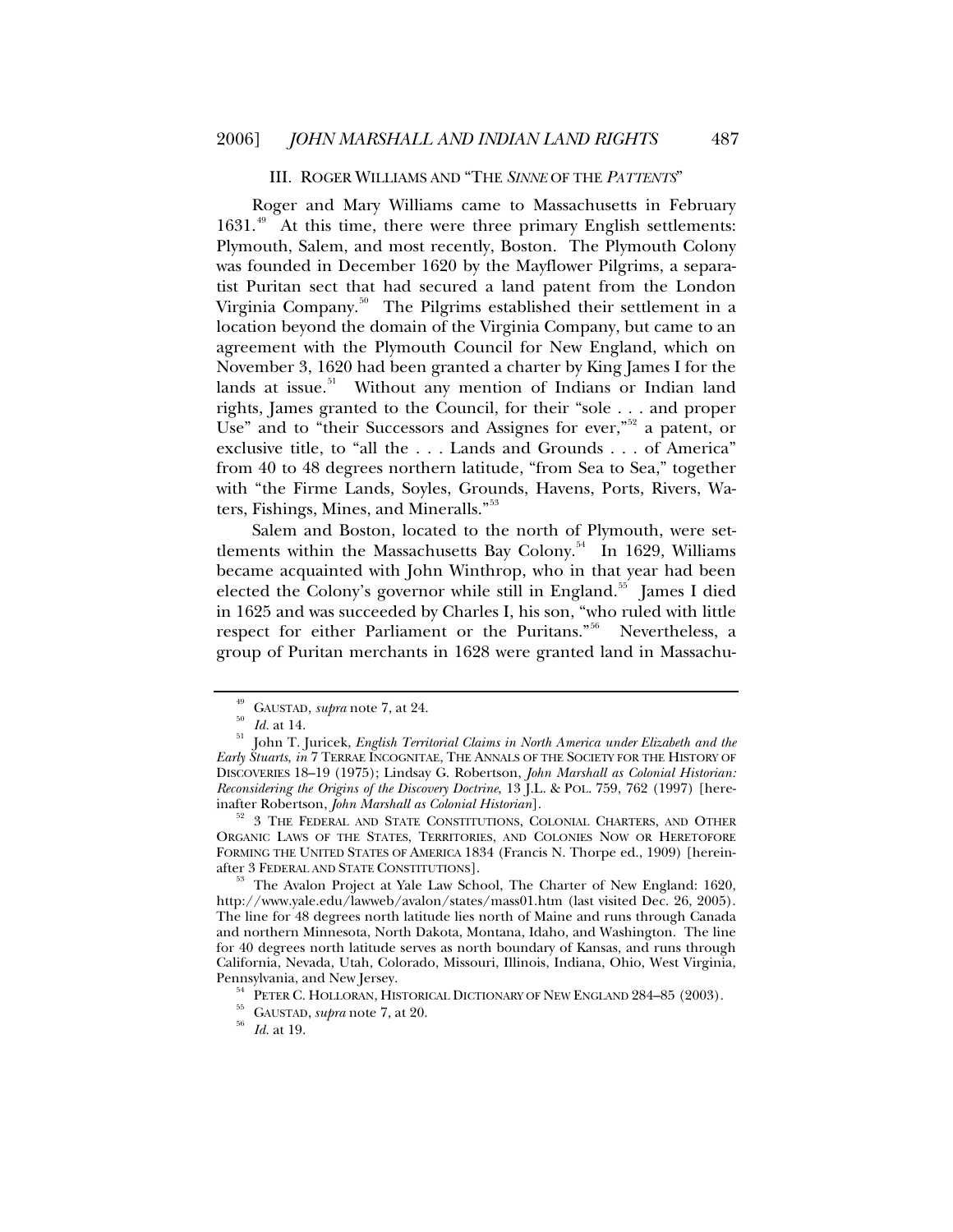setts and, on March 4, 1629, the grant was confirmed by a royal char-ter.<sup>[57](#page-7-0)</sup> King Charles, also without any mention of Indians or Indian land rights, granted to the Massachusetts Bay Company "all that Parte of Newe England" described in the charter "and all Landes and Hereditaments whatsoever, lyeing within the Lymitts aforesaide, . . . from the Atlantick and Westerne Sea and Ocean on the Easte Parte, to the South Sea on the West Parte."<sup>[58](#page-7-1)</sup>

Although the 1620 and 1629 royal charters made no mention of the Indians who occupied the lands granted, John Winthrop and other Puritans were aware of the native presence. In a 1621 tract defending "the Lawfulness of Removing out of England into the Parts of America," Pilgrim apologist Robert Cushman declared Indian lands to be "'spacious and void," and thus available to Englishmen.<sup>[59](#page-7-2)</sup> Winthrop, who studied law at Gray's Inn and became an attorney at the Court of Wards in London, advanced similar arguments eight years later, just prior to his departure for the New World:

As for the Natives in New England, they inclose noe Land, neither have any setled habytation, nor any tame Cattle to improve the Land by, and soe have noe other but a Naturall Right to those Countries, soe as if we leave them sufficient for their use, we may lawfully take the rest, there being more than enough for them and us. $60$ 

<span id="page-7-1"></span><span id="page-7-0"></span><sup>57</sup> *Id.* at 20. 58 3 FEDERAL AND STATE CONSTITUTIONS, *supra* note 52, at 1849–50. *See also* WILLIAM CRONON, CHANGES IN THE LAND: INDIANS, COLONISTS, AND THE ECOLOGY OF NEW ENGLAND 70–71 (1983) ("In the case of the Massachusetts Bay Company's charter, the King conferred the lands of the grant . . . 'in free and common Socage.'. . . [F]ree and common socage—in some senses, the least feudal of medieval tenures conceived of land simply as property carrying an economic rent, a rent which was often negligible. In Massachusetts, the Crown's only claim was to receive one-fifth of all the gold and silver found there. Given New England geology, the burden did not prove onerous."); DOCUMENTS OF AMERICAN HISTORY 16-17 (Henry Steele Commager ed., 5th ed. 1949); GAUSTAD, *supra* note 7, at 32; The Winthrop Society, Charter of the Massachusetts Bay Company, 4 March, 1628/29, http://www.winthropsociety. org/doc\_charter.php (last visited Dec. 26, 2005) (rendered into modern English by John Beardsley). 59 CRONON, *supra* note 58, at 56. *See also* JOHN FREDERICK MARTIN, PROFITS IN THE

<span id="page-7-2"></span>WILDERNESS: ENTREPRENEURSHIP AND THE FOUNDING OF NEW ENGLAND TOWNS IN THE SEVENTEENTH CENTURY 117 (1991) (Cushman justified taking Indian land on the grounds that, "[b]ecause the Indians let the land lie 'idle and waste . . . it is lawful now to take a land which none useth, and make use of it.'").<br><sup>60</sup> ALDEN T. VAUGHAN, NEW ENGLAND FRONTIER: PURITANS AND INDIANS, 1620–1675,

<span id="page-7-3"></span>at 110 (1965).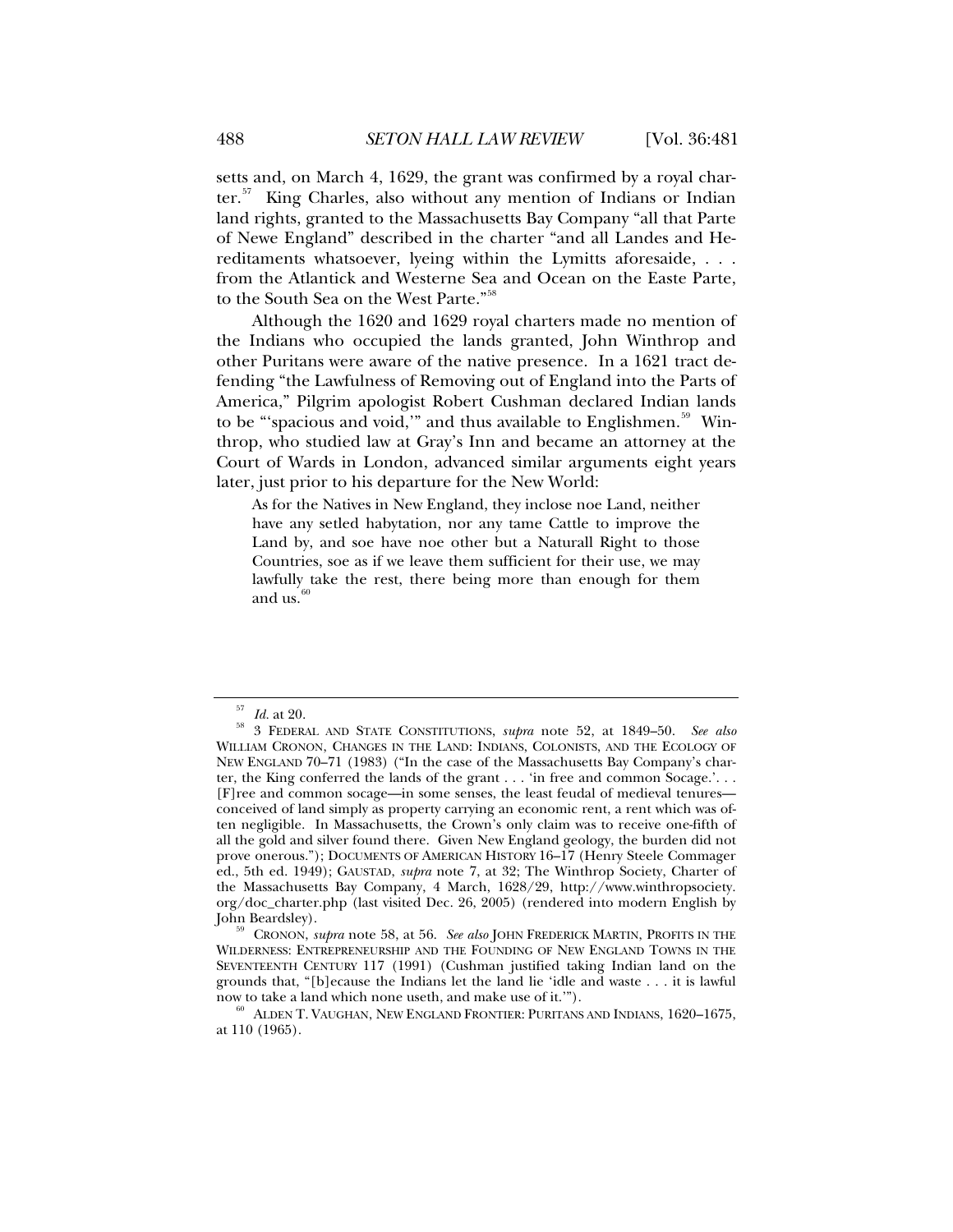Most land in America, according to Winthrop, was *vacuum domicilium*, or empty space.<sup>[61](#page-8-0)</sup> The "savage people" had not enclosed or improved it, and due to smallpox, "God hath consumed the natives with a miraculous plague, whereby the greater part of the country is left void of inhabitants."[62](#page-8-1) Consequently, "Christians have liberty to go and dwell amongst them in their waste lands and woods (leaving them such places as they have manured for their corn) as lawfully as Abraham did among the Sodomites."[63](#page-8-2) John Cotton, a Boston minister and contemporary of Winthrop and Williams, also embraced the emergent international law doctrine of *vacuum domicilium*, writing that, "[i]n a vacant soyle, hee that taketh possession of it, and be-stoweth culture and husbandry upon it, his Right it is."<sup>[64](#page-8-3)</sup>

 Eric Kades notes that, to obtain Indian lands "at bargain prices," the United States government was not required, in most instances, "to resort to violence or even threats to lower the price of Indian lands. Its most powerful alternative was breathtakingly simple: settlement on the frontier. Settlers killed relatively few Indians in raids, massacres, skirmishes and the like. They killed many more by spreading endemic diseases like smallpox." Kades, *supra* note 42, at 1105. John Winthrop attributed a divine purpose to such epidemics, writing that "[t]he Natives are near all dead of the smallpox, so as the Lord hath cleared our title to what we possess." OBERG, *supra*, at 85 (quoting Winthrop to Sir Nathaniel Rich, May 22, 1634). 63 DEANE, *supra* note 62, at 7 n.†. *See also* VAUGHAN, *supra* note 60, at 110 ("Bol-

<span id="page-8-2"></span>stered by innumerable Old Testament citations, the New England Puritans tried to convince themselves and others that land not being used by the heathen was open to any who would make use of it."); Brockunier, *supra* note 61, at 44 ("Even before embarking from the homeland, Winthrop had dug into the Old Testament for the warrant of Higher Law. The cases of Ephron the Hittite, Jacob and Hamor's land, and the relations of Abimelech's servants with Isaac's readily came to hand, and Winthrop concluded that the Indians had only a 'natural right' to the soil, the right of occupancy.").

<span id="page-8-0"></span><sup>61</sup> Samuel Hugh Brockunier, *The Irrepressible Democrat: Roger Williams*, *reprinted in* ROGER WILLIAMS AND THE MASSACHUSETTS MAGISTRATES 44 (Theodore P. Greene ed., 1964).

<span id="page-8-1"></span>CHARLES DEANE, ROGER WILLIAMS AND THE MASSACHUSETTS CHARTER 7 n.<sup>†</sup> (1873). *See also* MICHAEL LEROY OBERG, DOMINION AND CIVILITY: ENGLISH IMPERIALISM AND NATIVE AMERICA, 1585–1685, at 84 (1999) (Puritan John White, in 1630, noted that disease had "swept away most of the Inhabitants all along the Sea Coast, and in some places utterly consumed man, woman, & childe, so that there is no person left to lay claime to the soyle which they possessed.") (citing JOHN WHITE, THE PLANTERS PLEA 14 (1630)). *Id.* at 85 ("Why, [Winthrop] asked, 'should we stand striving here [in England] for places of habitation, etc. (many men spending as much labor & coste to recover or keepe an acre or twoe of Land, as would procure them many & as good or better in another Countrie) & in the meane time suffer a whole Continent as fruitfull & convenient for the use of man to lie waste  $w^{\text{th}}$  out any improvement?").

<span id="page-8-3"></span>CRONON, *supra* note 58, at 56-57. See NEAL SALISBURY, MANITOU AND PROVIDENCE: INDIANS, EUROPEANS, AND THE MAKING OF NEW ENGLAND, 1500–1643, at 176–77 (1982) (describing the *vacuum domicilium* doctrine as spelled out by John Winthrop).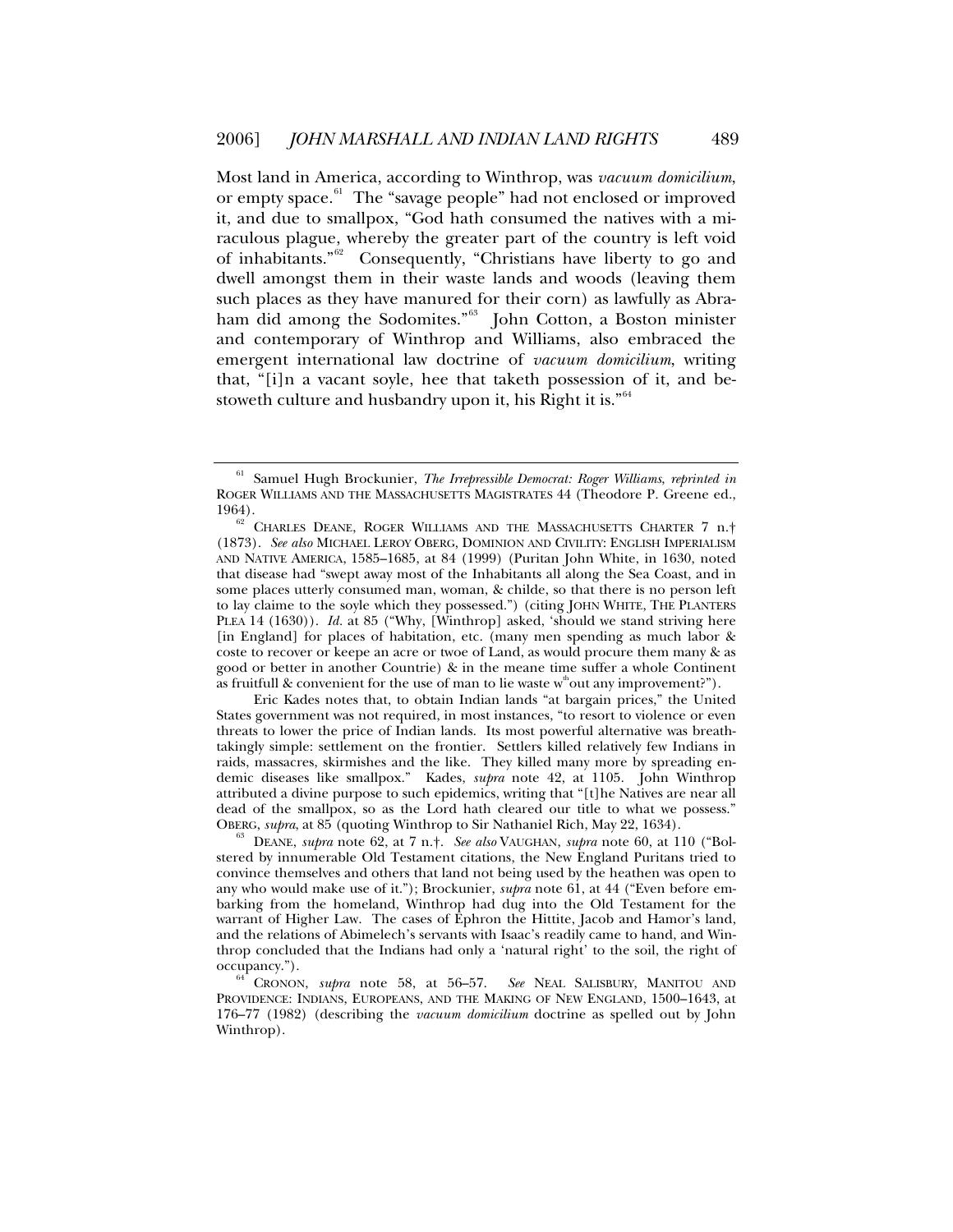The legalities of colonization appeared settled: Massachusetts belonged to England by virtue of discovery; and the King's right to grant the lands by issuing patents was justified—in the minds of the Puritans—by the doctrine of *vacuum domicilium*. [65](#page-9-0) Patent and possession sufficed; acquiring title to land by purchase from the Indians was unnecessary.

Nevertheless, even prior to Williams' arrival in 1631, Englishmen were transacting with Indians in both public and private capacities. In 1625 New England colonists asked the Pemaquid tribe to give them 12,000 acres of Pemaquid land, which the tribe did in "the first deed of Indian land to English colonists."<sup>[66](#page-9-1)</sup> A month later, in May 1629, John Whelewright and others, by private purchase, were deeded lands in upper New England by the Pisquataqua Indians.<sup>[67](#page-9-2)</sup> In fact, John Winthrop himself transacted with natives in 1642 for 1,260 acres along the Concord River. $68$  These purchases, however, were based on expediency rather than a change in legal principle. In April 1629 the Salem Colony was instructed from London that "[i]f any of the savages *pretend* right of inheritance to all or any part of the land granted in our patent, we pray you endeavor to purchase their title, that we may *avoid the least scruple of intrusion*."[69](#page-9-4) Indian title was never officially acknowledged as equivalent or superior to title to lands held under royal patent.

The question of Indian land rights was not foremost on Roger Williams' mind as he arrived in Boston. Williams resolved to seek in New England the liberty of conscience denied him in the England of

<span id="page-9-0"></span><sup>&</sup>lt;sup>65</sup> Chester E. Eisinger, *The Puritan's Justification for Taking the Land*, 84 ESSEX INST. HIST. COLLECTION 131 (1948).

<span id="page-9-1"></span><sup>&</sup>lt;sup>66</sup> Terry L. Anderson & Fred S. McChesney, *Raid or Trade? An Economic Model of Indian-White Relations*, 37 J.L. & ECON. 39, 54 (1994) (quoting DEE BROWN, BURY MY HEART AT WOUNDED KNEE 3 (1970)). The doctrine of *vacuum domicilium* is sometimes

<span id="page-9-2"></span>Lindsay G. Robertson, Johnson v. M'Intosh Reargument, *Brief for the Appellants*, 9 KAN. J.L. & PUB. POL'Y 852, 865 (2000) [hereinafter Robertson, *Brief for the Appellants*].

<span id="page-9-3"></span><sup>68</sup> Olive P. Dickason, *Concepts of Sovereignty at the Time of First Contacts*, *in* THE LAW OF NATIONS AND THE NEW WORLD 236 (L.C. Green & Olive P. Dickason eds., 1989). *See also* Francis Jennings, *Virgin Land and Savage People*, 23 AM. Q. 519, 522 (1966), *reprinted in* INDIANS AND EUROPEANS: SELECTED ARTICLES ON INDIAN-WHITE RELATIONS IN COLONIAL NORTH AMERICA 103 (Peter Charles Hoffer ed., 1988) ("New England's records abound with deeds attesting to purchases by 17th century Englishmen from stipulatedly rightful Indian landlords. These documents, including a deed in the name of John Winthrop himself, testify that Winthrop's doctrine of *vacuum domicilium* was quietly abandoned after 1633.").

<span id="page-9-4"></span>DEANE, *supra* note  $62$ , at  $10 \text{ n.}^*$  (emphasis added).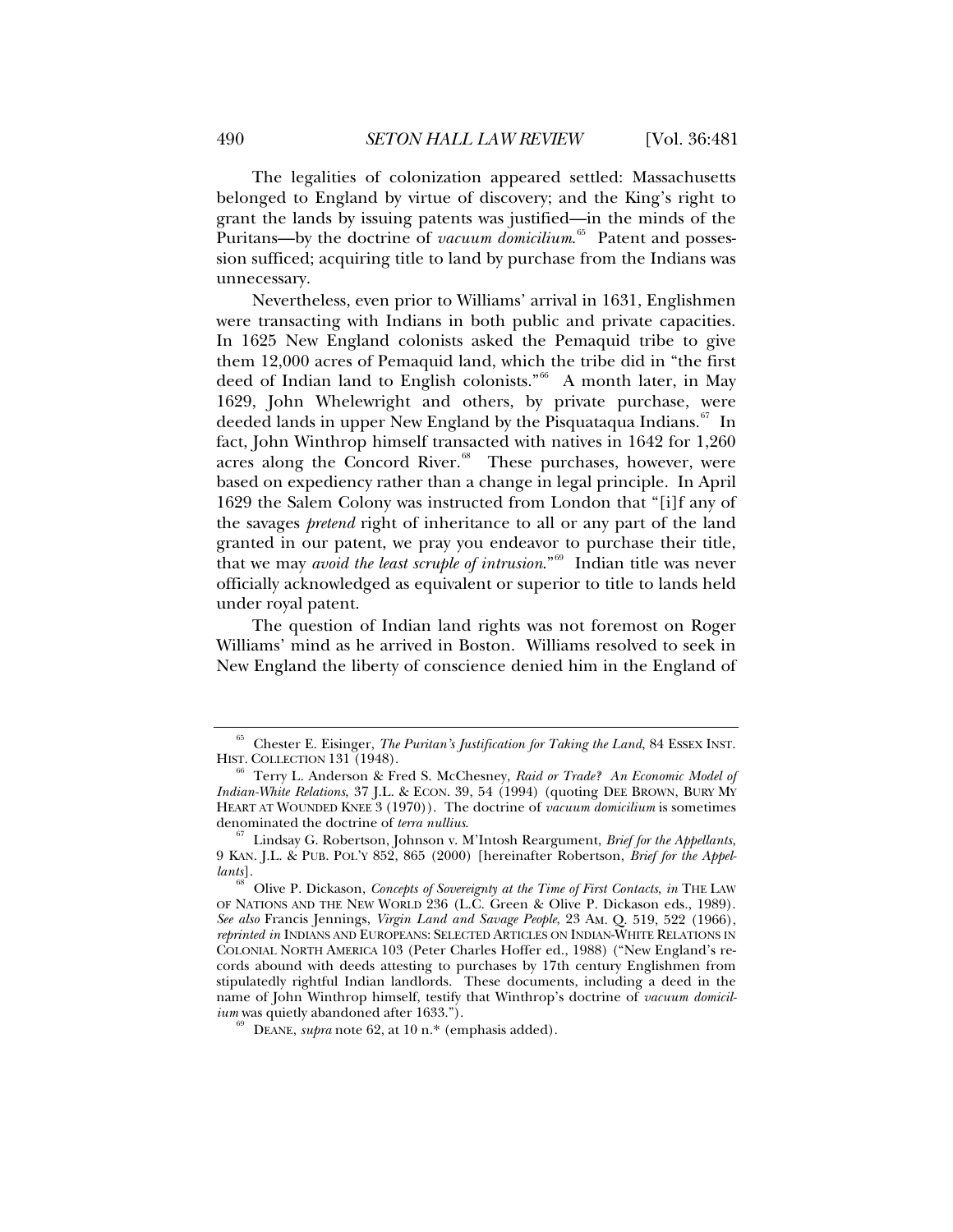King Charles and Bishop William Laud.<sup>[70](#page-10-0)</sup> He embraced the principle of Separatism, and consequently declined an invitation to serve as pastor in Boston because the church, in his view, had not broken sufficiently with Anglicanism. In April 1631, Williams and his wife left for Salem, but stayed only for a few months, leaving the jurisdiction of the Massachusetts Bay Colony in August 1631 to settle at Plymouth. $71$  They remained in the Plymouth Colony for two years.

While in Plymouth, Williams served as assistant to the pastor and became acquainted with the neighboring Indians. He became "great friends" with Massasoit, sachem of the Wampanoags, and also was on friendly terms with Canonicus, aged leader of the Narragansetts.<sup>[72](#page-10-2)</sup> By letter to John Winthrop, Williams declared that "I am no Elder in any church . . . nor ever shall be, if the Lord please to grant my desires that I may intend what I long after, the natives souls."<sup>[73](#page-10-3)</sup> Already familiar with Latin, Greek, French, and Dutch (which he had taught John Milton in exchange for Hebrew lessons), Williams soon became con-versant in local languages, particularly the Narragansett dialect.<sup>[74](#page-10-4)</sup> In fact, Roger Williams' first published book focused not on the theological positions for which he is most famous, but rather on anthropology, linguistics, and native customs. The book, *A Key into the Language of America*, was published in 1643 during a visit to England, but was primarily based on observations made while in Plymouth.<sup>[75](#page-10-5)</sup> In Chapter VII ("Of their Persons and parts of body"), Williams expressed his views in verse:

*Boast not proud* English, *of thy birth & blood*, *Thy brother* Indian *is by birth as Good*. *Of one blood God made Him, and Thee & All*,

*As wise, as faire, as strong, as personall*. [76](#page-10-6)

With respect to Indian land rights, Williams' empirical observations, set forth in Chapter XVI ("Of the earth and the fruits thereof"), chal-

<span id="page-10-2"></span><span id="page-10-1"></span><span id="page-10-0"></span><sup>&</sup>lt;sup>70</sup> GAUSTAD, *supra* note 7, at 20–21.<br><sup>71</sup> Brockunier, *supra* note 61, at 40.<br><sup>72</sup> Id. at 42. See also DONALD A. GRINDE, JR. & BRUCE E. JOHANSEN, EXEMPLAR OF LIBERTY: NATIVE AMERICA AND THE EVOLUTION OF DEMOCRACY 74 (1991). Massasoit was the father of Metacom, called King Philip by the English.

<span id="page-10-4"></span><span id="page-10-3"></span><sup>&</sup>lt;sup>73</sup> Brockunier, *supra* note 61, at 42.<br><sup>74</sup> GAUSTAD, *supra* note 7, at 28. As a youth, Williams was the protégé and scribe of Sir Edward Coke, the famous jurist and Lord Chief Justice of England, and was educated at Cambridge University. *Id.* at 5.<br><sup>75</sup> *Id.* 200 FR WILLAMS A KEV NTO THE LAN

<span id="page-10-6"></span><span id="page-10-5"></span>ROGER WILLIAMS, A KEY INTO THE LANGUAGE OF AMERICA 133 (Wayne State Univ. Press 1973) (1643). Williams also noted that "[n]ature knowes no difference between *Europe* and *Americans* in blood, birth, bodies, &c. God having of one blood made all mankind, *Acts* 17. and all by nature being children of wrath, *Ephes*. 2." *Id.*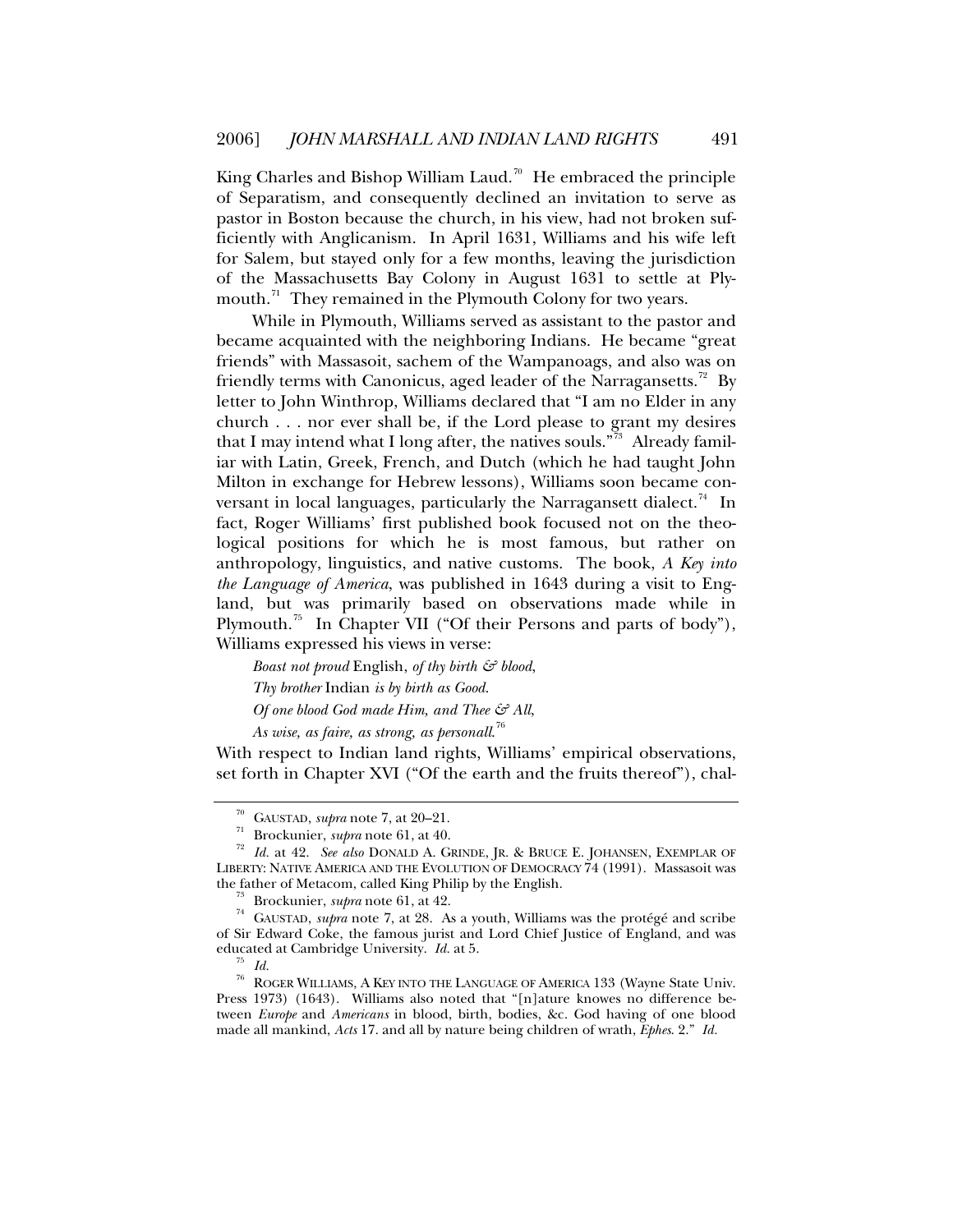lenged the doctrine of *vacuum domicilium* and the accompanying notion that Europeans were entitled to appropriate native property without purchase because Indians made insufficient use of such lands:

The Natives are very exact and punctuall in the bounds of their Lands . . . And I have knowne them make bargaine and sale amongst themselves for a small piece, or quantity of Ground: notwithstanding a sinfull opinion among many that Christians have right to *Heathens* Lands: but of the delusion of that phrase, I have spoke in a discourse.  $\ldots$ 

The "discourse" referenced in *A Key into the Language of America* was a treatise written by Williams in 1632 while at Plymouth. Governor William Bradford apparently asked Williams—whom he deemed "'a man godly and zealous'"[78](#page-11-1)—to express his views on the right of Puritans to be in America.<sup>[79](#page-11-2)</sup> Williams presented his ideas in "a large" book in quarto,"<sup>[80](#page-11-3)</sup> prepared for the governor and council's private consideration. At some point thereafter, Williams carried the treatise to Governor John Winthrop of the Massachusetts Bay Colony, who had heard of the writing and inquired about it. ${}^{81}$  ${}^{81}$  ${}^{81}$  Instead of burning it upon completion, as requested, $82$  Winthrop passed along the manu-script to his Council and to the "most judicious ministers"<sup>[83](#page-11-6)</sup> in Boston, including John Cotton.<sup>[84](#page-11-7)</sup>

<span id="page-11-0"></span>ROSMARIE WALDROP, A KEY INTO THE LANGUAGE OF AMERICA xvii (New Directions Publ'g 1994). *See also* SALISBURY, *supra* note 64, at 198 ("Williams recognized that Indian hunting and burning were not the random activities assumed in the law of *vacuum domicilium* but systematic, rational uses of land in the same sense that cultivation was for Europeans."). Prior to Roger Williams, John Smith of Virginia observed that the natives encountered by the Jamestown settlers "lived with the understanding of precise boundaries demarcating the land of each tribe." Kathy Squadrito, *Locke and the Dispossession of the American Indian*, 20 AM. INDIAN CULTURE & RES. J. 145, 151

<span id="page-11-2"></span><span id="page-11-1"></span><sup>(1996).&</sup>lt;br><sup>78</sup> GAUSTAD, *supra* note 7, at 27.<br><sup>79</sup> GRINDE, JR. & JOHANSEN, *supra* note 72, at 74 ("Asked by William Bradford to compose a paper on the compact which established the Puritan colony in America,

<span id="page-11-3"></span>Williams began by declaring that the agreement was invalid.").<br><sup>80</sup> 1 CHARLES M. ANDREWS, THE COLONIAL PERIOD OF AMERICAN HISTORY: THE

<span id="page-11-7"></span><span id="page-11-6"></span><span id="page-11-5"></span><span id="page-11-4"></span>SETTLEMENTS 472 n.4 (1934).<br>
<sup>81</sup> DEANE, *supra* note 62, at 3.<br>
<sup>83</sup> *Id.* at 4.<br>
<sup>83</sup> ERNST, *supra* note 6, at 101.<br>
<sup>84</sup> ANDREWS, *supra* note 80, at 472 n.4; Edmund S. Morgan, *The Puritan Dilemma*: *The Story of John Winthrop* (1958), *reprinted in* ROGER WILLIAMS AND THE MASSACHUSETTS MAGISTRATES, *supra* note 61, at 89. *See also* GAUSTAD, *supra* note 7, at 28 ("Toward the end of 1633, he fell 'into some strange opinions,' Governor Bradford reported, 'which caused some controversy between the church and him.'").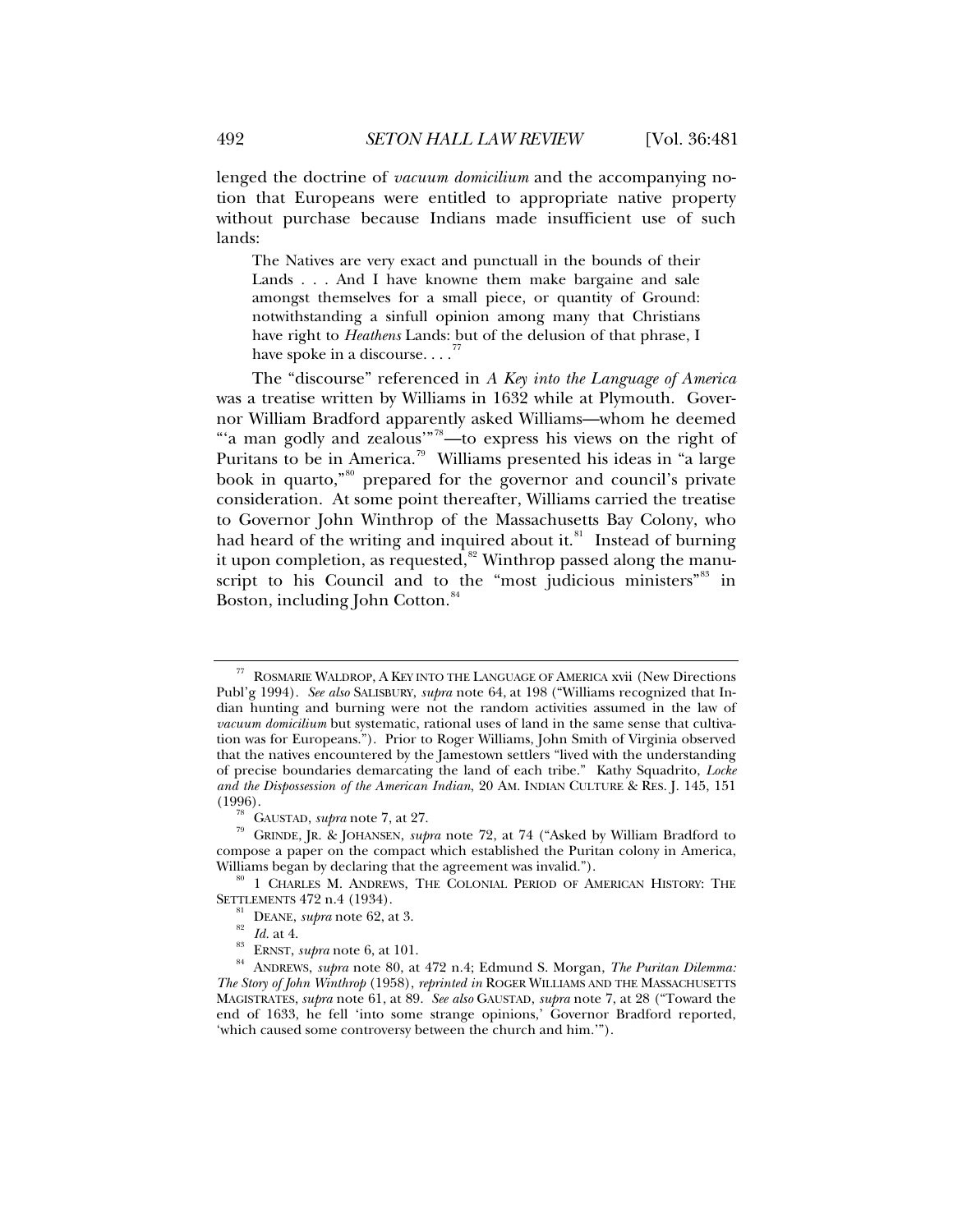Roger Williams' treatise is not extant, and was likely destroyed by Massachusetts officials. It is evident, however, that Williams, the "dis-senter extraordinaire,"<sup>[85](#page-12-0)</sup> denounced the royal patents of 1620 and 1629 as illegal expropriations,<sup>[86](#page-12-1)</sup> and questioned the right of Plymouth (and, by extension, all colonies), to Indian lands possessed but not purchased.<sup>[87](#page-12-2)</sup> Simply put, if the rights to land in the New World had not yet been voluntarily transferred, complete ownership remained with the Indians, "from whom alone a valid title could be derived," and therefore colonists should "repent of receiving title by patent from a king who had no right to grant it."<sup>[88](#page-12-3)</sup> Neither possession of "waste" lands (*vacuum domicilium*) nor patent sufficed; purchase alone justified occupation.<sup>[89](#page-12-4)</sup> Williams laid down the gauntlet: if Europeans wished to own America, they must buy America from the Indians. In the words of his biographer Edwin Gaustad,

Williams questioned the very right of the English to occupy land that properly belonged to the Indians. What was it about Christendom, Williams wondered, that empowered Christian kings to give away land that wasn't even theirs? English colonization was nothing more than "a sin of unjust usurpation upon others' possessions." Indians owned the land before Europeans arrived; they would continue to own the land until appropriate purchases or agreements had been made.<sup>[90](#page-12-5)</sup>

<span id="page-12-1"></span><span id="page-12-0"></span><sup>&</sup>lt;sup>85</sup> Nathan O. Hatch, *Introduction* to GAUSTAD, *supra* note 7, at x.<br><sup>86</sup> DEANE, *supra* note 62, at 8 ("He seems to have included in his denunciations the grand patent of King James, of Nov. 3, 1620, and that of Charles I., to Massachusetts.").

<span id="page-12-2"></span> $\frac{87}{2}$  ERNST, *supra* note 6, at 80. Wilcomb Washburn characterizes Williams as "one of the few Englishmen who dared to dismiss European claims to American soil as unjustified and illegal if the prior right of the Indian were not recognized." Wilcomb E. Washburn, *The Moral and Legal Justifications for Dispossessing the Indians*, *in*  SEVENTEENTH-CENTURY AMERICA: ESSAYS IN COLONIAL HISTORY 25 (James Morton Smith ed., 1959). Samuel Brockunier more succinctly describes the founder of Rhode Island as "one of the few Englishmen who demanded equal justice for the natives." Brockunier, *supra* note 61, at 43. Massachusetts native John Quincy Adams, on the other hand, once referred to Williams as "a polemical porcupine." Hatch, *su-*

<span id="page-12-3"></span>*Washburn, <i>supra* note 87, at 25. *See also* BARBARA ARNEIL, JOHN LOCKE AND AMERICA: THE DEFENCE OF ENGLISH COLONIALISM 82–84 (1996); Eisinger, *supra* note

<span id="page-12-5"></span><span id="page-12-4"></span><sup>&</sup>lt;sup>89</sup> VAUGHAN, *supra* note 60, at 119.<br><sup>90</sup> GAUSTAD, *supra* note 7, at 32. *See also* 1 THE CORRESPONDENCE OF ROGER WILLIAMS, 1629–1653, at 15 (Glenn W. LaFantasie ed., 1988) (setting forth Williams' argument that the English kings had unjustly used Christianity as a rationale for depriving Indians of their rights to lands).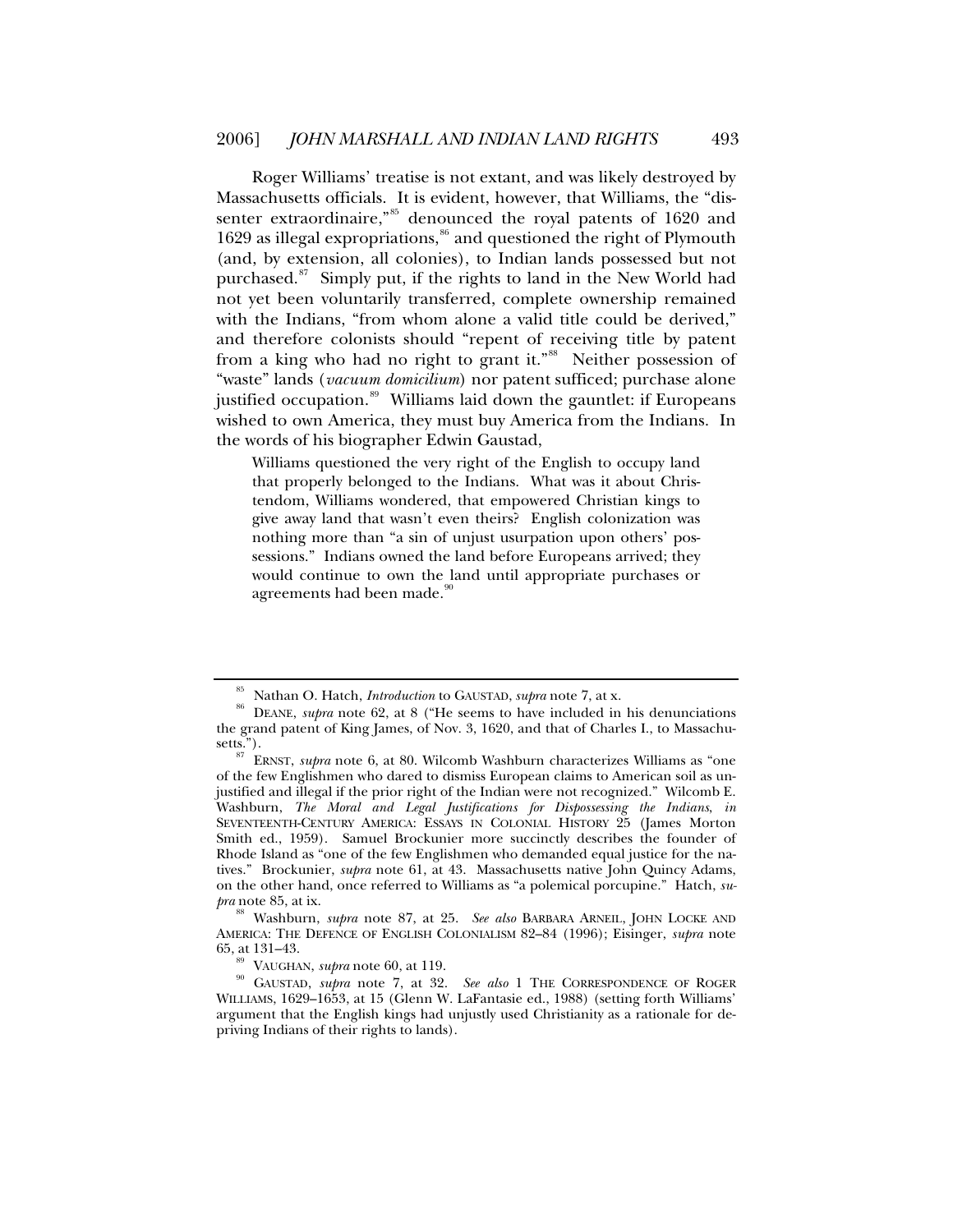Not surprisingly, the arguments of Roger Williams "against the King's Patent and Authority<sup>"[91](#page-13-0)</sup> were viewed with much trepidation by Massachusetts officials, insofar as "they struck at the very foundations of the colonial governments which drew their authority from grants by the Crown."[92](#page-13-1) On January 3, 1633, John Winthrop wrote to John Endicott, his predecessor as governor of the Massachusetts Bay Colony, and outlined an initial response to Williams' treatise:

But if our title be not good, neither by Patent, nor possession of these parts as *vacuum Domicilium* nor by good liking of the natives, I mervayle by what title Mr. Williams himselfe holdes. & if God were not pleased with our inheritinge these partes, why did he drive out the natives before us? & why dothe he still make roome for us, by diminishing them as we increase? . . . If we had no right to this lande, yet our God hathe right to it, & if he be pleased to give it us (takinge it from a people who had so longe usurped upon him, & abused his creatures) who shall controll him or his  $terms?$ <sup>[93](#page-13-2)</sup>

Williams returned to the jurisdiction of the Massachusetts Bay Colony in August 1633 when he moved back to Salem to assist the town's minister. By year's end, Governor Winthrop and his assistants met in Boston and determined that "Mr. Williams . . . should be con-

<span id="page-13-0"></span>DEANE, *supra* note 62, at 4 ("William Coddington, in a letter published [in a book dated 1678] says that Williams' book [was] 'against the King's Patent and Au-

<span id="page-13-1"></span>thority.'"). 92 MACLEOD, *supra* note 9, at 199. *See also* CYCLONE COVEY, THE GENTLE RADICAL: <sup>A</sup> BIOGRAPHY OF ROGER WILLIAMS 94 (1966) (Winthrop complained that Williams "provoked our Kinge against vs, and putt a sworde into his hande to destroye vs."); JOHN GARRETT, ROGER WILLIAMS: WITNESS BEYOND CHRISTENDOM 15 (1970) ("Danger threatened all the Bay Colonies during the early 1630's because of the attempts of James I and his advisers to forestall the development of a Puritan transatlantic stronghold against the homeland's policies. People like [John] Cotton and [John] Winthrop did not want their colony to appear in blacker colours than it really wore as a nest of Separatism. They sought further reforms of the Church of England, all in loyal spirit. Williams, more radical, was condemning the Church of England as in league with the anti-Christ."); JAMES KENT, 3 COMMENTARIES ON AMERICAN LAW 495 (George F. Comstock ed., 11th ed. 1867) ("[Williams'] essay, in which he maintained that an English patent could not invalidate the rights of the native inhabitants of this country, [was] condemned by the government in Massachusetts, in 1634, as sounding like treason against the cherished charter of the colony."); Morgan, *supra* note 84, at 89 ("In order to appreciate the shock which this document must have given the magistrates of Massachusetts, one must remember that the English Civil War had not begun and that the Massachusetts Bay Company had gained its control over the colony by virtue of a patent from the King.").

<span id="page-13-2"></span>DEANE, *supra* note 62, at 7. Deane points out in a footnote that "Mr. Williams" owned a house in Salem, which he mortgaged about the time of his removal from the Colony." *Id.* at 7 n.\*.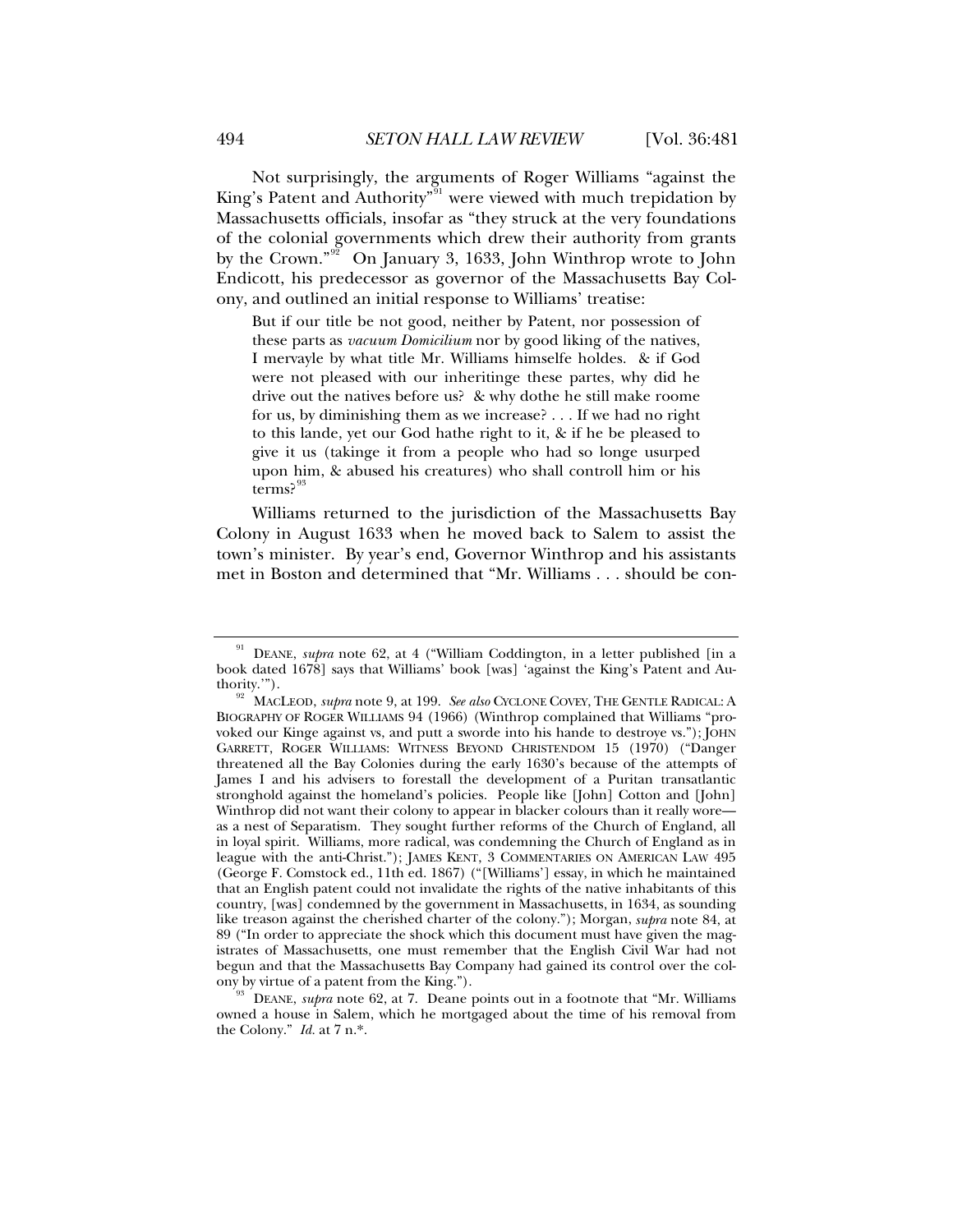vented at the next court, to be censured, etc."<sup>[94](#page-14-0)</sup> In his journal, Winthrop noted that Williams "concluded that, claiming by the king's grant, they could have no title, nor otherwise, except they compounded with the natives," and "chargeth King James to have told a solemn public lie, because in his patent he blessed God that he was the first Christian prince that had discovered this land."[95](#page-14-1) At the next Court, on March 4, 1634, Williams appeared penitently and, according to Winthrop, "gave satisfaction of his intention and loyalty."[96](#page-14-2) On this same date, the General Court<sup>[97](#page-14-3)</sup> enacted a law regulating the purchase of Indian lands, ordering "that no Person whatsoever, Shall henceforth buy land of any Indians without License first had and obtained of the General Court, and if any offend herein, such Land so bought shall be forfeited to the Country."<sup>[98](#page-14-4)</sup>

Williams' penitence was short-lived. Back in Salem, he protested the "sinfulness" of the patent in his sermons and "conducted days of public humiliation among his parishioners for their having used it to usurp land from the natives." $\frac{99}{99}$  $\frac{99}{99}$  $\frac{99}{99}$  On November 27, 1634, Governor Winthrop duly noted in his journal that the Council was informed

<span id="page-14-1"></span><span id="page-14-0"></span><sup>94</sup> *John Winthrop's Journal* (Dec. 27, 1633), *reprinted in* ROGER WILLIAMS AND THE MASSACHUSETTS MAGISTRATES, *supra* note 61, at 2.<br><sup>95</sup> *Id.* ERNST, *supra* note 6, at 104.

<span id="page-14-3"></span><span id="page-14-2"></span><sup>&</sup>lt;sup>97</sup> The General Court was an "amalgam of the governor and his assistants that functioned as a legislative, judicial, and executive body all in one . . . ." GAUSTAD, *supra* note 7, at 32–33.

<span id="page-14-4"></span>JEAN M. O'BRIEN, DISPOSSESSION BY DEGREES: INDIAN LAND AND IDENTITY IN NATICK, MASSACHUSETTS, 1650–1790, at 71 (1997). *See also* VAUGHAN, *supra* note 60, at 114 ("During the first few years of its existence, Massachusetts Bay imposed no restrictions on the purchase of land from the natives; both towns and individuals freely contracted for land. Then, in the spring of 1634, the General Court, following a Plymouth precedent, decreed that no one could buy Indian lands without the Court's permission."); Kades, *supra* note 42, at 1079 ("Massachusetts apparently adopted the first such official law [requiring government approval of Indian purchases] in 1634 . . . ."). Other sources state that the General Court first prohibited the purchase of lands from Indians without license from the government in 1633. *See* KENT, *supra* note 92, at 496; J.P. KINNEY, A CONTINENT LOST—A CIVILIZATION WON: INDIAN LAND TENURE IN AMERICA 6–7 (Octagon Books 1975) (1937); 1 RECORDS OF THE GOVERNOR AND COMPANY OF THE MASSACHUSETTS BAY IN NEW ENGLAND 111–12 (Nathaniel B. Shurtleff ed., 1968); James Muldoon, *Discovery, Grant, Charter, Conquest, or Purchase: John Adams on the Legal Basis for English Possession of North America*, *in* THE MANY LEGALITIES OF EARLY AMERICA 43 (Christopher L. Tomlins & Bruce H. Mann eds., 2001). *See also* Jennings, *supra* note 68, at 519, *reprinted in* INDIANS AND EUROPEANS: SELECTED ARTICLES ON INDIAN-WHITE RELATIONS IN COLONIAL NORTH AMERICA 115 (Peter Charles Hoffer ed., 1988) ("The General Court responded with a series of new laws, the first of which was a ban on the purchase of Indian lands except when such purchase had prior approval from the court.") (citing Minutes, Mar.

<span id="page-14-5"></span><sup>&</sup>lt;sup>99</sup> SALISBURY, *supra* note 64, at 195.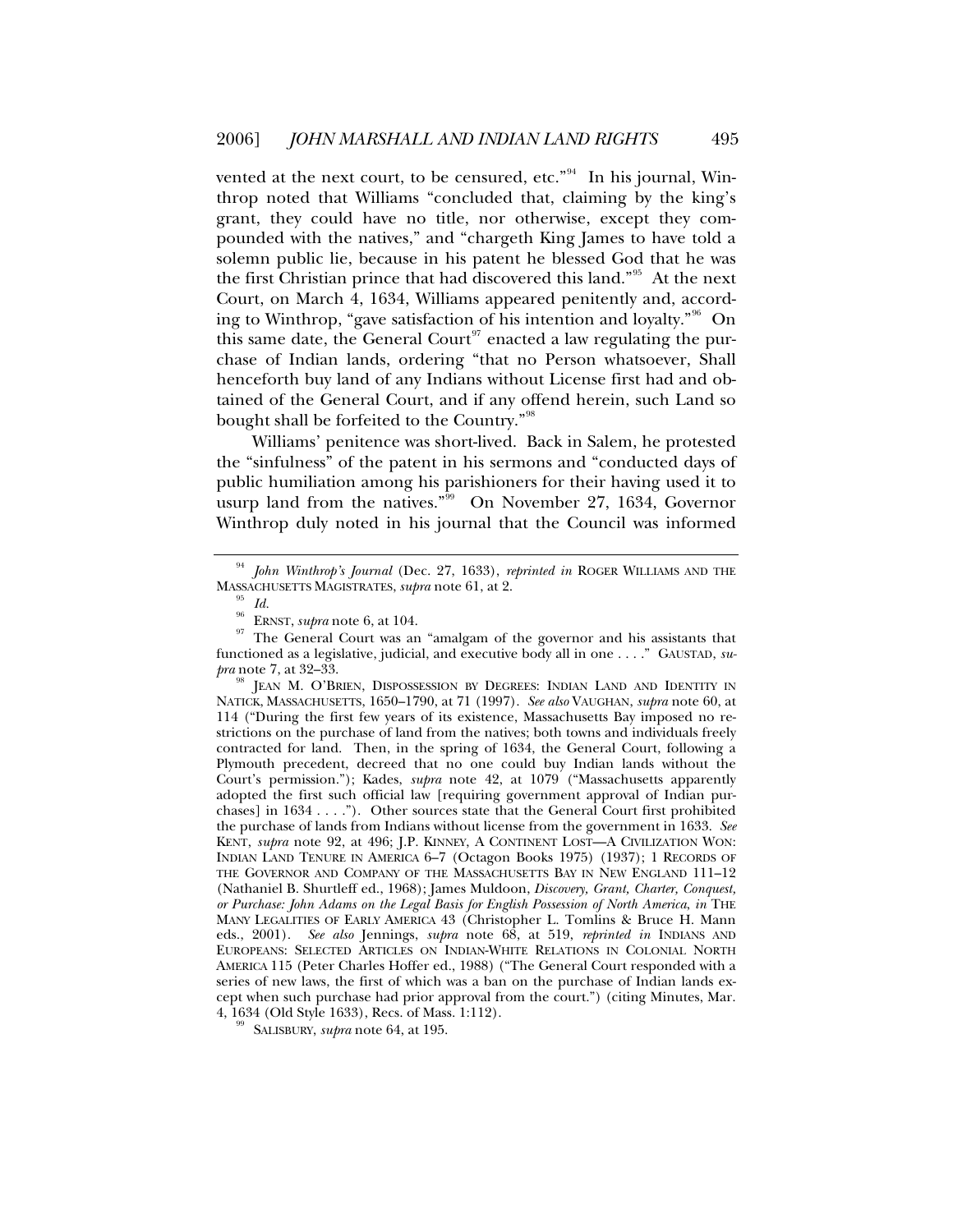"that Mr. Williams of Salem had broken his promise to us, in teaching publickly against the king's patent, and our great sin in claiming right thereby to this country, etc."<sup>[100](#page-15-0)</sup> The General Court declined to take immediate action, but Williams persisted in claiming that "'the Na-tives are true owners of all they possess or improve,"<sup>[101](#page-15-1)</sup> and as a result he "stood once more before the bar of Massachusetts justice."<sup>[102](#page-15-2)</sup> On October 9, 1635, the General Court declared that Williams "hath broached & divulged diverse new & dangerous opinions," and ordered "that the said Mr. Williams shall depart out of this jurisdiction within six weeks."<sup>[103](#page-15-3)</sup>

In January 1636 a Captain Underhill was instructed to put Roger Williams on board his ship for England.<sup>[104](#page-15-4)</sup> However, when Underhill arrived in Salem, Williams was gone. John Winthrop quietly advised him to leave the colony, and Williams left his wife and children and "journeyed by land, during an inclement winter season and through forests largely unknown to the white man, until he found a refuge among the Indians."[105](#page-15-5) Both Massasoit and Canonicus aided Williams as he made his way southward, beyond the jurisdiction of both the Massachusetts Bay Colony and the Plymouth Colony. In June, Williams and a few of his followers reached present-day Rhode Island:

When he arrived at the headwaters of Narragansett Bay, he decided to stop. Here he would occupy land only by agreement with the Indians (no patent from King Charles); here he would bring family and send for friends and neighbors; here he would name

<span id="page-15-0"></span><sup>&</sup>lt;sup>100</sup> John Winthrop's Journal (Nov. 27, 1634), *reprinted in* ROGER WILLIAMS AND THE MASSACHUSETTS MAGISTRATES, *supra* note 61, at 2.

<span id="page-15-2"></span><span id="page-15-1"></span><sup>&</sup>lt;sup>101</sup> ERNST, *supra* note 6, at 100.  $\frac{102}{102}$  GAUSTAD, *supra* note 7, at 37. Williams' view on Indian land rights was not the only basis for his banishment; for example, he regarded fellowship with the Church of England as grievous sin. *See* ANDREWS, *supra* note 80, at 472 ("The causes of [the banishment of Roger Williams] were in part political and in part a matter of church polity."); GARRETT, *supra* note 92, at 198 (quoting Cotton Mather [1663–1728] in saying, "'his banishment proceeded not against him, or his, for his own refusal of any worship, but for seditious opposition against the Patent and against the oath of fidel-

<span id="page-15-4"></span><span id="page-15-3"></span>ity offered to the people.'").<br><sup>103</sup> GAUSTAD, *supra* note 7, at 37.<br><sup>104</sup> Williams' sojourn from Massachusetts to Rhode Island is described in GRINDE, JR. & JOHANSEN, *supra* note 72, at 76; GAUSTAD, *supra* note 7, at 45–46; 2 CHARLES M. ANDREWS, THE COLONIAL PERIOD OF AMERICAN HISTORY: THE SETTLEMENTS 4–5 (1936). 105 ANDREWS, *supra* note 104, at 4. "As Williams himself later recounted, Winthrop

<span id="page-15-5"></span>had 'many high and heavenly and public ends' in directing him to Narragansett Bay, particularly 'the freeness of the place from any English claims or patents.' SALISBURY, *supra* note 64, at 213 (letter, dated June 22, 1670, from Roger Williams to Major John Mason and Governor Thomas Prence).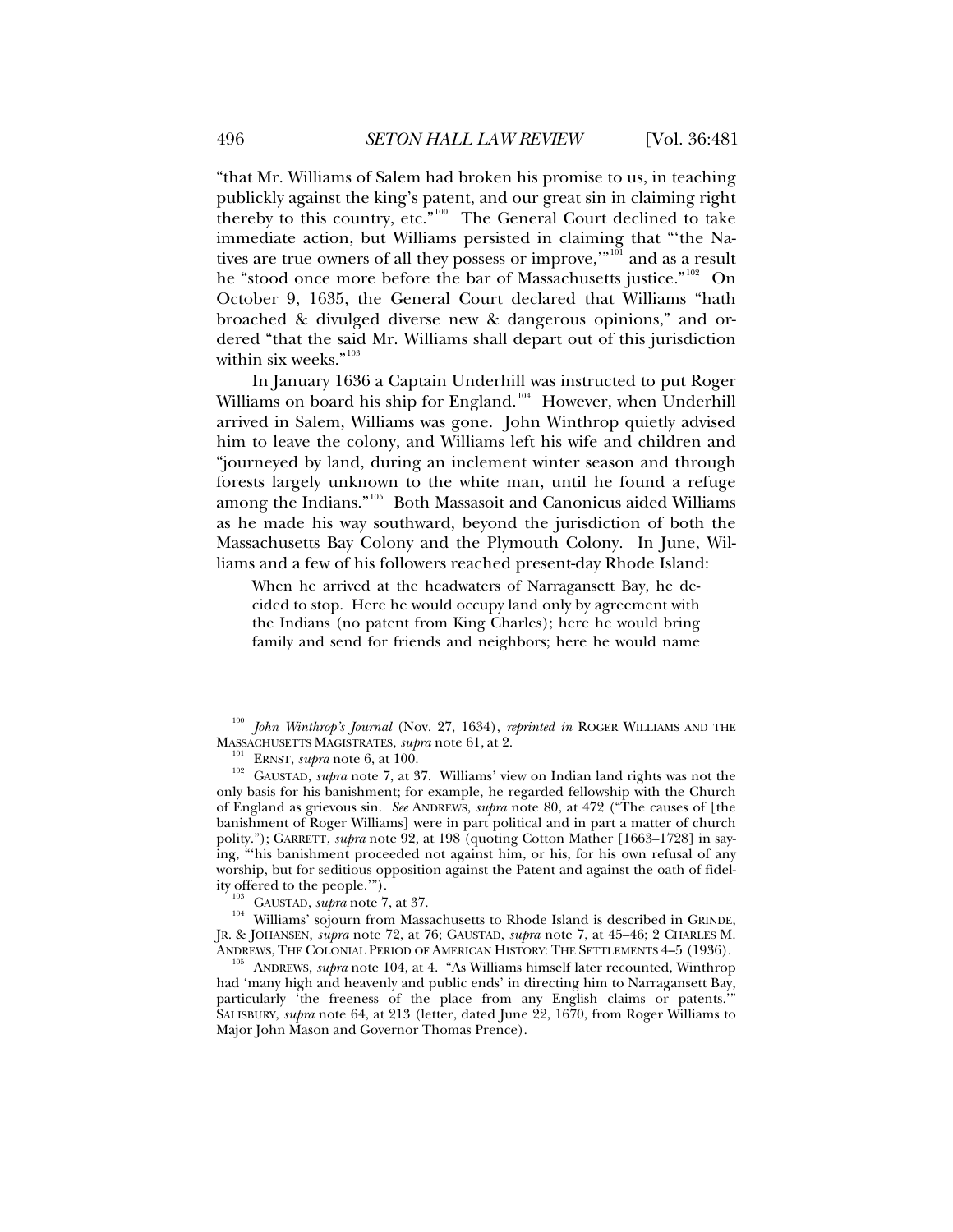his village Providence, "in a Sense of God's merciful Providence to me in my distress."<sup>[106](#page-16-0)</sup>

The grant of land was put into legal form in 1638 when Canonicus and Miantonomo declared in a deed that, "having two years since sold unto Roger Williams the land and meadows, upon . . . Mooshassuc and Woonasquatucket, do now by these present establish and confirm the bounds of these lands."<sup>[107](#page-16-1)</sup> However, Massachusetts and Plymouth asserted claims to this territory, and in 1643 Williams went to England—then in the midst of civil war—and secured from the *de facto* government a charter for "Providence Plantations."<sup>[108](#page-16-2)</sup> Williams presumably considered the charter "as only a confirmation of his Indian purchases and not as a grant of land from a higher authority in England."[109](#page-16-3) Indeed, the 1643 charter makes no mention of any prior right of the crown to the soil,<sup>[110](#page-16-4)</sup> and the subsequent 1663 Charter of Rhode Island and Providence Plantations explicitly states that the lands in question "are possessed, by purchase and consent of the said natives, to their full content." $\prod_{i=1}^{n}$  Thus, in contrast to other colonial charters, the royal charter of Rhode Island—secured from King Charles II following the Restoration—"acknowledged the original rights of the Indians to the soil."<sup>[112](#page-16-6)</sup>

In Chapter XXV of *A Key into the Language of America* ("Of buying and selling"), Roger Williams foretold much of the history of Indians and Indian land rights in America:

Oft have I heard these Indians say, These English will deliver us. Of all that's ours, our lands and lives. In th' end, they will bereave us. $113$ 

On another occasion, in 1652, Williams decried "the *sinne* of the *Pattents*, wherein *Christian Kings* (so calld) are invested with Right by

<span id="page-16-6"></span><sup>112</sup> ERNST, *supra* note 6, at 399. *See also* Greene v. Rhode Island, 289 F. Supp. 2d 5, 7 (D.R.I. 2003) ("In contrast to other colonies' charters, the Rhode Island Charter [of 1663] provided that the Indians had title to Indian lands . . . ."). 113 WILLIAMS, *supra* note 76, at 167. To "bereave" is to "deprive ruthlessly or by

<span id="page-16-7"></span>force." RANDOM HOUSE COLLEGE DICTIONARY 127 (1973).

<span id="page-16-1"></span><span id="page-16-0"></span><sup>&</sup>lt;sup>106</sup> GAUSTAD, *supra* note 7, at 46.<br><sup>107</sup> ERNST, *supra* note 6, at 185.<br><sup>108</sup> DEANE, *supra* note 62, at 17. *See also* GAUSTAD, *supra* note 7, at 58 (noting that when Williams arrived in England in 1643, "Charles had fled London, Laud was in

<span id="page-16-5"></span><span id="page-16-4"></span><span id="page-16-3"></span><span id="page-16-2"></span>the Tower, and Puritan Roundheads were fighting Royalist Cavaliers.").<br><sup>109</sup> ANDREWS, *supra* note 104, at 25.<br><sup>111</sup> 6 THE FEDERAL AND STATE CONSTITUTIONS, COLONIAL CHARTERS, AND OTHER ORGANIC LAWS OF THE STATES, TERRITORIES, AND COLONIES NOW OR HERETOFORE FORMING THE UNITED STATES OF AMERICA 3211 (Francis N. Thorpe ed., 1909).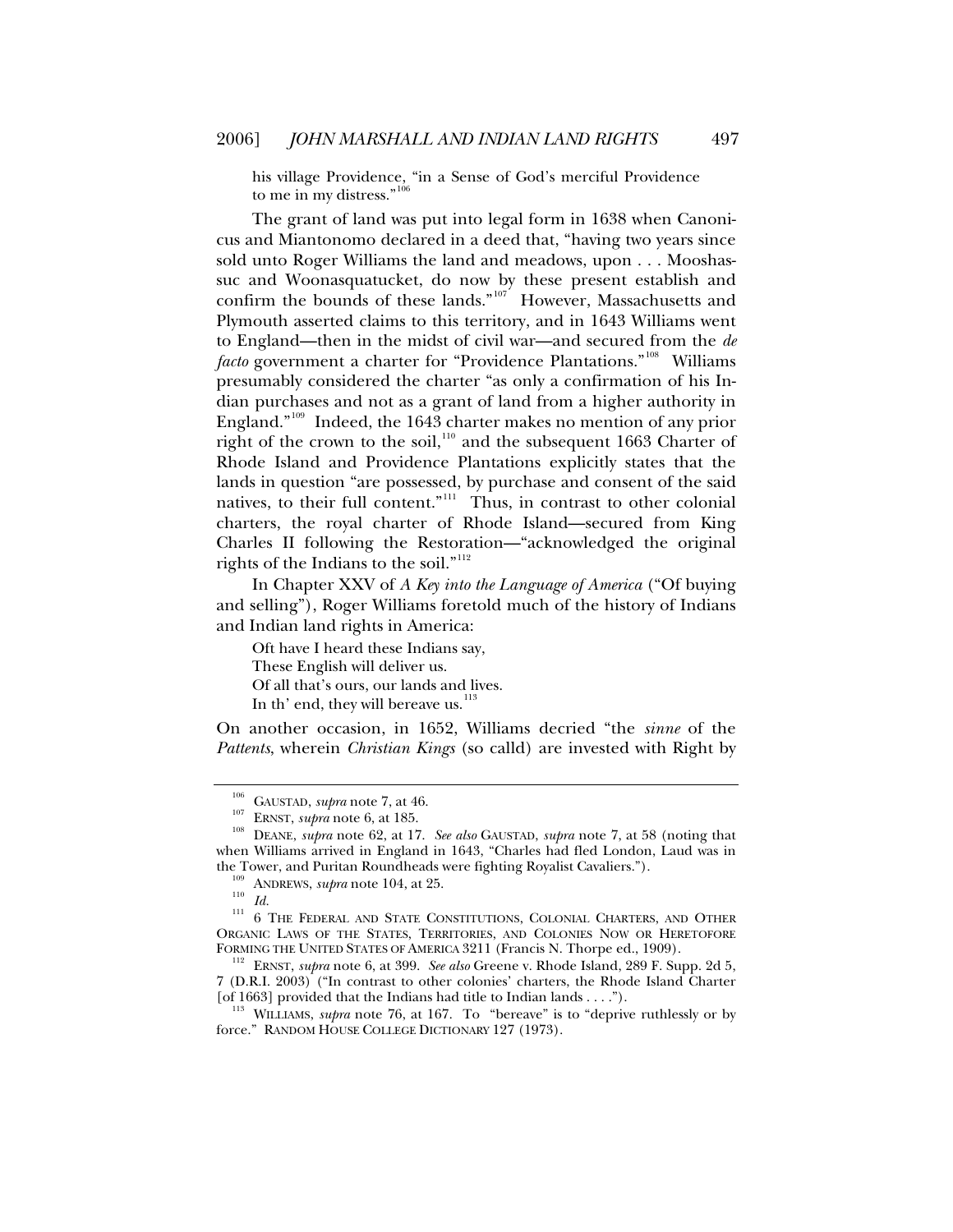<span id="page-17-0"></span>virtue of their Christianitie, to take and give away the Lands and Countries of other men."[114](#page-17-1) This unswerving position of Roger Williams—that "the *sinne* of the *Pattents*" [115](#page-17-2) was "a sin of unjust usurpation upon others' possessions"<sup>[116](#page-17-3)</sup>—stands as one point of rebuttal to John Marshall's claim, in *Johnson v. McIntosh*, [117](#page-17-4) of "universal recognition" of the view that European discovery of lands in America "necessarily diminished" the power of Indian nations "to dispose of the soil at their own will, to whomsoever they pleased."<sup>[118](#page-17-5)</sup> Roger Williams believed, as did the shareholders of the Illinois and Wabash Land Company, that Indians owned the lands they occupied and could sell their land rights to any purchaser.

# IV. EUROPEAN VIEWS OF INDIAN LAND RIGHTS DURING "THE AGE OF DISCOVERY"

John Cotton, on the other hand, believed with equal fervor that the "dangerous opinions" of his friend Roger Williams "subverted the state and government of this country, and tended to unsettle the kingdoms and commonwealths of Europe."<sup>[119](#page-17-6)</sup> It is evident that the international law of the seventeenth century, which was "created by world powers and designed for their ends," for the most part "sanc-tioned the practice which Williams protested."<sup>[120](#page-17-7)</sup> However, the degree of emphasis placed on discovery, patent, possession, and purchase varied among the colonizing nations. A survey of European

<span id="page-17-1"></span><sup>114</sup> Eisinger, *supra* note 65, at 131. Williams' denunciation of "the *sinne* of the *Pattents*" is found in *The Bloody Tenent yet more Bloody: by Mr. Cotton's Endeavor to wash it white in the Blood of the LAMBE; Of whose precious Blood, spilt in the Blood of his Servants; and of the Blood of Millions spilt in former and later Wars for Conscience sake, THAT Most Bloody Tenent of Persecution for cause of Conscience, upon, a second Tryal is found now more apparently and more notoriously guilty,* etc. (London 1652) *in* 4 THE COMPLETE WRITINGS OF ROGER WILLIAMS 461 (Samuel L. Caldwell ed., 1963). Williams in general decried the acquisitive nature of the New England colonists, and "feared that 'God Land will be (as now it is) as great a God with us English as God Gold was with the Spaniards.'" MARTIN, *supra* note 59, at 118.

<span id="page-17-5"></span><span id="page-17-4"></span><span id="page-17-3"></span><span id="page-17-2"></span><sup>&</sup>lt;sup>115</sup> Eisinger, *supra* note 65, at 131.<br><sup>116</sup> *Id.*<br><sup>117</sup> 21 U.S. (8 Wheat.) 543 (1823).<br><sup>118</sup> *Id.* at 574. *See* Robertson, *John Marshall as Colonial Historian*, *supra* note 51, at 761–62. *Compare Johnson*, 21 U.S. (8 Wheat.) at 573 ("[D]iscovery gave title to the government by whose subjects, or by whose authority, it was made, against all other European governments, which title might be consummated by possession.") *with* MARSHALL, *supra* note 1, at 368 ("In settling this continent, the European powers estimated at nothing the right of the natives. Among themselves, it was recognised, as a ruling principle, that those, who first discovered and took possession of any particu-

<span id="page-17-7"></span><span id="page-17-6"></span><sup>&</sup>lt;sup>119</sup> ERNST, *supra* note 6, at 445. <sup>120</sup> Brockunier, *supra* note 61, at 44.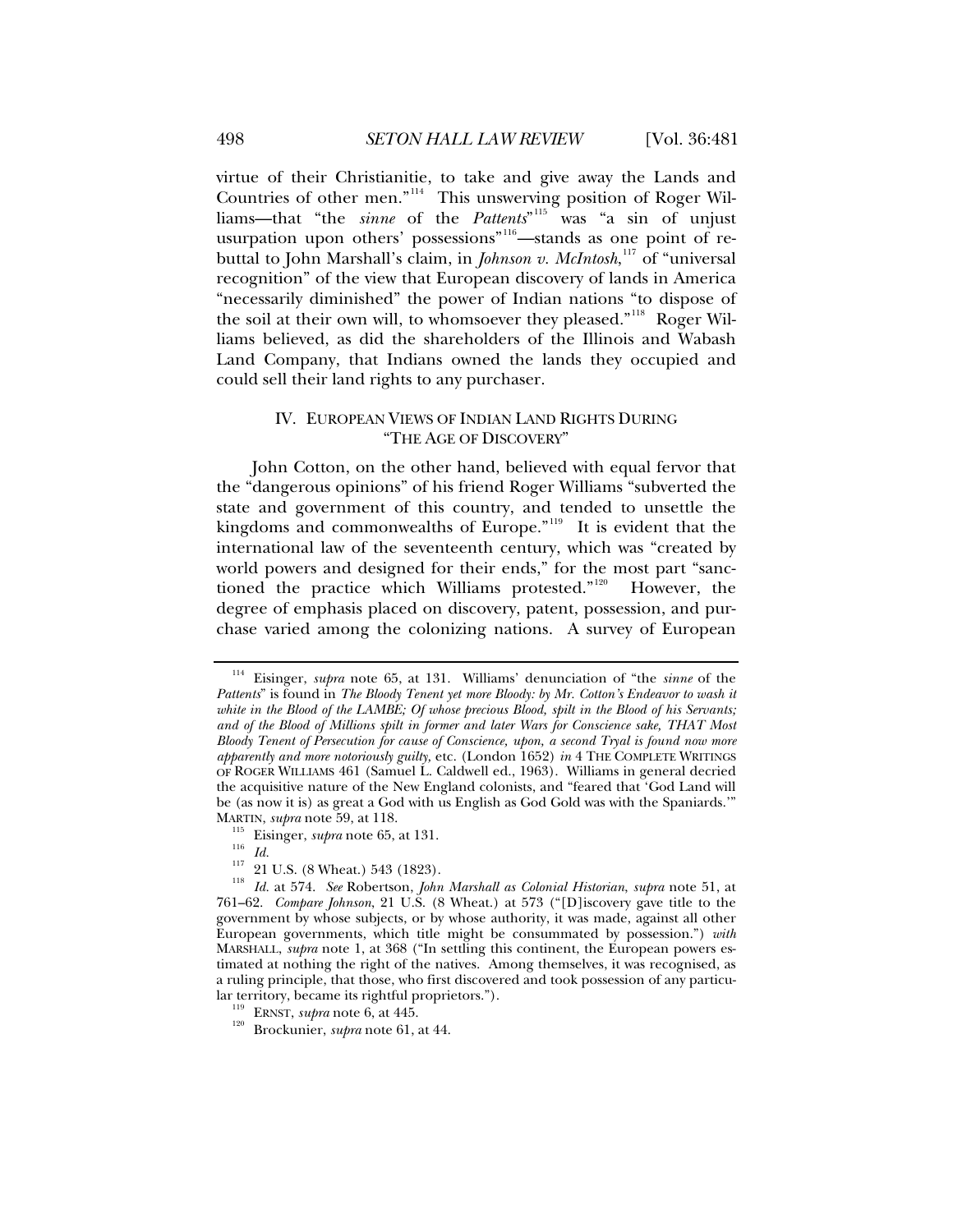<span id="page-18-0"></span>views of Indian land rights during "the age of discovery" reveals divergent opinions on the issues which controlled the outcome of the Illinois-Wabash purchase and the *Johnson v. McIntosh* litigation: whether native Americans owned the lands they occupied, and, if so, whether such ownership rights could be sold or otherwise transferred to private individuals.

#### *A. Spanish Views of Indian Land Rights*

Spanish views of Indian land rights, during the fifteenth and sixteenth centuries, were based largely on the pre-Columbian "Catholic conceptualization of the rights of non-Christian peoples."[121](#page-18-1) Robert Williams, Jr., in his book, *The American Indian in Western Legal Thought*, traced the western world's "discourses of conquest" to at least the thirteenth century, when Pope Innocent IV (1243–1254) asked, referring to the Crusades, whether it is "licit to invade a land that infidels possess, or which belongs to them?"<sup>[122](#page-18-2)</sup> Pope Innocent IV considered two opposing positions: that "infidels, by virtue of their nonbelief, possessed no rights to *dominium* that Christians were required to recognize" and on the other hand, that "infidels possessed the natural-law right to hold property and exercise lordship."<sup>[123](#page-18-3)</sup> Innocent IV adopted the position that wars could not be waged against

The textual discussion of pre-Columbian views of non-Christians' property rights is based in part on Blake A. Watson, *The Thrust and Parry of Federal Indian Law*, 23 U.

<span id="page-18-1"></span><sup>121</sup> *See* Worthen, *supra* note 30, at 1375 ("As the Spanish and Portuguese spread Western European influence outside the Mediterranean region, they carried with them the Catholic conceptualization of the rights of non-Christian peoples.").

<span id="page-18-2"></span> $122$  WILLIAMS, JR., THE AMERICAN INDIAN IN WESTERN LEGAL THOUGHT, *supra* note 36, at 44 (quoting THE EXPANSION OF EUROPE: THE FIRST PHASE 191–92 (J. Muldoon ed., 1977)). *See also* Michael L. Tate, *Book Review*, 16 AM. INDIAN Q. 83, 83 (1992) (noting that Williams' book "traces in detail the medieval antecedents that provided the rationale for the European conquest of America."); Robert A. Williams, Jr., *Columbus's Legacy: Law as an Instrument of Racial Discrimination Against Indigenous Peoples' Rights of Self-Determination*, 8 ARIZ. J. INT'L & COMP. L. (Issue 2) 51, 56 (1991) [hereinafter Williams, Jr., *Columbus's Legacy*] ("Columbus and the other Europeans who followed him from the Old World carried the firm belief that Christian European culture and its accompanying religious forms, patterns of civilization and normative value structure were all superior to the diverse ways of life practiced and lived by the indigenous tribal peoples they encountered in the New World. This Old World belief was part of a venerable legal tradition which justified denying the rights of selfrule to peoples whose cultures and religions were different from Christian Europeans that was already nearly 400 years old by the time Columbus reached the New World."); Worthen, *supra* note 30, at 1373 ("According to Williams, Western legal concepts concerning Native Americans derive from notions developed by the medieval Church concerning the status of non-Christians.").

<span id="page-18-3"></span>DAYTON L. REV. 437, 444–45 (1998). 123 WILLIAMS, JR., THE AMERICAN INDIAN IN WESTERN LEGAL THOUGHT, *supra* note 36, at 45.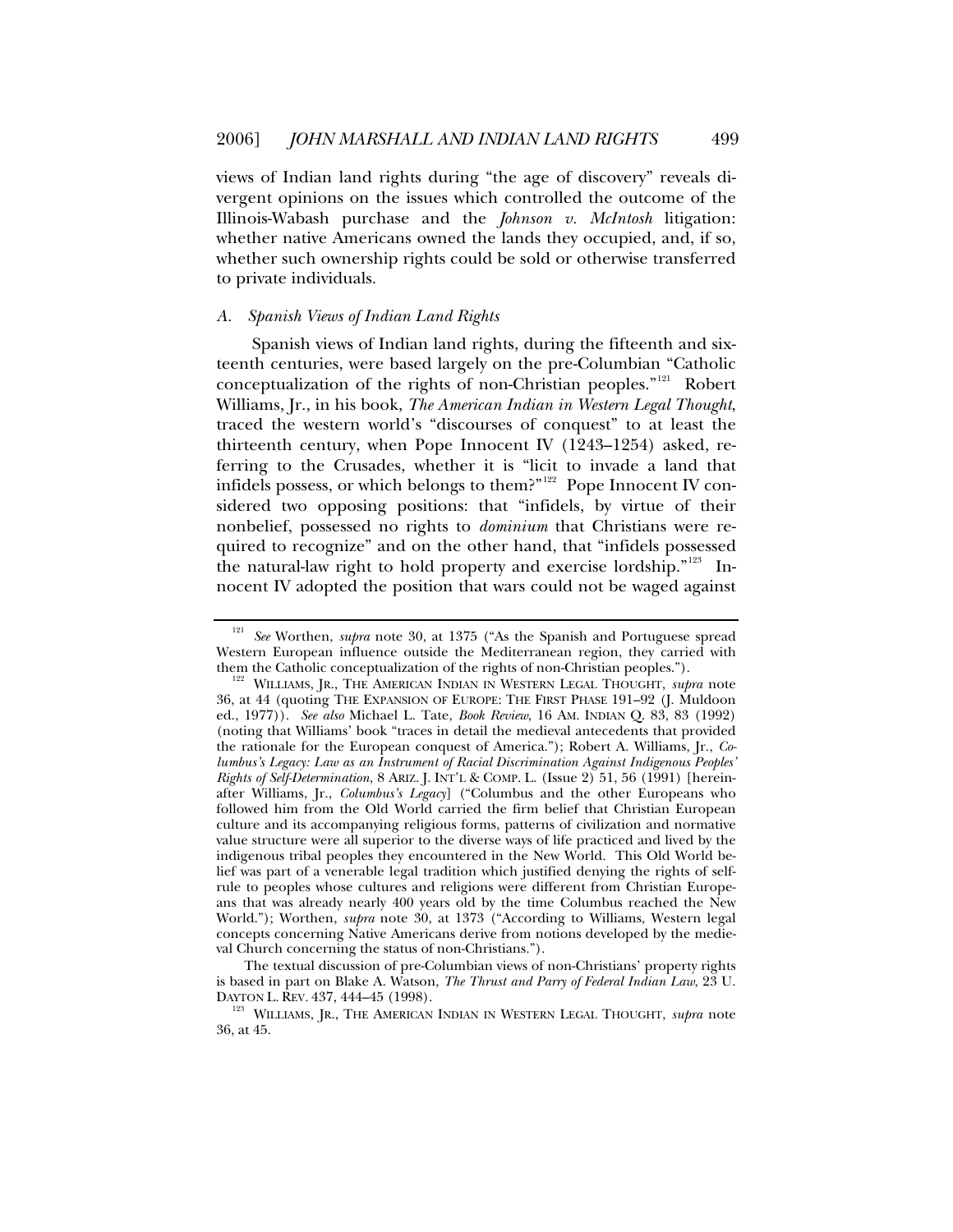infidels because of their non-belief, but held that the "pope possessed the authority to deprive infidels of their property and lordship in certain situations, such as . . . the failure to admit Christian missionaries peacefully or the violation of natural law."[124](#page-19-0) Otherwise, without this limitation, all rational creatures "had the right under natural law to own property and to exercise political authority in their own lands."<sup>[125](#page-19-1)</sup>

The opposing point of view was championed by Henrico de Segusio, cardinal of Ostia (d. 1271, generally known as Hostiensis), the most important canonist of the thirteenth century. Hostiensis argued that the pope had *de jure* jurisdiction over all infidels, and, "since the dominion of infidels could never be just, it was always permissible to wage war on them."<sup>[126](#page-19-2)</sup> Following the tradition of the British cleric Alanus Anglicus, an early thirteenth century advocate of absolute papal authority, Hostiensis contended that the pope possessed a "supreme and surpassing superiority and power and authority (which) has been granted him without reservation in all matters."<sup>[127](#page-19-3)</sup> As for non-Christian nations, Hostiensis concurred with Alanus Anglicus that, by rejecting the true God and Church, infidels "were presumed to lack rights to property and lordship."[128](#page-19-4)

As noted by Olive Dickason, it was Hostiensis' assertion of papal authority over non-believers, as opposed to the natural rights philosophy of Innocent IV, that initially "fueled the ideological motor of Europe's expansion."[129](#page-19-5) In the agreement dated April 30, 1492, and entitled "The Privileges and Prerogatives Granted by Their Catholic

<span id="page-19-0"></span><sup>&</sup>lt;sup>124</sup> *Id.* Innocent IV was commenting on *Quod super his*, a papal decretal of Innocent III (pope, 1198–1216), who started the Fourth Crusade (1202–04) and called for the Fifth Crusade (1217–21) just prior to his death. A decretal is a decree or let-<br>ter from the pope giving a decision on some point or question of canon law. See id.

<span id="page-19-4"></span><span id="page-19-3"></span><span id="page-19-2"></span><span id="page-19-1"></span><sup>&</sup>lt;sup>125</sup> Dickason, *supra* note 68, at 151.<br><sup>126</sup> Id. at 151–52.<br><sup>127</sup> Id.<br><sup>128</sup> WILLIAMS, JR., THE AMERICAN INDIAN IN WESTERN LEGAL THOUGHT, *supra* note 36, at 41 ("As for infidel nations, Alanus's Crusading-era legal discourse denied any theoretical legitimacy to their *dominium*. By their rejection of the true God and his chosen vicar the pope, all pagans were presumed to lack rights to property and lordship."). 129 Dickason, *supra* note 68, at 242. *See also* JAMES MULDOON, THE AMERICAS IN THE

<span id="page-19-5"></span>SPANISH WORLD ORDER: THE JUSTIFICATION FOR CONQUEST IN THE SEVENTEENTH CENTURY 32 (1994) (observing that "because all mankind is subject to the pope in spiritual matters and he is responsible for the salvation of all mankind, the pope may authorize Christian rulers to enter the lands of infidels, even those who pose no direct military threat to Christians, in order to ensure that missionaries can preach there in safety."); WILLIAMS, JR., THE AMERICAN INDIAN IN WESTERN LEGAL THOUGHT, *supra* note 36, at 65 ("Hostiensis' own thirteenth-century commentary on *Quod super his* assumed prominence in Western legal thought and discourse as the standard response to Innocent's more naturalistically inspired thesis on the rights of infidels.").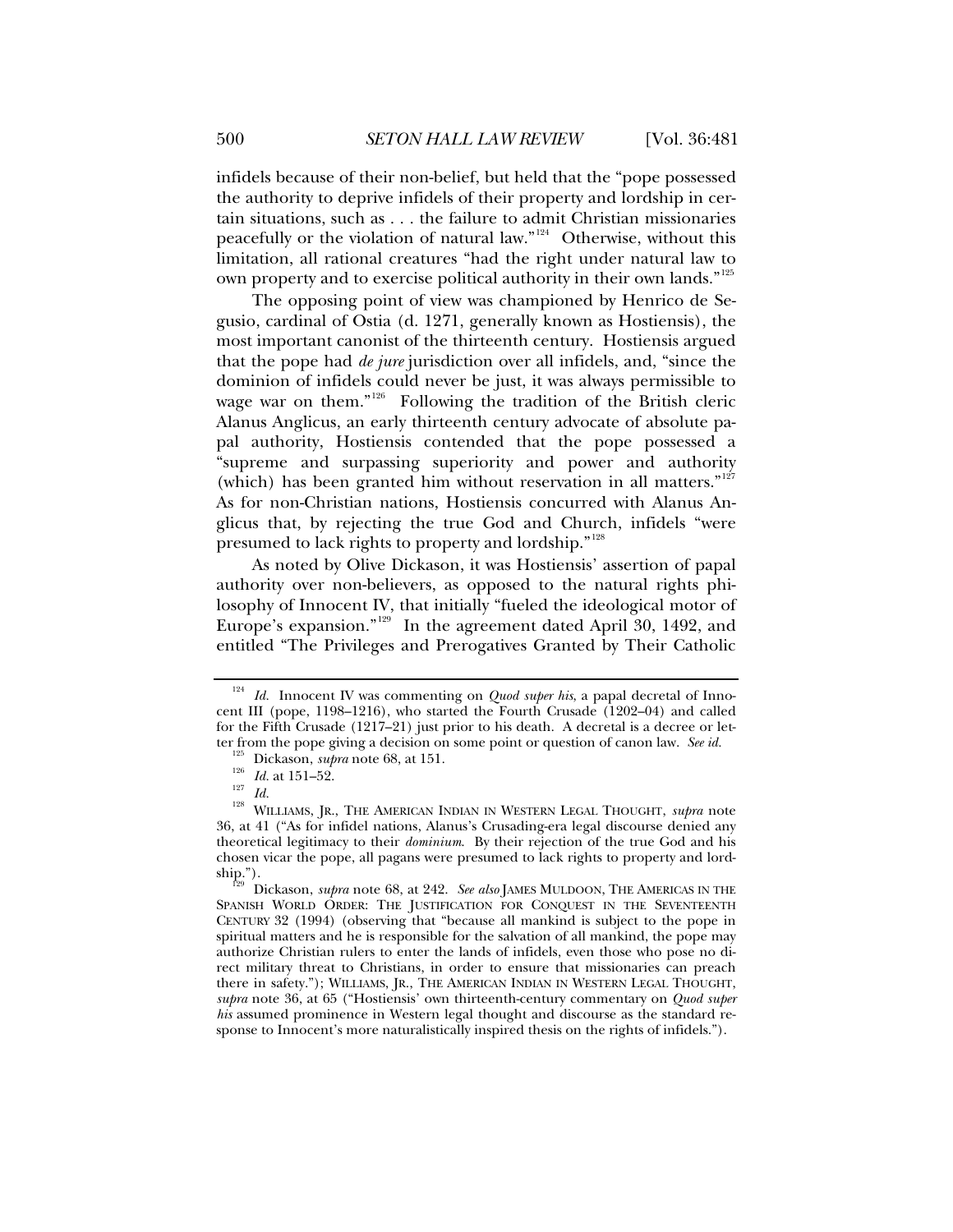Majesties to Christopher Columbus," King Ferdinand and Queen Isabella of Spain expressed their hope to the explorer from Genoa that, "by God's assistance, some of the said Islands and Continent in the ocean will be discovered and conquered by your means and con-duct."<sup>[130](#page-20-0)</sup> Columbus subsequently inaugurated the "Age of Discovery" on October 12, 1492, by landing on an island inhabited by Arawak natives. He made no offer of purchase, but instead summarily announced, "with appropriate words and ceremony," that the island was now the property of the Catholic sovereigns of Spain.<sup>[131](#page-20-1)</sup> As depicted by a Columbus biographer:

The officers and crews came on shore and immediately took over the territory, making it out as a free gift to the King and Queen of Spain. They called this 'taking lawful possession of Guanahani, now to be called San Salvador in honour of our Saviour.' The natives from whom they took it watched the proceedings without resentment, for they had not the least idea what was happening. Having not yet arrived at the conception of property they were unable to conceive the idea of theft.

Three days later, Columbus noted in his log book that "it was my wish to pass no island without taking possession of it. *Though having annexed one it might be said that we annexed all.*"<sup>[133](#page-20-3)</sup> Notwithstanding such sentiments, mere discovery of land, without effective occupation, was considered in the fifteenth century to confer at best an inchoate, in-complete title.<sup>[134](#page-20-4)</sup> Thus, to buttress its assertion of ownership of newly explored portions of the African coast, Portugal had turned to the Pope for "confirmation and completion" of title claims based at first

<span id="page-20-1"></span><span id="page-20-0"></span><sup>&</sup>lt;sup>130</sup> DOCUMENTS OF AMERICAN HISTORY, *supra* note 58, at 1.<br><sup>131</sup> Robert A. Williams, Jr., *The Medieval and Renaissance Origins of the Status of the American Indian in Western Legal Thought*, 57 S. CAL. L. REV. 1, 30 (1983) [hereinafter

<span id="page-20-3"></span><span id="page-20-2"></span>Williams, Jr., *Origins of the Status of the American Indian*].<br><sup>132</sup> JOHN STEWART COLLIS, CHRISTOPHER COLUMBUS 81 (1977).<br><sup>133</sup> THE FOUR VOYAGES OF CHRISTOPHER COLUMBUS 60 (J.M. Cohen ed., 1969) (emphasis added). 134 MAX SAVELLE, THE ORIGINS OF AMERICAN DIPLOMACY: THE INTERNATIONAL

<span id="page-20-4"></span>HISTORY OF ANGLOAMERICA, 1492–1763, at 195 (1967); Williams, Jr., *Origins of the Status of the American Indian*, *supra* note 131, at 32. *See also* Friedrich August Freiherr von der Heydte, *Discovery, Symbolic Annexation and Virtual Effectiveness in International Law*, 29 AM. J. INT'L L. 448, 452 (1935):

At no time was the fact of discovery alone regarded as capable of granting more than the right to later appropriation. . . . Whenever statesmen deduced sovereign rights from the bare fact of discovery, it was not because they were convinced of the correctness of their argumentation, but because they had no better arguments to support their political claims.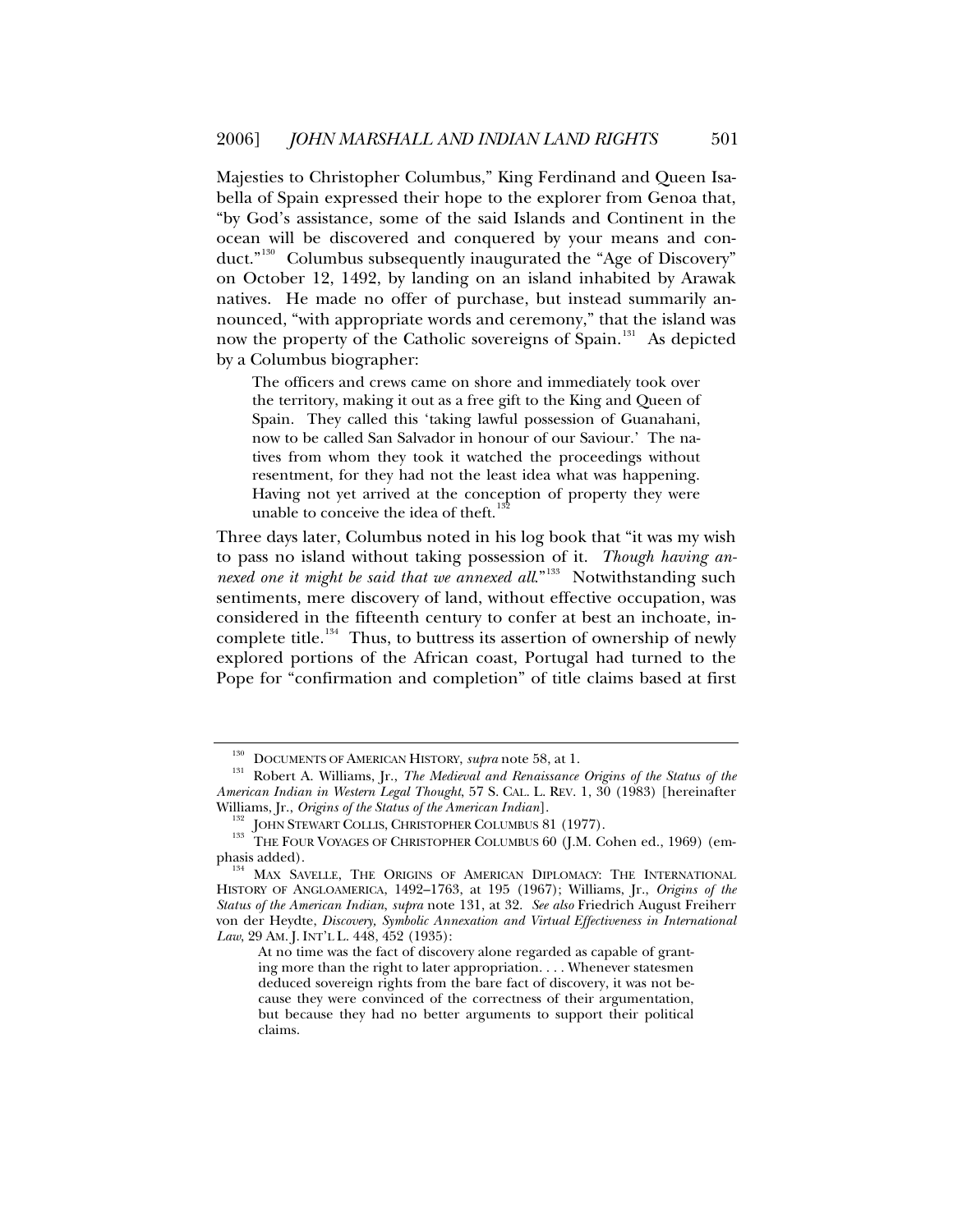upon discovery.<sup>[135](#page-21-0)</sup> Likewise, to complete its title to the lands in America discovered by Columbus, Spain relied not only on discovery, but also sought the Pope's authorization in the form of a papal grant.<sup>[136](#page-21-1)</sup>

Two months after the return of Columbus, by the Papal Bull *Inter Caetera* of May 4, 1493, Pope Alexander VI drew an imaginary line of demarcation one hundred leagues west of the Cape Verde Islands, and granted to King Ferdinand and Queen Isabella, and their descendants, "all and singular aforesaid countries and islands . . . hitherto discovered . . . and to be discovered . . . together with all their dominions, cities, camps, places, villages, and all rights, jurisdictions, and appurtenances of the same."[137](#page-21-2) Lands located to the east of

 . . . . It was entirely in conformity with international practice, and with a reasonable expectation that the Pope's pronouncements might be respected as having the force of international law by the Western colonizing nations, . . . that Spain appealed in 1493 to papal authority for completion of its title to the lands in America discovered by Columbus . . . .

<span id="page-21-2"></span>*Id.*<br><sup>137</sup> WASHBURN, *supra* note 26, at 5. A "papal bull" is " the common term applied to documents stamped with a lead seal, and currently refer[s] to a form of papal document that affects matters for a substantial portion of the church." HARPERCOLLINS ENCYCLOPEDIA OF CATHOLICISM 201 (Richard P. McBrien ed., 1995). The Papal Bull *Inter Caetera* was the third of three Papal Bulls issued on May 3rd and 4th of 1493:

Pope Alexander VI, himself a Spaniard, granted the request to confer the lately discovered lands on the Crown of Spain by three Bulls issued on May 3 and May 4 1493 . . . .

 . . . . Like the bull "Eximiae devotionis" of May 3, the bull "Inter Caetera" of May 4 is a restatement of part of the bull "Inter caetera" of May 3. Taken together the two later bulls cover the same ground as the bull "Inter caetera" of May 3, for which they form a substitute. The changes introduced into the bull "Inter caetera" of May 4, are, however, of great importance, and highly favorable to Spain. Instead of merely granting to Castile the lands discovered by her envoys, and not under Christian rule, the revised bull draws a line of demarcation one hundred leagues west of any of the Azores or Cape Verde Islands, and assigns to Castile the exclusive right to acquire territorial possessions and to trade in all lands west of that line, which at Christmas, 1492, were not in the possession of any Christian prince. The general safeguard to the possible conflicting rights of Portugal is lacking. All persons are forbidden to approach the lands west of the line without special license from the rulers of Castile.

<span id="page-21-1"></span><span id="page-21-0"></span><sup>&</sup>lt;sup>135</sup> SAVELLE, *supra* note 134, at 195.<br><sup>136</sup> *Id.* Prior to the Protestant Reformation of the sixteenth century, the Pope was recognized as having a decisive authority, both as an arbiter of international disputes and, most emphatically, as having authority to dispose of heathen, non-Christian peoples and their territories in the interest of bringing them to Christianity.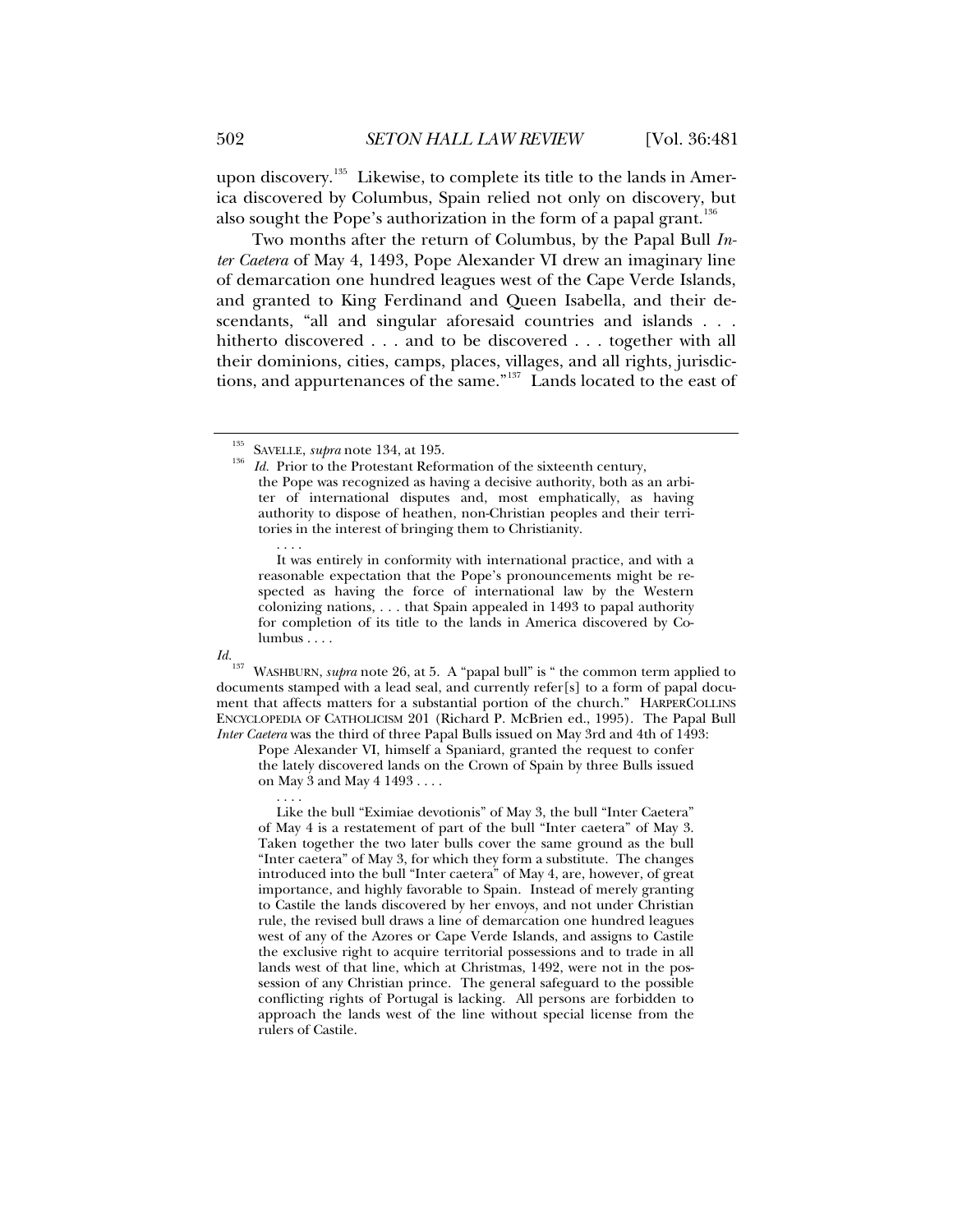the line—"so long as they had not already been seized by any other Christian Prince"—were awarded to Portugal.<sup>[138](#page-22-0)</sup> The Pope and Spain viewed the *Inter Caetera* as a legal grant giving "full power of sovereignty and jurisdiction over the territories concerned, with the primary objective of spreading Christianity."<sup>[139](#page-22-1)</sup> Fearing the Pope's ultimate sanction of excommunication, all European nations respected the legitimacy of the *Inter Caetera*.

The papal documents do not refer in any way to the property rights of the natives occupying the lands discovered by Spanish ex-

PAUL GOTTSCHALK, THE EARLIEST DIPLOMATIC DOCUMENTS ON AMERICA: THE PAPAL BULLS OF 1493 AND THE TREATY OF TORDESILLAS REPRODUCED AND TRANSLATED (1927), *cited in* Bulls Burning, The Papal Bulls as Pertaining to America, http://bullsburning. itgo.com/essays/Caetera.htm (last visited Dec. 27, 2005). *See also* Williams, Jr., *Origins of the Status of the American Indian*, *supra* note 131, at 33 (observing that "the newly elected Pope, Alexander VI (1492–1503), was the Spaniard Rodrigo Borgia. Borgia owed not only the papal throne, but also his family's own considerable fortune to the favors of the Castilian Crown. For instance, Ferdinand legitimated Borgia's bastard son, the famous cardinal and military leader Ceasar.").

<span id="page-22-0"></span>L.C. Green, *Claims to Territory in Colonial America*, *in* THE LAW OF NATIONS AND THE NEW WORLD 4 (L.C. Green & Olive P. Dickason eds., 1989). The Treaty of Tordesillas, June 7, 1494, reset the line of demarcation at 370 leagues west of the Cape Verde Islands, giving Portugal its claim to Brazil. DOCUMENTS OF AMERICAN HISTORY, *supra* note 58, at 4. The Treaty of Tordesillas remained in force until January 13, 1750, when the Treaty of Madrid annulled the boundary line. GOTTSCHALK, *supra* 

<span id="page-22-1"></span><sup>&</sup>lt;sup>139</sup> Green, *supra* note 138, at 6. *See also* JULIUS GOEBEL, THE STRUGGLE FOR THE FALKLAND ISLANDS: A STUDY IN LEGAL AND DIPLOMATIC HISTORY 79 (Yale Univ. Press 1982) (1927) (observing that "the charge upon Ferdinand and Isabella to undertake the conversion of the natives was the real legal justification of the pope's grant."); MULDOON, *supra* note 129, at 32 ("The language of *Inter caetera* articulated in brief, in a kind of shorthand, the nature of Christian relations with non-Christian societies."); MATTHEW RESTALL, SEVEN MYTHS OF THE SPANISH CONQUEST 68 (2003) ("Spaniards were the recipients of a divine grant of lands and peoples they had yet to find and see, let alone subdue. This permitted claims of possession to be seen as synonymous with possession itself."); Ali Friedberg, *Reconsidering The Doctrine of Discovery: Spanish Land Acquisition in Mexico (1521–1821)*, 17 WIS. INT'L L.J. 87, 96 (1999) ("A series of papal bulls had granted 'title' to Spain over Columbus' non-Christian discoveries in the New World, and over any such future discoveries, for the purpose of spreading Christianity."); Newcomb, *supra* note 39, at 314 (stating that "[the] early papal bulls

<sup>. . .</sup> expressed religious rather than secular distinctions between Christians and indigenous nations, and assumed that the Christians possessed a right to subjugate heathens and infidels and appropriate their lands."); Patricia Seed, *Taking Possession and Reading Texts: Establishing the Authority of Overseas Empires*, *in* COLONIAL AMERICA: ESSAYS IN POLITICS AND SOCIAL DEVELOPMENT 37 (Stanley N. Katz et al. eds., 2001) (noting that the *Inter Caetera* "gave Spain the exclusive right to present the Gospel to the natives of the New World and guaranteed Spain's right to rule the land in order to secure the right to preach.").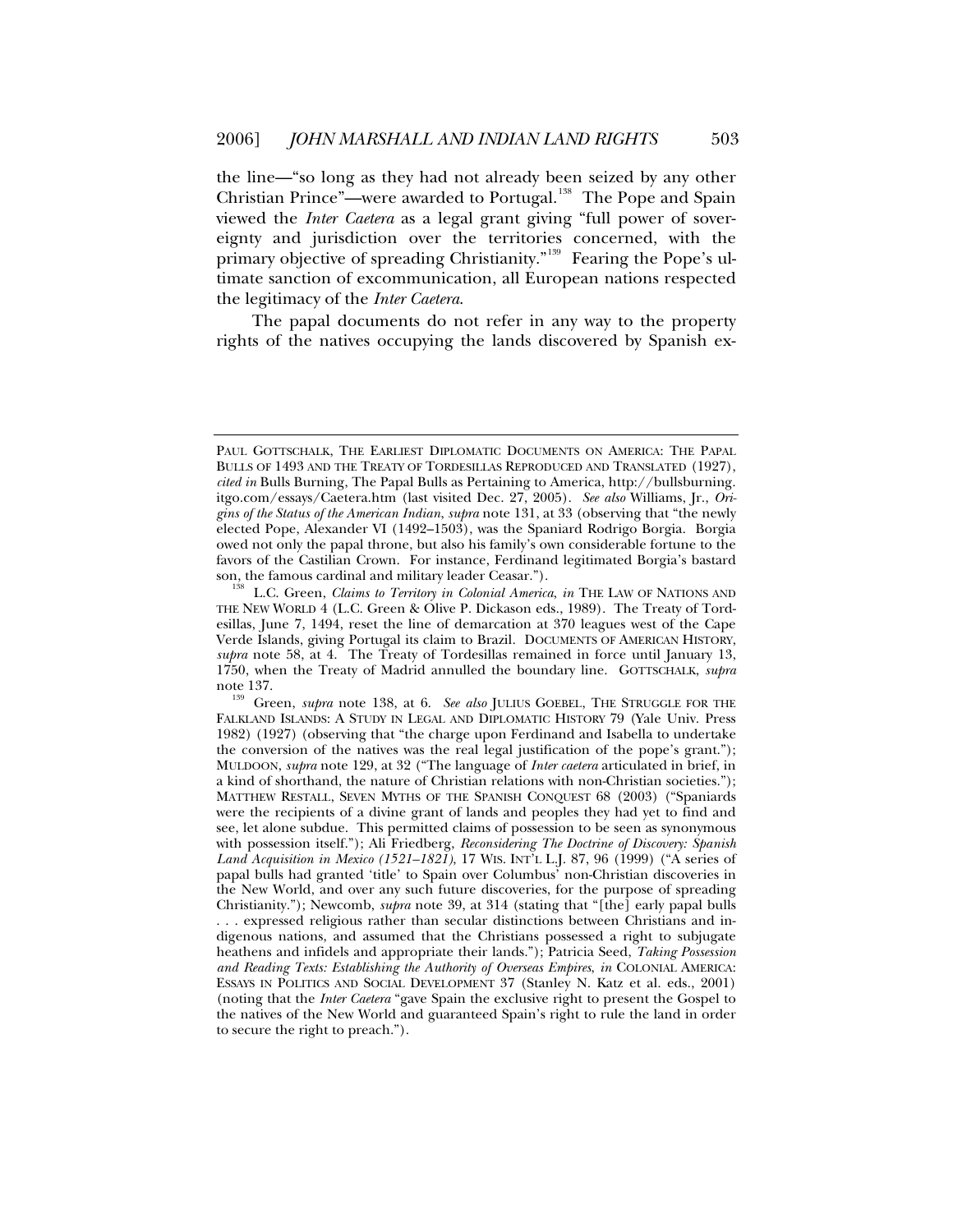plorers.[140](#page-23-0) Martín Fernández de Enciso, lawyer, geographer, navigator, and author of a book on America published in 1519, reported the story that a group of natives, "upon being informed of the papal donation, laughed and wondered that the pope would be so liberal with what was not his."<sup>[141](#page-23-1)</sup> This view, which presaged Roger Williams' characterization of the English royal patents, was not confined to those adversely impacted by the Papal Bull *Inter Caetera*. There was much discussion of Indian land rights during the first half of the sixteenth century in Spain, and Spaniard Domingo De Soto (1495– 1560) similarly exclaimed that "the Pope did not grant, nor could he grant, our kings dominion over these peoples and their affairs, be-cause he had no right to it (himself)."<sup>[142](#page-23-2)</sup>

A more famous theorist, Francisco de Vitoria (or Victoria), likewise advocated that, because the Pope "has no temporal power over the Indian aborigines or over other unbelievers,"[143](#page-23-3) a legitimate title to their lands cannot be traced "through the Supreme Pontiff."<sup>[144](#page-23-4)</sup> Vitoria (ca. 1480–1546), was a Dominican Basque, taking his name from his native town, who never visited the New World, but nevertheless penned a lengthy treatise on the legitimate, and illegitimate, claims of the Spanish to Indian lands.<sup>[145](#page-23-5)</sup> As Primary Professor of Sacred Theology at the University of Salamanca, in a series of lectures delivered in 1532, Vitoria addressed the question of "whether the aborigines in question were true owners in both private and public

*Id.* at 38.

<span id="page-23-2"></span> $^{142}$  Bernice Hamilton, Political Thought in Sixteenth-Century Spain: A Study of the Political Ideas of Vitoria, De Soto, Suárez, and Molina 179 (1963).

<span id="page-23-0"></span>Green, *supra* note 138, at 6. Green goes on to note that, [w]hile there may occasionally have been reference to arrangements with the "savages/Indians" and even attempts to protect their rights insofar as their person or property was concerned, at no time were they considered as the owners of their land or as being entitled to any role in connection with its disposition.

<span id="page-23-1"></span><sup>&</sup>lt;sup>141</sup> Dickason, *supra* note 68, at 232. The natives "also thought that the Spanish king must be poor because he was asking for land of others." *Id.* For a variant of this story, see M.F. LINDLEY, THE ACQUISITION AND GOVERNMENT OF THE BACKWARD TERRITORY IN INTERNATIONAL LAW 127 (Negro Univ. Press 1969) (1926) ("The Peruvian Inca was not unreasonable when, hearing of the Pope and his commission to the Spaniards for the first time, he told Pizarro that the Pope 'must be crazy to talk of giving away countries which do not belong to him."").

<span id="page-23-3"></span>Francisci de Victoria, *De Indis Et De Ivre Belli Relectiones* (Ernest Nys, ed.), *in* THE CLASSICS OF INTERNATIONAL LAW 137 (James Brown Scott, ed., 1964). Francisco Victoria is also known as Francisco de Vittoria, Franciscus de Victoria, Francisci de

<span id="page-23-5"></span><span id="page-23-4"></span>Victoria, and Francis Vitoria.<br><sup>144</sup> *Id.* at 134.<br><sup>145</sup> ARNEIL, *supra* note 88, at 77; HAMILTON, *supra* note 142, at 171; Williams, Jr., *Origins of the Status of the American Indian*, *supra* note 131, at 70.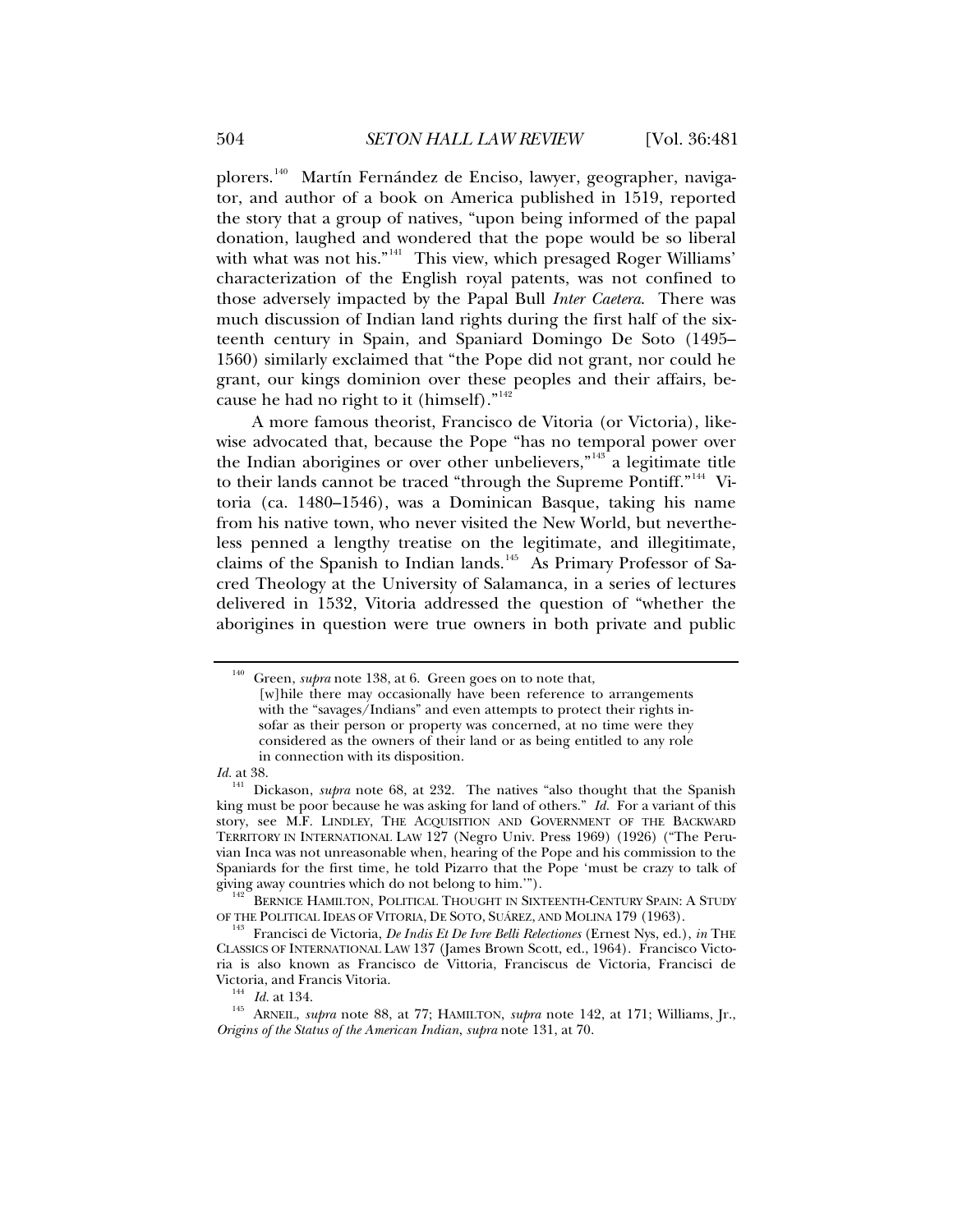law before the arrival of the Spaniards; that is, whether they were *true owners* of private property . . . .<sup>"[146](#page-24-0)</sup> These lectures, known as *De Indis et de jure belli relectiones* or, alternatively, as *On the Indians Lately Discovered*, were published after his death through the efforts of his former students, and are the reason Vitoria is often described as the "founder of modern international law."<sup>[147](#page-24-1)</sup>

Vitoria asserted that "the aborigines undoubtedly had true dominion in both public and private matters, just like Christians, and that neither their princes nor private persons could be despoiled of their property on the ground of their not being true owners."<sup>[148](#page-24-2)</sup> He posited that the North American Indians "were neither chattels nor beasts, but human beings entitled to a modicum of respect as such, even from Catholics carrying the word of God."<sup>[149](#page-24-3)</sup> Consistent with Innocent IV's natural law ideology, and Roger Williams' poetry, Vitoria subscribed to the view that "certain basic rights inhere in men *as men*, not by reason of their race, creed, or color, but by reason of their humanity."<sup>[150](#page-24-4)</sup>

<span id="page-24-2"></span>and Jews, who are persistent enemies of Christianity," are nonetheless deemed "true owners of their property," it "would be harsh to deny" similar rights to the aborigines of the New World. *Id. See also* FALKOWSKI, *supra* note 146, at 22 ("Victoria rejected the arguments that Indians were precluded from being true owners by reason of unbelief, heresy, unsoundness of mind, or any other mortal sin."); NATIVE RIGHTS IN CANADA 14 (Peter A. Cumming & Neil H. Mickenberg eds., 2d ed. 1972) ("The Indians' lack of belief in the Roman Catholic faith could not affect the question, as heretics in Europe were not denied property rights."). Luis De Molina (1535–1600) agreed with Victoria, contending there is nothing "to hinder infidels being masters of their own things and possessing things as private persons." HAMILTON, *supra* note

<span id="page-24-0"></span> $^{146}$  JAMES E. FALKOWSKI, INDIAN LAW/RACE LAW: A FIVE-HUNDRED-YEAR HISTORY 22 (1992) (emphasis added).

<span id="page-24-1"></span><sup>&</sup>lt;sup>147</sup> Dickason, *supra* note 68, at 161; *see also* WASHBURN, *supra* note 26, at 9; Robert Yazzie, Cherokee Nation of Indians v. Georgia*, Appeal from the Supreme Court of the United States to the Supreme Court of the American Indian Nations*, 8 KAN. J.L. & PUB. POL'Y (Issue 2) 159, 159 (1999); Muldoon, *supra* note 98, at 28;. Felix Cohen contended that " $[o]$ ur concepts of Indian title . . .  $[i]$ n the main, . . . are to be traced to Spanish origins, and particularly to doctrines developed by Francisco de Vitoria, the real founder of modern international law." Felix S. Cohen, *Original Indian Title*, 32 MINN. L. REV. 28, 43–44 (1947). *See also* Williams, Jr., *Origins of the Status of the American Indian*, *supra* note 131, at 68 (noting that Vitoria's "juridical system of a Law of Nations helped establish the foundations of modern international law."). 148 Victoria, *supra* note 143, at 128. Vitoria noted that, insofar as the "Saracens

<span id="page-24-4"></span><span id="page-24-3"></span><sup>142,</sup> at 120. 149 Green, *supra* note 138, at 39. 150 Williams, Jr., *Origins of the Status of the American Indian*, *supra* note 131, at 73. *See also* John Fredericks III, *America's First Nations: The Origins, History and Future of American Indian Sovereignty*, 7 J.L. & POL'Y 347, 354 (1999) ("Victoria argued that the indigenous people of America possessed natural legal rights as free and rational people and had inherent rights under natural law to the territory they occupied."); Friedberg, *supra* note 139, at 105 ("Central to Vitoria's philosophy, which he derived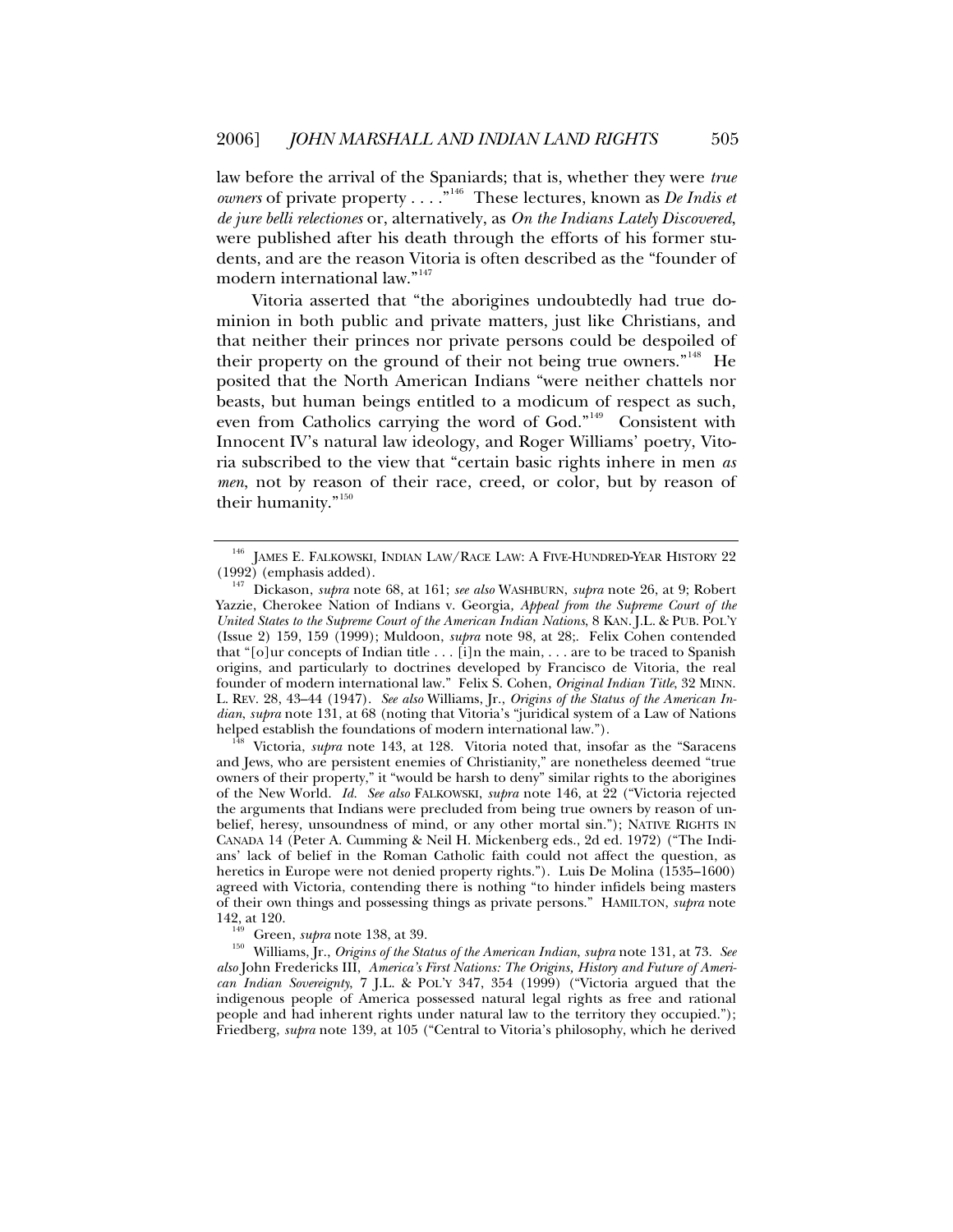In addition to denying that title to lands in the New World could be claimed by papal grant, Vitoria rejected the notion that "mere discovery" could vest title in situations where the territory discovered was already inhabited:

[T]here is another title which can be set up, namely, by right of discovery; and no other title was originally set up, and it was in virtue of this title alone that Columbus the Genoan first set sail. And this seems to be an adequate title because those regions which are deserted become, by the law of nations and the natural law, the property of the first occupant (*Inst.*, 2, I, 12). . . .

 Not much, however, need be said about this third title of ours, because, as proved above, the barbarians were true owners, both from the public and from the private standpoint. Now the rule of the law of nations is that what belongs to nobody is granted to the first occupant, as is expressly laid down in the aforementioned passage of the *Institutes*. And so, as the object in question was not without an owner, it does not fall under the title which we are discussing. . . . *[This title by discovery] in and by itself . . . gives no support to a seizure of the aborigines any more than if it had been they who had discovered us*. [151](#page-25-0)

Interestingly, while Vitoria rejected patent and discovery as legitimate bases for title to the New World, he did not discuss purchase. This omission may be due to his focus on the circumstances in which

from the humanistic philosophy of Thomas Aquinas, was that 'certain basic rights inhere in men as men . . . by reason of their humanity.'"). Robert Williams, Jr., states that Vitoria is "the first Spanish thinker to systematically apply Thomistic natural law theory to the relations between states," and that Vitoria's "Humanist argument on the legal equality of Indians and Europeans . . . is regarded as his most enduring contribution to Western liberal Indian jurisprudence." Williams, Jr., *Origins of the Status* 

<span id="page-25-0"></span><sup>&</sup>lt;sup>151</sup> Victoria, *supra* note 143, at 138-39 (emphasis added) (citing JUSTINIAN, INSTITUTES § 2.1.12 (535)). *See also* FALKOWSKI, *supra* note 146, at 23 ("Victoria believed that only vacant land could be claimed by discovery, not land that was owned and occupied by Indians."); GOEBEL, *supra* note 139, at 107; LINDLEY, *supra* note 141, at 12 ("Victoria . . . maintained that the continent of America upon its discovery was not *territorium nullius* because the Indians were the veritable owners, private and public, of their lands; and the Spaniards acquired by their discovery no further title to the lands of the barbarians than would have accrued to the barbarians had they discovered Spain."); NATIVE RIGHTS IN CANADA, *supra* note 148, at 14 ("Spain had no claim to the land through discovery, he said, because that notion only applied to unoccupied lands."); Green, *supra* note 138, at 41 ("Moreover, any claim based on discovery is also discounted, for one can only acquire title by discovery over what is unowned and, for [Vitoria], the Indians were true owners."). In Justinian's *Institutes*, the sixth century Roman law treatise cited by Victoria, the principle was laid down that "natural reason admits the title of the first occupant to that which previously had no owner." Dickason, *supra* note 68, at 233 (quoting JUSTINIAN, *supra*, at § 2.1.12).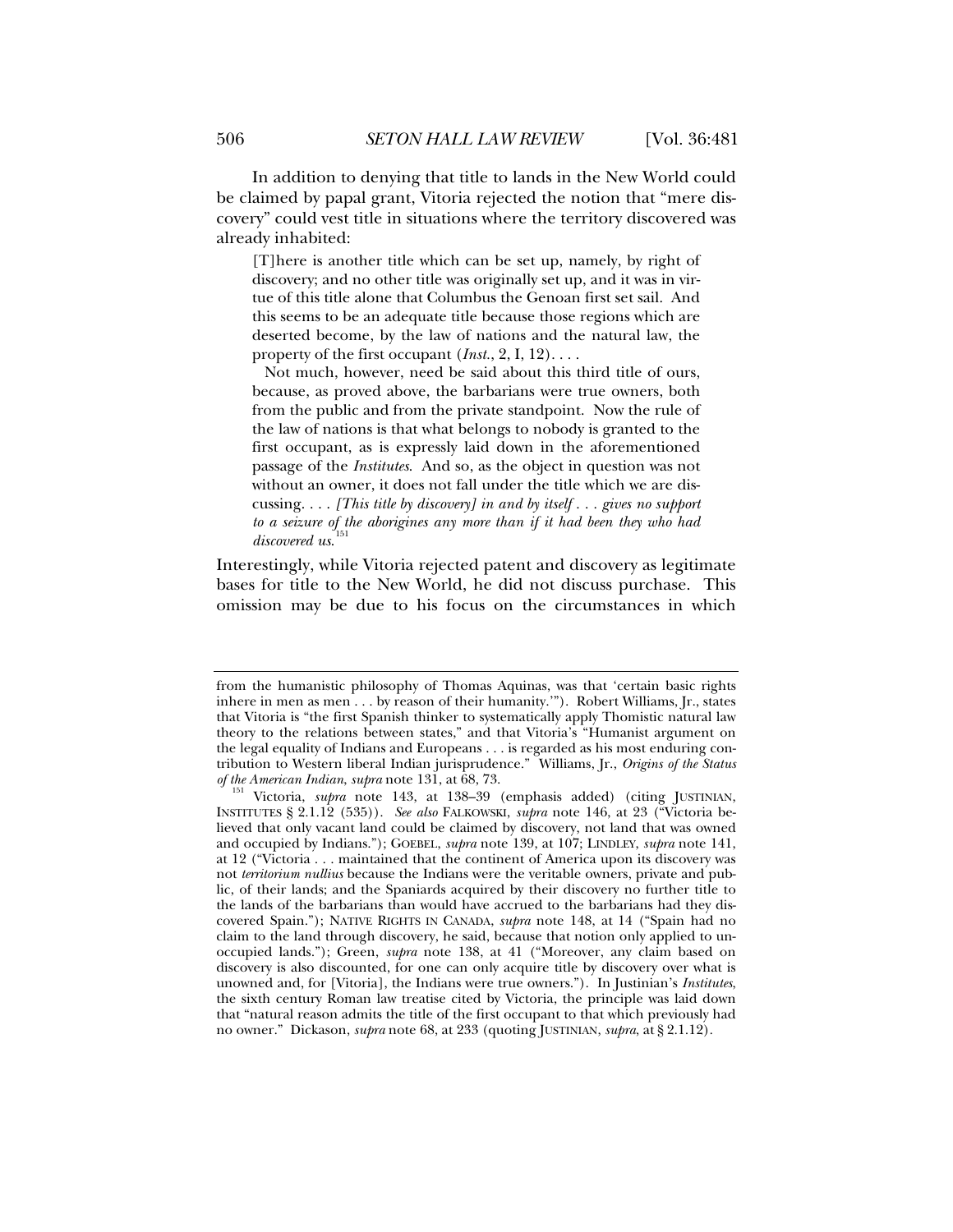Spain could justly invade and subjugate aboriginal lands.<sup>[152](#page-26-0)</sup> Vitoria argued that Spain could obtain lawful title to Indian lands without purchase if Indians transgressed "the law of nations" by, for example, denying Spaniards the "right to travel into lands in question and to sojourn there,"<sup>[153](#page-26-1)</sup> preventing missionaries "from freely preaching the Gospel,"[154](#page-26-2) or precluding Spanish merchants from lawfully carrying on trade and "making their profit."<sup>[155](#page-26-3)</sup> If the Indians breach their duty to give the Spaniards "a friendly hearing and not to repel them," the Spaniards would be justified in "seizing the provinces and sovereignty of the natives, provided the seizure be without guile or fraud and they do not look for imaginary causes of war."[156](#page-26-4) Almost as an afterthought, Vitoria noted that "[a]lso, it is a universal rule of the law of nations that whatever is captured in war becomes the property of the conqueror  $\dots$ ."<sup>[157](#page-26-5)</sup>

The influence of Vitoria on Spanish views of Indians and Indian land rights is debatable. On one hand, Felix Cohen and others claim

Vitoria also stated that "[i]t might . . . be maintained that in their own interests the sovereigns of Spain might undertake the administration of their country, . . . so long as this was clearly for their benefit." Victoria, *supra* note 143, at 161. The twin notions of a trust duty towards native peoples, and plenary power over native sovereignty and resources, are controversial aspects of federal Indian law in the United States. *See* United States v. Kagama, 118 U.S. 375, 384 (1886) ("From their very weakness and helplessness, so largely due to the course of dealing of the Federal Government with them and the treaties in which it has been promised, there arises the duty of protection, and with it the power."); Cherokee Nation v. Georgia, 30 U.S. (5 Pet.) 1, 17 (1831) (Chief Justice John Marshall declaring the relation of Indian tribes to the United States "resembles that of a ward to his guardian"). *See generally*

<span id="page-26-4"></span><sup>156</sup> Victoria, *supra* note 143, at 156. *See also* Green, *supra* note 138, at 42 ("Having more or less denied the validity of the basis normally put forward to assert the Spanish title over the Indians and their lands, Victoria proceeds to explain how such a title could be acquired, and it may well be considered that his contentions to this effect are self-seeking and hypocritical, possessing no more validity than those he rejects."); Williams, Jr., *Origins of the Status of the American Indian*, *supra* note 131, at 77 ("Victoria was able to provide a secular, as opposed to theocentric, justification for Spanish colonial hegemony in the New World."). 157 Victoria, *supra* note 143, at 155.

<span id="page-26-0"></span><sup>152</sup> Newcomb, *supra* note 39, at 316 n.84 ("While Francisco de Vitoria and other scholars did concede that infidels could possess property rights and dominion, nevertheless, they put forth a number of rationales by which Christian nations had the right to invade and subjugate non-Christian lands.").<br>
<sup>153</sup> Victoria, *supra* note 143, at 151.<br>
<sup>154</sup> Id. at 157.<br>
<sup>155</sup> Id. at 153. *See also* LINDLEY, *supra* note 141, at 12 ("Victoria thought that, if the

<span id="page-26-3"></span><span id="page-26-2"></span><span id="page-26-1"></span>Indians hindered the preaching of the Gospel, or obstinately refused the Spaniards such natural rights as the right to trade with them, then the Spaniards, as a last resort, had against the Indians all the rights of war, and might take possession of their lands.").

<span id="page-26-5"></span>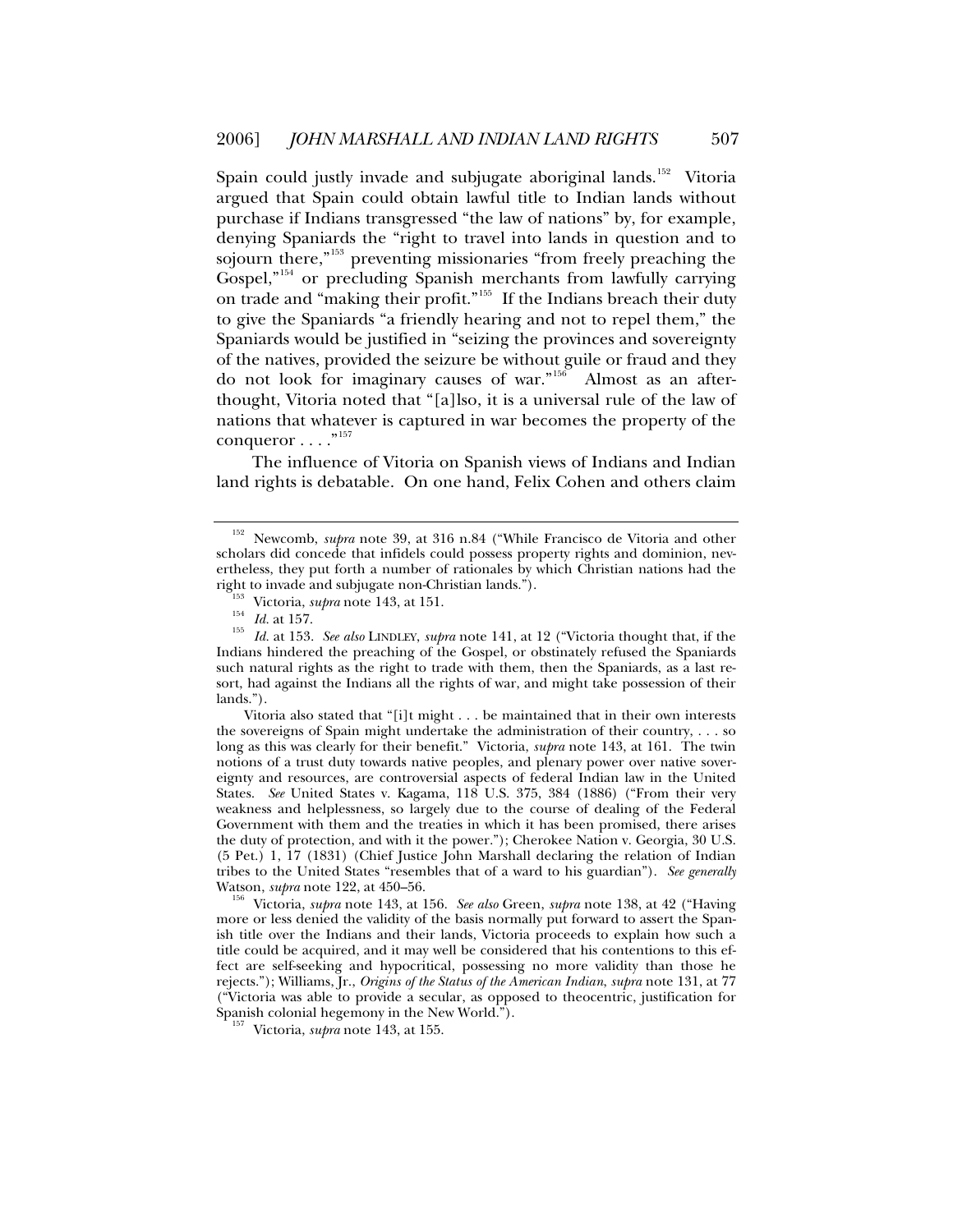that the humanist approach ultimately held sway, pointing to the Papal Bull *Sublimis Deus* (1537), in which Pope Paul III echoed the position of Innocent IV by proclaiming that "the said Indians . . . are by no means to be deprived of . . . the possession of their property, even though they be outside the faith of Jesus Christ; and that they may and should, freely and legitimately, enjoy . . . the possession of their property  $\dots$ ."<sup>[158](#page-27-0)</sup> On the other hand, Max Savelle argues that Vitoria's theories

were almost completely ignored by the Spanish government in its colonial policy. They also had little or no effect upon the practice of international relations relative to colonial possessions. . . .

 In practice, the majority of the colonizing states did give a certain recognition to the title to new lands, however inchoate, achieved by a discovering state simply by reason of its discovery.<sup>[159](#page-27-1)</sup>

The death of Vitoria in 1546 prevented him from participating in a historic debate over the nature of Indian rights, which took place four years later in Valladolid under the aegis of Charles V of Spain.<sup>[160](#page-27-2)</sup> The two debaters were Juan Ginés de Sepúlveda (1490–1573), a lay jurist and royal historiographer, and Bartolomé de Las Casas (1474– 1566), a Dominican who had considerable experience with native peoples. Sepúlveda, like Vitoria, never traveled across the Atlantic, but unlike Vitoria, contended that Spaniards had the right to rule in the New World because Indians were incapable of governing themselves:

Compare then those blessings enjoyed by Spaniards of prudence, genius, magnanimity, temperance, humanity, and religion with those of the little men (*hombrecillos*) in whom you will scarcely find even vestiges of humanity, who not only possess no science but who also lack letters and preserve no monument of their history except certain vague and obscure reminiscences of some things on certain paintings. Neither do they have written laws, but bar-

*Id.*

<span id="page-27-1"></span><span id="page-27-0"></span><sup>158</sup> Cohen, *supra* note 147, at 45. *See also* FALKOWSKI, *supra* note 146, at 24, 25 ("Victoria's ideas were given papal support by Pope Paul III . . . . Sublimis Deus . . . recognized the right of Indians to own land regardless of their race, religion, degree

<span id="page-27-2"></span><sup>&</sup>lt;sup>159</sup> SAVELLE, *supra* note 134, at 199–200.<br><sup>160</sup> Dickason, *supra* note 68, at 203–04.

Charles V ordered a moratorium on New World conquests, and the hearings were convened "to determine as far as they could whether the atrocities reported to him were true, and to recommend a suitable plan by which such evils might be avoided, so that the Indians might be returned to their former freedom, and by which, at the same time, that New World, once it had been calmed by advantageous laws and careful instructions, might be governed in the future."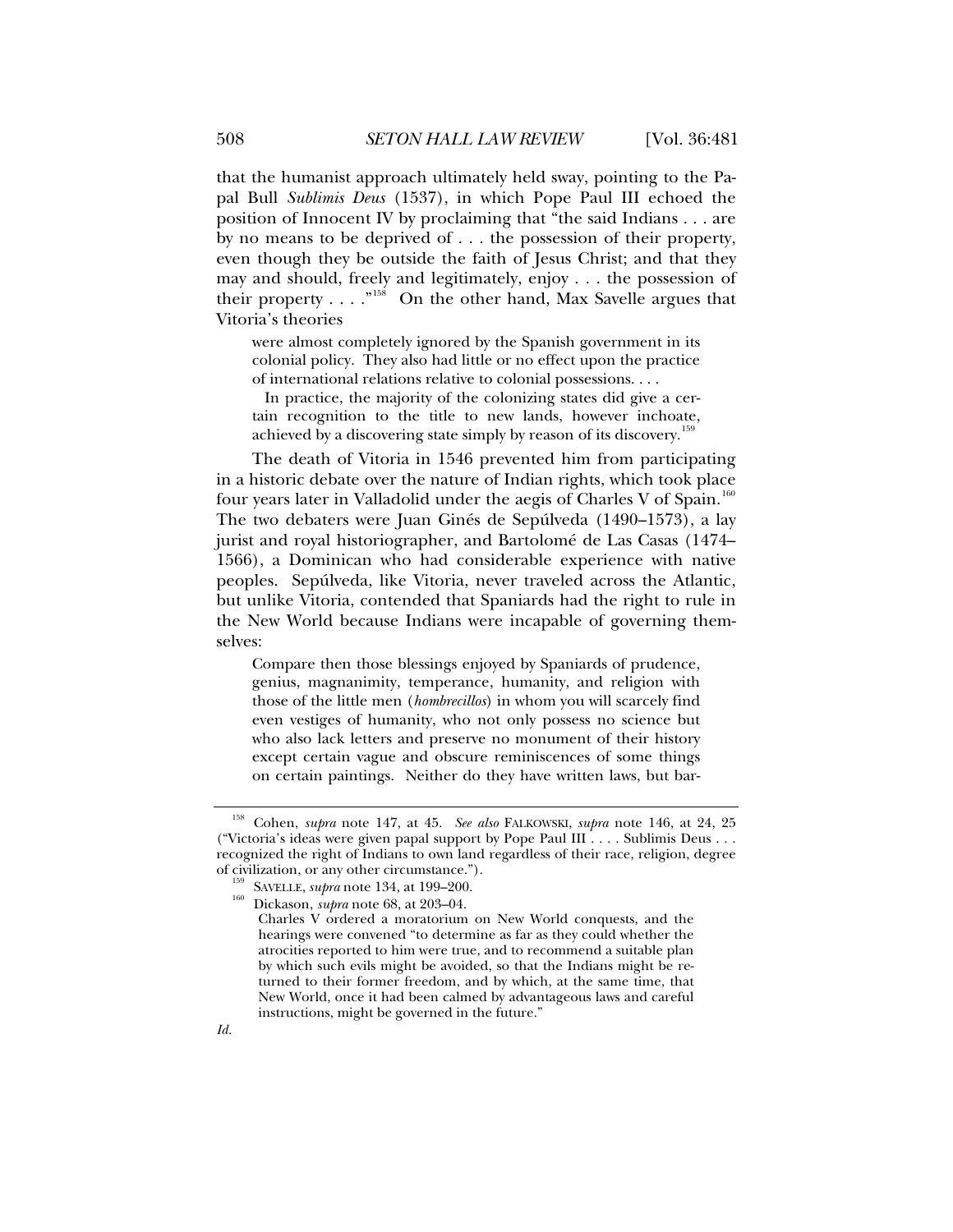baric institutions and customs. They do not even have private property.<sup>1</sup>

Las Casas did not disagree with Sepúlveda's observations regarding Indians' concepts of property: "[t]hey neither possess nor desire to possess worldly wealth,<sup>"[162](#page-28-1)</sup> but vigorously contested the characterization of Indians as "barbaric," and rejected the argument that, since native peoples did not live in "civilized" society, they were incapable of enjoying legal rights of ownership.[163](#page-28-2) Las Casas, who spent most of the first half of the sixteenth century in the New World, instead argued that natural law applied to Indians as it did to all human beings.<sup>[164](#page-28-3)</sup>

In contrast to Puritan New England, land ownership was initially accorded less importance by Spanish colonists, since "tribute and labor were the preferred modes of economic control, and power was expressed at first in [the] encomienda."<sup>[165](#page-28-4)</sup> The three principal methods by which Spaniards acquired land from Indians following the mid-sixteenth century were through purchase, royal grants, and forced usurpation.<sup>[166](#page-28-5)</sup> Natives could, and did, sell land to private individuals:

<span id="page-28-2"></span><span id="page-28-1"></span>They have no greed whatsoever for the property of others.'").<br><sup>162</sup> HANKE, *supra* note 161, at 11.<br><sup>163</sup> Timothy J. Christian, *Introduction* to THE LAW OF NATIONS AND THE NEW WORLD,<br>at ix (L.C. Green & Olive P. Dickason

<span id="page-28-5"></span>CHARLES GIBSON, SPAIN IN AMERICA 154 (1966) ("The great haciendas of Spanish

<span id="page-28-0"></span><sup>&</sup>lt;sup>161</sup> LEWIS HANKE, THE SPANISH STRUGGLE FOR JUSTICE IN THE CONQUEST OF AMERICA 122 (Little, Brown & Co. 1965) (1949). *See also* Dickason, *supra* note 68, at 204 (setting forth Sepúlveda's four main points). According to Robert Williams, Jr., Columbus "originated the idea that the Indians lacked the conception of privately held property," and "Amerigo Vespucci's widely read ethnography on Indian customs . . . furthered these perceptions." Williams, Jr., *Origins of the Status of the American Indian*, *supra* note 131, at 81 n.358. *See also* COLLIS, *supra* note 132, at 88 ("Shortly before he eventually set sail back to Europe [Columbus] had this to say of the people of Hispaniola. 'These are the most loving people. They do not covet. They love their neighbour as themselves. They have the most gentle way of speaking.

<span id="page-28-4"></span><span id="page-28-3"></span><sup>&</sup>lt;sup>104</sup> Id.<br><sup>165</sup> Charles Gibson, The Aztecs Under Spanish Rule: A History of the Indians OF THE VALLEY OF MEXICO, 1519–1810, at 272 (1964). Under the *encomienda* system, conquistadors (the *encomenderos*) were granted the towns of the indigenous people they conquered, and were able to tax these people and summon them for labor. Although the *encomenderos* were expected to provide safety for the people through an established military and teachings in Christianity, the *encomienda* usually involved enslavement of the local population. The New Laws of 1542 were enacted to curb abuses of the *encomienda* system. *Id.* at 58–97. "After over a decade of willing participation in the activities of the conquistadors, Las Casas renounced his *encomienda* in 1514 and took up the cause of Indian rights." FALKOWSKI, *supra* note 146, at 26. 166 Friedberg, *supra* note 139, at 97; GIBSON, *supra* note 165, at 274–75. *See also*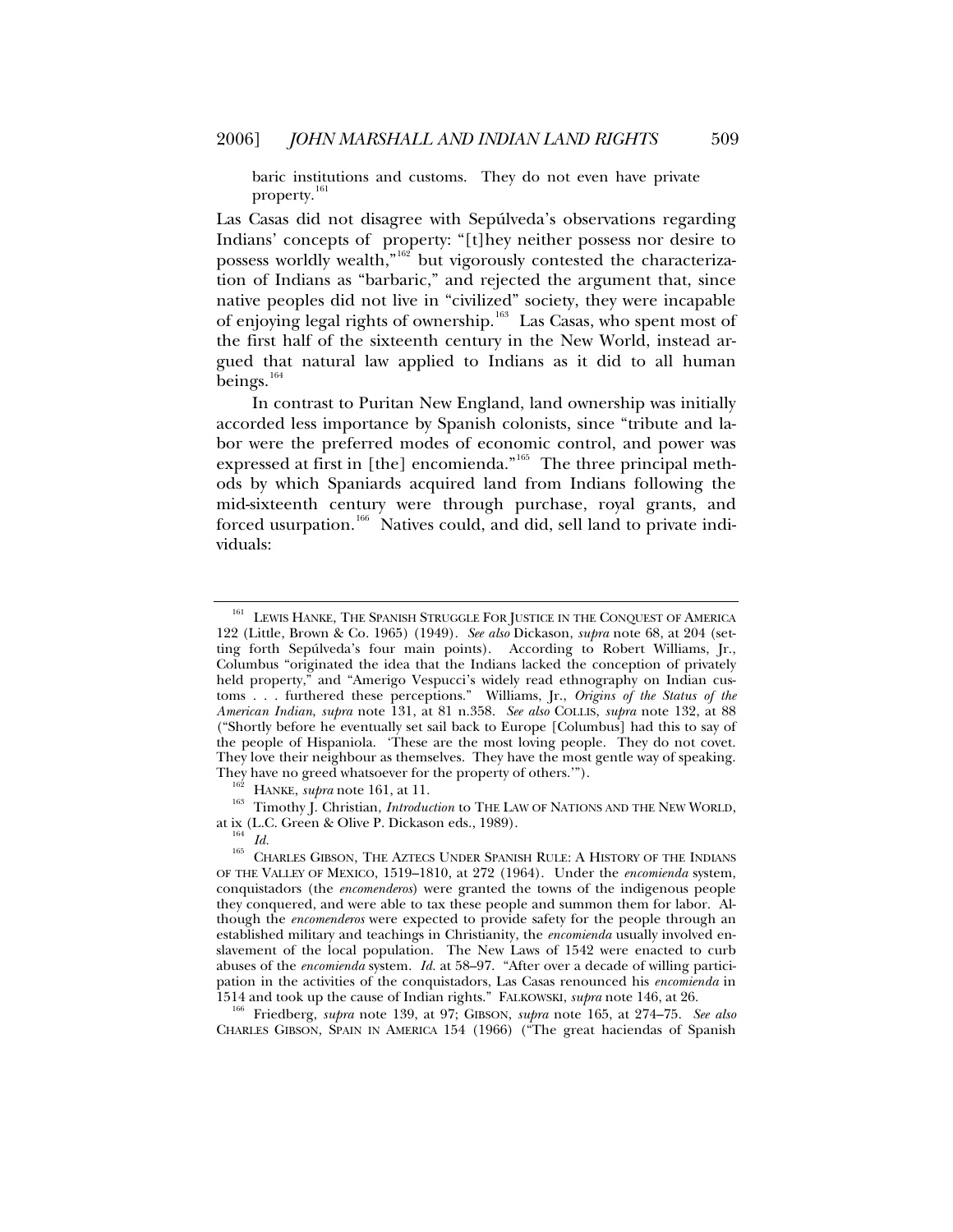[P]urchase from the Indian occupants or owners, was at first understood to be a legal preliminary to formal entitlement by colonial authorities, as outright usurpation in the absence of payment was not. . . . Official Spanish permission to purchase was sometimes granted, but purchase alone was ordinarily regarded as sufficient evidence of Spanish-Indian negotiation.<sup>[167](#page-29-0)</sup>

Private purchases, however, were "readily liable to fraud,"<sup>[168](#page-29-1)</sup> and the Spanish Crown, like the General Court of the Massachusetts Bay Colony, began to require that all purchases be made under judicial supervision.<sup>[169](#page-29-2)</sup> Royal ordinances of 1571 and 1572, revised in 1603, provided, among other things, for an investigation into whether the Indian seller was the proper owner and retained enough land to support himself; public notice of the proposed purchase for thirty days; and judicial authorization of the sale. $170$ 

In discussing Spain's views on Indian land rights in *Johnson v. McIntosh*, Marshall acknowledged that "Spain did not rest her title solely on the grant of the Pope," but stated that Spain instead "placed it on the rights given by discovery."[171](#page-29-4) However, as Robert Williams, Jr. points out, Marshall's understanding and application of the discovery doctrine conflicted with views of Vitoria and Spain:

Chief Justice Marshall's assertion that European nations unanimously accepted the title by discovery doctrine was never accepted by Victoria as part of the Law of Nations . . . . At most, discovery may have been agreed on by European nations as vesting in the discoverer "an exclusive or 'preemptive' entitlement to deal with the natives as against other European crowns.". . . Marshall's assertion that discovery vested exclusive title in the discoverer deviated from the accepted principles of the Law of

America came into being through land grant, purchase, usurpation, accretion, merger, and economic competition.").

<span id="page-29-0"></span>GIBSON, *supra* note 165, at 274. *See also* Friedberg, *supra* note 139, at 97 (noting that "the Crown did not require Spaniards to obtain official permission to purchase from the Crown. As it became clear that purchase arrangements between Spaniards and Indians were susceptible to deceit, however, the Crown began to require that all

<span id="page-29-3"></span><span id="page-29-2"></span><span id="page-29-1"></span><sup>&</sup>lt;sup>168</sup> GIBSON, *supra* note 165, at 274.<br><sup>169</sup> Friedberg, *supra* note 139, at 97.<br><sup>170</sup> Id. See also United States v. Jose Juan Lucero, 1 N.M. (1 Gild.) 422 (N.M. Terr. 1869) (noting that, as far back as 1571, "Indians were allowed to sell their real estate and personal property in the presence of the judge," but that "[i]n 1642, under Phil-<br>lip IV of Spain, a total prohibition existed, and the Indians could not sell").

<span id="page-29-4"></span> $171$  Johnson v. McIntosh, 21 U.S. (8 Wheat.) 543, 574 (1823).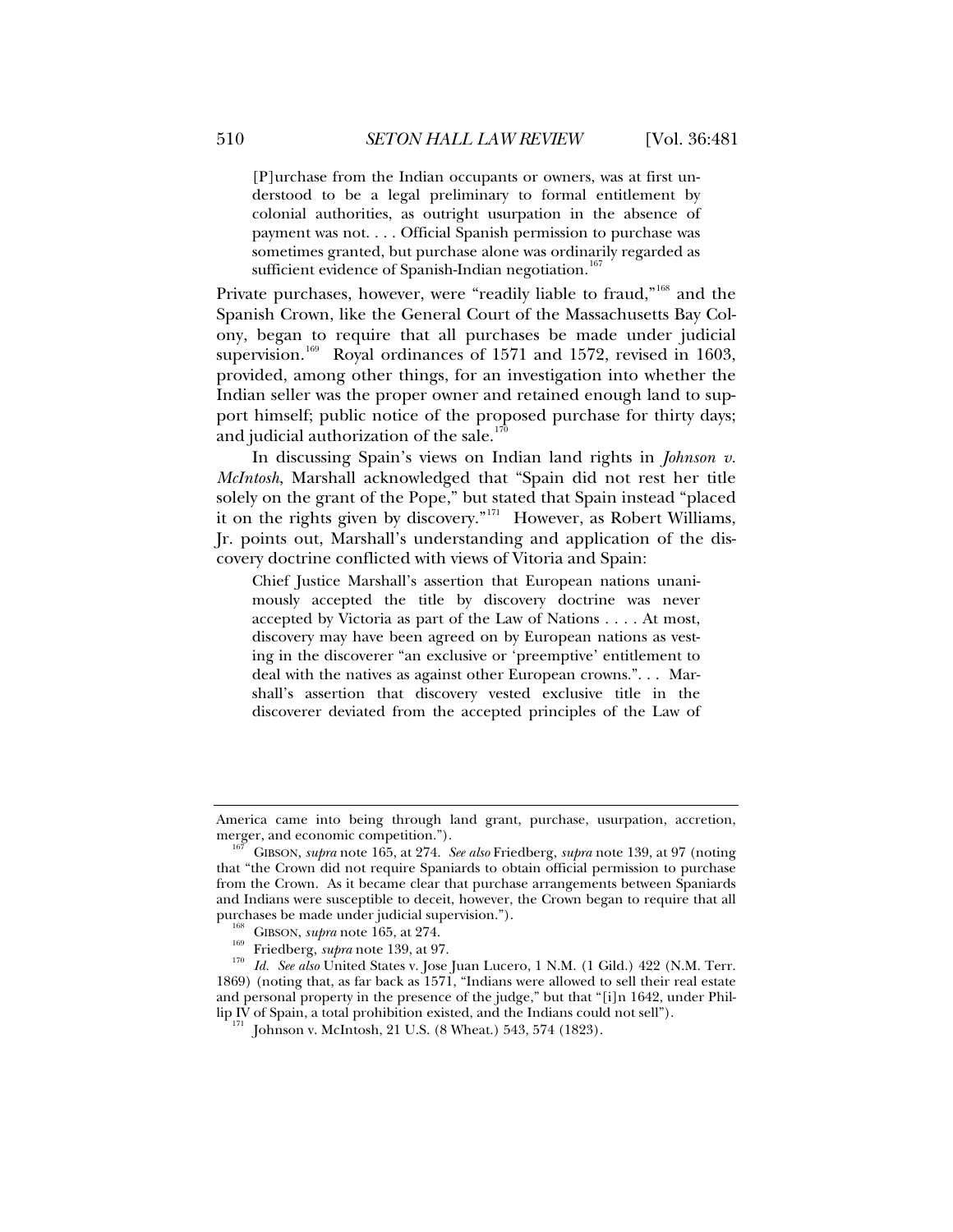<span id="page-30-0"></span>Nations, and probably was invented to solve expediently the difficult question raised in  $M'Intosh \dots$ <sup>[172](#page-30-1)</sup>

#### *B. French Views of Indian Land Rights*

The Spaniards were unique with respect to the extent they reflected "on the morality or legality of what they were doing as they encountered the New World and its inhabitants."<sup>[173](#page-30-2)</sup> French writers, such as Michel de Montaigne  $(1533-1592),$ <sup>[174](#page-30-3)</sup> Charles de Secondat, Baron de Montesquieu (1689–1755), and Jean-Jacques Rousseau  $(1712-1778)$ ,<sup>[175](#page-30-4)</sup> wrote about the New World's indigenous peoples, but

<span id="page-30-4"></span>Montesquieu is cited twice by the defendants in *Johnson v. McIntosh* in the summary of their argument. *See* Johnson v. McIntosh, 21 U.S. (8 Wheat.) 543, 567 (1823) (recounting the defendants' assertion that "the uniform understanding and practice of European nations, and the settled law, as laid down by the tribunals of civilized states, denied the right of the Indians to be considered as independent communities, having a permanent property in the soil, capable of alienation to private individuals. They remain in a state of nature, and have never been admitted into the general society of nations.") (citing MONTESQUIEU, ESPRIT DES LOIX, vol. I, bk. 18, chs. 11–13). Further, Marshall asserted,

[i]t is a violation of the rights of others to exclude them from the use of what we do not want, and they have an occasion for. Upon this principle the North American Indians could have acquired no proprietary interest in the vast tracts of territory which they wandered over; and their right to the lands on which they hunted, could not be considered as superior to that which is acquired to the sea by fishing in it. The use in the one case, as well as the other, is not exclusive.

*Id.* at 569–70 (citing MONTESQUIEU, *supra*). In Volume I, Book XVIII, Ch. 12 ("Of the Law of Nations Amongst People Who Do Not Cultivate the Earth") of The Spirit of the Laws, published in 1748, Montesquieu observed that "[a]s these people . . . are not possessed of landed property, they have many things to regulate by the law of na-

<span id="page-30-1"></span><sup>172</sup> Williams, Jr., *Origins of the Status of the American Indian*, *supra* note 131, at 71 n.300 (quoting RUSSEL LAWRENCE BARSH & JAMES YOUNGBLOOD HENDERSON, THE ROAD: INDIAN TRIBES AND POLITICAL LIBERTY 47 (1980)). *See also* Fredericks, *supra* note 150, at 354 ("Victoria's writings, though persuasive to many, were in many ways at odds with the harshly stated law of discovery embraced by the Pope and England, and later the United States."); Friedberg, *supra* note 139, at 89 ("Marshall's conclusion not only departed from Spain's colonial policies, it also deviated from the humanistic philosophy of Francisco de Vitoria, which underlay both Spanish law and

<span id="page-30-3"></span><span id="page-30-2"></span>the international law of Marshall's era.").<br><sup>173</sup> MULDOON, *supra* note 129, at 4.<br><sup>174</sup> Montaigne was seventeen years old when Las Casas debated Sepúlveda at Valladolid, and followed Las Casas in rejecting negative characterizations of Native Americans. *See* WILLIAM M. HAMLIN, THE IMAGE OF AMERICA IN MONTAIGNE, SPENSER, AND SHAKESPEARE: RENAISSANCE ETHNOGRAPHY AND LITERARY REFLECTION 37–68 (1995); THE COMPLETE WORKS OF MICHEL DE MONTAIGNE 693 (Donald M. Frame trans. 1958) ("I am much afraid that we shall have very greatly hastened the decline and ruin of this new world by our contagion . . . . Most of the responses of these peoples and most of our dealings with them show that they were not at all behind us in natural brightness of mind and pertinence.").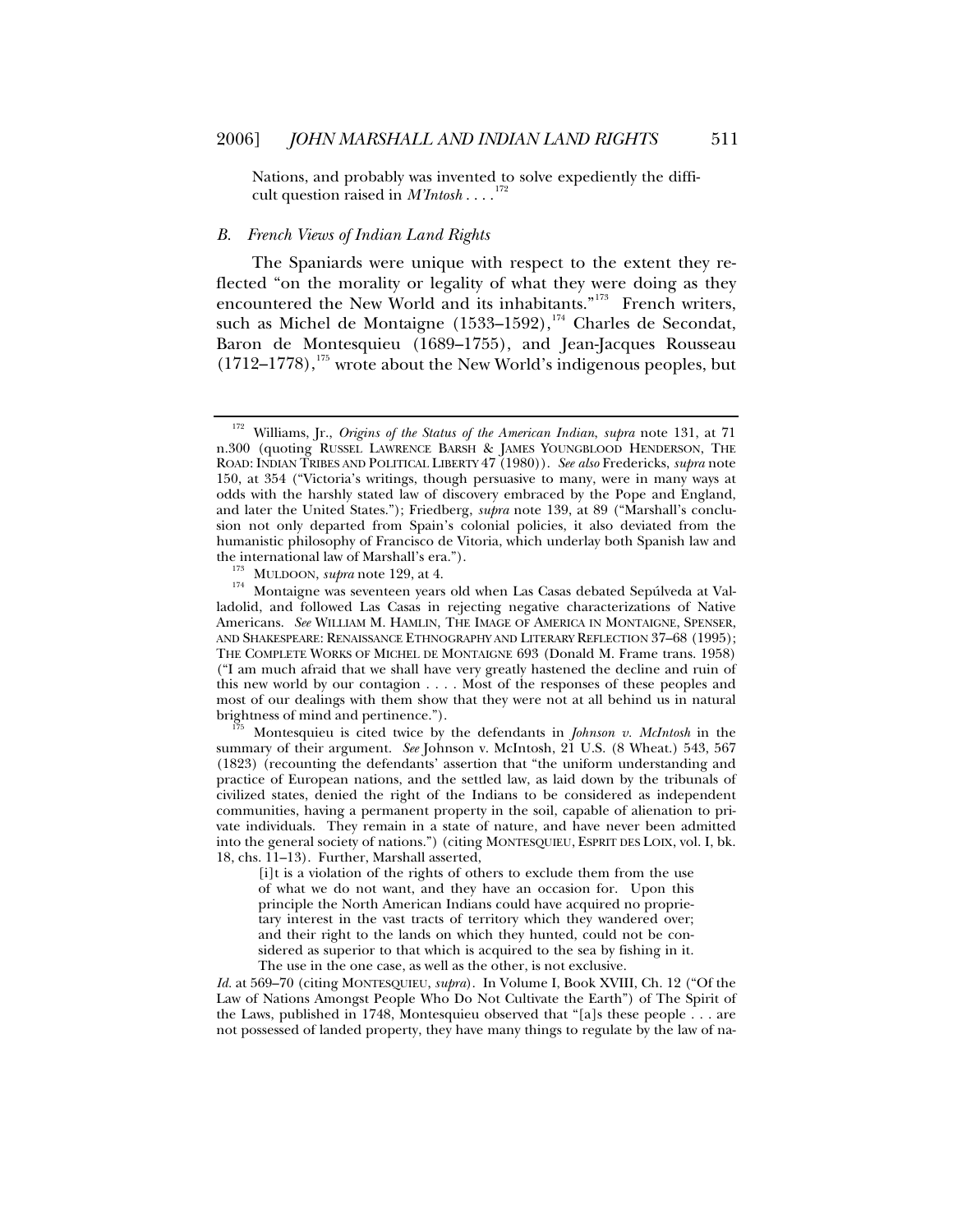did not focus at length on the legitimacy of French claims to Indian lands.<sup>[176](#page-31-0)</sup> The Swiss diplomat and legal scholar Emeric de Vattel (1714–1767), while not French, wrote his 1758 classic treatise on the principles of natural law, *Le Droit des Gens* (Law of Nations), during a stay in France.<sup>[177](#page-31-1)</sup> Vattel, in contrast to Vitoria, believed that the doctrine of discovery applied not only to uninhabited land, but also to "a vast territory" such as the New World, "in which are to be found only wandering tribes whose small numbers can not populate the whole country."<sup>[178](#page-31-2)</sup> Vattel found it "praiseworthy" that the Puritans and William Penn of Pennsylvania "bought from the savages the lands they wished to occupy," but deemed such purchases legally unnecessary:

[T]hese tribes can not take to themselves more land than they have need of or can inhabit and cultivate. Their uncertain occupancy of these vast regions can not be held as a real and lawful taking of possession; and when the Nations of Europe, which are too confined at home, come upon lands which the savages have no special need of and are making no present and continuous use of, they may lawfully take possession of them and establish colonies in them.[179](#page-31-3)

<span id="page-31-1"></span><sup>177</sup> ARNEIL, *supra* note 88, at 182 ("In France, Emeric de Vattel adopted Locke's thesis on property for his own classic treatise on the principles of natural law.").

<span id="page-31-2"></span> $^{178}$ 3 EMERIC DE VATTEL, LE DROIT DES GENS OU PRINCIPES DE LA LOI NATURELLE [THE LAW OF NATIONS OR THE PRINCIPLES OF NATURAL LAW] 85 (James Brown Scott ed., Charles G. Fenwick trans., Carnegie Inst. 1916). *See also* FALKOWSKI, *supra* note

<span id="page-31-3"></span>146, at 30. 179 VATTEL, *supra* note 178, at 85–86. The Puritans (with the exception of Roger Williams) and William Penn did not believe that purchase was a necessary prerequisite to valid title to Indian lands, relying instead on grants by royal charter. *See also* FELIX COHEN, HANDBOOK OF FEDERAL INDIAN LAW 486 n.128 (Bobbs-Merrill 1982) ("Vattel expressed the classical view, which influenced Chief Justice Marshall and other founders of American legal doctrine in this field. The conflicting claims of European powers to lightly populated areas in the new world were to be resolved, in Vattel's view, in accordance with the precept of natural law that no nations can 'exclusively appropriate to themselves more land than they have occasion for, or more than they are able to settle and cultivate.'"); KENT, *supra* note 92, at 493 ("Vattel did not place much value on the territorial rights of erratic races of people, who sparsely inhabited immense regions, and suffered them to remain a wilderness, because their occupation was war, and their subsistence drawn chiefly from the forest."); 1 FRANCIS PAUL PRUCHA, THE GREAT FATHER: THE UNITED STATES GOVERNMENT AND THE AMERICAN INDIANS 14 (1984) ("The supremacy of the cultivator over the hunter . . . was given legal expression in the writings of the eighteenth-century Swiss jurist Emmerich de Vattel."); Berman, *supra* note 40, at 639 ("The writings of Vattel

tions, and but few to decide by the civil law." BARON DE MONTESQUIEU, THE SPIRIT OF THE LAWS 276 (Thomas Nugent trans., Hafner Publ'g Co. 1966).

<span id="page-31-0"></span>Rousseau asserted that man in a state of nature does not know good and evil, and is guided by emotions and not by his mind. He is associated with the term "noble savage," although he apparently never employed it. *See generally* MAURICE WILLIAM CRANSTON, THE NOBLE SAVAGE: JEAN-JACQUES ROUSSEAU, 1754-1762 (1991).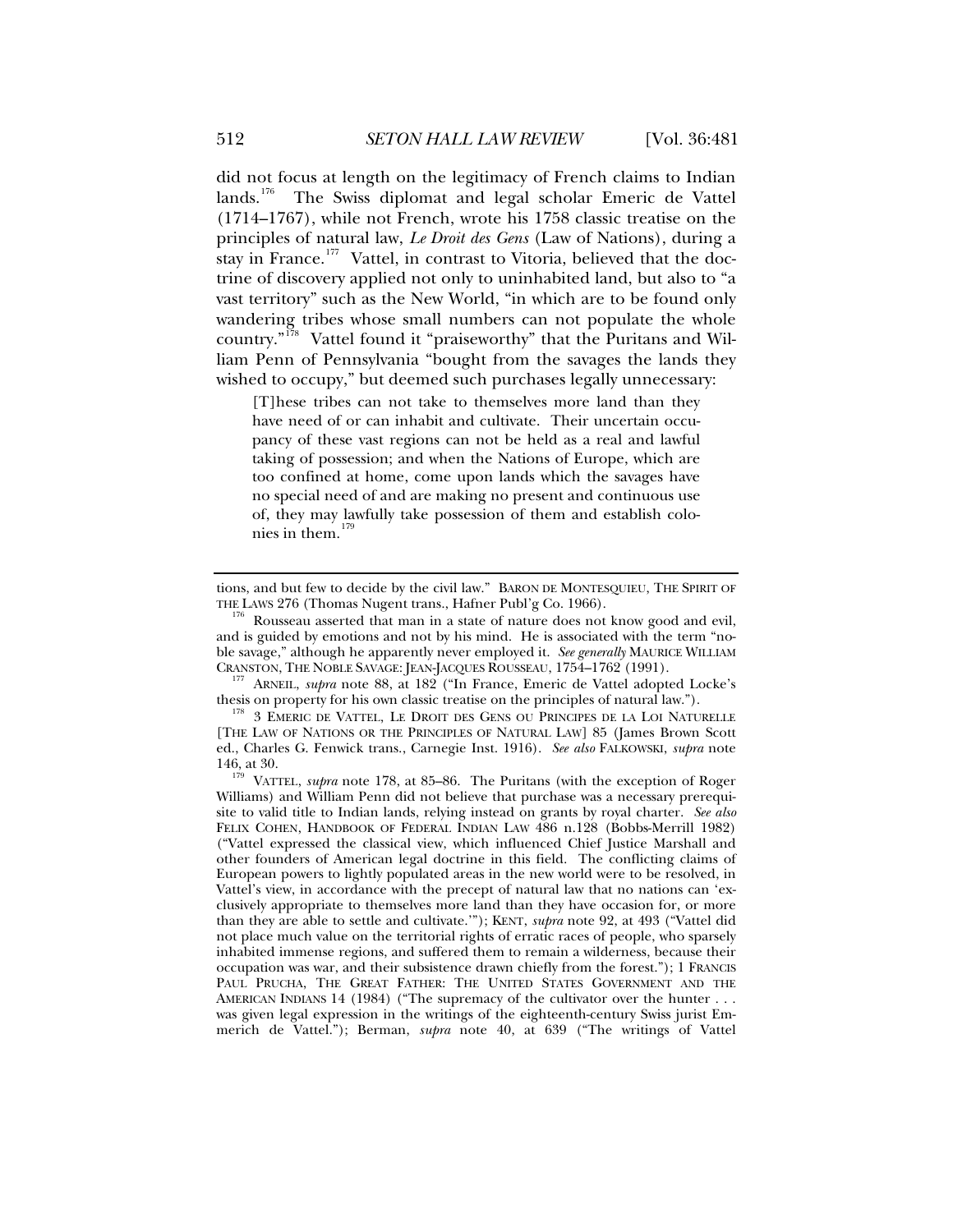Although Vattel certainly impacted John Marshall's conception of Indian land rights in America, ${}^{180}$  ${}^{180}$  ${}^{180}$  there is nothing to indicate that *Le Droit des Gens* especially influenced French thinking, and, in any event, the eighteenth-century treatise came too late to affect the formative views of France on Indian land rights.

Official French exploration of the New World lagged some thirty years behind Spain, beginning in the reign of Francis I (1515–  $1547$ ).<sup>[181](#page-32-1)</sup> In 1524, by the authority of King Francis, the Florentine explorer Giovianni da Verrazzano sailed along the east coast of North America, from Florida to Cape Breton, but established no settlements.[182](#page-32-2) As a Catholic ruler, Francis was restricted by the *Inter Caetera*; however, an opening was provided when Pope Clement VII was persuaded in October 1533 to reinterpret the Bull and limit its meaning.<sup>[183](#page-32-3)</sup> Shortly thereafter, Francis commissioned Jacques Cartier to "go to the New Lands" and discover "certain islands and lands, where it is said he should find rich quantities of gold and other rich things."[184](#page-32-4) By 1540, Francis I challenged not just the scope of the *Inter Caetera*, but its legitimacy, asserting that popes had no power to distribute lands among kings and asking "to see Adam's will to learn

concerning land tenures, in particular, were consistent with European designs of empire and the later notions of 'manifest destiny.'"); Dickason, *supra* note 68, at 239 ("Vattel . . . wrote that nations were bound by natural law to cultivate the land, and those who 'roamed' rather than inhabiting their territories, thereby taking up more land than was their due, could be lawfully restricted within narrower territorial limits."); Norgren, *supra* note 43, at 88 n.88 ("The language of justification for the taking of Native American land drew upon Vattel and others who stressed the supremacy of the pastoral-agricultural life over that of the hunter-gathere $[r]$  and who usually misunderstood or did not mention the Native Americans who created towns."); von der Heydte, *supra* note 134, at 461 ("Vattel. . . [declared that] 'navigators who are invested with a commission from their sovereigns and going on a voyage of discovery come across islands or other vast lands, have always taken possession thereof on behalf of their nation; and usually that title has been respected, provided it has been followed later by actual possession.").

<span id="page-32-0"></span>Compare VATTEL, supra note 178, at 85 (noting that "if each Nation had desired from the beginning to appropriate to itself an extent of territory great enough for it to live merely by hunting, fishing, and gathering wild fruits, the earth would not suffice for a tenth part of the people who now inhabit it."); *with* Johnson v. McIntosh, 21 U.S. (8 Wheat.) at 543, 590 (1823) ("But the tribes of Indians inhabiting this country were fierce savages, whose occupation was war, and whose subsistence was drawn chiefly from the forest. To leave them in possession of their country, was to leave the

<span id="page-32-4"></span><span id="page-32-3"></span><span id="page-32-2"></span><span id="page-32-1"></span>country a wilderness . . . .").<br><sup>181</sup> R.J. KNECHT, FRANCIS I, at 328 (1982).<br><sup>182</sup> *Id.* at 329–30.<br><sup>183</sup> *Id.* at 333. According to Clement VII, the Papal Bull *Inter Caetera* only applied to "known continents, not to territories subsequently discovered by other powers."  $\frac{Id.}{184}$  *Id.*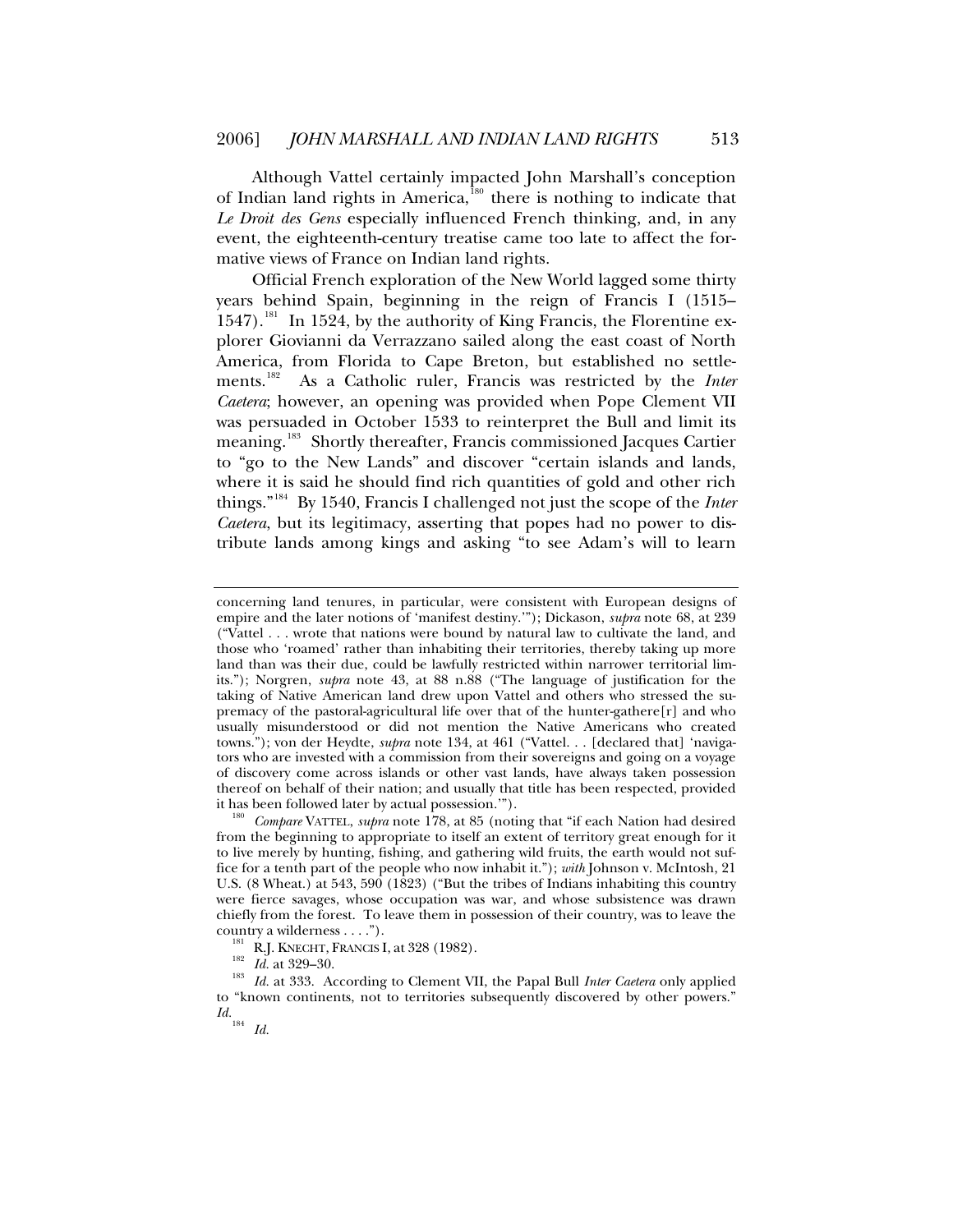how he had partitioned the world."<sup>[185](#page-33-0)</sup> Having rejected papal grants as a basis for a valid title, Francis also discounted discovery without settlement, stating that "'passing by and discovering with the eye was not taking possession."<sup>,[186](#page-33-1)</sup>

John Marshall states in *Johnson v. McIntosh* that France, like Spain, "founded her title to the vast territories she claimed in America on discovery":

However conciliatory her conduct to the natives may have been, she still asserted her right of dominion over a great extent of country not actually settled by Frenchmen, and her *exclusive right to acquire and dispose of the soil which remained in the occupation of Indians.* Her monarch claimed all Canada and Acadie, as colonies of France, at a time when the French population was very inconsiderable, and the Indians occupied almost the whole country. He also claimed Louisiana, comprehending the immense territories watered by the Mississippi, and the rivers which empty into it, by the title of discovery.<sup>[187](#page-33-2)</sup>

By describing France's title as the "exclusive right to acquire and dispose of the soil which remained in the occupation of Indians," Marshall clearly indicates that something remained to be acquired. Rather than obtaining an absolute and complete title by discovery, France at most claimed "an exclusive or 'preemptive' entitlement to deal with the natives as against other European crowns."<sup>[188](#page-33-3)</sup> Rights of

<span id="page-33-0"></span><sup>185</sup> *Id. See also* MULDOON, *supra* note 129, at 35–36 (stating that "even a Catholic ruler, King Francis I of France, expressed doubts about the power of the pope to grant the newly found lands to Castile and Portugal and to exclude the rest of Christian Europe from entering them without permission."); DESMOND SEWARD, PRINCE OF THE RENAISSANCE: THE GOLDEN LIFE OF FRANÇOIS I, at 177 (1973) ("It is said that when he heard of Pope Alexander VI's apportioning the New World between the Kings of Spain and Portugal, François cried out, 'The sun shines for me too—what clause is there in Adam's will which cuts me off from a share?'").

<span id="page-33-1"></span><sup>&</sup>lt;sup>186</sup> KNECHT, *supra* note 181, at 340. *See also* SAVELLE, *supra* note 134, at 196 (observing that "title by mere discovery alone was soon found to be insufficient, and had to be completed by some other title, such as occupation, while the authority of the Pope to dispose of non-European lands and peoples was challenged, both by Protestant countries such as England and by Catholic countries such as France, and both in theory and practice."); Juricek, *supra* note 51, at 10 (observing that "northern powers, notably France, England, and the Dutch provinces . . . [contended] that 'discovery' and 'possession' were not separate phenomena; rather, 'possession' was an inseparable part of 'discovery.'. . . Simple priority counted for little, for unless visual discovery were quickly followed by legitimate possession, later explorers could begin the process of discovery anew."); von der Heydte, *supra* note 134, at 458 (noting that France and England "were inclined to deny the validity of symbolic annexation and laid stress upon the necessity of actual occupancy.").<br><sup>187</sup> Johnson v. McIntosh, 21 U.S. (8 Wheat.) 543, 574–75 (1823) (emphasis

<span id="page-33-3"></span><span id="page-33-2"></span>added). 188 BARSH & HENDERSON, *supra* note 172, at 47.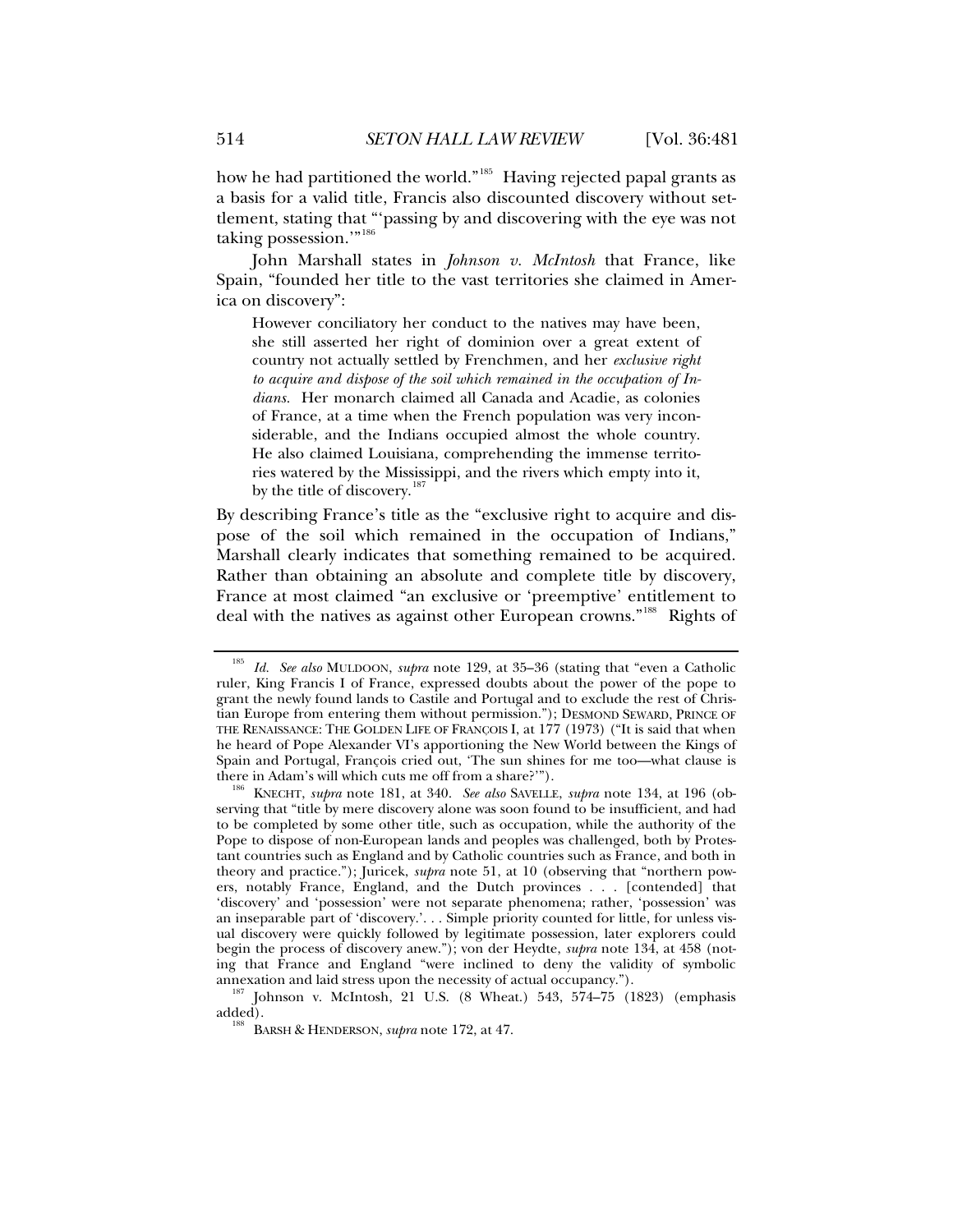preemption recognized by (European) international law certainly impacted Indian land rights—by limiting potential purchasers—but preemptive rights were rights *to acquire* Indian soil, not rights *to* Indian soil. Moreover, such preemptive rights appear to only exclude "other European crowns," leaving open—at least arguably—the possibility that private individuals could purchase Indian lands.

Cartier's exploration of Canada was followed by Samuel de Champlain's establishment of a French settlement at Quebec at the beginning of the seventeenth century, and by subsequent exploratory journeys in the Great Lakes region and Mississippi Valley by Father Jacques Marquette, Louis Jolliet, and Robert Cavalier, sieur de La Salle. According to historian Francis Parkman, La Salle proclaimed at the mouth of the Mississippi River, on April 9, 1682, that

I . . . do now take, in the name of his Majesty and of his successors to the crown, possession of this country of Louisiana, . . . and all the nations . . . within the extent of the said Louisiana, . . . upon the assurance we have had from the natives of these countries that we are the first Europeans who have descended or ascended the said river . . . .<sup>[189](#page-34-0)</sup>

The proclamation was not accompanied by either a deed or bill of sale.

In the years that followed, up to the 1763 Treaty of Paris, the French endeavored to join Canada and Louisiana by maintaining military outposts along the major river routes.<sup>[190](#page-34-1)</sup> The French focused on trade with the Indians in the Upper Mississippi and Ohio country, as opposed to settlement, and the Indians in general "found the Frenchmen less race-conscious and less covetous of Indian land."<sup>[191](#page-34-2)</sup> The natives were able to find a "middle ground" with the French in the *pays d'en haut*, or upper country, as noted by Richard White:

[W]hereas exchanges between the French and the Algonquians had strengthened the connections between the two peoples, exchanges between the British and the Algonquians bred conflict. The French took wives from the Indians and produced children of mixed descent; the British took land and threatened the well-

<span id="page-34-0"></span> $^{189}$  FRANCIS PARKMAN, LA SALLE AND THE DISCOVERY OF THE GREAT WEST 306–07 (Charles Scribner's Sons 1915) (1897).

<span id="page-34-2"></span><span id="page-34-1"></span><sup>&</sup>lt;sup>190</sup> HOWARD H. PECKHAM, THE COLONIAL WARS: 1689–1762, at 122 (1964). <br><sup>191</sup> James Roger Tootle, Anglo-Indian Relations in the Northern Theatre of the French and Indian War, 1748–1761, at 20 (1972) (unpublished Ph.D. dissertation, Ohio State University) (on file with Ohio State University) (quoting WILLIAM T. HAGAN, AMERICAN INDIANS 17 (1961)). *See also* CLARK WISSLER, INDIANS OF THE UNITED STATES 94 (1966) (arguing that French success with Indians "in the Upper Mississippi and Ohio country was chiefly because they did not form colonies and because they had a common enemy in the advancing English frontier").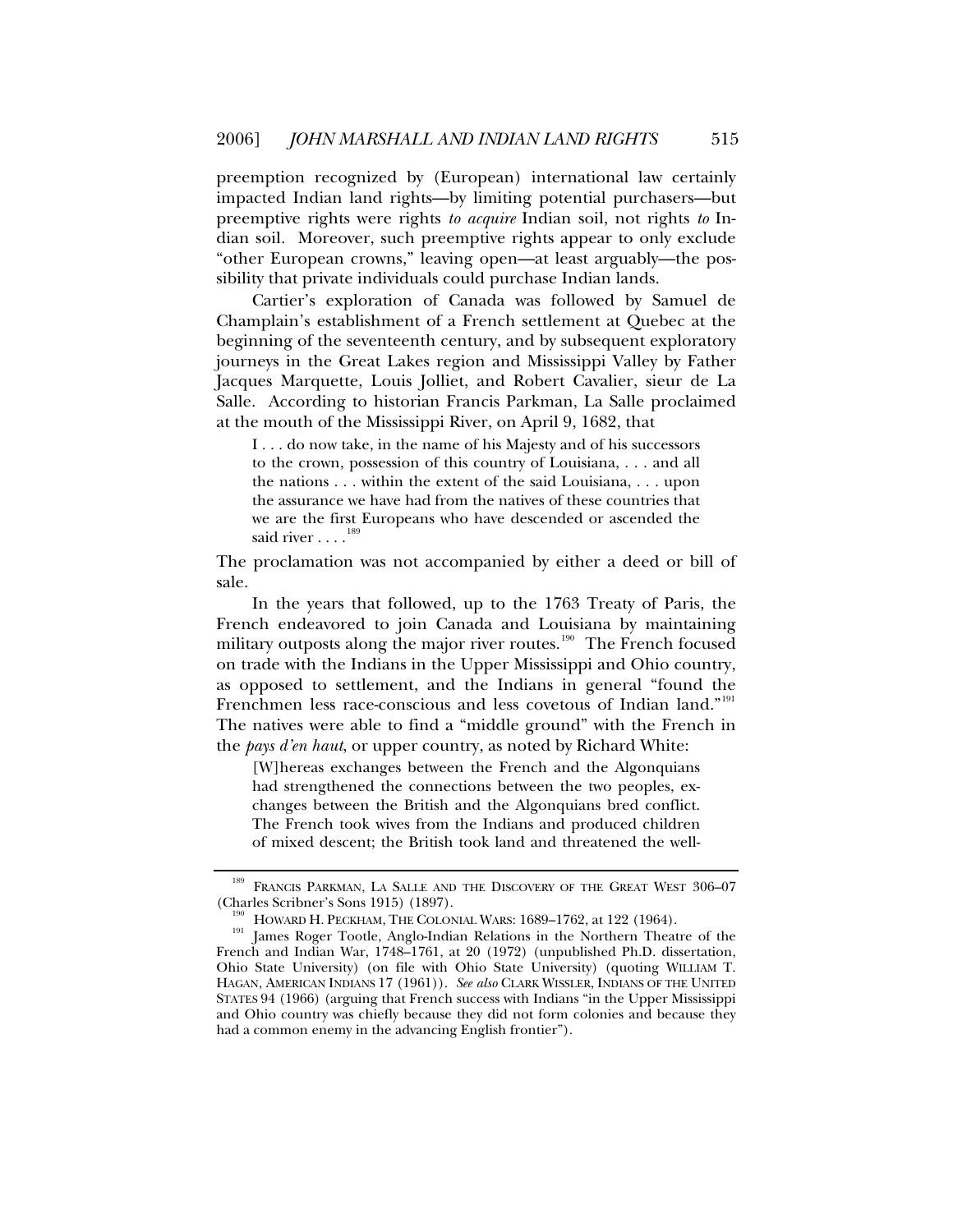being of Algonquian children. The French were friends and rela-tives; the British often seemed enemies and thieves.<sup>[192](#page-35-0)</sup>

There are relatively few instances of grants of Indian lands to Frenchmen, either in public or private capacity.<sup>[193](#page-35-1)</sup> A reputed transaction, however, involved the Piankeshaw Indians—the tribe that sold the lands at issue in *Johnson v. McIntosh*. In 1742, the Piankeshaw—by a deed or treaty that was subsequently lost—supposedly granted the French at Vincennes (Indiana) a large amount of land located "along the Wabash from the mouth of White River to Pointe Coupee, a dis-tance of about seventy-five miles, and of equal width."<sup>[194](#page-35-2)</sup> For the most part, however, French America was sparsely settled, concentrated along major rivers, and focused on trade. Both France and England claimed the Ohio Valley, and the French attempted to bolster their claim in 1749 by sending an expedition down the Ohio River led by Pierre-Joseph Céleron, Sieur de Blainville.<sup>[195](#page-35-3)</sup> At several points during the journey, Céleron nailed to trees, or buried, lead plates on which French claims to the region were recorded. The engraved inscription described

the renewal of possession which we have taken of the said river Ohio and of all those that therein fall, and of all the lands on both sides as far as the sources of the said rivers, as enjoyed or ought to be enjoyed by the preceding kings of France and as they

<span id="page-35-0"></span><sup>&</sup>lt;sup>192</sup> RICHARD WHITE, THE MIDDLE GROUND: INDIANS, EMPIRES, AND REPUBLICS IN THE GREAT LAKES REGION, 1650–1815, at 342 (1991). According to White, "[t]he middle ground is the place in between: in between cultures, peoples, and in between empires and the nonstate world of villages."  $Id$  at x.

<span id="page-35-1"></span>pires and the nonstate world of villages." *Id.* at x. 193 *See* W.J. Eccles, *French Imperial Policy for the Great Lakes Basin*, *in* THE SIXTY YEARS' WAR FOR THE GREAT LAKES, 1754–1814, at 25 (David Curtis Skaggs & Larry L. Nelson eds., 2001) (observing that "some of those nations [in the Great Lakes region] made it plain to the French that they were on their lands only on sufferance."); General Synod of the Anglican Church of Canada, Doctrine of Discovery & Terra Nullius, http://generalsynod.anglican.ca/gs2001/rr/presentations/terranullius.html (last visited Dec. 27, 2005) (stating that "the French regime never entered into any land treaties with Amerindian peoples. It simply assumed sovereignty and title to the land in virtue of the doctrine of discovery."). *But see* DAVID E. WILKINS & K. TSIANINA LOMAWAIMA, UNEVEN GROUND: AMERICAN INDIAN SOVEREIGNTY AND FEDERAL LAW 31 (2001) (describing early French purchases of land in Illinois).

<span id="page-35-2"></span><sup>&</sup>lt;sup>194</sup> 1 JACOB PIATT DUNN, INDIANA AND INDIANANS 187 (1919). See also JACOB PIATT DUNN, INDIANA: A REDEMPTION FROM SLAVERY 99 n.1 (1905) ("Pointe Coupée is the abrupt bend of the Wabash five miles below Merom [Indiana]. It was reckoned to be twelve leagues above Vincennes, and the mouth of White River was estimated to be an equal distance below. The grant was intended to be twenty-four leagues square."). According to Dunn, "[a]lthough this ancient writing was never found, there is little room to doubt that this grant was actually made." *Id.* at 100.<br><sup>195</sup> R. DOUGLAS HURT, THE OHIO FRONTIER: CRUCIBLE OF THE OLD NORTHWEST,

<span id="page-35-3"></span><sup>1720–1830,</sup> at 36 (1996).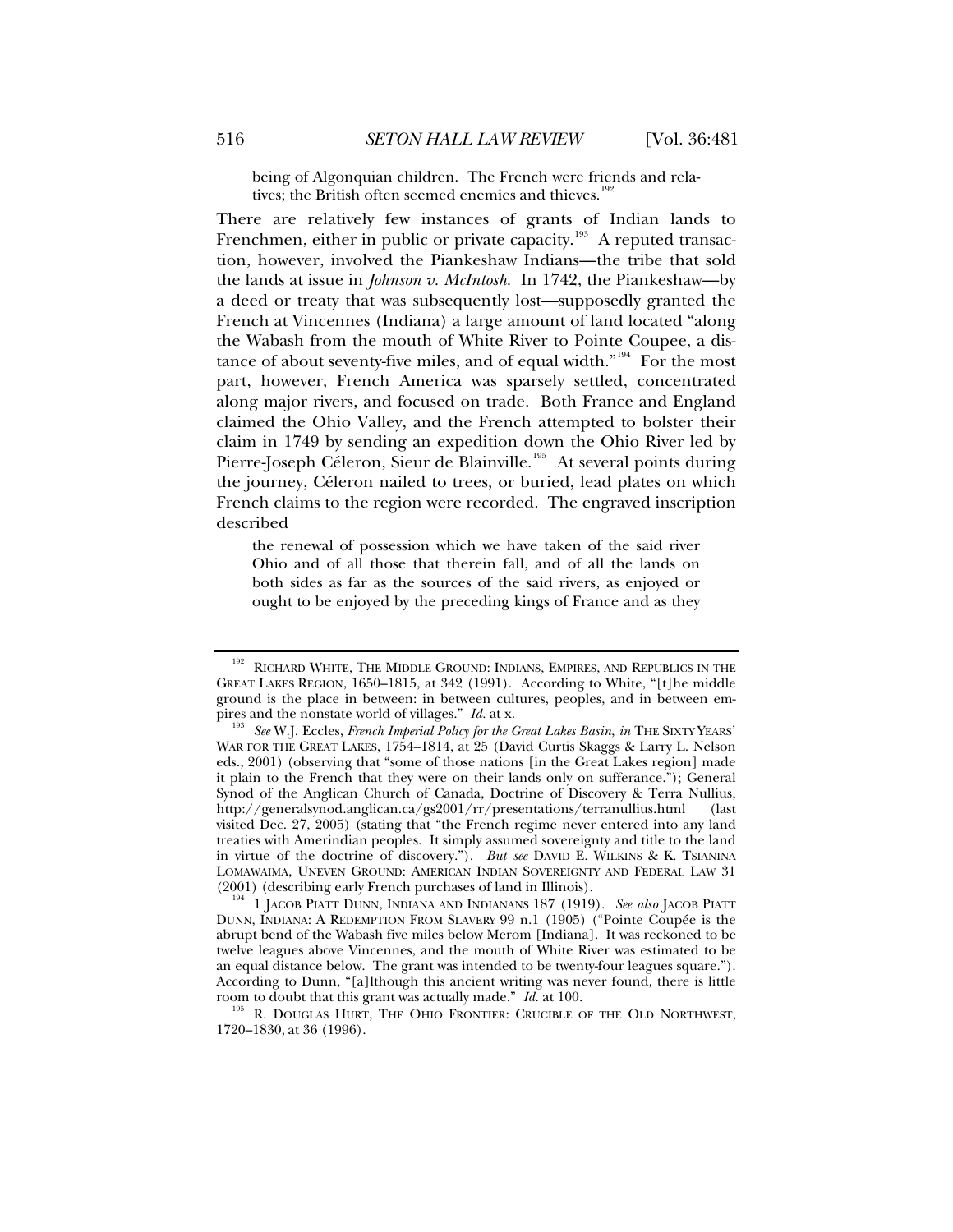<span id="page-36-0"></span>therein have maintained themselves by arms and by treaties, especially by those of Riswick, of Utrecht, and of Aix-la-Chapelle.1

The Indians and English, however, were not particularly impressed.

## *C. Dutch and Swedish Views of Indian Land Rights*

The Netherlands based its claims to the New World not on discovery, nor on royal or papal patents, but instead on purchase of native lands. In terms of theory, scholar and lawyer Hugo Grotius (1583–1645) wrote two treatises in the seventeenth century that furthered Dutch interests in freely navigating the open seas and settling the New World. In 1608 he published, anonymously, *Mare Liberum* (Freedom of the Seas), in order to demonstrate "that the Dutch . . . have the right to sail to the East Indies."<sup>[197](#page-36-2)</sup> At the same time, Grotius rejected claims to the New World based on grant or mere discovery:

[D]iscovery *per se* gives no legal rights over things unless before the alleged discovery they were *res nullius*. . . . The Spanish writer Victoria . . . has the most certain warrant for his conclusion that Christians, whether of the laity or of the clergy, cannot deprive infidels of their civil power and sovereignty merely on the ground that they are infidels . . . .

 . . . Surely it is a heresy to believe that infidels are not masters of their own property; consequently, to take from them their possessions on account of their religious belief is no less theft and robbery than it would be in the case of Christians.<sup>[198](#page-36-3)</sup>

Grotius thus concurred with Vitoria that "the doctrine of discovery was applicable only to vacant land, and it was inapplicable to land occupied by Indians who 'now have and always have had their own

<span id="page-36-1"></span> $^{196}\,$  6 DOCUMENTS RELATIVE TO THE COLONIAL HISTORY OF THE STATE OF NEW YORK 610 (E.B. O'Callaghan ed., 1855).

<span id="page-36-2"></span><sup>&</sup>lt;sup>197</sup> HUGO GROTIUS, THE FREEDOM OF THE SEAS 7 (R. Magoffin trans. 1916). Grotius had been retained by the Dutch East India Company to justify the capture by its ships, in 1602, of a Portuguese galleon located in the straits of Malacca, and wrote *Mare Liberum* to refute the claims of Spain and Portugal to exclude other countries from the high seas. *Id.* at vi–viii (introduction). 198 *Id*. at 13. *See also* GOEBEL, *supra* note 139, at 114 ("Grotius proceeds to dispose

<span id="page-36-3"></span>of the claim that the Indies were *res nullius*, and he then demolishes with true Protestant fervor the claim to right emanating from the papal bulls."); LINDLEY, *supra* note 141, at 13 ("Grotius followed Victoria in maintaining that the Spaniards had no right to take the Indians' territory."); MULDOON, *supra* note 129, at 29 ("Grotius composed the *Mare liberum* as part of an effort to deny the legitimacy, on the basis of Alexander VI's bulls, of Castilian and Portuguese possession of the newly discovered lands."); SAVELLE, *supra* note 134, at 202 (quoting Grotius as stating that "Infidels cannot be divested of public or private rights of ownership merely because they are infidels, whether on the ground of discovery, or in virtue of a papal grant, or on grounds of war.").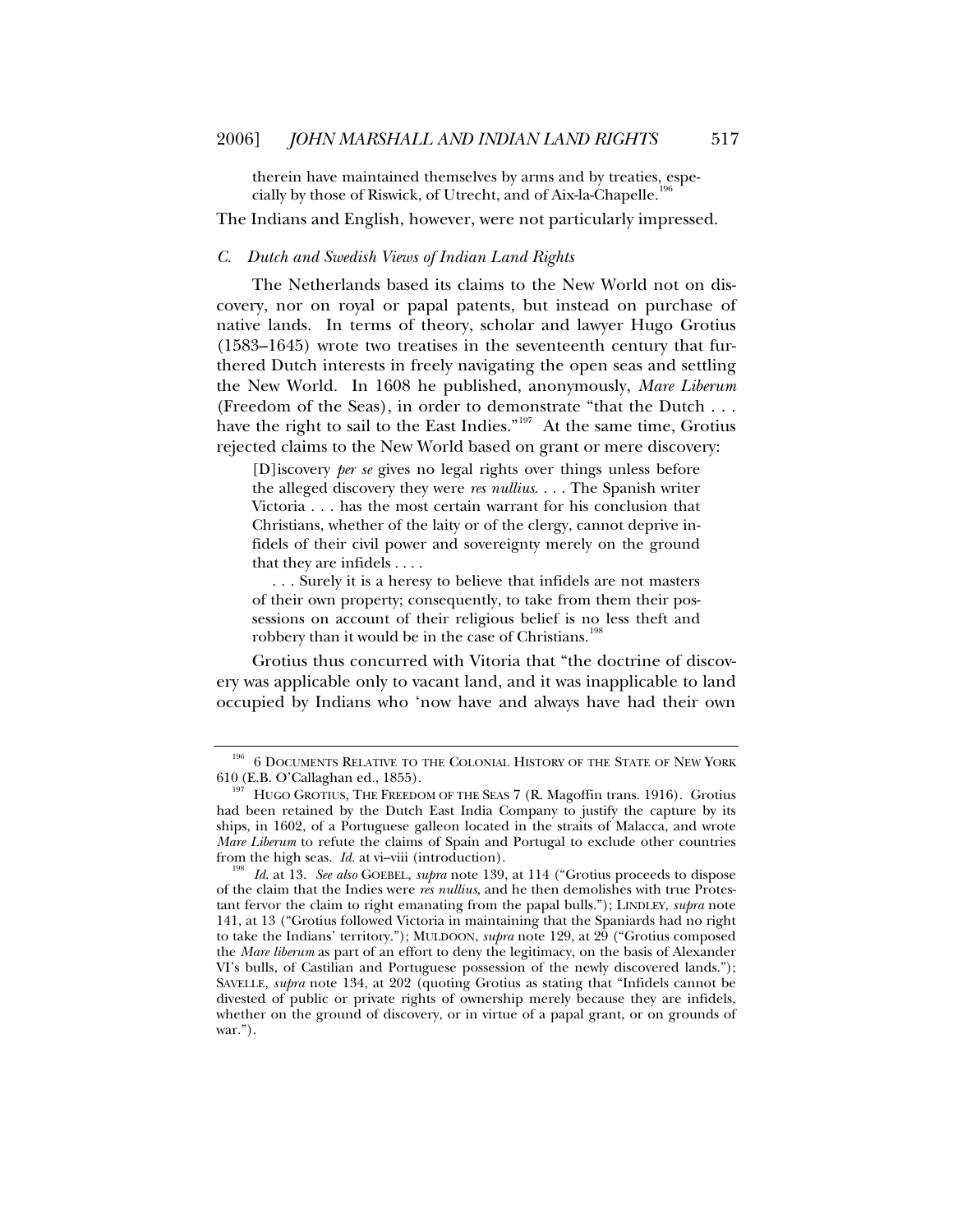kings, their own governments, their own lands, and their own legal systems.'"[199](#page-37-0) In 1625, in *De Jure Belli ac Pacis* (The Law of War and Peace), Grotius reiterated that "discovery applies to those things which belong to no one," and decried as "shameless" efforts to claim "by right of discovery what is held by another, even though the occupant may be wicked, may hold wrong views about God, or may be dull of wit."<sup>[200](#page-37-1)</sup> As to what may be lawfully occupied, Grotius enumerated places hitherto uncultivated and animals not yet possessed, such as uninhabited islands, wild beasts, fishes, and birds. $201$ 

In terms of actual practice, the first Dutch settlement was Fort Nassau at present-day Albany, New York. In 1621 the Dutch West India Company (*West-Indische Compagnie*) was chartered and empowered to establish the colony of New Netherland. The Protestant Dutch who could not rely on papal grants and lacked strong claims based on discovery—decided early on to purchase the lands they occupied from the Indians. As William MacLeod points out,

the Dutch . . . had little chance of sustaining a claim themselves on the basis of right of discovery, which the English at first rested their case on; or donation from the Pope, upon which the Spanish claim rested. So they had to find something else. They decided to argue, against the claims of Spanish and English, that the Indian tribes or nations were owners of the land—as of course

<span id="page-37-0"></span><sup>199</sup> FALKOWSKI, *supra* note 146, at 29 (quoting GROTIUS, *supra* note 197, at 11). *See also* Williams, Jr., *Origins of the Status of the American Indian*, *supra* note 131, at 32, n.127 ("The early writers on international law, such as Franciscus de Victoria and Hugo Grotius, all agreed that mere discovery of aboriginally occupied territory could not vest a recognizable title in the discoverer.").

<span id="page-37-1"></span> $1000$  2 HUGO GROTIUS, THE LAW OF WAR AND PEACE 550 (Francis W. Kelsey trans., Classics of International Law ed. 1964). Grotius did contend, however, that

if within the territory of a people there is any deserted and unproductive soil, this also ought to be granted to foreigners if they ask for it. Or it is right for foreigners even to take possession of such ground, for the reason that uncultivated land ought not to be considered as occupied except in respect to sovereignty, which remains unimpaired in favour of the original people.

*Id.* at 202.

<span id="page-37-2"></span><sup>&</sup>lt;sup>201</sup> GOEBEL, *supra* note 139, at 115. First-year law students are customarily introduced to this concept by reading the famous case of *Pierson v. Post*, 3 Cai. R. 175 (N.Y. Sup. Ct. 1805), which held that mere pursuit of a wild animal (e.g., a fox) without reduction to possession gave no legal property right to the pursuer. In the textbook I use, *Pierson v. Post* is the second case presented to students, preceded only by *Johnson v. McIntosh*. *See* SANDRA H. JOHNSON, PETER W. SALSICH, JR., THOMAS L. SHAFFER, MICHAEL BRAUNSTEIN, PROPERTY LAW: CASES MATERIALS AND PROBLEMS 1–23 (2d ed. 1998). Interestingly, Henry Brockholst Livingston, who—just prior to his death joined in the Supreme Court's unanimous opinion in *Johnson v. McIntosh*, served as a New York state judge prior to becoming a Supreme Court justice, and as such dissented in *Pierson v. Post*.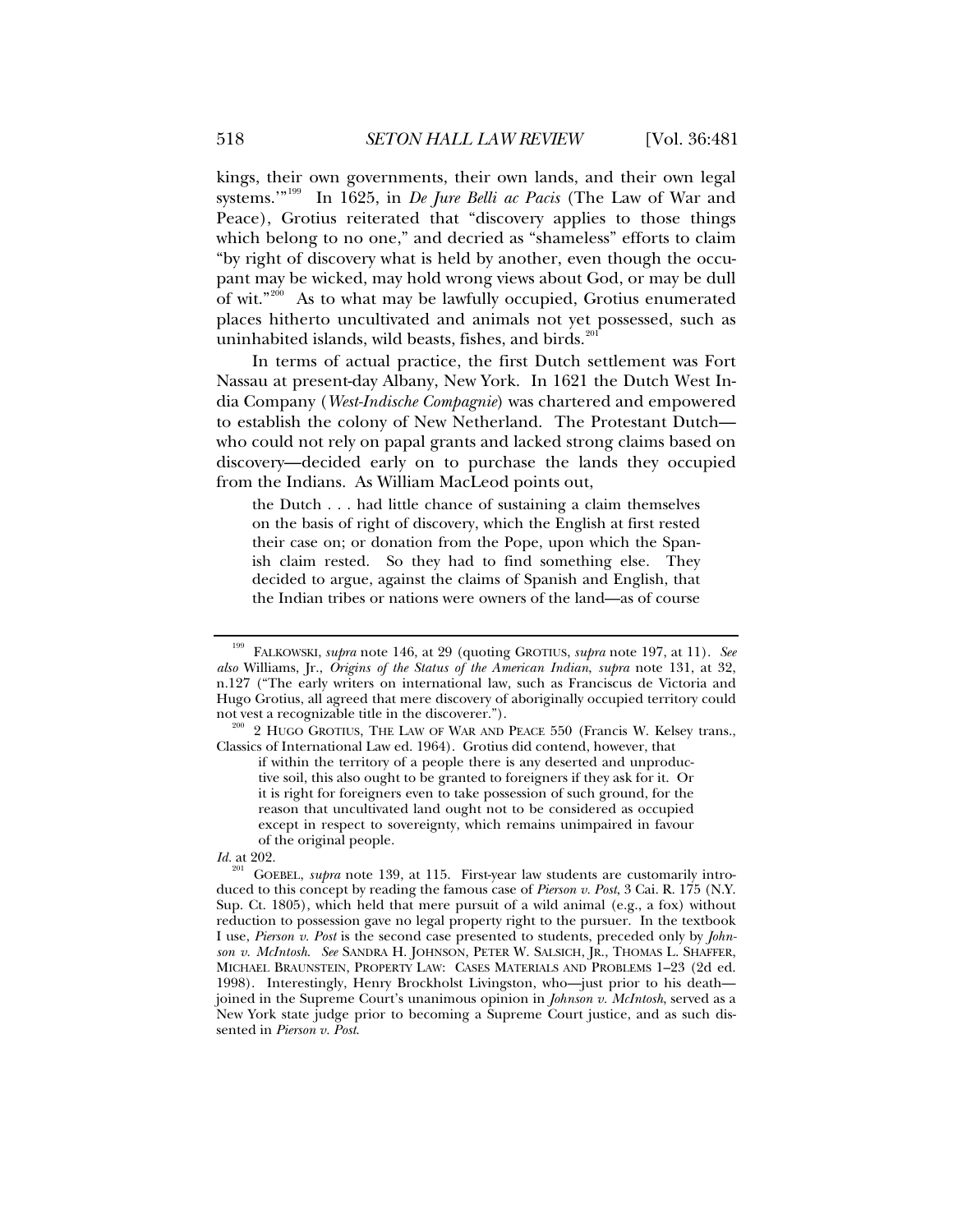they were. This title could be obtained from the natives, they contended, only by conquest, or by gift or purchase. $20$ 

Thus, the records of the Dutch West India Company show that patents issued to Dutch settlers "conferred the ultimate right of ownership only after the grantees had first acquired title by individual purchase directly from the Indians."<sup>[203](#page-38-1)</sup> The most famous Indian sale of land to the Dutch took place in 1626, when Peter Minuit, director general of the Dutch West India Company, purchased Manhattan Is-land for goods valued at twenty-four dollars.<sup>[204](#page-38-2)</sup> Three years later, the

<span id="page-38-0"></span><sup>202</sup> MACLEOD, *supra* note 9, at 195. *See also* DANIEL J. BOORSTIN, THE AMERICANS: THE NATIONAL EXPERIENCE 259 (1965) ("The Dutch in North America, compared to the English, had only a flimsy 'right of discovery'; . . . they had to find or build other legal foundations, and they therefore began the practice of 'buying' their lands from the Indians."); Berman, *supra* note 40, at 653 ("The Dutch bolstered their claims to New Netherlands with formal agreements of purchase from the Indian nations. They argued against the Spanish and the English that the Indian nations were the owners of the land, and that title must be acquired by a purchase or grant from the natives."); Newcomb, *supra* note 39, at 318 ("The Dutch rationalized their moving into areas in North America already discovered by the British Crown by arguing that no monarch 'could "prevent the subjects of another to trade in countries whereof his people have not taken, nor obtained actual possession from the right owners, either by contract or purchase."'") (quoting FRANCIS JENNINGS, THE INVASION OF AMERICA: INDIANS, COLONIALISM, AND THE CANT OF THE CONQUEST 133 (1975)) (quoting West Indian Company to States General, May 5, 1632, *reprinted in* 1 DOCUMENTS RELATIVE TO THE COLONIAL HISTORY OF THE STATE OF NEW YORK 52 (AMS Press 1969) (1856)).

<span id="page-38-1"></span> $^{203}$  1 Francis Bazley Lee, New Jersey: As a Colony and As a State 107 (1902) ("This policy of purchase, instituted by the Dutch and adopted by the Quakers, was a recognition that the Indian had rights of life, liberty, opinion, and property."); MACLEOD, *supra* note 9, at 194 ("In 1626 the West India Company instructed its New Netherlands agents formally to acquire title to lands from the Indians by purchase."); GEORGIANA C. NAMMACK, FRAUD, POLITICS, AND THE DISPOSSESSION OF THE INDIANS 5 (1969). *See also* Jennings, *supra* note 68, at 110 (explaining that "when the Dutch West India Company settled New Netherlands in 1625, the company instructed its resident Director that Indian claims to land should be extinguished by persuasion or purchase, 'a contract being made thereof and signed by them [the Indians] in their manner, *since such contracts upon other occasions may be very useful to the Company*.'" (internal citations omitted)). 204 BOORSTIN, *supra* note 202, at 259 ("In 1626, Peter Minuet, in charge of the

<span id="page-38-2"></span>Dutch settlement on Manhattan Island, paid the Indians sixty gulden for that twentythousand acre tract of woodland."); LEE, *supra* note 203, at 107 ("Peter Minuit, in 1626, for the value of twenty-four dollars, secured the Indian title to Manhattan Island."); MACLEOD, *supra* note 9, at 194 ("This first purchase was that of the island of Manhattan, now the site of much of New York City, then a twenty thousand acre tract of woodland. The price paid was goods valued at sixty gulden, the equivalent of twenty-four dollars in United States money of to-day but, in the then purchasing power of money, worth perhaps about the equivalent of two thousand dollars today."); Raymond Cross, *Sovereign Bargains, Indian Takings, and the Preservation of Indian Country in the Twenty-first Century*, 40 ARIZ. L. REV. 425, 435 (1998) (describing the "familiar painting of the Canarsie Indians' bargain in 1626 that transferred Manhattan Island to Peter Minuet, Director of the Dutch West Indian Company, for twenty-four dollars in Indian trade goods, trinkets, and rum."). *See also* Jennings, *su-*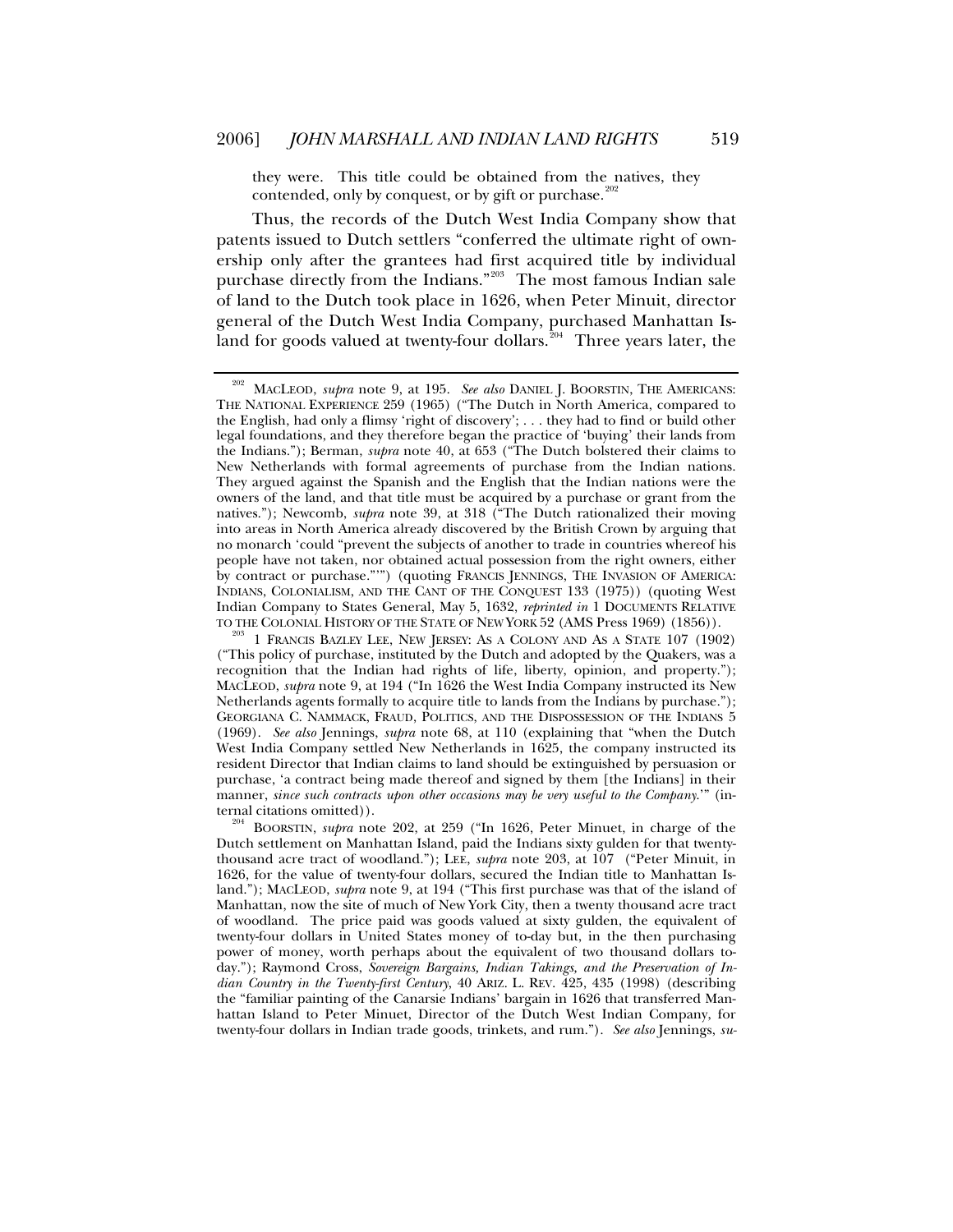<span id="page-39-0"></span>laws of the Colony of New Netherland expressly provided that "[t]he Patroons of New Netherlands, shall be bound to purchase from the Lords Sachems in New Netherland, the soil where they propose to plant their colonies, and shall acquire such right thereunto as they will agree for with the said Sachems."<sup>[205](#page-39-1)</sup> In light of these early and consistent practices, the Dutch have been given "the credit for establishing the principle of purchasing Indian title to land" in North America.<sup>[206](#page-39-2)</sup>

The policy of the Swedes was similar to that of the Dutch, and was set forth in the "Instructions to Governor Johan Printz," written in Stockholm and dated August 15, 1642. The Governor of New Sweden was instructed to "bear in mind that the wild inhabitants of the country" are "its rightful lords."[207](#page-39-3) Accordingly, the Swedes—who also could not rely on papal grants and who had even weaker claims based on discovery than the Dutch—determined to purchase the lands they occupied from the Indians.<sup>[208](#page-39-4)</sup> In 1638, Swedish settlers established Fort Christina (present-day Wilmington, Delaware), New Sweden's first permanent settlement, by acquiring land from the Le-nape Indians.<sup>[209](#page-39-5)</sup> In 1655, the colony was lost to the Dutch,<sup>[210](#page-39-6)</sup> who surrendered it to the English in  $1664$ <sup>[211](#page-39-7)</sup>

# *D. Early English and Colonial Views of Indian Land Rights*

Henry VII, who founded the Tudor dynasty and reigned from 1485 to 1509, was "a pious son of the Church, obedient to its decree

*pra* note 68, at 110 ("On June 8, 1633, the New Netherland Dutch purchased a tract of land for a trading post where Hartford, Conn., now stands."). 205 Cohen, *supra* note 147, at 39–40 (citing New Project of Freedoms and Exemp-

<span id="page-39-1"></span>tion, Article 27, *reprinted in* CHARLES C. ROYCE, INDIAN LAND CESSIONS IN THE UNITED STATES 577 (1900)).

<span id="page-39-3"></span><span id="page-39-2"></span><sup>&</sup>lt;sup>206</sup> LEE, *supra* note 203, at 119.  $\frac{207}{207}$  C. HALE SIPE, THE INDIAN WARS OF PENNSYLVANIA 62 (photo. reprint 2000) (1929).

<span id="page-39-4"></span>Id. at 65 ("Dr. William Reynolds, in the introduction to his translation of Acrelius' 'History of New Sweden,' emphasizes a great historical truth when he says: 'The Swedes inaugurated the policy of William Penn, for which he has been deservedly praised, in his purchase of the soil from the Indians.").

<span id="page-39-5"></span><sup>&</sup>lt;sup>209</sup> Margareta Revera, The Making of a Civilized Nation: Nation-Building, Aristocratic *Culture, and Social Change*, *in* NEW SWEDEN IN AMERICA 25, 31 (Carol E. Hoffecker et al.

<span id="page-39-7"></span><span id="page-39-6"></span>eds., 1995).<br><sup>210</sup> Carol E. Hoffecker, Delaware, The First State 34 (1988).<br><sup>211</sup> Brendan McConville, These Daring Disturbers of the Public Peace: The STRUGGLE FOR PROPERTY AND POWER IN EARLY NEW JERSEY 12 (1999).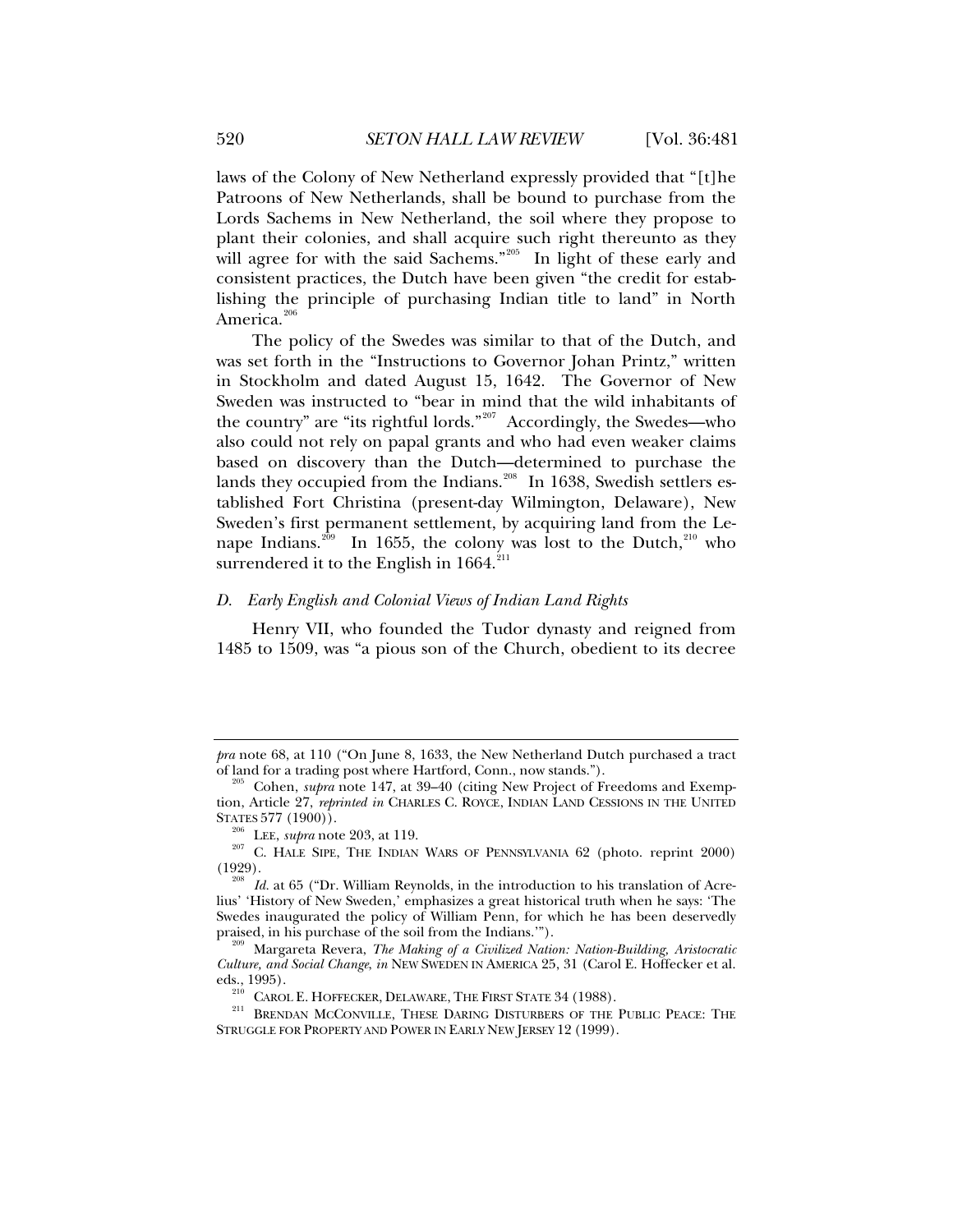in any matter of religion."<sup>[212](#page-40-0)</sup> The exploration of the New World, however, was a different issue. At first, King Henry recognized the rights of Spain and Portugal in the southern seas, but took the position that "adventurers could reach the Indies by following a route to the north of that taken by Columbus."<sup>[213](#page-40-1)</sup> On March 5, 1496, by royal patent, John Cabot and his sons were authorized

to find, discover and investigate whatsoever islands, countries, regions or provinces of heathens and infidels . . . which before this time were unknown to all Christians. . . . And that the beforementioned John and his sons or their heirs and deputies may conquer, occupy and possess whatsoever such towns, castles, cities and islands by them thus discovered . . ., acquiring for us the dominion, title and jurisdiction of the same towns, castles, cities, islands and mainlands so discovered; . . .  $2^{14}$ 

<span id="page-40-1"></span><sup>213</sup> J.D. MACKIE, THE EARLIER TUDORS, 1485–1558, at 226 (1966). *See also* S.B. CHRIMES, HENRY VII, at 229 (1972) ("Henry VII would respect Spanish rights to what Spain had already discovered, but was willing enough for enterprises under his patronage to stake a claim in any lands westward newly discovered. . . ."); WILLIAMSON, *supra* note 212, at 51 ("[H]e would not recognize in advance any Spanish right to prospective discoveries not yet accomplished: if the English could get first into these

<span id="page-40-2"></span>prospective regions, theirs was to be the right in them."). 214 WILLIAMSON, *supra* note 212, at 204–05. *See also* GOEBEL, *supra* note 139, at 100 ("In the first patent given to John Cabot, issued under circumstances similar to those existing at the time of Columbus' first voyage, we find language strikingly like that in the patent of Columbus. Cabot is given authority to seek out, discover and find new islands and lands, and to conquer, occupy and possess them."); Newcomb, *supra* note 39, at 314 (noting that "[the] English charters giving the Cabots and other grantees the authority to possess non-Christian lands . . . expressed religious rather than secular distinctions between Christians and indigenous nations, and assumed that the Christians possessed a right to subjugate heathens and infidels and appropriate their lands."). John Cabot (Giovanni Caboto) was born in Genoa and later became a Venetian citizen. He came to England some time between 1484 and 1490. CHRIMES,

<span id="page-40-0"></span>JAMES A. WILLIAMSON, THE CABOT VOYAGES AND BRISTOL DISCOVERY UNDER HENRY VII, at 52 (Cambridge 1962) (1961). However, "[i]n political matters [Henry VII] did not admit the right of the Pope to order his decisions." *Id.*

There is some evidence that England had in the past acknowledged the authority of the pope to grant title to lands. John of Salisbury, afterwards bishop of Chartres, wrote in 1159 that Pope Adrian IV (1154–1159)—the only Englishman to occupy the papal chair—had by the bull *Laudabiliter* "'granted and given Ireland to the illustrious Henry II king of the English to be held by hereditary right. . . .'" Anne J. Duggan, *Totius christianitatis caput*. *The Pope and the Princes*, *in* ADRIAN IV: THE ENGLISH POPE (1154–1159), at 141 (Brenda Bolton & Anne J. Duggan eds., 2003) (quoting IOANNIS SARES BERIENSIS, METALOGICON 183 (J.B. Hall & K.S.B. Keats-Rohan eds., 1991)). English authorities relied upon this alleged papal grant as the basic legal justification of their sovereignty over Ireland. *See id.* at 139 ("*Laudabiliter* was cited, on both sides of the political divide, as the 'title-deed' of the English crown's authority over Ireland"); GOEBEL, *supra* note 139, at 50. Anne Duggan, however, states that "there is considerable doubt about its status and authenticity," and that, in any event, "there is nothing . . . in *Laudabiliter* . . . that [can] properly be seen as a 'grant.'" Duggan, *supra*, at 141.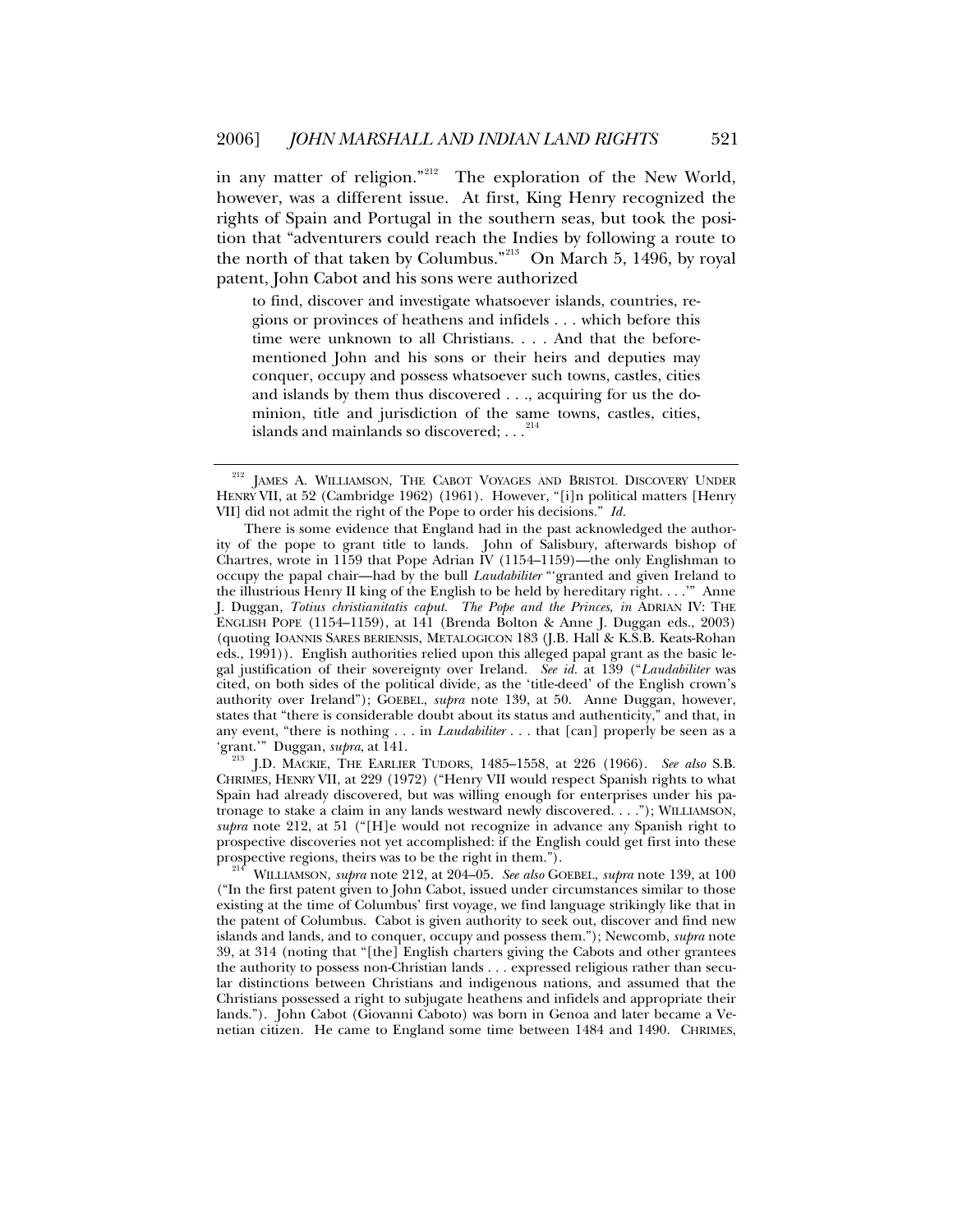The precise location of Cabot's landfall, in 1497, is not known, and has been variously assigned to the Labrador coast, the Newfoundland area, Cape Breton Island, Nova Scotia, or Maine. In *Johnson v. McIntosh*, Marshall goes so far as to claim that Cabot "discovered the continent of North America, along which he sailed as far south as Virginia."<sup>[215](#page-41-0)</sup> In any event, when the Spanish ambassador to England learned that a second voyage was authorized, he protested (to no avail) that the land Henry was in search of "was already in the possession of the King of Spain."[216](#page-41-1) It became a moot point for the time being, as John Cabot did not return from his trip to America.

Other explorations authorized by King Henry were of less consequence. However, in his royal patent of December 9, 1502, the explorers were barred not simply from lands known to Christians, but from lands *first discovered* by the King of Portugal or other friendly princes *and now in their possession*."<sup>[217](#page-41-2)</sup> By such language, England accorded even less respect to the papal grants: the pretensions of the Spanish and Portugese to the New World were defensible "only in so far as these claims were supported by actual possession."<sup>[218](#page-41-3)</sup>

Henry VII's Protestant granddaughter, Elizabeth I, who reigned from 1558 until 1603, also actively endorsed this concept of effective occupation. She authorized Sir Humphrey Gilbert, in 1578, to "hold, occupy, and enjoy" countries "not actually possessed of any Christian prince or people";<sup>[219](#page-41-4)</sup> and in 1584 likewise commanded Gilbert's halfbrother, Sir Walter Raleigh, to discover and occupy "such remote, heathen and barbarous lands, countries, and territories, not actually possessed of any Christian Prince, nor inhabited by Christian People."[220](#page-41-5) Most famously, in reply to the Spanish ambassador Mendoza,

*supra* note 213, at 228; DOCUMENTS OF AMERICAN HISTORY, *supra* note 58, at 5. It is possible that Henry was unaware of the existence of the *Inter Caetera* when he authorized Cabot's exploration in 1496. *See* WILLIAMSON, *supra* note 212, at 52 ("How far

<span id="page-41-0"></span>such bulls were published seems to be an unsettled question.").<br><sup>215</sup> Johnson v. McIntosh, 21 U.S. (8 Wheat.) 543, 576 (1823). Marshall goes on to say, with respect to John Cabot's voyage, that it is "[t]o this discovery the English trace their title."  $Id$ .

<span id="page-41-3"></span><span id="page-41-2"></span><span id="page-41-1"></span><sup>&</sup>lt;sup>216</sup> GLADYS TEMPERLEY, HENRY VII, at 321 (Greenwood Press 1971) (1914).<br><sup>217</sup> WILLIAMSON, *supra* note 212, at 133.<br><sup>218</sup> GOEBEL, *supra* note 139, at 58–59. *See also* WILLIAMSON, *supra* note 212, at 132 ("So early does the doctrine of effective occupation make its appearance on the co-

<span id="page-41-5"></span><span id="page-41-4"></span>lonial scene."). 219 GOEBEL, *supra* note 139, at 101. 220 DOCUMENTS OF AMERICAN HISTORY, *supra* note 58, at 6; W. Stitt Robinson, *Conflicting Views on Landholding: Lord Baltimore and the Experiences of Colonial Maryland With Native Americans*, 83 MD. HIST. MAG. 85, 86 (1988). *See also* GOEBEL, *supra* note 139, at 102 ("The English crown, far from asserting a right to territory by discovery, seems to have laid great stress upon the fact of possession."); Juricek, *supra* note 51, at 12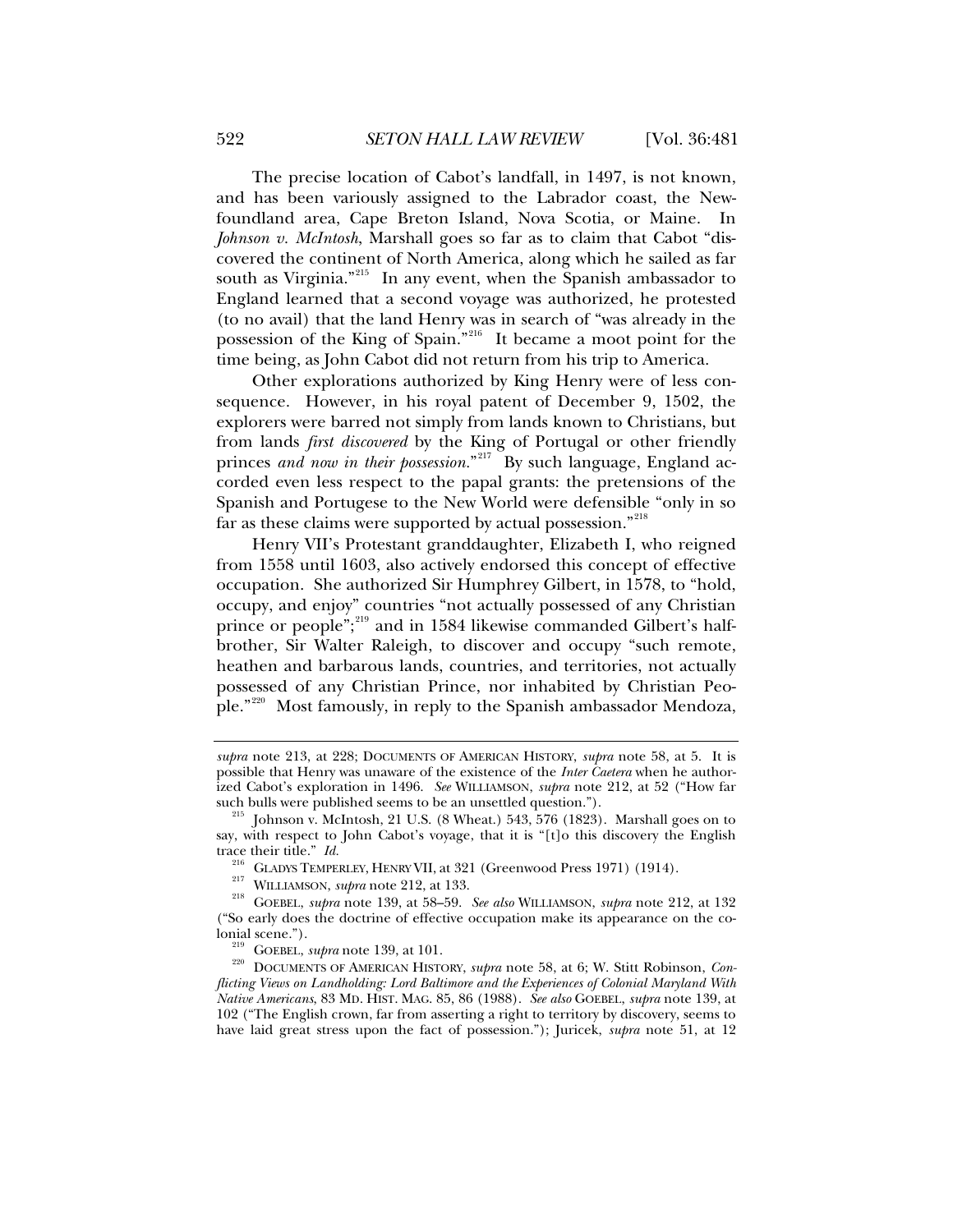who complained of Sir Francis Drake's circumnavigation, Queen Elizabeth unequivocally rejected the notion of title by virtue of papal grant, and further stated that "she would not persuade herself that the Indies are the rightful property of Spain . . . only on the ground that the Spaniards have touched here and there, have erected shelters, have given names to a river or promontory, acts which cannot confer property."<sup>[221](#page-42-0)</sup>

Although England rejected titles based on papal grants and mere discovery, Elizabeth's successors increasingly relied on royal grants, as John Juricek points out:

Englishmen began to contend that the king himself could take possession of overseas territories through the medium of royal charters. . . .

 . . . The rationale behind English territorial claims thus became almost indistinguishable from that long maintained by the Iberian powers, though the English tended to emphasize discovery less and possession more. . . .

 . . . The accession of a new dynasty in 1603 is certainly part of the explanation for the change in the English rationale for territorial appropriation. The early Stuarts were notoriously more receptive to legal doctrines which magnified royal authority  $\ldots$ <sup>[222](#page-42-1)</sup>

King James I, who reigned from 1603 to 1625 chartered the Virginia Company of London on April 10, 1606, granting the Company's proprietors "license to make habitation, plantation, and to deduce a colony of sundry of our people into that part of America, commonly

<sup>(&</sup>quot;The contemporary European consensus was that discovery conferred upon the discovering power a temporary preferential *right to acquire* such title, not title itself.") Juricek notes that Robert Johnson, in his *Nova Britannia* (1609), acknowledged the earlier discoveries of the Cabots, but stressed instead that English claims to America were grounded on the "more late Discoverie and actuall possession, taken in the name and right of Queen Elizabeth, in Anno 1584." *Id.* at 19.

Gilbert sailed to Newfoundland in 1583 and disappeared at sea on his return voyage. Raleigh (or Ralegh) founded the ill-fated colony at Roanoke three years<br>later in the territory later known as Virginia.

<span id="page-42-0"></span>von der Heydte, *supra* note 134, at 458–59. *See also* Williams, Jr., *Origins of the Status of the American Indian*, *supra* note 131, at 35 n.142 ("By 1580, the English Crown . . . adopted an explicit policy of challenging Spanish territorial claims based solely on papal donation, insisting that only effective Spanish occupation of claimed territory could perfect a recognizable title.").<br><sup>222</sup> Juricek, *supra* note 51, at 21–22. *See also* Muldoon, *supra* note 98, at 35 ("When

<span id="page-42-1"></span>we turn to the English in the New World, we find royal charters that parallel the papal bulls. Where the pope had granted authorization for exploration and conquest, the English monarchs now provided the sanction. In doing this, English monarchs were asserting jurisdiction derived from their role as Supreme Head of the Church of England.").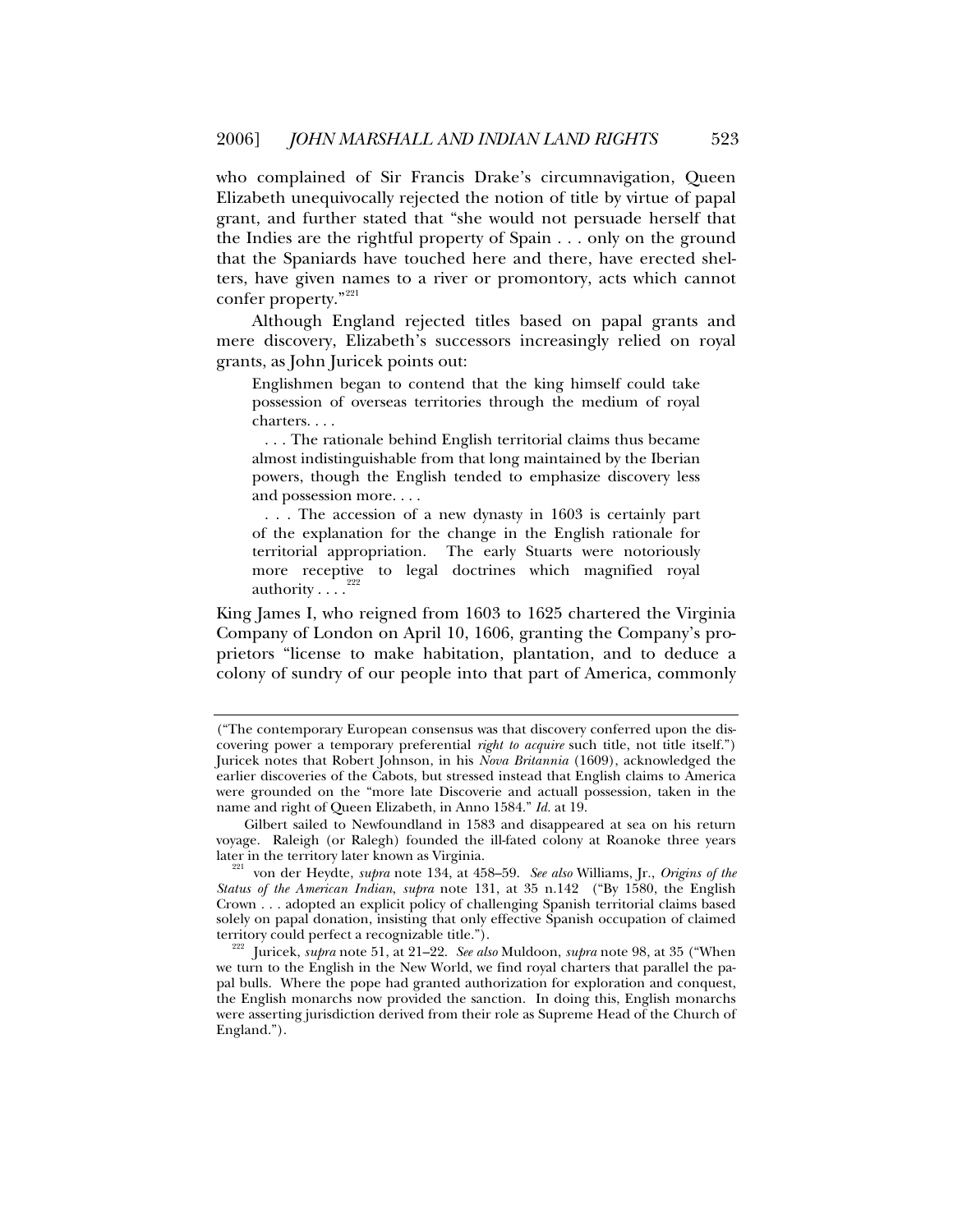called Virginia . . . not now actually possessed by any Christian prince or people."<sup>[223](#page-43-0)</sup> As a proponent of the divine right theory of monarchy, James "relied on his personal authority . . . to grant letters patent to the Virginia Companies of London and Plymouth."<sup>[224](#page-43-1)</sup> This charter was followed, three years later, by a more definite grant "in absolute property" of the lands known as Virginia.<sup>[225](#page-43-2)</sup> The new charter, issued in May 1609 to "The Treasurer and Company of Adventurers and Planters of the City of London for the First Colony of Virginia," is directly relevant to the Illinois-Wabash land purchase, since its "Sea to Sea" grant arguably encompassed the lands purchased from the Illinois and Piankeshaw Indians in 1773 and 1775:

 And we do also . . . give, grant and confirm . . . all those Lands, Countries, and Territories, situate, lying, and being, in that Part of *America* called *Virginia*, from the Point of Land, called Cape or *Point Comfort*, all along the Sea Coast, to the Northward two hundred Miles, and from the said Point of *Cape Comfort*, all along the Sea Coast, to the Southward two hundred Miles, and all that Space and Circuit of Land, lying from the Sea Coast of the Precinct aforesaid, up into the Land, throughout from Sea to Sea, West, and Northwest;  $\ldots$ <sup>[226](#page-43-3)</sup>

<span id="page-43-1"></span><sup>224</sup> PETER CHARLES HOFFER, LAW AND PEOPLE IN COLONIAL AMERICA 11 (1992). Hoffer argues that the 1606 charter "thus combined remnants of feudal vassalage and harbingers of nascent capitalism," and that each Stuart charter "reflected a private transaction between the king, acting in his person as the owner of all land in the New World, and the company board of directors."  $Id$  at 11, 13.

<span id="page-43-2"></span><sup>225</sup> Robertson, *John Marshall as Colonial Historian*, *supra* note 51, at 762 ("Three years later, a new and enlarged charter granted a portion of the grantees 'in absolute property' the lands later comprising Virginia."). 226 DOCUMENTS OF AMERICAN HISTORY, *supra* note 58, at 11. *See also* Herbert B. Ad-

<span id="page-43-0"></span><sup>223</sup> Williams, Jr., *Columbus's Legacy*, *supra* note 122, at 69 (quoting 1 SAMUEL ELLIOT MORISON, ADMIRAL OF THE OCEAN SEA 8 (1942)). "The sponsors of this enterprise were closely connected to the circle that had supported Raleigh's colonizing activities two decades earlier." OBERG, *supra* note 62, at 50. "The charter . . . provided for the incorporation of two companies: the London Company and the Plymouth Company. It was the London Company that established the first permanent English colony in America; the expedition of one hundred and twenty settlers who . . . planted a colony at Jamestown May 14[, 1607]." DOCUMENTS OF AMERICAN HISTORY, *supra* note 58, at 8. The territory granted was "between 34º and 45º north latitude; that is, all the land from the Passamaquoddy Bay in Maine to the Cape Fear River in North Carolina, extending westward to the Pacific Ocean." WARREN M. BILLINGS ET AL., COLONIAL VIRGINIA: A HISTORY 15 (Milton M. Klein & Jacob E. Cooke eds., 1986).

<span id="page-43-3"></span>ams, *Maryland's Influence on Land Cessions to the United States*, 3 JOHNS HOPKINS UNIV. STUDIES IN HIST. & POL. SCIENCES 10, 11 (1885) (describing the "extraordinary ambiguity" of the 1609 grant, and setting forth both the expansive "wedge" interpretation and the more restrictive "triangle" interpretation); Juricek, *supra* note 51, at 13–14 ("This patent contains the first grant of American territory from an English monarch to a colonizing agency, and this grant embodies the first more or less definite English claim in North America. But what exactly was granted here presents numerous prob-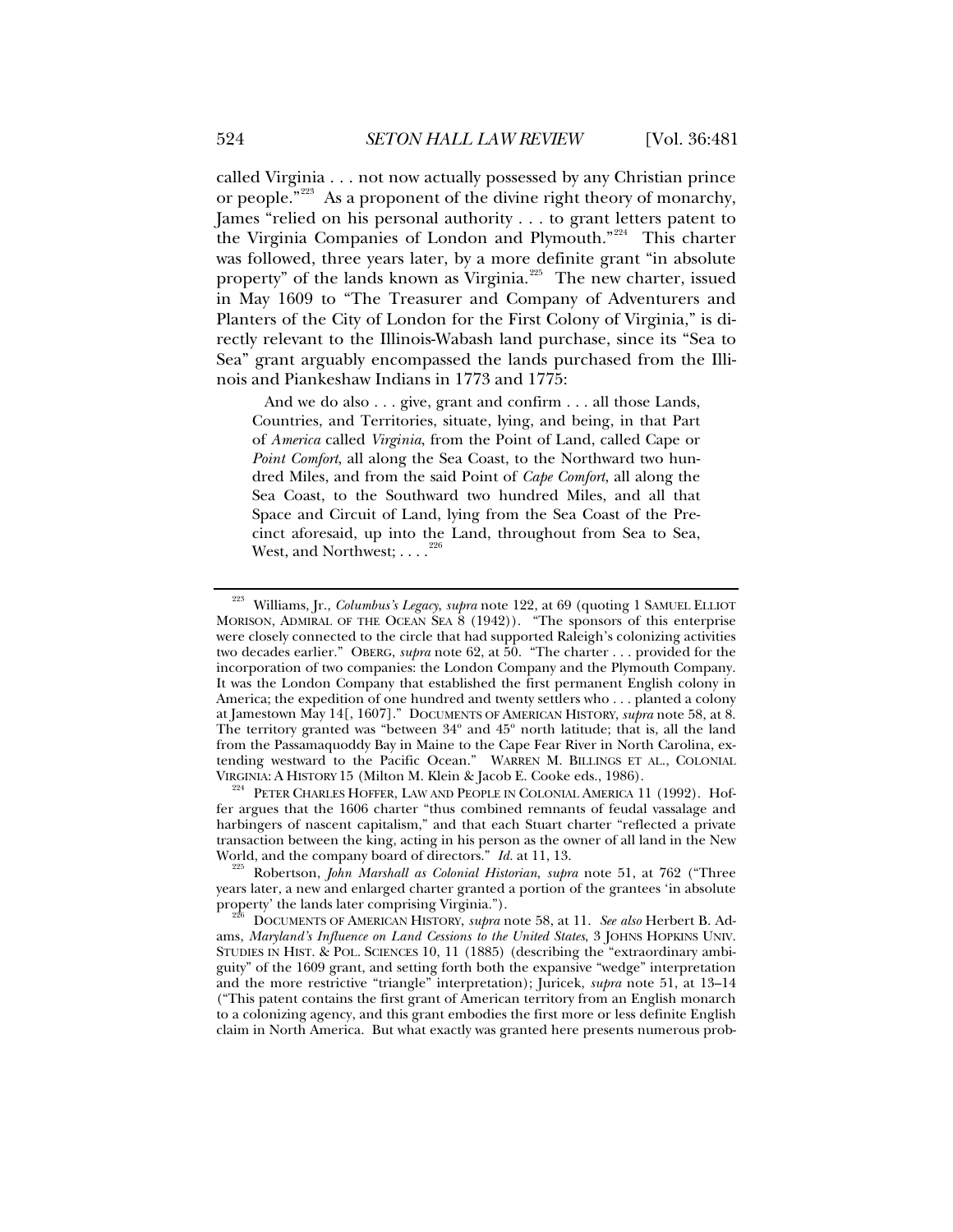Virginia became a royal province in 1624 upon the dissolution of the London Company; however, the boundaries first set forth in the 1609 charter remained.<sup>[227](#page-44-0)</sup> Such grants of land from "Sea to Sea," ultimately made to seven of the thirteen colonies (Connecticut, Georgia, Massachusetts, North Carolina, South Carolina, and Virginia), were "vast preemptive claims" designed to thwart the ambitions of other European powers, particularly Spain and France.<sup>[228](#page-44-1)</sup>

<span id="page-44-1"></span>disposition of the land.").<br><sup>228</sup> Juricek, *supra* note 51, at 22 ("Over the next century and more the English continued to make vast preemptive claims in North America."). *See also* B.A. Hinsdale, *The Right of Discovery*, 2 OHIO ARCHAEOLOGICAL & HIST. PUBLICATIONS 335, 359 (1888) ("It has been common to explain the grants of land extending from ocean to ocean, made . . . to certain of the English colonies, by referring them to ignorance of geography; but a committee of the Continental Congress, reporting on the claims of the United States, August 16, 1782, suggested that their majesties' 'principal object at

lems of interpretation. . . . Virginians later maintained that King James here intended to convey a gigantic 45º wedge of the continent, and this opinion has been endorsed by some modern scholars.").

The 1609 charter separated the London and Plymouth companies, replaced the royal council with a company council, and vested control of the colony in the treasurer and his council. DOCUMENTS OF AMERICAN HISTORY, *supra* note 58, at 10. *See also* BILLINGS ET AL., *supra* note 223, at 37 (noting that "the London Company . . . by the winter of  $1608-09$ , ... undertook a review of their operation with an eye toward making it pay. Their reexamination led to a fundamental overhaul of the company, the provisions for which were embodied in a new charter which James I granted early in 1609."); 15 EARLY AMERICAN INDIAN DOCUMENTS: TREATIES AND LAWS, 1607–1789: VIRGINIA AND MARYLAND LAWS, at 1 (Alden T. Vaughan & Deborah A. Rosen eds., 1998) [hereinafter 15 EARLY AMERICAN INDIAN DOCUMENTS] (noting that the 1609 charter "vested control of the colony in the London Company"); MARSHALL, *supra*  note 1, at 43 ("Some of the first nobility and gentry of the country, and most of the companies of London, with a numerous body of merchants and tradesmen, were

<span id="page-44-0"></span>now added to the former adventurers."). 227 *See* Adams, *supra* note 226, at 11 ("No alteration appears to have been made at that time in the boundaries established by the charter of 1609, but the northern limits of Virginia were afterwards curtailed by grants to Lord Baltimore (1632) and William Penn (1681), and the southern limits by a grant to the proprietors of Carolina (1663)."). A third charter issued by King James in 1612 had consolidated local power in a governor appointed by the London Company. 15 EARLY AMERICAN INDIAN DOCUMENTS, *supra* note 226, at 1. "After Virginia became a royal colony in 1624, the governor and council represented the crown rather than the defunct Virginia Company." *Id.* at 2. See also THOMAS DONALDSON, THE PUBLIC DOMAIN: ITS HISTORY WITH STATISTICS 33 (photo. reprint 1970) (1884) ("In 1625, May 13, Charles I. was crowned, and in the same year he issued a royal proclamation for a commission to govern Virginia, alleging judicial repeal of the charters and transformed the colony into a royal province. After this, the chartered limits of the colony were reduced by including successive portions of it in other colonies."); L.J. Priestley, *Communal Native Title and the Common Law: Further Thoughts on the Gove Land Rights Case*, 6 FED. L. REV. 150, 153–54 (1974) (Austl.) (stating that "the London Company . . . conducted the affairs of the colony until 1624 when the Crown took direct control into its own hands. The Company at all times acted on the basis that it had the right of absolute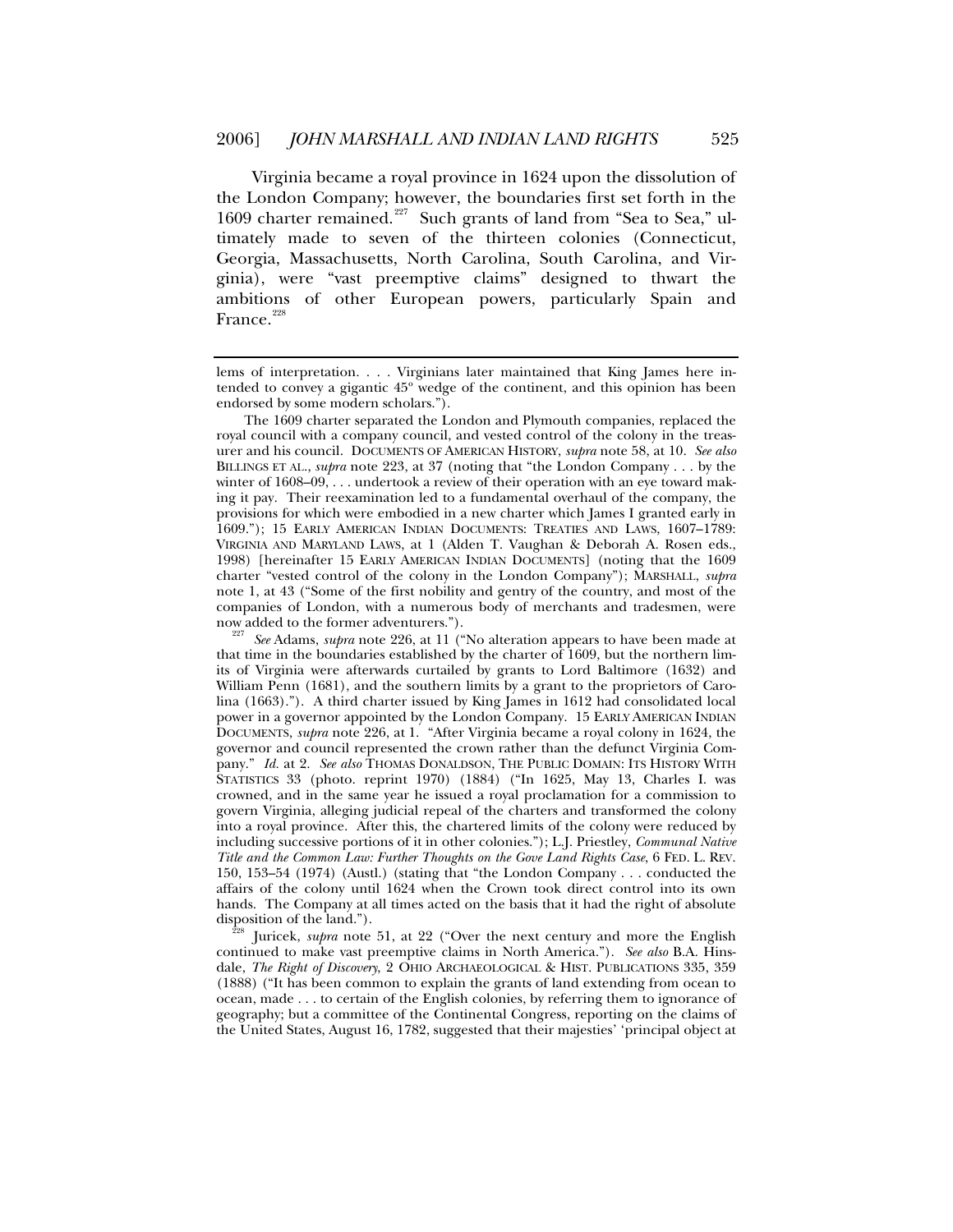Tracing the title of lands in North America to royal grants whether open-ended or not—presumably cohered with the "fundamental principle in the English law, derived from the maxims of the feudal tenures, that the king was the original proprietor . . . and the true and only source of title."[229](#page-45-0) The feudal system originated in medieval Europe and was predicated on the theory that "all the known property of the world was vested in an overlord, and that the domin-ion over it was exercised by him either mediately or immediately."<sup>[230](#page-45-1)</sup> Consequently, property rights "were privileges bestowed on an indi-vidual by his sovereign."<sup>[231](#page-45-2)</sup> In return, those who held property "of the king" were required to perform services, economic or otherwise.<sup>[232](#page-45-3)</sup> In

In early English history, conveyancing was accomplished by *feoffment by livery of seisin*, whereby the transferor (*feoffor*) orally proclaimed the transfer of the land to the transferee (*feoffee*), and "handed over a twig or clump of earth to symbolize the conveyance." WILLIAM B. STOEBUCK & DALE A. WHITMAN, THE LAW OF PROPERTY 807 (3d ed. 2000). English explorers carried this legal concept to the New World:

In 1583, Sir Humphrey Gilbert, in the first English effort at New World settlement, at St. John's Harbor, gathered together the Portuguese, French, and English merchants and shipmasters trading and fishing off the banks of Newfoundland and informed them of his written authorization to possess the territory for England. He then "had delivered unto him (after the custom of England) a rod [small twig] and a turf of the same soil."

Seed, *supra* note 139, at 20–21. Almost two hundred years later, Richard Henderson of North Carolina, when he purchased a large portion of present-day Kentucky in 1775 directly from the Cherokee Indians, likewise employed the ceremony of feoffment by livery of seisin, taking "possession of a bit of Kentucky turf in a moment of feudal pageantry." JOHN MACK FARAGHER, DANIEL BOONE: THE LIFE AND LEGEND OF AN

<span id="page-45-3"></span><span id="page-45-2"></span>AMERICAN PIONEER 124 (1992).<br><sup>231</sup> WILLIAM B. SCOTT, IN PURSUIT OF HAPPINESS: AMERICAN CONCEPTIONS OF PROPERTY FROM THE SEVENTEENTH TO THE TWENTIETH CENTURY 5 (1977). 232 *Id.* at 5, 9.

that time was to acquire by that of occupancy which originated in this western world, to-wit, by charters, a title of the lands comprehended therein against foreign powers.'") (quoting SECRET JOURNALS OF THE ACTS AND PROCEEDINGS OF CONGRESS, III, at 177 (Boston, 1821)).

<span id="page-45-0"></span>KENT, *supra* note 92, at 481. *See also* Muldoon, *supra* note 98, at 36 ("One might also ask why the English monarchs bothered with charters at all. Why not simply take what lands were available and forget about formal justification of the action? The obvious reason is that, by the sixteenth century, possession of property clearly required a formal, written record. If the English were to occupy part of North

<span id="page-45-1"></span>GOEBEL, supra note 139, at 64. See also Mark A. Senn, *English Life and Law in the Time of the Black Death*, 38 REAL PROP. PROB. & TR. *J.* 507, 516 (2003) ("Feudalism is 'a vague and general word describing the social structure of Western Europe from the tenth century onwards.' In England, feudalism signifies variously a form of government, a military system, a social organization, and a pattern of land ownership. As a system of land ownership, it is a pyramid with the king at the top beholden to no one, layers of lords in the middle beholden to their superiors, and serfs at the bottom beholden to everyone.").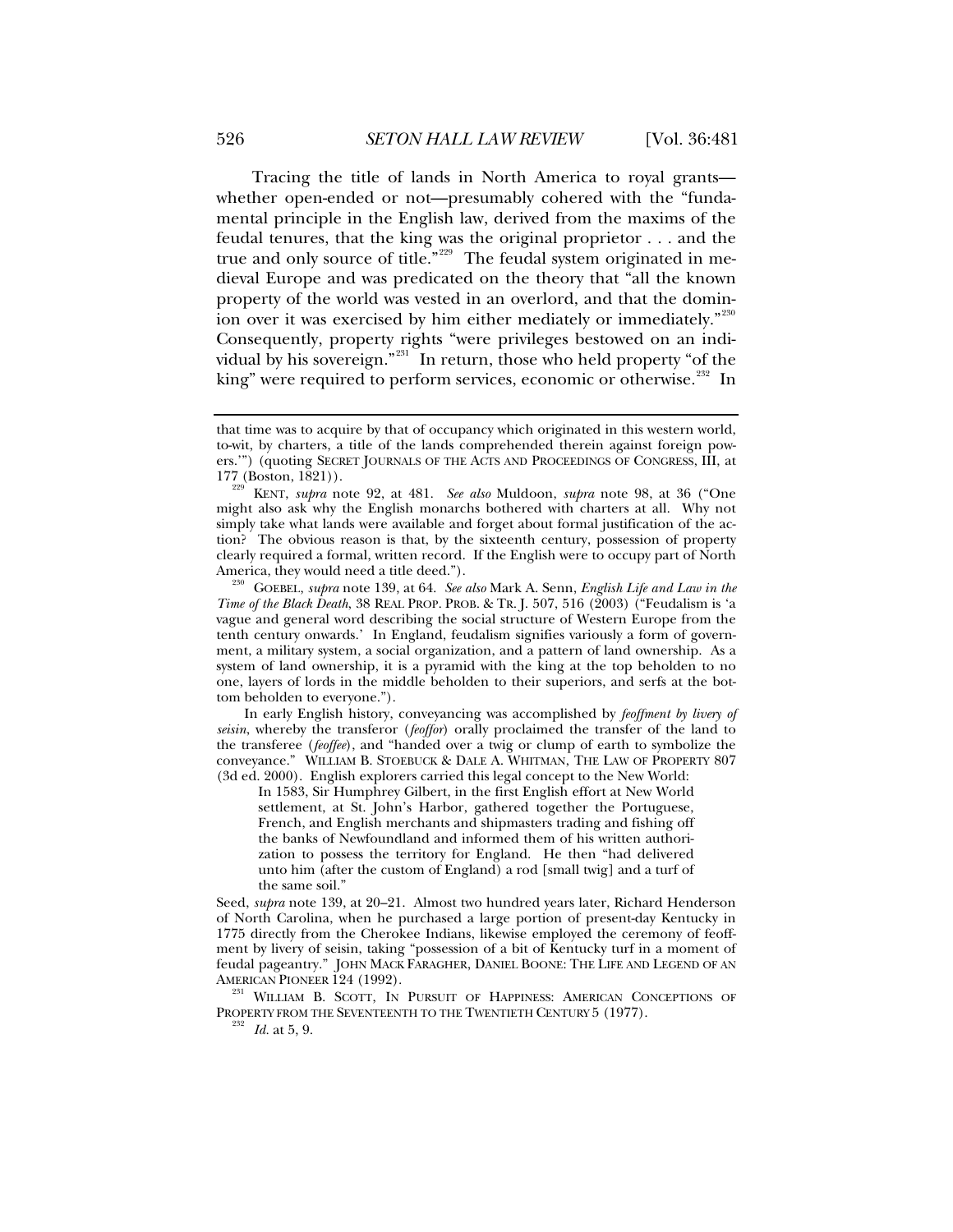the seventeenth century, land in British America was typically granted by royal charter in "'free and common socage,'" which required the payment of "quit-rents," the annual rent that feudal law required an inferior to pay his superior.<sup>[233](#page-46-0)</sup> Quit-rents, which can be seen as a land tax paid to the Crown, were often not collected.<sup>[234](#page-46-1)</sup> However, as Beverley Bond points out, "[t]he supreme importance of the quit-rent system in the American colonies arises from its significance as a means of asserting the feudal position of the crown." $235$  Indeed, both John Adams and Thomas Jefferson, in their pre-Revolution publications, took issue with the feudal position of the crown by denying—or decrying—the transferral of British feudalism to America.<sup>[236](#page-46-3)</sup>

In any event, the royal charters which granted lands "in free and common socage" were silent as to Indian rights in the lands granted. Nathan Dane, in his *General Abridgment and Digest of American Law*, published a year after the Supreme Court's decision in *Johnson v. McIntosh*, declared without equivocation that "[e]very Englishman who came to America viewed his English patent as giving him the legal title to the land; and he settled with the Indians as of convenience, of equity, or humanity, and not as a matter in law essen-tial to his title."<sup>[237](#page-46-4)</sup> Dane's sweeping statement is incorrect, as evidenced by the debate with, and banishment of, Roger Williams in New England. But neither the Tudors nor the Stuarts ever suggested that the necessary—or even appropriate—course of action would be for the English to buy America from the Indians. As Patricia Seed noted:

<span id="page-46-1"></span><span id="page-46-0"></span><sup>233</sup> *Id.* at 6, 13. 234 *See id.* at 13; CRONON, *supra* note 58, at 71; HOFFER, *supra* note 224, at 11; JACK M. SOSIN, THE REVOLUTIONARY FRONTIER, 1763–1783, at 25 (1967); Jack M. Sosin, *Britain and the Ohio Valley, 1760–1775: The Search for Alternatives in a Revolutionary Era*, *in* CONTEST FOR EMPIRE, 1550–1775, at 65 (John B. Elliott ed., 1975); James Warren Springer, *American Indians and the Law of Real Property in Colonial New England*, 30 AM. J. LEGAL HIST. 25, 28 (1986). 235 BEVERLEY W. BOND, JR., THE QUIT-RENT SYSTEM IN THE AMERICAN COLONIES 439

<span id="page-46-2"></span><sup>(</sup>Yale Univ. Press 1965) (1919). *See also* MARSHALL, *supra* note 1, at 26 ("Lands were to be holden within the colony, as the same estates were enjoyed in England."); Matthew Aaron Zimmerman, A Flicker in the Light: William Penn's Motivations For a Peaceful Indian Policy, 1681–1718, at 60 (June 1999) (unpublished M.S. thesis, Ohio State University) (on file with Ohio State University) ("By European tradition, land in North America belonged to the king, and he exclusively held the right to dispense it."). 236 *See* JOHN ADAMS & JONATHAN SEWALL, *NOVANGLUS AND MASSACHUSETTENSIS*; OR

<span id="page-46-3"></span>POLITICAL ESSAYS PUBLISHED IN THE YEARS 1774 AND 1775, at 94-116 (photo. reprint 1968) (1819); THOMAS JEFFERSON, A SUMMARY VIEW OF THE RIGHTS OF BRITISH AMERICA

<span id="page-46-4"></span><sup>27–28 (</sup>photo. reprint 1971) (1774). 237 4 NATHAN DANE, A GENERAL ABRIDGEMENT AND DIGEST OF AMERICAN LAW 69 (1824).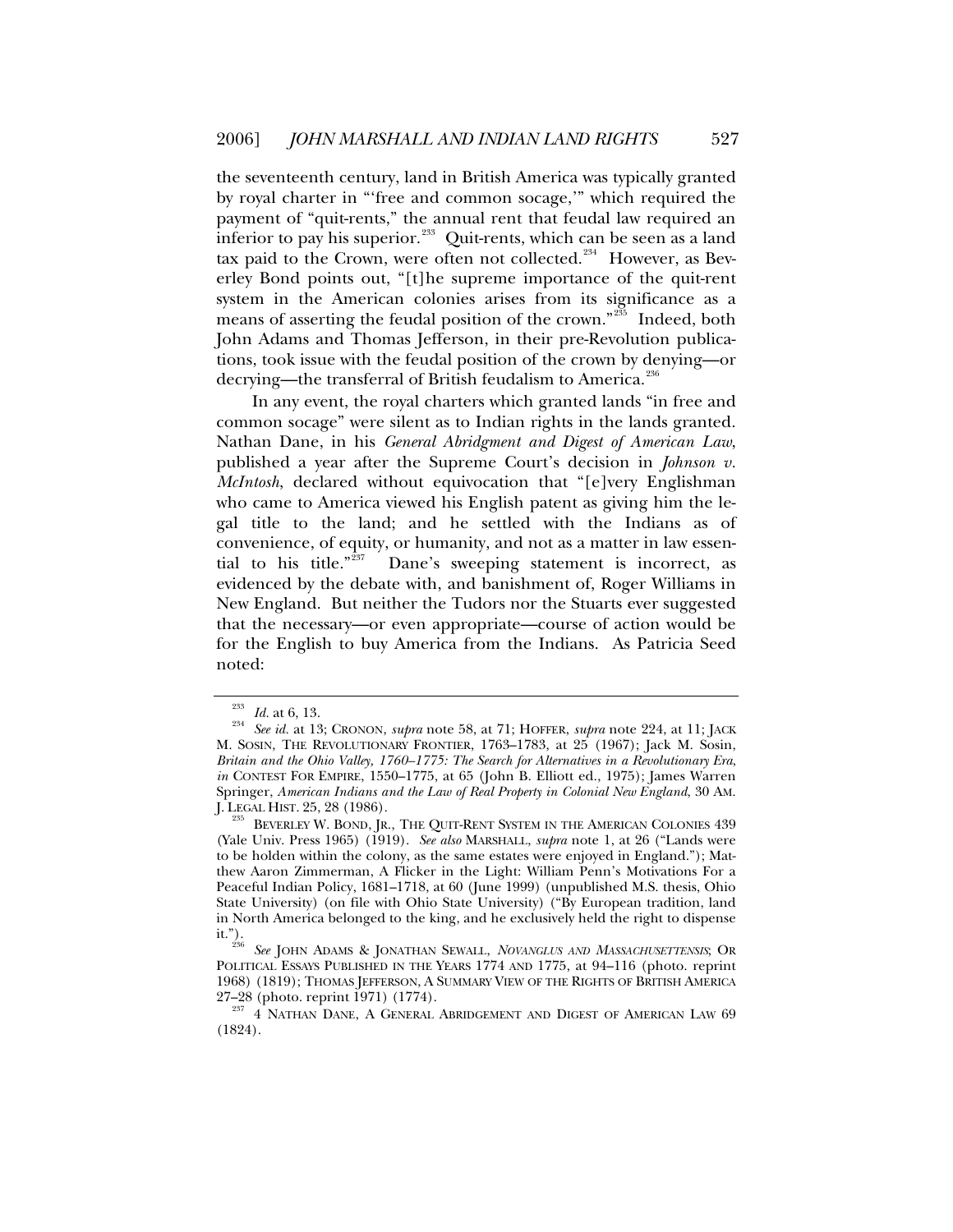By what right did Elizabeth I authorize Gilbert and Ralegh to "have, hold, occupy and enjoy" with the additional "full power to dispose thereof . . . according to . . . the lawes of England" territories that she did not actually own? The patent lays out two "reasons" (or rationalizations) justifying English dominion over the New World: the authority of the crown and the eminent domain of Christian princes.

 The authority invoked by Elizabeth originated first . . . from her own "especial grace, certaine science, and mere motion." "Especial grace" designated the source of royal authority in medieval English thinking—the idea that royal authority derives from God and comes to the crown by grace. . . .

 . . . The second source of the queen's authority is the absence of dominion over the lands by any other Christian ruler.<sup>2</sup>

The English charters, with the exception of the Rhode Island charters, tacitly deny the property rights of the Indians. King James' 1606 charter, "although granting away two vast areas of territory greater than England, inhabited by thousands of Indians, a fact of which the King had knowledge both officially and unofficially, do[es] not contain therein the slightest allusion to them."[239](#page-47-1) The Pennsylvania charter of 1681, which described the "commendable desire" of William Penn "to reduce the Savage Natives by gentle and just manners to the love of civill Societie and Christian Religion," nevertheless assumed the right of Charles II to make "the said William Penn, his heires and Assignes, . . . *the true and absolute Proprietaries* of the Countrey aforesaid," along with "full and absolute power . . . [to] assigne, alien, Grant, demise or infeoffe of the premisses  $\dots$ ."<sup>[240](#page-47-2)</sup> In a memo-

<span id="page-47-0"></span><sup>238</sup> Seed, *supra* note 139, at 24. *See also* Williams, Jr., *Columbus's Legacy*, *supra* note 122, at 69 ("As head of the English Reformed Church, Elizabeth simply assumed the powers once held exclusively by Rome to extend the boundaries of the Christian faith to heathen and infidel held-lands. She issued her own colonizing charters of conquest to England's Protestant brand of New World conquistadors.").

<span id="page-47-1"></span> $\frac{239}{239}$  MONROE E. PRICE, LAW AND THE AMERICAN INDIAN: READINGS, NOTES AND CASES 375 (1973).

<span id="page-47-2"></span>CHARTER TO WILLIAM PENN AND LAWS OF THE PROVINCE OF PENNSYLVANIA PASSED BETWEEN THE YEARS 1682 AND 1700, at 81–82, 88 (Staughton George et al. eds., 1879) [hereinafter CHARTER TO WILLIAM PENN AND LAWS OF THE PROVINCE OF PENNSYLVANIA] (emphasis added). *See also* DONALD H. KENT, HISTORY OF PENNSYLVANIA PURCHASES FROM THE INDIANS 9 (1974) (observing that "there was nothing in the Pennsylvania Charter which compelled Penn or his successors to purchase land from the Indians. The granting of a royal charter for Pennsylvania was a clear, though tacit, denial of Indian sovereignty, and the only rights permitted to the Indians were as occupants and users of the soil."); JANE T. MERRITT, AT THE CROSSROADS: INDIANS AND EMPIRES ON A MID-ATLANTIC FRONTIER, 1700–1763, at 24 (2003) ("In March 1681 . . . Quaker William Penn took legal possession as 'true and absolute' proprietor of a large region in the mid-Atlantic when he received a charter for the province of Pennsylvania from Charles II of England."); Zimmerman, *supra* note 235, at 69 ("When Charles II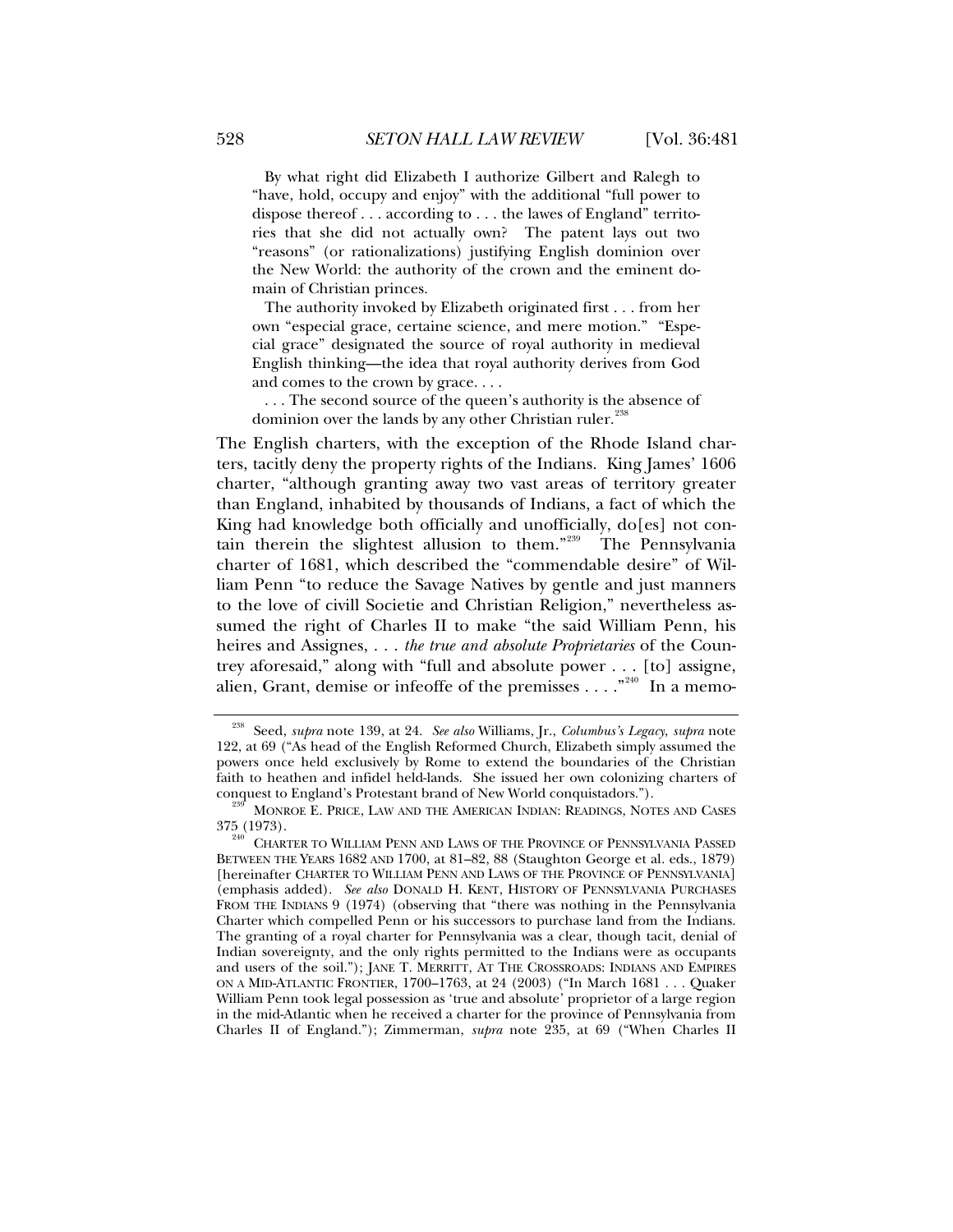randum of "Additionall Instructions" written in London on October 28, 1681, Penn announced his intention to "buy Land of the true Owners  $w^{ch}$  I think is the Susquehanna People."<sup>[241](#page-48-0)</sup> However, just ten days earlier, in his famous letter to the Pennsylvanian Indians, Penn stated that "the king of the Countrey where I live, *hath given unto me a great Province* therein, but I desire to enjoy it with your Love and Consent, that we may always live together as Neighbours and fre-inds . . . . "<sup>[242](#page-48-1)</sup> Thus, even the Quaker proprietor William Penn, who advised his deputy William Markham that the Indians "'are true Lords of the Soil,'" assumed that his authority to be in the New World came from England, and consequently had no qualms about selling tracts in Pennsylvania before purchasing any land from the Indians.<sup>[243](#page-48-2)</sup>

Appearing contemporaneously with the royal charters were various legal and moral theories propounded by Englishmen to justify the dispossession of the native occupants of America. At first, the focus was on the Indians themselves: they did not possess a right or title to the lands of America because of their barbarism and heathenism. Robert Gray, a promoter of the Virginia Company of London, contended in his *Good Speed to Virginia* (1609) that the Indians have "only a generall residencie there, as wild beasts have in the forest," and another pamphlet, published a year later, argued that "it is not unlawfull, that wee possesse part of their land, and dwell with them, and defend ourselves from them . . . because there is no other, moderate, and mixt course, to bring them to conversion, but by dailie conversation."[244](#page-48-3) Reverend William Symonds defended the "sea to

<span id="page-48-3"></span>*of the estate of the colonie in Virginia with a confutation of such scandalous reports as have* 

granted Penn his charter, the rights of the Indians did not concern either party. By accepting the charter and the title of 'true and absolute' proprietary, Penn clearly, though tacitly, denied the Indians' sovereignty. He accepted the notion that the monarchy had the right to dispense of North American land without consulting the native inhabitants.").

 $141$  WILLIAM PENN'S OWN ACCOUNT OF THE LENNI LENAPE OR DELAWARE INDIANS 58

<span id="page-48-1"></span><span id="page-48-0"></span><sup>(</sup>Albert Cook Myers ed., 1970). 242 *Id.* at 60. *See also id.* at 64 ("William Penn's Letter to a Leading Pennsylvania Indian Chief," dated June 21, 1682, stating that "[t]he King of England who is a Great Prince hath for divers Reasons Granted to me a large Country in America

<span id="page-48-2"></span><sup>&</sup>lt;sup>243</sup> STEPHEN BOTEIN, EARLY AMERICAN LAW AND SOCIETY 9 (1983); Zimmerman, *supra* note 235, at 68, 74. *See also* MERRITT, *supra* note 240, at 25 ("Penn insisted on purchasing land from Indians to clear title for subsequent sale to white settlers. In reality, however, he often sold large tracts to potential settlers or land speculators before Indians agreed on treaty provisions."); Zimmerman, *supra* note 235, at 72 ("Unlike any other colonial proprietor, [Penn] recognized the Indians' title to the land on which they lived. However, recognizing the Indians' title and acting on that recognition were two quite distinct elements of an Indian policy."). 244 OBERG, *supra* note 62, at 52 (quoting the Virginia Company's *A true declaration*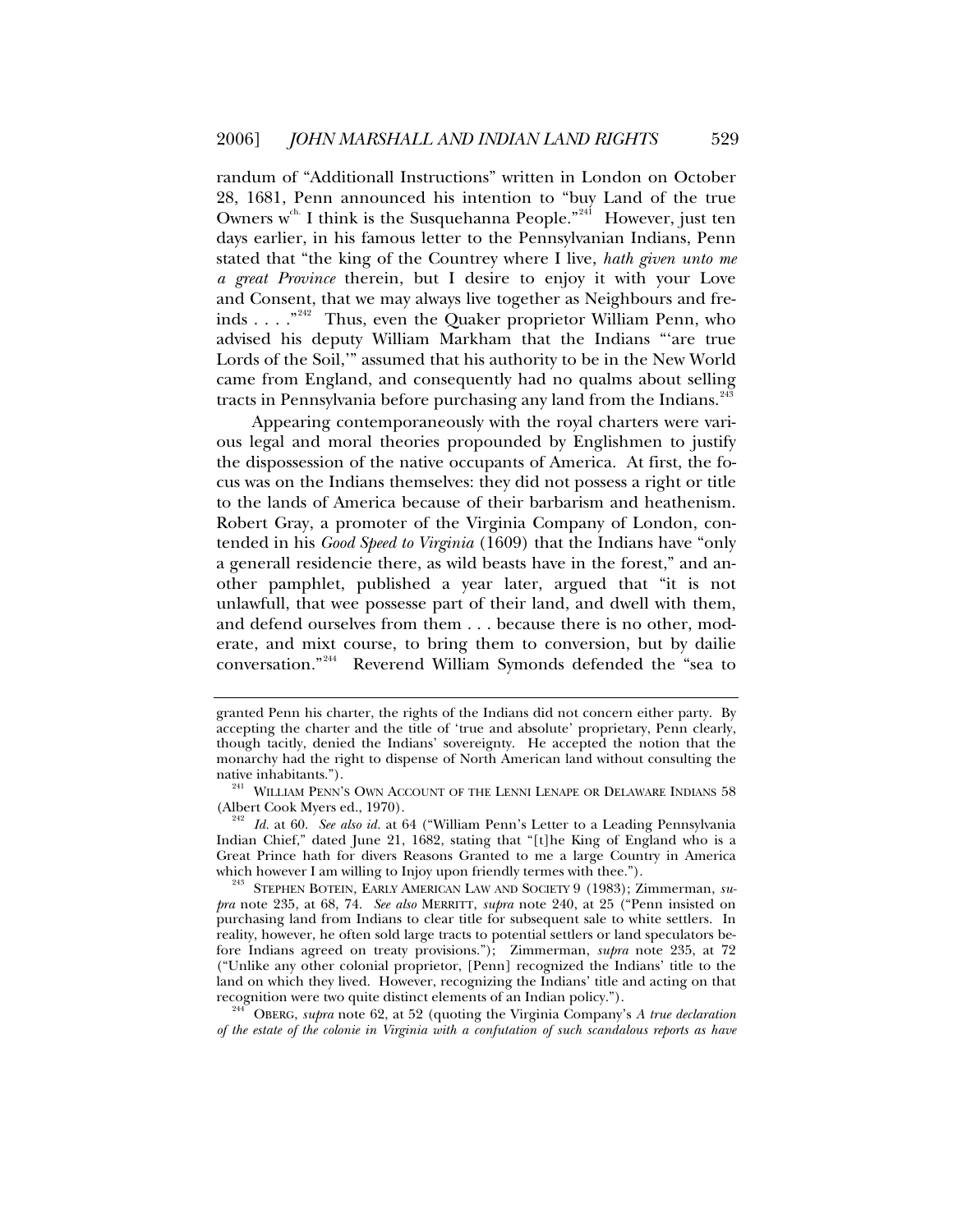sea" grant in the 1609 Virginia charter by noting that Psalm 72 contains a prayer that "*Thy dominion should be from sea to sea, and from the River to the end of the land.*"<sup>[245](#page-49-0)</sup> Perhaps most significantly, Sir Edward Coke—the eminent jurist who helped write the 1606 charter and became a director of the London Company—laid down the rule in *Calvin's Case* (1608) that "all infidels are in law perpetual enemies" and that, accordingly, "when an infidel country is conquered, there being no established law among infidels which a Christian people can recognize, the rules laid down by the king apply."[246](#page-49-1) Although *Calvin's Case* did not directly concern Indian land rights, Coke maintained that in the event of a conquest of an infidel country, all of their laws ceased immediately, including property laws, and "if such a conquest were assumed—as was done in Virginia—it followed that the conqueror might regard such territory as absolutely vacant in law."<sup>[247](#page-49-2)</sup> In 1640, the town of Milford, Connecticut, passed three re-

by the King's Letters Patents no other but the Company here . . . had power to dispose of land in Virginia . . . [and] this Grant of Barkham's was held to be very dishonorable and prejudicial to the Company in regard it was limited with a Proviso to compound with Opachankano, whereby a Sovereignty in that heathen Infidel was acknowledged, and the Company's Title thereby much infringed.

*Id.* at 94–95 (language modernized).

<span id="page-49-0"></span><sup>245</sup> Juricek, *supra* note 51, at 17 (quoting William Symonds, Virginia: A Sermon Preached at White-Chappel (April 25, 1609)).

But in conquered or ceded countries, that have already laws of their own, the king may indeed alter and change those laws; but, till he does actually change them, the antient laws of the country remain,

*tended to the disgrace of so worthy an enterprise* 10 (1610)). *See also* Christian, *supra* note 163, at xiii (noting that "the prevailing ideology of the age of European discovery and colonization gave no credence to the humanity of the Amerindians. As subhumans they were incapable of possessing rights—legal, natural, or divine.").

Samuel Purchas, successor to Richard Hakluyt as promoter of English overseas colonization, argued in 1625 that "colonization was in keeping with God's purpose that the Indian should hear the gospel before the Last Judgment, which was expected momentarily." Loren E. Pennington, *Hakluytus Posthumus: Samuel Purchas and the Promotion of English Overseas Expansion*, *in* 14 EMPORIA STATE RES. STUDIES 5, 36 (William H. Seiler ed., Graduate Div. of the Kan. State Teachers Coll. 1966). *See also* Squadrito, *supra* note 77, at 158. Three years earlier, in 1622, the Virginia Company of London addressed the legality of a "Graunt of certaine Land passed vnto him [Mr. Barkham] by S' Geo: Yeardley vnder the Seale of the Colony vpon condicion that he compounded for the same with Opachankano and procured a confirmacion thereof from the Companie here within two yeares after the said Graunt . . . ." 2 RECORDS OF THE VIRGINIA COMPANY OF LONDON 94 (Susan Myra Kingsbury ed., 1906). The Company held that

<span id="page-49-2"></span><span id="page-49-1"></span><sup>&</sup>lt;sup>246</sup> GOEBEL, *supra* note 139, at 105.<br><sup>247</sup> Juricek, *supra* note 51, at 18 n.45. William Blackstone, whose four volumes of Commentaries appeared between 1765 and 1769, cited *Calvin's Case* for the following proposition: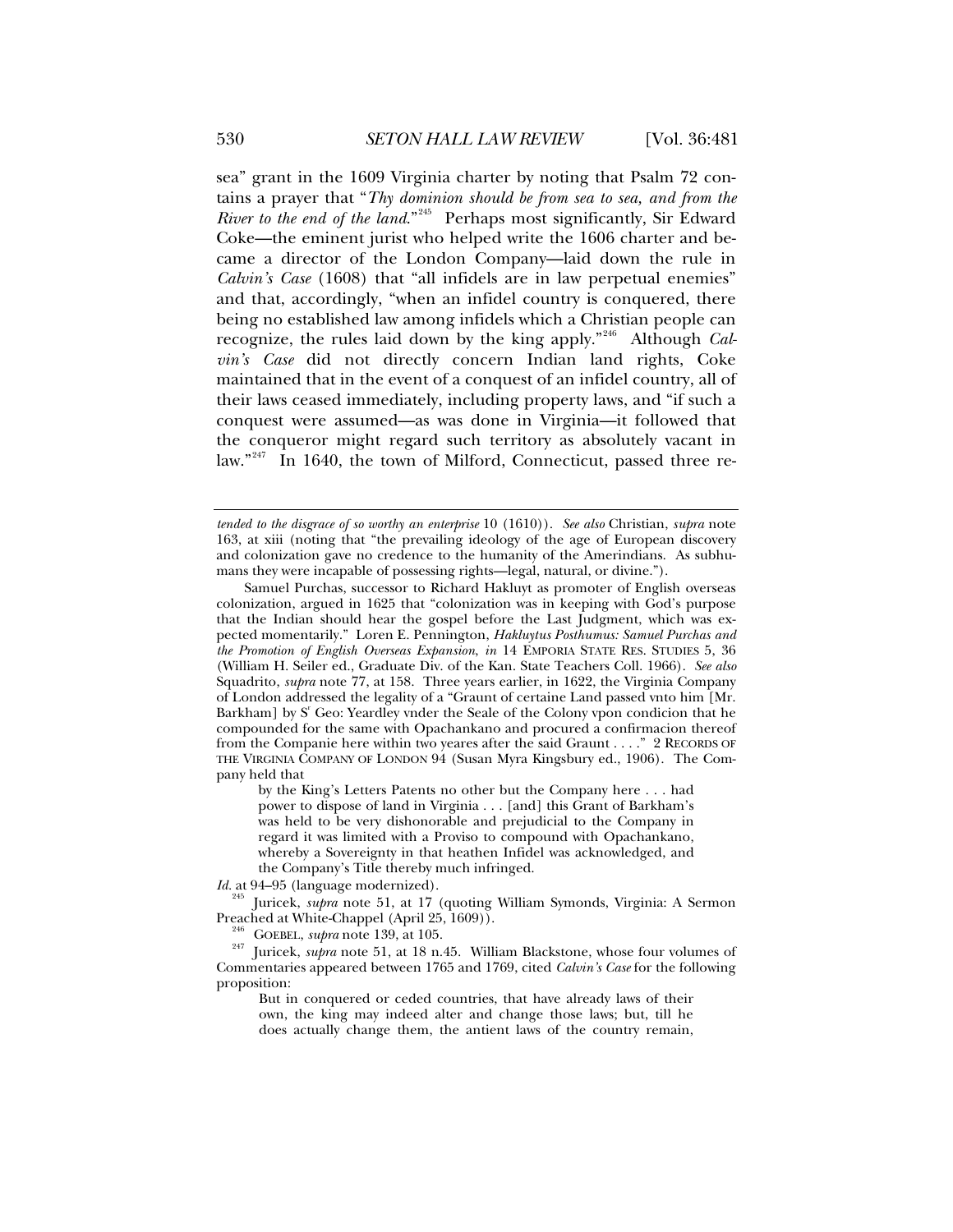solves which succinctly communicate these principles: "Voted, that the earth is the Lord's and the fulness thereof; voted, that the earth is given to the Saints; voted, we are the Saints."<sup>[248](#page-50-0)</sup>

Other Englishmen focused instead on the Indians' land usage to justify dispossession. As previously noted, John Winthrop and his fellow Puritans criticized the failure of natives to "improve the Land," and developed the notion of *vacuum domicilium* to justify coloniza-tion.<sup>[249](#page-50-1)</sup> Such ideas were articulated in greater detail by philosopher and political theorist John Locke (1632–1704), particularly in his *Two Treatises of Government* (1690).[250](#page-50-2) In the fifth chapter of the Second Treatise, Locke developed the idea of a natural right to property and, in so doing, defended England's claims over Indian land in America. As summarized by Barbara Arneil,

 Until the end of the seventeenth century, when the English actually settled in the new world, property had been defined by occupation. However, this definition became a problem in America when the Amerindians and their English defenders claimed, by virtue of their occupation, proprietorship in certain tracts of land coveted by the English. A new definition of property, which would allow the English to supersede the rights claimed by virtue of occupation, was needed. The *Two Treatises of Government* provided the answer. Labour, rather than occupation, would begin property, and those who tilled, enclosed, and cultivated the soil would be its owners.<sup>[251](#page-50-3)</sup>

<span id="page-50-3"></span>*ENGLIANEIL, supra* note 88, at 18. *See also* CRONON, *supra* note 58, at 79 (noting John Locke's description of American Indians as a people "whom Nature having furnished as liberally as any other people, with the materials of Plenty,  $\dots$  yet for want of improving it by labour, have not one hundredth part of the Conveniences we

unless such as are against the law of God, as in the case of an infidel country . . . .

WILLIAM BLACKSTONE, 1 COMMENTARIES \*108. Blackstone's Commentaries were widely read and regarded by Americans in the late eighteenth and early nineteenth centuries. *See* Albert W. Alschuler, *Rediscovering Blackstone*, 145 U. PA. L. REV. 1, 2 (1996) ("Partly because the Commentaries were more accessible to Americans than were other published sources of law, '[a]ll of our formative documents—the Declaration of Independence, the Constitution, the Federalist Papers, and the seminal decisions of the Supreme Court under John Marshall—were drafted by attorneys steeped in [Blackstone's Commentaries].'") (quoting ROBERT A. FERGUSON, LAW AND

<span id="page-50-2"></span><span id="page-50-1"></span><span id="page-50-0"></span><sup>&</sup>lt;sup>248</sup> ALAN TAYLOR, AMERICAN COLONIES 192 (2001).<br><sup>249</sup> VAUGHN, *supra* note 60, at 110.<br><sup>250</sup> See id. at 112 (noting that "*vacuum domicilium* . . . was . . . partly a pre-Lockean expression of the English theory of property rights in a state of nature."). John Locke, "as secretary to both the Lord Proprietors of Carolina (1668–1675) and the Council of Trade and Plantations (1673–1675), was immersed in the colonial debates of his day . . . ." Barbara Arneil, *The Wild Indian's Venison: Locke's Theory of Property and*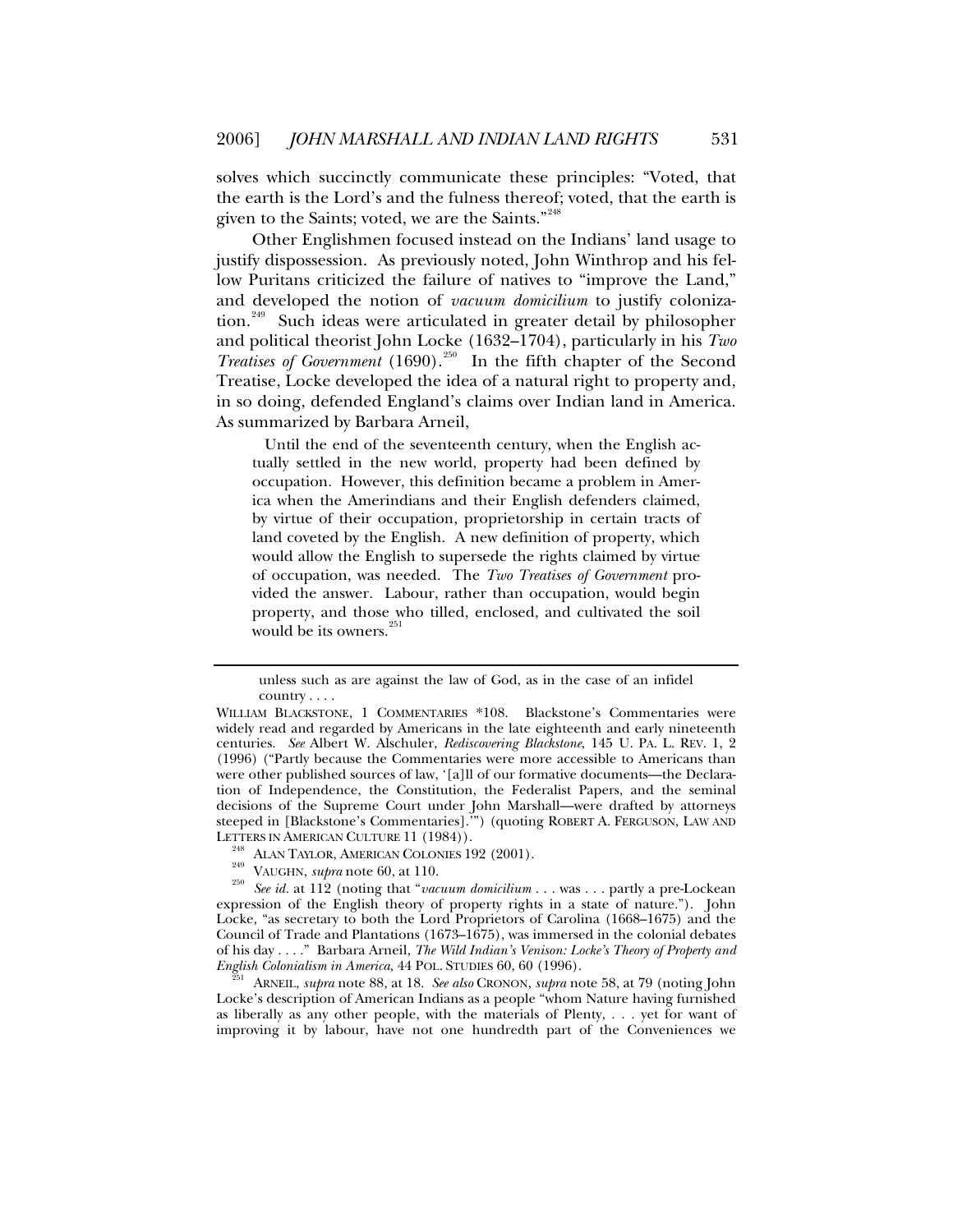When Locke asserted that, "in the beginning all the World was *America*,"[252](#page-51-0) he had in mind "Land that is left wholly to Nature, that hath no improvement of Pasturage, Tillage, or Planting . . . .  $^{253}$  $^{253}$  $^{253}$  English claims to such "vacant" or "waste" lands, Locke theorized, were ultimately based not on papal or royal authority, but on natural right.<sup>[254](#page-51-2)</sup> This notion had a particular appeal for persons settling in America. When Reverend John Bulkley of Colchester, Connecticut, delivered his Christmas Eve sermon in 1724, he paid homage to "Mr. Lock" and preached that "*the* English . . . *had* . . . *an Undoubted Right to Enter upon and Impropriate all such parts of [America] as lay Wast or Unimproved by the Natives and this without any consideration or allowance made to them for it*."[255](#page-51-3) The defendants in *Johnson v. McIntosh* also relied on John Locke to argue that the Illinois and Piankeshaw Indians had "acquired no proprietary interest in the vast tracts of territory which they wandered over . . . ."[256](#page-51-4) John Marshall essentially agreed, declaring that "the tribes of Indians inhabiting this country were fierce

<span id="page-51-0"></span>in the soil.").<br><sup>252</sup> JOHN LOCKE, TWO TREATISES OF GOVERNMENT 301 (Peter Laslett ed., Cambridge<br>Univ. Press, student ed. 1988) (1690).

enjoy. . . ."); Myrl L. Duncan, *Property as a Public Conversation, Not a Lockean Soliloquy: A Role for Intellectual and Legal History in Takings Analysis*, 26 ENVTL. L. 1095, 1120 (1996) ("As every student of political theory knows, traditional Lockean property theory is grounded on the basic axiom set forth in paragraph 27 of the *Second Treatise*: 'Whatsoever then he removes out of the state that nature has provided and left it in, he has mixed his labour with, and joined to it something that is his own, and thereby makes it his property.'"); Williams, Jr., *Origins of the Status of the American Indian*, *supra* note 131, at 3 n.4 ("John Locke reasoned that the Indians' occupancy of their aboriginal lands did not involve an adequate amount of 'labor' to perfect a 'property' interest

<span id="page-51-1"></span><sup>&</sup>lt;sup>253</sup> Id. at 297. Locke argued that the "several Nations of the *Americans* . . . are rich in Land . . . yet for want of improving it by labour, have not one hundredth part of the Conveniencies we enjoy." *Id.* at 296–97. *But see* CRONON, *supra* note 58, at 79 ("What Locke failed to notice was that the Indians did not recognize themselves as

<span id="page-51-2"></span><sup>&</sup>lt;sup>254</sup> ARNEIL, *supra* note 88, at 19. Locke's characterization of America as "vacant" and "waste" land is essentially Puritan: "Colonists were both morally and legally justified in taking native waste land and subduing it, because God intended that land be cultivated." Squadrito, *supra* note 77, at 156. *See also* ROBERT F. BERKHOFER, JR., THE WHITE MAN'S INDIAN: IMAGES OF THE AMERICAN INDIAN FROM COLUMBUS TO THE PRESENT 120 (1978) ("*Terra nullius* was an ambiguous term, however, for it could mean lands totally vacant of people or merely not inhabited by peoples possessing those religions and customs that Europeans recognized as equal to their own under the international law arising in this era."); BOTEIN, *supra* note 243, at 10 ("'If the title of occupiers be good in land unpeopled,' Raleigh had asked decades before permanent settlement began in North America, 'why should it be bad accounted in a

<span id="page-51-4"></span><span id="page-51-3"></span>country peopled over thinly?'").<br><sup>255</sup> Rev. John Bulkley, *Preface to* ROGER WOLCOTT, POETICAL MEDITATIONS 53–54 (1725).

<sup>(1725). 256</sup> Johnson v. McIntosh, 21 U.S. (8 Wheat.) 543, 569–70 (1823).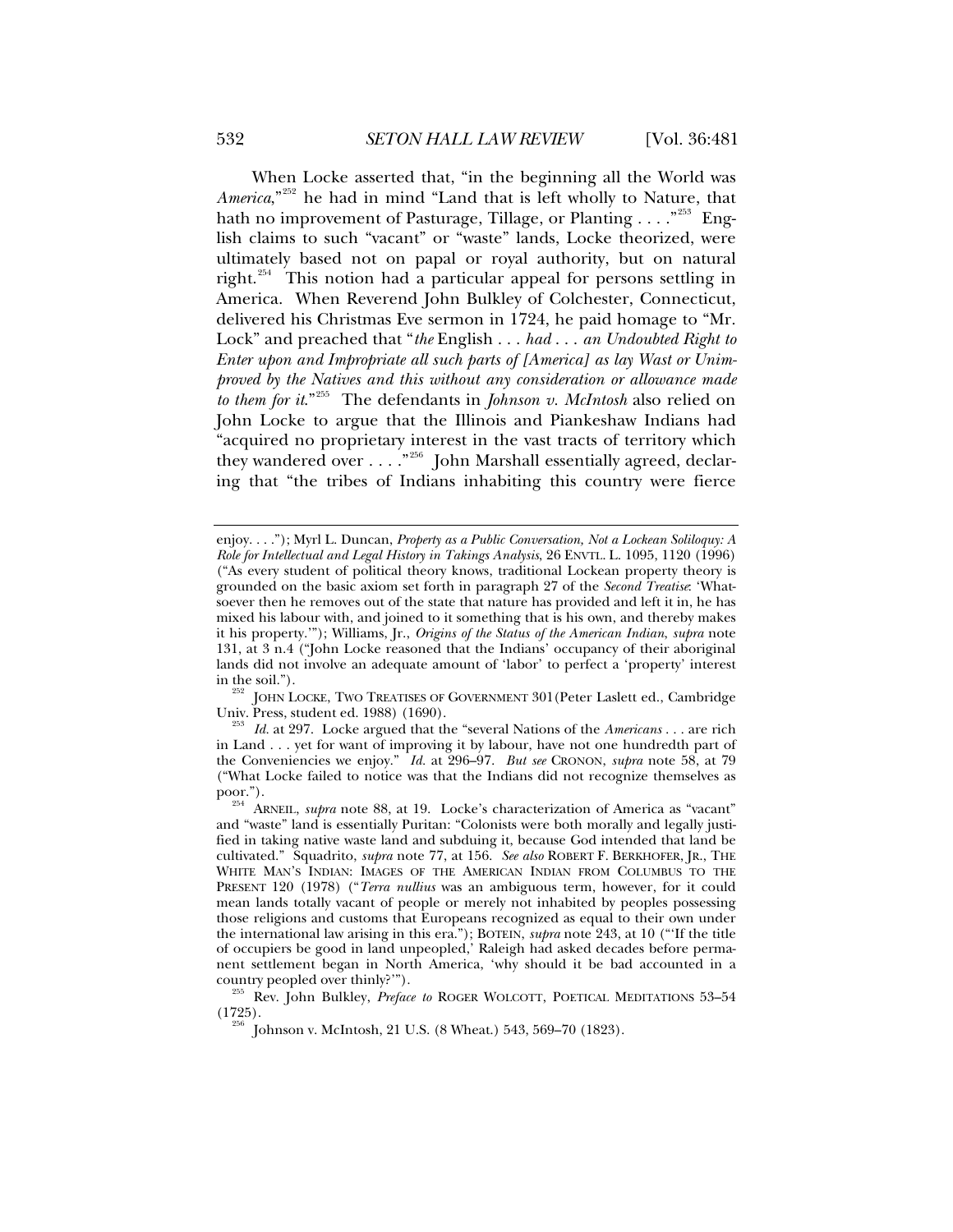savages, whose occupation was war, and whose subsistence was drawn chiefly from the forest. To leave them in possession of their country, was to leave the country a wilderness  $\dots$ ."

If the English could justly and legally claim title to lands in America by virtue of discovery, royal patent, and natural right, why was so much property purchased from the Indians, both in public and private transactions? In part it was a reaction to the Dutch policy of purchasing lands from Indians. In 1632, a dispute arose when a Dutch ship carrying furs from New Netherland was seized while har-boring in Plymouth, England.<sup>[258](#page-52-1)</sup> The Dutch argued that they had "'acquired the property, partly by confederation with the owners of the lands, and partly by purchase,'" and argued that no nation could "'prevent the subjects of another to trade in countries whereof his people have not taken, nor obtained actual possession from the right owners, either by contract or purchase."<sup>[259](#page-52-2)</sup> The English denied "that the Indians were *possessors bona fidei* of those countries, so as to be able to dispose of them either by sale or donation, their residences being unsettled and uncertain . . . . "<sup>[260](#page-52-3)</sup> Nevertheless, partly in response to Dutch expansion, the English colonies of New England began purchasing tracts from the Indians.<sup>[261](#page-52-4)</sup>

A few examples should suffice. On July 15, 1636, William Pynchon purchased from the Agawam village a tract of land near present-

<span id="page-52-3"></span>Answer to the Remonstrance presented to the King and the Lords, his Commissioners, by their Lordships the Ambassador and Deputy of the Lords States General of the United Provinces, *in* 1 DOCUMENTS RELATIVE TO THE COLONIAL HISTORY OF THE STATE OF NEW YORK, *supra* note 202, at 58.

<span id="page-52-2"></span><span id="page-52-1"></span><span id="page-52-0"></span><sup>257</sup> *Id.* at 590. 258 Jennings, *supra* note 68, at 111. 259 *Id.*; JENNINGS, *supra* note 202, at 133; Letter from West Indian Company to States General (May 5, 1632), *in* 1 DOCUMENTS RELATIVE TO THE COLONIAL HISTORY OF THE STATE OF NEW YORK, *supra* note 202, at 45, 50, 52. *See also* Norgren, *supra* note 43, at 78 ("Felix Cohen has argued that the Dutch practice of entering treaties for Native American land expressed three critical premises, articulated in the early seventeenth century document prepared for the Dutch West Indies Company, which declared: (1) that both parties to the treaty were sovereign powers; (2) that the Indian tribe had a transferable title to the land under discussion; and (3) that the acquisition of Indian lands could not be left to individual colonists but must be controlled by the larger institution of government, or the Crown itself.").

<span id="page-52-4"></span><sup>&</sup>lt;sup>261</sup> Berman, *supra* note 40, at 653. *See also* BOORSTIN, *supra* note 202, at 260 ("Not until the English had their first land disputes with the Dutch did they too begin 'buying' tracts from the Indians. The English, however, still treated such 'purchase' not as an essential of good legal title but simply as a matter of good conscience or appearance. . . . In the eyes of English law, an Indian 'deed' thus remained only an indication of Indian willingness to vacate lands to which the Indians had never had any legal title in the first place.").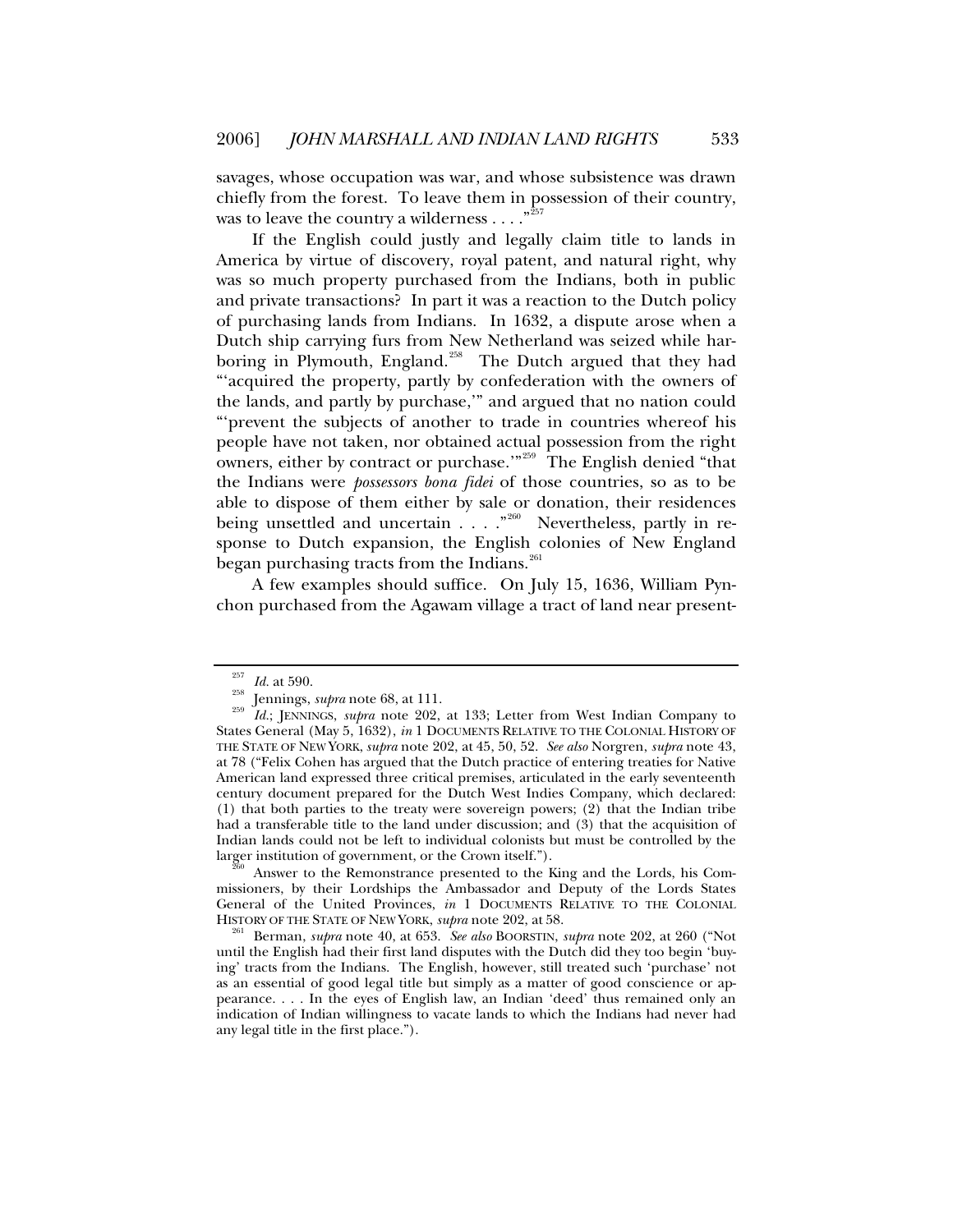day Springfield, Massachusetts.<sup>[262](#page-53-0)</sup> From Maine, over seventy Indian deeds survive from the seventeenth century, dating as far back as 1639.<sup>[263](#page-53-1)</sup> On March 5, 1640, the Norwalk Indians sold part of their ter-ritory to Roger Ludlow, a resident of Fairfield, Connecticut.<sup>[264](#page-53-2)</sup> In 1644, native occupants also sold the site of Harvard College.<sup>[265](#page-53-3)</sup> Nanuddemance deeded land to John Parker on June 14, 1659, and "Jane the Indean of Scarbrough" sold land to Andrew and Arthur Al-ger on September 19, 1659.<sup>[266](#page-53-4)</sup> In the summer of 1678, four Indians deeded an island in the Delaware River to Elizabeth Kinsey.<sup>[267](#page-53-5)</sup> In 1683 "Shauk-a-num and Et-hoe sold one hundred acres of land 'lying neer Cohanzey on Delaware-river' to John Nicholls for a handful of trade goods."<sup>[268](#page-53-6)</sup> In 1725, Edmund Cartlidge purchased a "plantation Lyeing In a Turn of Conestogoe Creek Called by the name of the In-dian Pointt' from Wiggoneeheenah, a Delaware. . . . "<sup>[269](#page-53-7)</sup> A year later, Betty Caco, queen of the Ababcos, and Permetasusk, queen of the Hatchswamps, deeded land in Maryland to Edward Norton for six pounds current money.<sup>[270](#page-53-8)</sup> By 1676, Governor Josiah Winslow of Plymouth Colony remarked that "'I think I can clearly say that . . . the English did not possess one foot of land in this colony but what was fairly obtained by honest purchase of the Indian proprietors."<sup>[271](#page-53-9)</sup>

While many who purchased land from Indians did not consider the "Indian title" to be a legally recognizable title, there were exceptions. Quaker minister Thomas Chalkley in 1738 acknowledged the primacy of Indian land rights, asserting that "'Nature hath given them, and their Fore-fathers, the Possession of this Continent'" and

<span id="page-53-0"></span><sup>262</sup> CRONON, *supra* note 58, at 66. Cronon contends that, when Indians traded or sold lands, "what were exchanged were usufruct rights, acknowledgments by one group that another might use an area for planting or hunting or gathering." *Id.* at 62. *See also* BILLINGS ET AL., *supra* note 223, at 20 n.\* (observing that "the idea of private tenure did not exist, although a concept nearer to the civil law doctrine of usufruct did. [I.e., the right to temporary possession or use of a property belonging to another without causing damage to it.]").

<span id="page-53-1"></span><sup>&</sup>lt;sup>263</sup> Emerson W. Baker, *A Scratch with a Bear's Paw: Anglo-Indian Deeds in Early Maine*, 36 ETHNOHISTORY 235, 236 (1989).

<span id="page-53-2"></span> $^{264}$  JOHN W. DE FOREST, HISTORY OF THE INDIANS OF CONNECTICUT FROM THE EARLIEST KNOWN PERIOD TO 1850, at 177 (Scholarly Press 1970) (1852).

<span id="page-53-4"></span><span id="page-53-3"></span><sup>&</sup>lt;sup>265</sup> MACLEOD, *supra* note 9, at 200.<br><sup>266</sup> THE WORLD TURNED UPSIDE DOWN: INDIAN VOICES FROM EARLY AMERICA 84–85 (Colin G. Calloway ed., 1994).

<span id="page-53-9"></span><span id="page-53-8"></span><span id="page-53-7"></span><span id="page-53-6"></span><span id="page-53-5"></span><sup>&</sup>lt;sup>267</sup> Edwin B. Bronner, *Indian Deed for Petty's Island*, 89 PA. MAG. HIST. & BIOGRAPHY<br>111, 111 (1965).<br><sup>268</sup> MERRITT, *subra poto 940* of <sup>96</sup>

<sup>111, 111 (1965). 268</sup> MERRITT, *supra* note 240, at 36. 269 *Id.* 270 Robinson, *supra* note 220, at 92. 271 MACLEOD, *supra* note 9, at 200.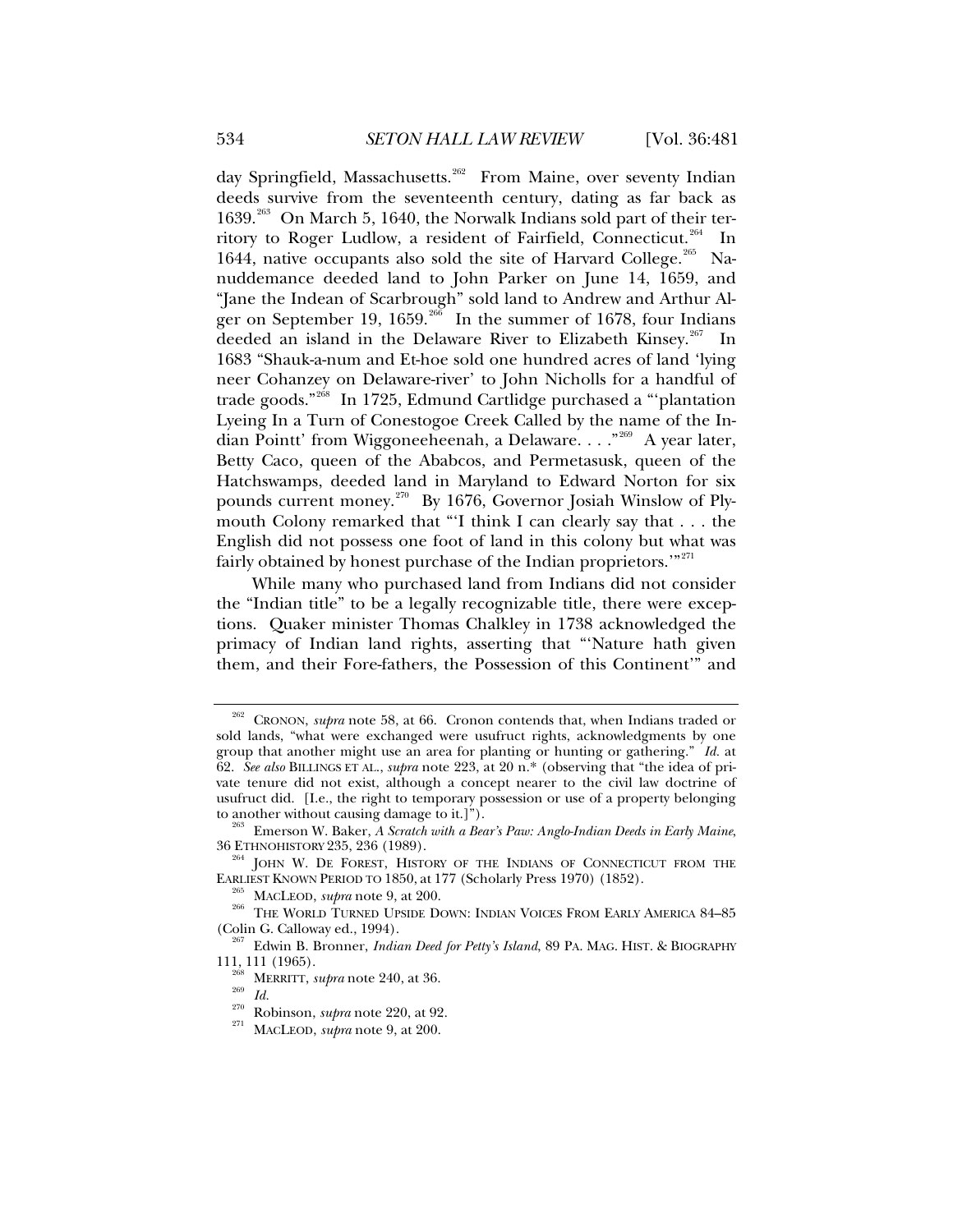<span id="page-54-8"></span>arguing that "'no People . . . ought to take away, or settle, on other Mens Lands or Rights, without Consent, or purchasing the same."<sup>[272](#page-54-0)</sup> A contemporary of Roger Williams, Thomas Copley of Maryland, acquired land directly from the Patuxent Indians, including land given in 1639 as a gift from an Indian chief. $273$  Moreover, Copley and other Jesuit leaders challenged the absolute title of Lord Baltimore to the Province of Maryland.<sup>[274](#page-54-2)</sup> Predictably, Thomas Copley's arguments against the legitimacy of royal grants evoked a response from Lord Baltimore comparable to the reaction to Roger Williams by John Winthrop and the General Court of the Massachusetts Bay Colony:

<span id="page-54-11"></span><span id="page-54-10"></span><span id="page-54-9"></span> After forcing the Jesuits to release title to the area obtained directly from the Indians, the proprietor took the additional step of prohibiting the purchase of lands from the natives. A restriction enacted by the governor with the assent of freemen in 1649 noted that various persons had either "purchased or accepted" land from Indians but without title derived from the proprietor under the great seal of the province, an action described as contemptuous of the proprietor's "dignity & rights" and productive of "dangerous consequence if not timely prevented." Consequently, all such purchases or acquisitions that had been made in the past or that would be made in the future were null and void.<sup>[275](#page-54-3)</sup>

Eventually every colony regulated, at some point in time, the purchase of Indian lands. Although by no means uniform, such restrictions typically required government approval of purchases by individuals and declared transactions without government sanction to be null and void. For example, in the Colony of Connecticut, purchases of Indian lands were regulated by court order or legislation in  $1663$ ,<sup>[276](#page-54-4)</sup> 1680,<sup>[277](#page-54-5)</sup> 1687,<sup>[278](#page-54-6)</sup> 1705,<sup>[279](#page-54-7)</sup> 1706,<sup>[280](#page-54-8)</sup> 1707,<sup>[281](#page-54-9)</sup> 1710,<sup>[282](#page-54-10)</sup> 1717,<sup>[283](#page-54-11)</sup> and

<span id="page-54-0"></span><sup>272</sup> WARREN R. HOFSTRA, THE PLANTING OF NEW VIRGINIA: SETTLEMENT AND LANDSCAPE IN THE SHENANDOAH VALLEY 122 (2004) (quoting Thomas Chalkley writing

<span id="page-54-3"></span><span id="page-54-2"></span><span id="page-54-1"></span>to the members of the Hopewell Meeting in 1738).<br><sup>273</sup> Robinson, *supra* note 220, at 89.<br><sup>274</sup> *Id.* 275 *Id.* at 89–90 (footnote omitted).<br><sup>276</sup> 1 THE PUBLIC RECORDS OF THE COLONY OF CONNECTICUT PRIOR TO THE UNION WITH NEW HAVEN COLONY, MAY, 1665, at 402 (J.H. Trumbull ed., Brown & Parsons

<span id="page-54-5"></span><span id="page-54-4"></span><sup>1850) (</sup>May 14, 1663).<br><sup>277</sup> 3 THE PUBLIC RECORDS OF THE COLONY OF CONNECTICUT, MAY, 1678–JUNE, 1689,<br>at 56–57 (J.H. Trumbull ed., Case, Lockwood & Co. 1859) (May 17, 1680).

<span id="page-54-7"></span><span id="page-54-6"></span><sup>&</sup>lt;sup>278</sup> *Id.* at 422–23 (June 1, 1687).  $\frac{278}{279}$  4 The Public Records of the Colony of Connecticut, from August, 1689, to MAY, 1706, at 526 (Charles J. Hoadly ed., Case, Lockwood and Brainard 1868) (October 1705).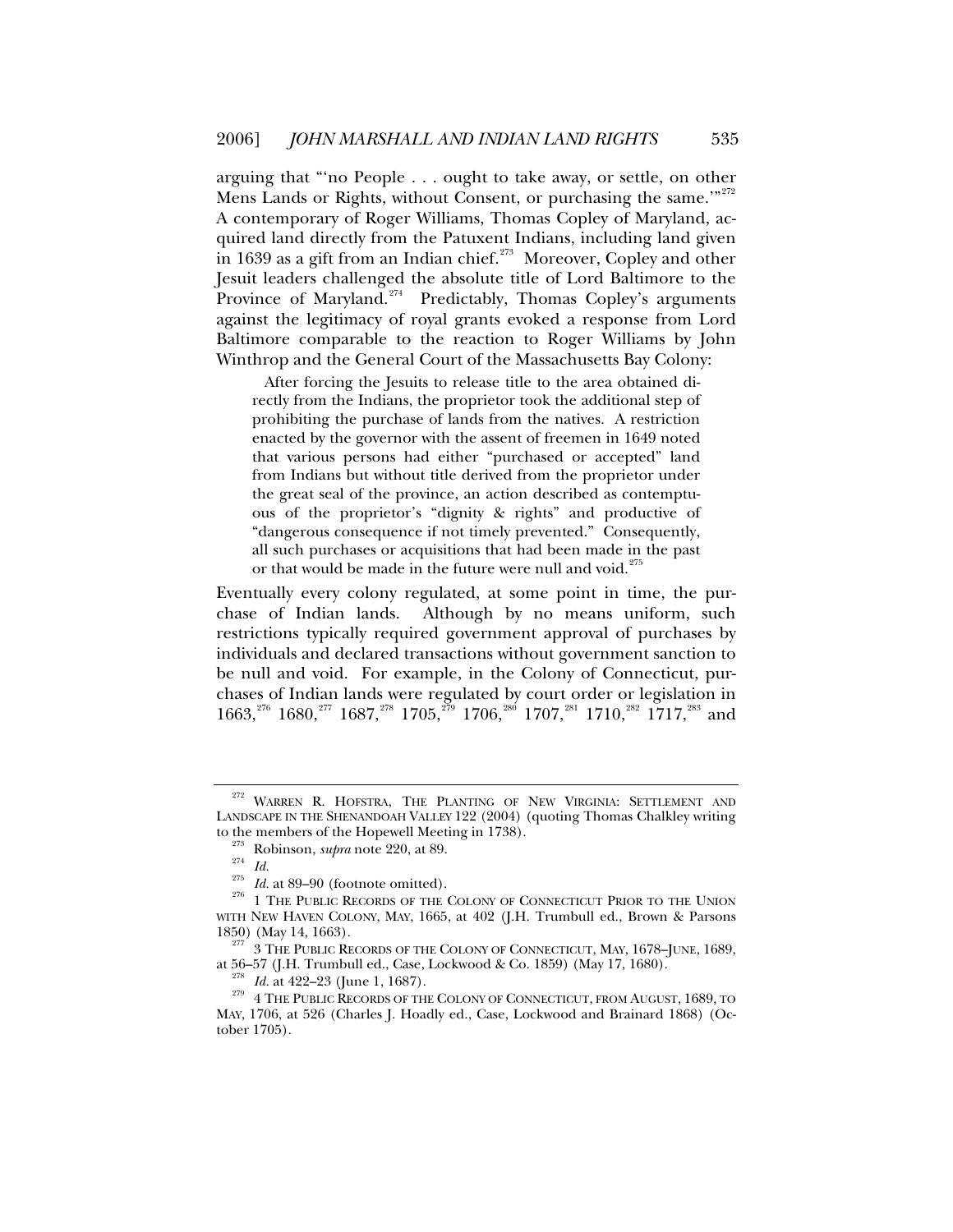$1722$ ,<sup>[284](#page-55-0)</sup> suggesting that such purchases were commonplace—and government restrictions were ineffectual. One reason for government oversight was to minimize fraudulent and unfair dealings, which produced resentment and undermined Indian relations.<sup>2</sup>

(October 10, 1706). 281 *Id.* at 30 (October 9, 1707) (repeal). 282 *Id.* at 160 (May 1710) (proposed but not enacted). 283 6 THE PUBLIC RECORDS OF THE COLONY OF CONNECTICUT, FROM MAY 1717, TO OCTOBER, 1725, at 13 (Charles J. Hoadly ed., Case, Lockwood and Brainard 1872)

<span id="page-55-0"></span><sup>284</sup> Id. at 355–56 (October 11, 1722). The 1722 "Act for preventing Trespasses on the Lands of this Colony, &c" is illustrative:

 Whereas this Assembly have been informed that, notwithstanding the ancient laws of this Colony to the contrary, some persons have pretended to purchase of Indians their rights as natives, of many considerable tracts of land lying within this Colony; and altho all such deeds when obtained without the leave and consent of this Assembly are by the said law declared to be *ipso facto* void, yet under colour of such deeds persons unacquainted with the said laws may be imposed upon, deceived and greatly wronged, as well as the settlement of such lands in plantation, pursuant to the end expressed in our charter, hindered: For the prevention hereof,

 *Be it enacted by the Governour, Council and Representatives, in General Court assembled, and by the authority of the same*, That whosoever shall presume to purchase any lands within the bounds of this Colony, of any Indians whatsoever, without the leave of this Assembly hereafter first had and obtained, under colour or pretence of such Indians being the proprietors of said lands by a native right, or shall, having purchased of any Indians lands in such manner, without leave of this Assembly first had, or the confirmation of this Assembly afterwards obtained, presume to make any sale of, or any settlements upon, any lands so purchased, every person who shall in any such manner transgress and be thereof convicted in the county court or in the superior court of that county where such lands shall lye, shall incur the penalty of fifty pounds to the treasury of this Colony. And whatsoever person or persons shall suffer any wrong, by means of such sale or settlement as aforesaid, shall recover in either of the said courts, upon proof of such wrong by him suffered, treble damages against the person or persons so wronging of him.

<span id="page-55-1"></span>*Id.*<sub>285</sub> For example:

[A] South Carolina act of 1739, forbidding purchases of land from Indians without the approval of the provincial authorities, bluntly stated the reason for the act to be that: "such purchases being generally obtained from Indians by unfair representations, fraud, and circumvention, or by making them gifts or presents of little value, by which practices great resentments and animosities have been created amongst the Indians toward the inhabitants of this province."

KINNEY, *supra* note 98, at 15. *See also* WALTER HART BLUMENTHAL, AMERICAN INDIANS DISPOSSESSED: FRAUD IN LAND CESSIONS FORCED UPON THE TRIBES 14–17 (Arno Press

 $^{280}$  5 THE PUBLIC RECORDS OF THE COLONY OF CONNECTICUT, FROM OCTOBER, 1706, TO OCTOBER, 1716, at 4 (Charles J. Hoadly ed., Case, Lockwood and Brainard 1870)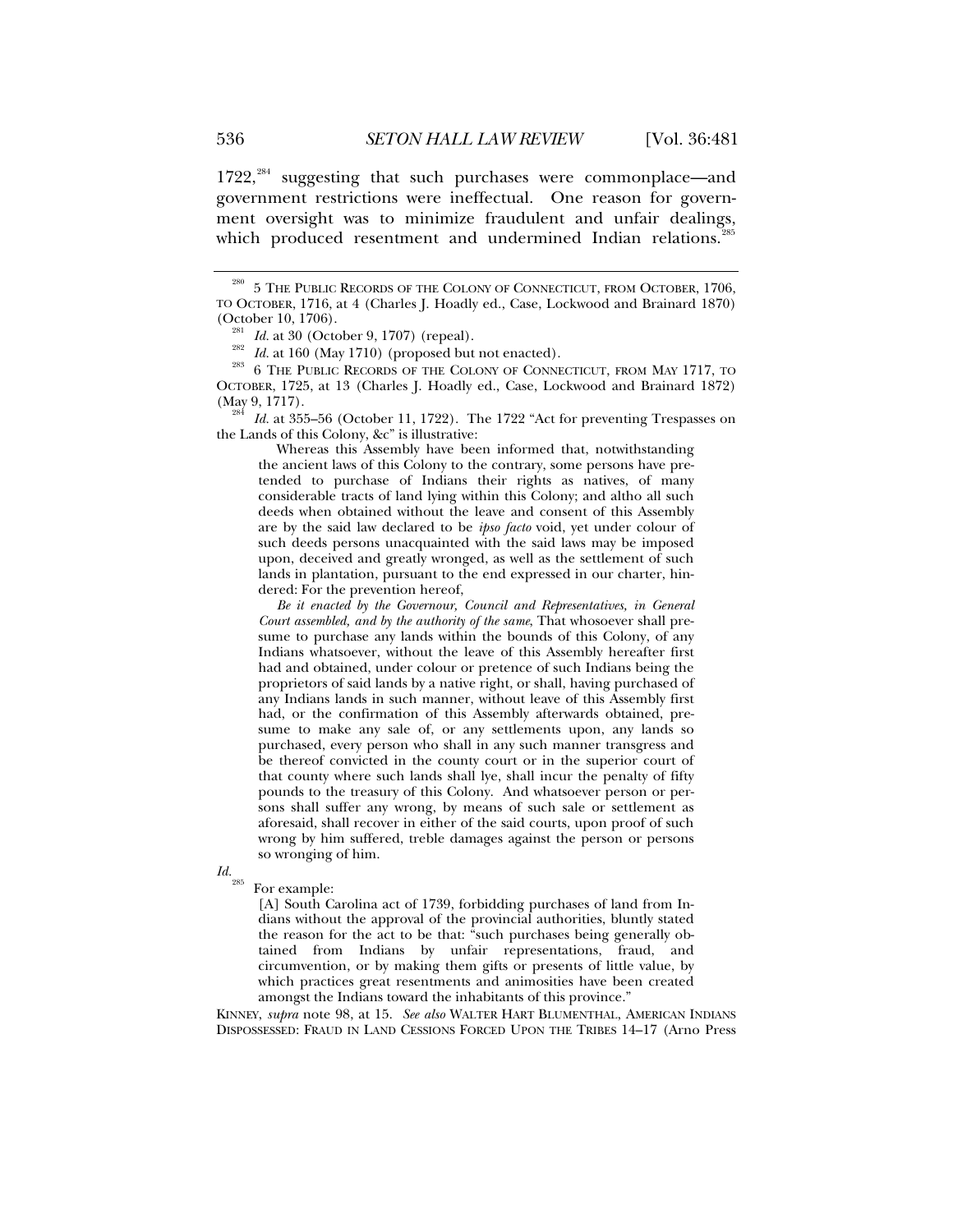However, John De Forest, in his *History of the Indians of Connecticut*, observes that "it was not for the benefit of the Indians only that . . . [these regulations were] promulgated; but also, if not entirely for the purpose of asserting and preserving the jurisdiction power of the General Court over the unbought and unoccupied lands of the colony."[286](#page-56-0) More recently, Eric Kades argued that "[t]he universal and repeated enactment of laws barring purchases of land by private citizens from the Indians . . . makes perfect sense as a tool of efficient expropriation of Indian lands."<sup>[287](#page-56-1)</sup>

Because Virginia, by virtue of its "sea to sea" royal grant, asserted jurisdiction over the lands purchased from the Illinois and Piankeshaw Indians in 1773 and 1775, it is instructive to examine Virginia law concerning Indian purchases.<sup>[288](#page-56-2)</sup> On November 25, 1652, Virginia passed the following law:

*Id.* at 42. *See also* DANIEL R. MANDELL, INDIANS IN THE EIGHTEENTH-CENTURY EASTERN MASSACHUSETTS 134 (1996) ("The Mashpees complained in 1755 that their English neighbors 'Doth bate [us] with Strong Licker' to get them to sell their land: 'It is a old saying that when the Drunk Is In the Wit is out.'").

<span id="page-56-1"></span><span id="page-56-0"></span><sup>286</sup> DE FOREST, *supra* note 264, at 176–77.<br><sup>287</sup> Kades, *supra* note 42, at 1079–80. *See also* Jennifer Roback, *Exchange, Sovereignty, and Indian-Anglo Relations*, *in* PROPERTY RIGHTS AND INDIAN ECONOMIES: THE POLITICAL ECONOMY FORUM 12 (Terry L. Anderson ed., 1992) ("The more effective the prohibition on individual land sales, the greater the value of the land to the government because the government would have exclusive rights to buy from the Indians, as well as exclusive rights to sell to the colonists.").

<span id="page-56-2"></span><sup>288</sup> For a comparison of other states' policies, see, for example, CHARTER TO WILLIAM PENN AND LAWS OF THE PROVINCE OF PENNSYLVANIA, *supra* note 240, at 31, 143; COHEN, *supra* note 179, at 508; CRONON, *supra* note 58, at 70 (Massachusetts and Connecticut); DANE, *supra* note 237, at 67 (Massachusetts); 7 DOCUMENTS RELATIVE TO THE COLONIAL HISTORY OF THE STATE OF NEW YORK 477–79 (E.B. O'Callaghan ed., 1856); 15 EARLY AMERICAN INDIAN DOCUMENTS, *supra* note 226, at 268 (Maryland); KENT, *supra* note 92, at 498–501; KINNEY, *supra* note 98, at 6–7, 11, 14–15 (Massachusetts, Connecticut, New Jersey, Pennsylvania, Maryland, North Carolina, South Carolina, and Georgia); MACLEOD, *supra* note 9, at 202 (Pennsylvania, New Jersey, and Maryland); O'BRIEN, *supra* note 98, at 71–72, 80; FRANCIS PAUL PRUCHA, AMERICAN INDIAN POLICY IN THE FORMATIVE YEARS: THE INDIAN TRADE AND INTERCOURSE ACTS, 1790–1834, at 6 (1962) (Massachusetts, New York, Pennsylvania, and South Carolina); ); PRUCHA, *supra* note 179, at 16, 22 (South Carolina and New York); JACK STAGG, ANGLO-INDIAN RELATIONS IN NORTH AMERICA TO 1763, AND AN ANALYSIS OF THE ROYAL PROCLAMATION OF 7 OCTOBER 1763, at 22–24 (1981) (Maryland, New York, and North Carolina); VAUGHAN, *supra* note 60, at 114 (Massachusetts); Robert N. Clinton

<sup>1975) (1955) (</sup>describing the "Walking Purchase by which the Lenape . . . (Delawares) were deceived in 1737."). Blumenthal notes that some tribes assigned "jocular nicknames for the whites who ousted them":

The frontier invaders were called by the Cherokees— Econnaunuxulgee (People-greedily-grasping-after-land); the Governor of Georgia was dubbed Econnau-popohau (Always asking for land); the Governor of the Territorial Tennessee, William Blount, became Tuckemicco (Dirt King).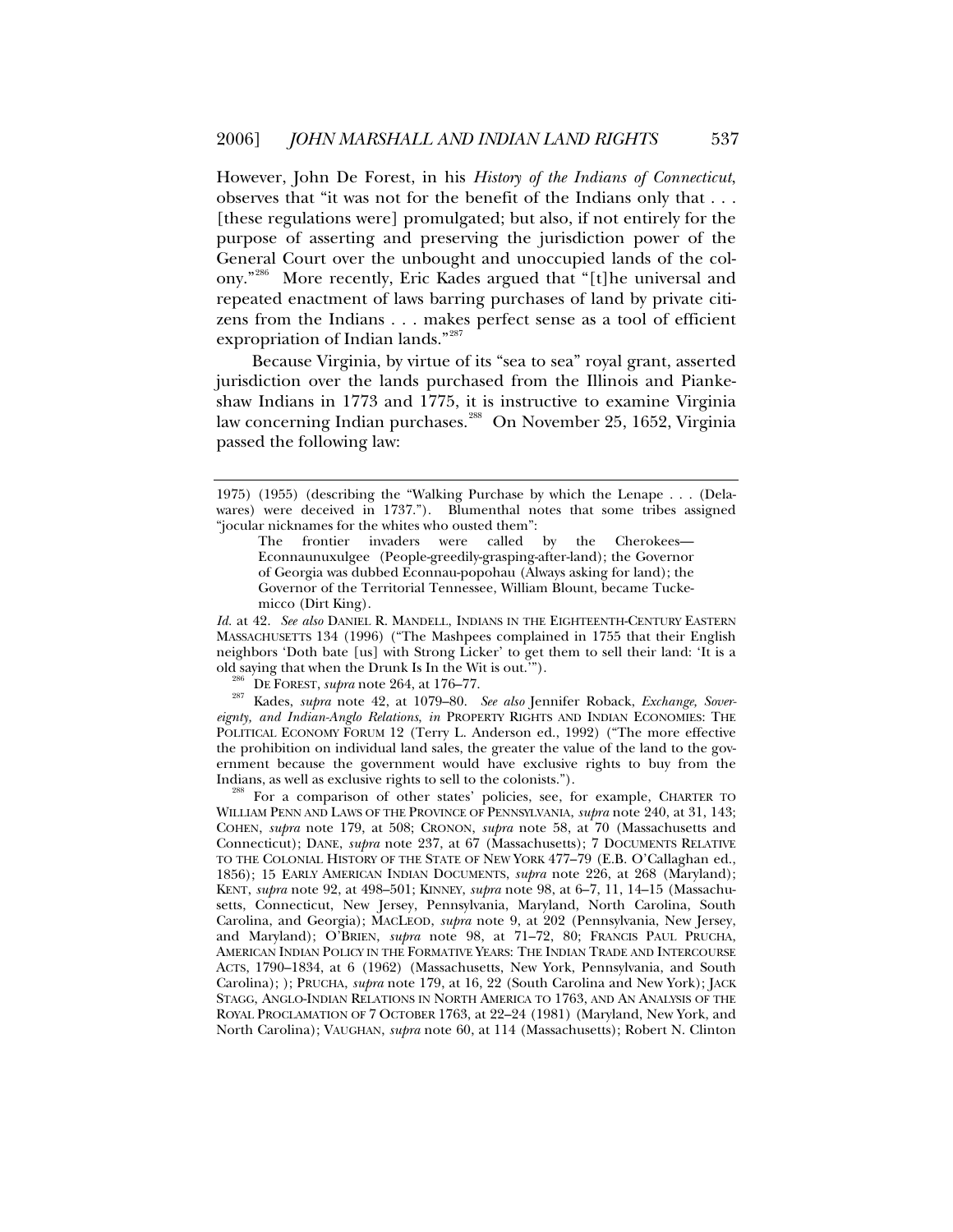Whereas many Complaints have beene brought to this Assemblye touchinge wrong done to the Indians in takeinge away theire lands . . . for that it may be feared, that thereby they may bee Justlye Driven to dispaire, and to Attempt some Desperate Course for themselves . . . be it heereby ordained, and Enacted that all the Indians of this collonye Shall, and may hold and keepe those seates of Land that they now have, And that noe person, or persons whatsoever be suffered to Intrench, or plant uppon Such places as the Indians Claime, or desire, untill full Leave from the governor, and Councell, or Commissioners of that place . . . . And noe Indians to Sell theire lands but at quarter Courts . . . and noe pattents Shall be adjudged sufficient, or vallid, which hath latelye passed, or Shall passe, Contrarye to the Sence of this Act, nor none to be of force which Shall Intrench uppon the Indians Lands to theire discontents, without Expresse order for the Same.<sup>2</sup>

In 1654, Eastern Shore Indians were authorized by law to sell land to individuals; however, a 1656 law provided, with respect to other Indian lands, that "for the future no such alienations or bargaines and sales be valid without the assent of the Assembly, This act not to prejudice any Christian who hath land allready granted by pattent."<sup>[290](#page-57-1)</sup> A similar law was passed by the General Assembly in March 1658.<sup>[291](#page-57-2)</sup>

<sup>&</sup>amp; Margaret Tobey Hotopp, *Judicial Enforcement of the Federal Restraints on Alienation of Indian Land: The Origins of the Eastern Land Claims*, 31 ME. L. REV. 17, 20–22 (1979) (Massachusetts and New York); Roback, *supra* note 287, at 12 (South Carolina); Springer, *supra* note 234, at 35–36, 45 (1986) (Rhode Island, Massachusetts, and

<span id="page-57-0"></span>Connecticut).<br><sup>289</sup> 15 EARLY AMERICAN INDIAN DOCUMENTS, *supra* note 226, at 43–44. *Cf.* VAUGHAN, *supra* note 60, at 114 (describing a similar policy in Massachusetts).

<span id="page-57-1"></span><sup>2</sup> COLONY LAWS OF VIRGINIA, 1642–1660, at 396 (1978) [hereinafter 2 COLONY LAWS OF VIRGINIA]. *See also* 1 Stat. 393, 393–96 (Henig ed., 1823) (Congressional acts and resolutions, June 7–9, 1794), *reprinted in* 15 EARLY AMERICAN INDIAN DOCUMENTS, *supra* note 226, at 47–48; KINNEY, *supra* note 98, at 12; HELEN C. ROUNTREE, POCAHONTAS'S PEOPLE: THE POWHATAN INDIANS OF VIRGINIA THROUGH FOUR CENTURIES 92 (1990) (discussing 1654 law); STAGG, *supra* note 288, at 21; J. LEITCH WRIGHT, JR., THE ONLY LAND THEY KNEW: AMERICAN INDIANS IN THE OLD SOUTH 100 (Bison Books 1991) (1981) (noting that in light of the enacted restrictions, "colonists began 'leasing' lands or holding them until gambling debts had been satisfied.").

<sup>&</sup>quot;In the old style reckoning [Julian calendar], March 25 was the beginning of the year. After the adoption of the new style, or Gregorian calendar, January 1 was taken as the beginning of the year and double dates are often used to indicate the time between Jan. 1 and Mar. 25." D.W. WELLS & R.F. WELLS, A HISTORY OF HATFIELD MASSACHUSETTS 22–23 (1910). An event that took place on March 10, 1656, according to the Old Style Julian calendar, would be dated March 10, 1657 by the Gregorian calendar and designated by historians as having happened on March 10, 1656/57. 291 2 COLONY LAWS OF VIRGINIA, *supra* note 290, at 468. "The 1661 General Assem-

<span id="page-57-2"></span>bly approved several sales of Indian lands to colonists. . . ." FREDERIC W. GLEACH,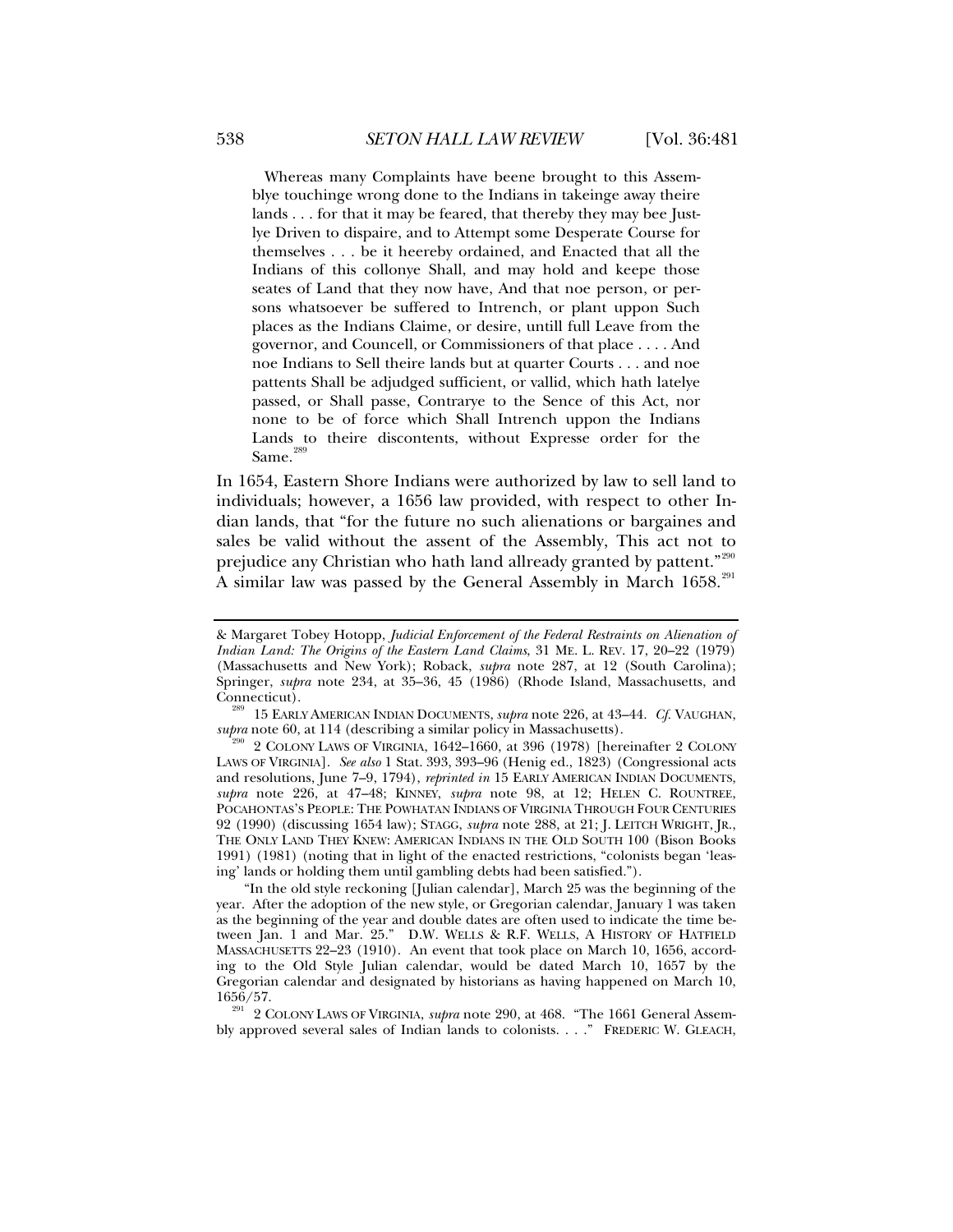Four years later, in 1662, the General Assembly undertook a codification of the colony's laws:

This Act recited that the laws prohibiting the purchase of Indian lands unless acknowledged at General Courts or Assemblies had proved fruitless and ineffectual, leading to great inconvenience. It enacted, *inter alia*, that for the future no Indian King or other should upon any pretence sell nor no English for any cause whatsoever purchase or buy any land then claimed or possessed by any Indian or Indians whatsoever and further declared that all such bargains and sales thereafter made were invalid, void and null.<sup>[292](#page-58-0)</sup>

Virginia thereafter vacillated with respect to its regulation of Indian land purchases. Jack Stagg states that, "after a costly colonial-Indian war in 1675, the Assembly was much less committed to preserving Indian lands in Virginia and rescinded the 1655 statute, opening up all formerly protected lands to public and private purchase."[293](#page-58-1) Lindsay Robertson contends that Virginia regulation of Indian land purchases, between 1705 and 1778, was controlled by a 1705 act which "declared it unlawful 'for an Indian king, or any other of the said *tributary Indians* whatever,' to sell or lease to non-Indians any lands 'now actually possessed, or justly claimed and pretended to by the *said Indians*,'" and further provided that "'every bargain, sale, or demise hereafter made, contrary to this act,' was . . . 'null and void."<sup>[294](#page-58-2)</sup>

If the 1705 Act applied only to "tributary" Indians, it had no effect on the sales by the Illinois and Piankeshaw Indians, who, as Robertson points out, "were not then and never thereafter tributary to the colony of Virginia."<sup>[295](#page-58-3)</sup> In June 1776, the revolutionary Virginia Convention resolved "that no purchases of lands within the chartered limits of Virginia shall be made, under any pretence whatever, from *any Indian tribe or nation*, without the approbation of the Virginia legislature," and five days later the newly adopted state constitution

POWHATAN'S WORLD AND COLONIAL VIRGINIA: A CONFLICT OF CULTURES 193 (1997) (ci-

<span id="page-58-0"></span>tation omitted). 292 Priestley, *supra* note 227, at 158. *See also* GLEACH, *supra* note 291, at 193;

<span id="page-58-2"></span><span id="page-58-1"></span>OBERG, *supra* note 62, at 188. 293 STAGG, *supra* note 288, at 22. 294 Robertson, *Brief for the Appellants*, *supra* note 67, at 866. *See also* MANN BUTLER, A HISTORY OF THE COMMONWEALTH OF KENTUCKY, FROM ITS EXPLORATION AND SETTLEMENT BY THE WHITES, TO THE CLOSE OF THE NORTHWESTERN CAMPAIGN, IN 1813, at lxvii (J.A. James & Co. ed., 1836) ("Again, in 1705, the same policy is confirmed."). In 1748, Virginia passed laws allowing two tributary tribes to sell land. 15 EARLY AMERICAN INDIAN DOCUMENTS, *supra* note 226, at 190–92 (setting forth laws, dated December 17, 1747, allowing the Pamunkeys and Nottoways to sell land). 295 Robertson, *Brief for the Appellants*, *supra* note 67, at 866.

<span id="page-58-3"></span>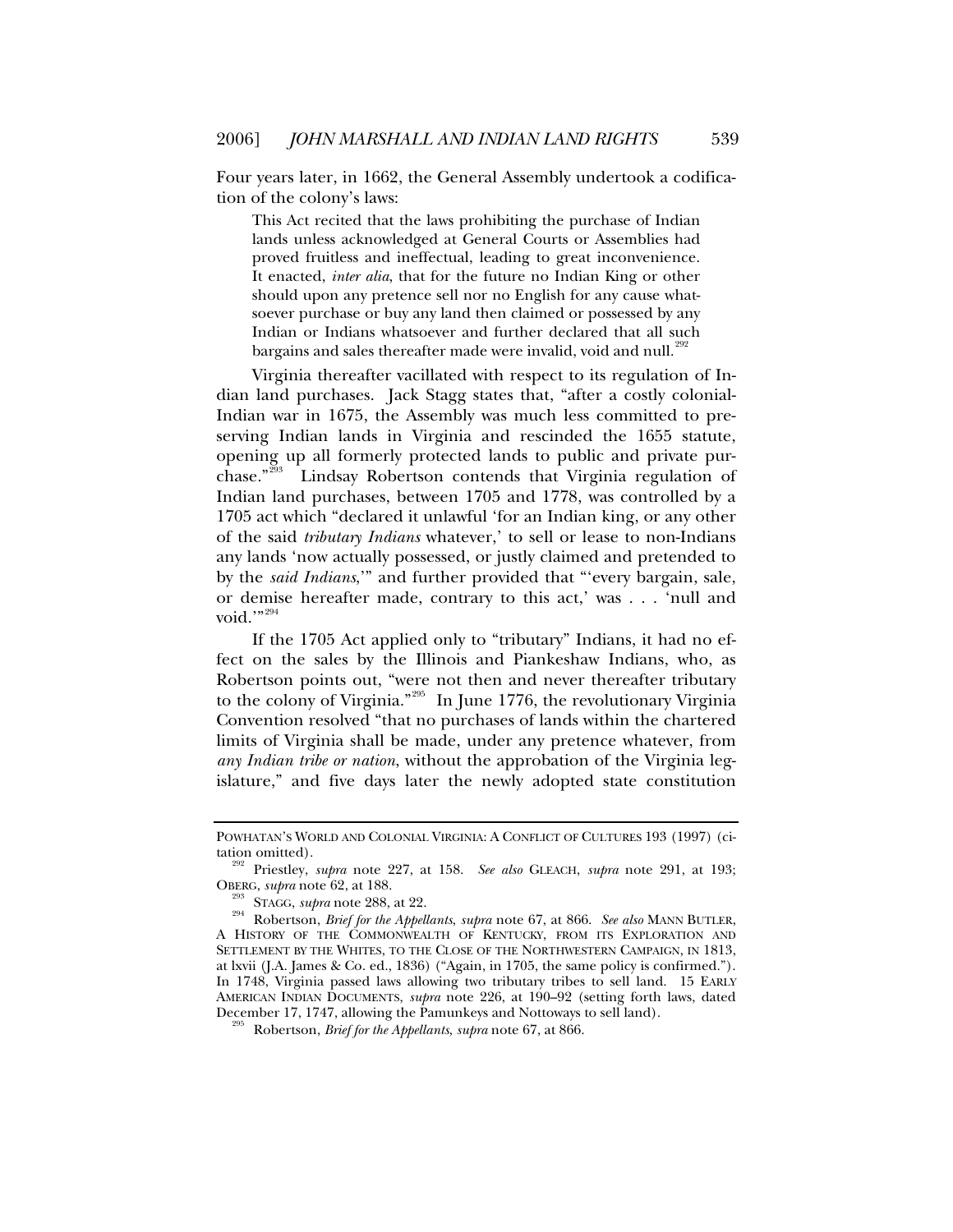<span id="page-59-0"></span>provided, in its twenty-first article, that "no purchase of lands should be made of the Indian natives but in behalf of the public by authority of the General Assembly."[296](#page-59-1) However, unless retroactive, these laws did not impact the Illinois-Wabash purchases of 1773 and 1775. Thus, with respect to the question of whether the land sales at issue in *Johnson v. McIntosh* were prohibited by Virginia law (assuming Vir-ginia had jurisdiction), there was considerable doubt.<sup>[297](#page-59-2)</sup>

## V. "THE *SINNE* OF THE *PATTENTS*" REDUX: INDIAN TITLE IN NEW JERSEY

Protest against "the *sinne* of the *Pattents*" did not die with Roger Williams.<sup>[298](#page-59-3)</sup> The question resurfaced in the 1660s in the Province of New Jersey, where individual landowners questioned the legitimacy of title by royal grant and defended the validity of title by Indian purchase. This lesser known dispute, which lasted for over a century, was reminiscent of the Williams controversy: the assertion by individual purchasers that the Indians could convey a complete and lawful title was strenuously opposed by government officials, who viewed it as nothing less than a seditious challenge to Crown authority. The con-

<span id="page-59-1"></span><sup>&</sup>lt;sup>296</sup> The Proceedings of the Convention of Delegates, Held at the Capitol, in the City of Wil*liamsburg, in the Colony of Virginia, on Monday the 6th of May, 1776*, at 154 (Purdie, 1776) (emphasis added); *see generally* BUTLER, *supra* note 294, at lxvii (describing similar policies enacted throughout the colonial period); PETER S. ONUF, THE ORIGINS OF THE FEDERAL REPUBLIC: JURISDICTIONAL CONTROVERSIES IN THE UNITED STATES, 1775– 1787, at 83 (1983) (describing Convention resolution). 297 Marshall also exclaimed in *Johnson v. McIntosh* that the 1763 Royal Proclama-

<span id="page-59-2"></span>tion constituted "*an additional objection to the title of the plaintiffs*." 21 U.S. (8 Wheat.) 543, 594 (1823) (emphasis added). On October 7, 1763, King George III of Great Britain issued a proclamation which provided in pertinent part:

And whereas great frauds and abuses have been committed in the purchasing lands of the [American] Indians, to the great prejudice of our interests, and to the great dissatisfaction of the said Indians; . . . we do . . . strictly enjoin and require, that no private person do presume to make any purchase from the said Indians of any lands reserved to the said Indians within those parts of our colonies where we have thought proper to allow settlement; but that if at any time any of the said Indians should be inclined to dispose of the said lands, the same shall be purchased only for us, in our name . . . .

Proclamation of 1763 (Oct. 7, 1763), *reprinted in* 3 WILCOMB E. WASHBURN, THE AMERICAN INDIAN & THE UNITED STATES: A DOCUMENTARY HISTORY 2135, 2138 (1973). *See generally* Robert N. Clinton, *The Proclamation of 1763: Colonial Prelude to Two Centuries of Federal-State Conflict over the Management of Indian Affairs*, 69 B.U. L. REV. 329

<span id="page-59-3"></span>In the fall of 1749, a Virginia trader named John Ellis told Catawba Indians in Carolina that colonists settling the area "had no right to the Lands by them possessed and that even his Majesty had no right to those Lands." JAMES H. MERRELL, THE INDIANS' NEW WORLD: CATAWBAS AND THEIR NEIGHBORS FROM EUROPEAN CONTACT THROUGH THE ERA OF REMOVAL 167 (1989). Reminiscent of Roger Williams, the governor ordered that any person making such statements be arrested. *Id.*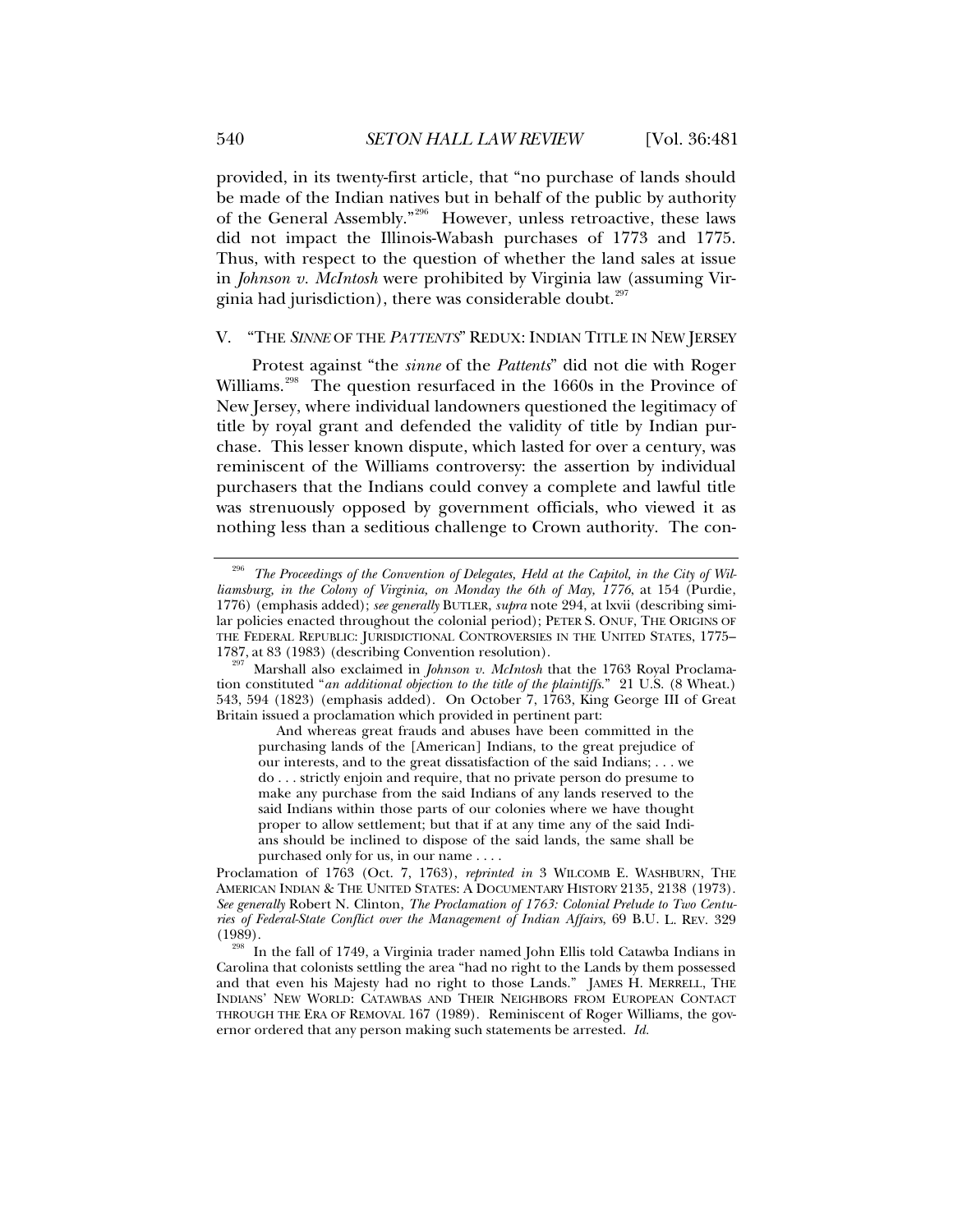flict is particularly noteworthy insofar as it presages *Johnson v. McIntosh*. In both instances, land ownership was contested on the basis of competing chains of title. As in *Johnson*, native land rights were championed not by the Indians themselves, but by recipients of Indian deeds. And in both instances, natural rights to property were opposed by the doctrine of discovery, feudal law, statutory prohibitions, and royal authority.

On September 24, 1664, the Governor of the New Netherland Colony, Peter Stuyvesant, surrendered New Amsterdam (New York City) to an English naval squadron commanded by Colonel Richard Nicolls. Nicolls was eager to encourage settlement, but insisted that land transfers must be preceded by Indian purchase.<sup>[299](#page-60-0)</sup> Puritans seeking new lands quickly purchased lands from the Lenni Lenape Indians,[300](#page-60-1) and they received land grants from Nicolls between the Hudson and Delaware Rivers near present-day Elizabeth and Mon-mouth, New Jersey.<sup>[301](#page-60-2)</sup> Unbeknownst to Nicolls, the lands in question had been granted by Charles II to his brother James, Duke of York (and later King James II), who in turn had granted the proprietary rights to Sir George Carteret and Lord John Berkeley.<sup>[302](#page-60-3)</sup>

<span id="page-60-0"></span><sup>299</sup> JOHN E. POMFRET, COLONIAL NEW JERSEY: A HISTORY 12 (1973). *See also* THOMAS FLEMING, NEW JERSEY: A BICENTENNIAL HISTORY 6–8 (1977); OBERG, *supra* note 62, at 149–50 ("Nicolls quickly put into effect a body of laws for the governance of New York. A significant portion of this code, known as the 'Duke's Laws' of 1664, dealt with the subject of Anglo-Indian relations. The Duke's Laws . . . prohibited the purchase of land from Indians without the permission of the governor."); JOHN E. POMFRET, THE NEW JERSEY PROPRIETORS AND THEIR LANDS 8 (1964) [hereinafter POMFRET, THE NEW JERSEY PROPRIETORS] ("Governor Nicolls in 1664, in behalf of the Duke, had issued a set of conditions upon which particular plantations would be created. First, the purchasers must obtain a clear title from the Indians; secondly, the inhabitants must agree to dwell together in a town; and thirdly, they must take an

<span id="page-60-1"></span><sup>&</sup>lt;sup>300</sup> See POMFRET, THE NEW JERSEY PROPRIETORS, *supra* note 299, at 9 ("On December 1, 1664, Nicolls issued [the Elizabethtown] patent [to four men]. . . . For £154 in cloth, guns, powder, lead, kettles, and coats they purchased from the Indians a large

<span id="page-60-3"></span><span id="page-60-2"></span>tract of land lying between the Raritan and the Passaic rivers.").<br><sup>301</sup> MCCONVILLE, *supra* note 211, at 13.<br><sup>302</sup> Id. at 12–13. *See also* JOHN T. CUNNINGHAM, NEWARK 63 (1966) ("The story of New Jersey's Proprietors began in 1664 when the province was given to Lord Berkeley and Sir George Carteret. The former sold his share in 1673 and Carteret's holdings were sold after he died in 1680. Boards of the West and East New Jersey proprietors eventually included many men whose chief interest was real estate."); FLEMING, *supra* note 299, at 13–14 ("In West Jersey the Quakers flourished so well that when Sir George Carteret died in 1680, twelve of the wealthiest Friends bought East Jersey from his widow. . . . [T]he Quakers . . .[sold some of the lands] to twelve other speculators, mostly Scotsmen. The new owners organized themselves into the East Jersey Board of Proprietors and began trying to attract immigrants and sell them land.").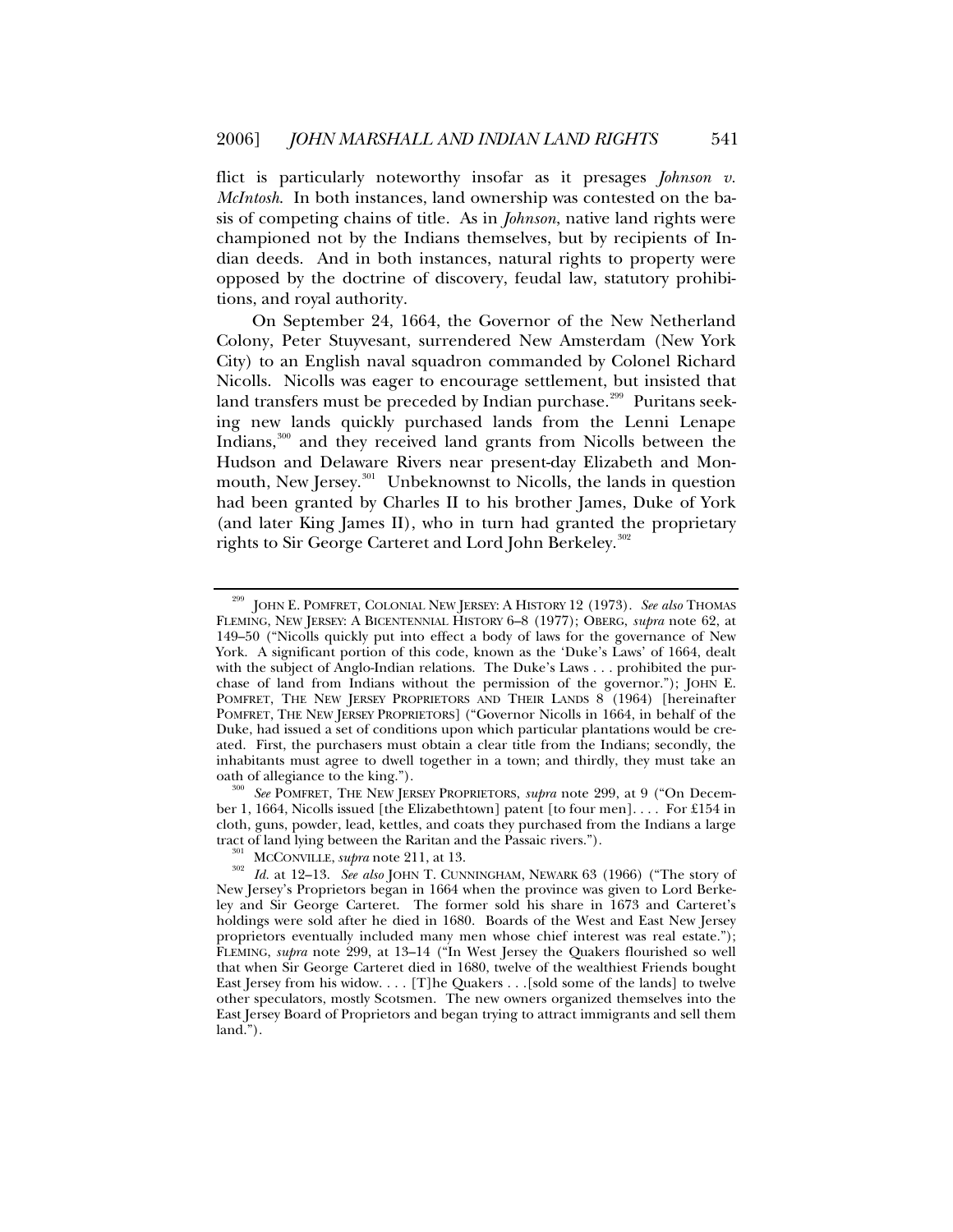In May 1666, Puritans from Connecticut settled along the Passaic River, naming their town Newark.<sup>[303](#page-61-0)</sup> Governor Carteret instructed the Puritans to purchase their land from the Indians, and on July 11, 1667, the Newarkers purchased, by treaty, a 20,000-acre tract in ex-

change for goods in kind, including "four barrells of beere."<sup>[304](#page-61-1)</sup> However, when the proprietors, and their successors, attempted to collect quit-rents from the Newark purchasers and the Puritans who received grants from Nicolls, the settlers resisted, relying in part on the fact that they had first purchased the land from the Indians.<sup>[305](#page-61-2)</sup> In

<span id="page-61-0"></span> $^{303}$  DONALD L. KEMMERER, PATH TO FREEDOM: THE STRUGGLE FOR SELF-GOVERNMENT IN COLONIAL NEW JERSEY, 1703–1776, at 7 (1968). *See also* MCCONVILLE, *supra* note 211, at 15 ("The eighty yeomen and their families had fled their homes in the ultra-Congregationalist New Haven Colony after Charles II decreed that province would lose its autonomy and be joined to the Presbyterian Connecticut Colony; the mi-

<span id="page-61-1"></span>grants believed that mixing with ungodly Presbyterians could lead to damnation.").<br><sup>304</sup> CUNNINGHAM, *supra* note 302, at 24 ("[In all, the purchasers gave] 'fifty doublehands of powder, one hundred barrs of lead, twenty Axes, twenty Coates, ten Guns, twenty pistolls, ten kettles, ten Swords, four blankets, four barrells of beere, ten paire of breeches, fifty knives, twenty howes, eight hundred and fifty fathem of wampum, two Ankors of Licquers or something Equivolent and three troopers Coates.'"). *See also* MCCONVILLE, *supra* note 211, at 17; POMFRET, THE NEW JERSEY PROPRIETORS, *supra*  note 299, at 14–15 ("The boundaries of the [Newark] township were settled at two conferences, one in July 1667, with the Indians, the second in May, 1668, with the representatives of Elizabethtown. . . . [A] new instrument was drawn up with the Indians by which the boundaries of Newark were extended. . . . The Indians were paid in kind, principally powder, lead, weapons, implements, clothes, and beer.").

<span id="page-61-2"></span> $^{5}$  FLEMING, *supra* note 299, at 14. *See also* CUNNINGHAM, *supra* note 302, at 63 ("Ill feeling against the Proprietors could be traced back to 1670 when Berkeley and Carteret claimed rents due them under the terms of the grant giving them all New Jersey land."); KEMMERER, *supra* note 303, at 7 ("Serious trouble began about 1670 when the first quitrents fell due."); POMFRET, THE NEW JERSEY PROPRIETORS, *supra* note 299, at 18 ("Elizabethtown took a dim view of Carteret's efforts to collect quitrents when they first came due in March, 1670. At Newark, although the town meeting agreed to pay the quitrents, it insisted that Newark derived its title from Indian purchase, not by proprietary patent; therefore the inhabitants were not obliged to pay one halfpenny per annum to the proprietors."). The transplanted New Englanders continued to purchase lands from the Indians, while at the same time resisting the payment of quit-rents:

<sup>[</sup>Among the customs] these freeholders brought from the extinguished New Haven Colony was the practice of purchasing land directly from the Native Americans without the approval of English authorities and the holding of their property free of quitrents or other quasi-feudal obligations.

 <sup>. . .</sup> The settlers insisted that their legal rights to the 20,000-acre township were derived solely from the purchases made from the Lenni Lenape, and that they had the right to make additional acquisitions without the proprietors' consent. The townspeople engaged in further unauthorized native purchases in 1678, 1701, and 1744, adding some 30,000 acres to Newark and extending the township's boundaries some fifteen miles west into the North Jersey interior. The county-sized Newark Tract became the nerve center of violent resistance to the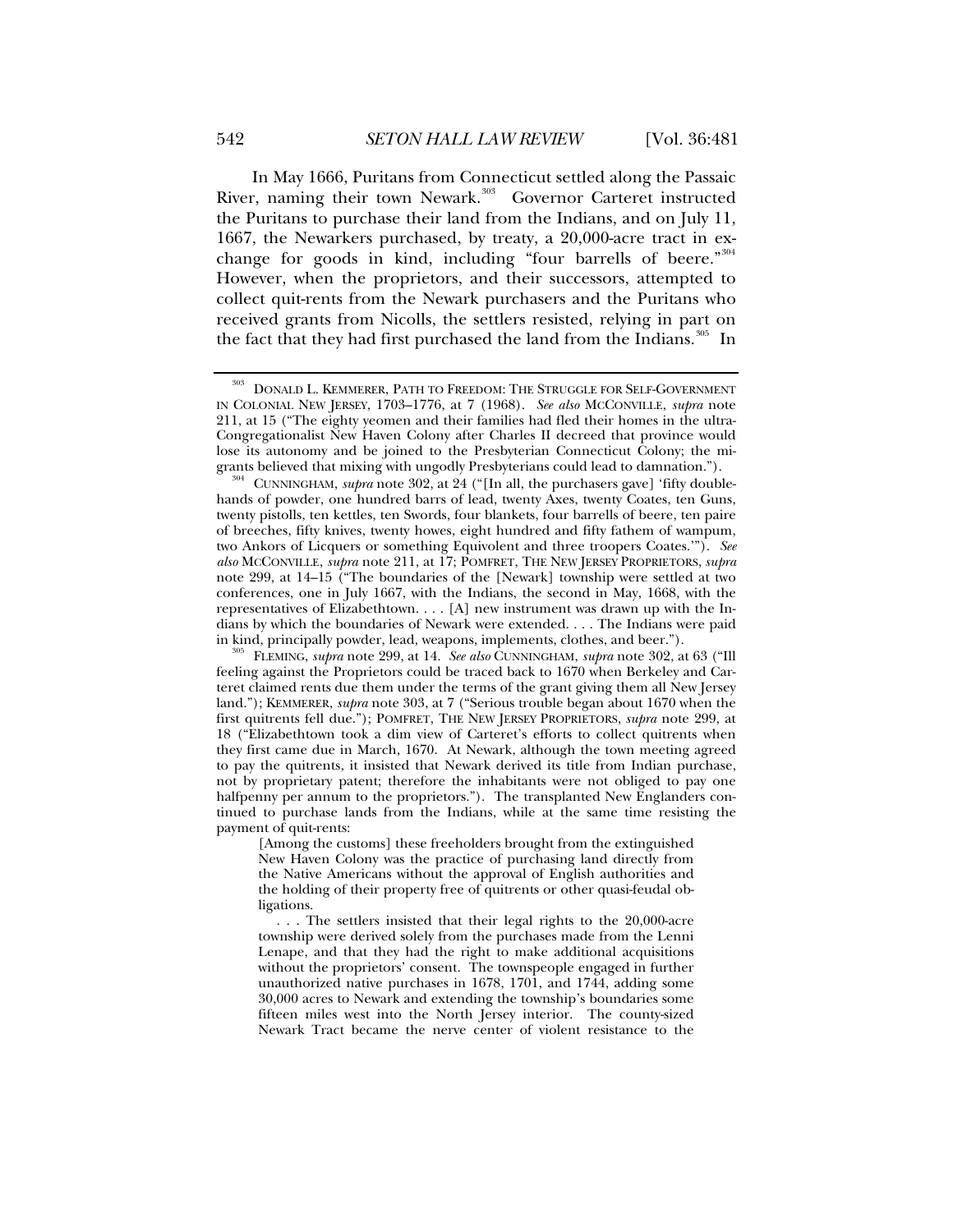1675, six prominent English lawyers were asked to render their legal opinion on "Wither the Grant from ye Indians be Sufficient to any planter without a Grant from ye King or his Assignes."<sup>[306](#page-62-0)</sup> The lawyers (among them Sir Henry Pollexfen and Sir John Holt, who afterwards became Attorney General and Chief Justice of England, respectively) denied the validity of private purchases of Indians lands:

[B]y [the] Law of Nations if any people make Discovery of any Country of Barbarians the Prince of [that] people who make [the] Discovery hath [the] Right of [the] Soyle & Govermt of [that] place & no people can plant there without [the] Consent of [the] Prince or of Such Persons to whom his Right is Devoulved & Conveyed . . . and tho it hath been & Still is [the] Usuall Practice of all Proprietrs to give their Indians Some Recompence for their Land & So Seems to Purchase it of them yet [that] is not done for want of Sufficient title from [the] King or Prince who hath [the] Right of Discovery but out of Prudence & Christian Charity Least otherwise the Indians might have destroyed [the] first planters . . . & thereby all hopes of Converting them to [the] Christian faith would be Lost in tiffs  $\dots$ 

Legislation prohibiting the purchase of Indian lands without license from the governor, and declaring improper purchases null and void, was passed in 1683<sup>[308](#page-62-2)</sup> and—after New Jersey became a royal

<span id="page-62-0"></span>487 (E.B. O'Callaghan ed., 1881). 307 *Id. See also* The Queen v. Saint Catharine's Milling & Lumber Co., 10 O.R. 196,

<span id="page-62-1"></span>206–09 (Ont. 1885), *aff'd*, 13 O.A.R. 148 (Ont. 1886), *aff'd*, 13 S.C.R. 577 (Can. 1887), *aff'd*, 14 App. Cas. 46 (P.C. 1888); KENT MCNEIL, COMMON LAW ABORIGINAL TITLE 222 (1989).

eighteenth-century proprietors' property claims when the descendants of the original settlers refused to surrender the lands purchased from the Native Americans.

MCCONVILLE, *supra* note 211, at 17. It should be noted that the Elizabethtown and Monmouth settlers placed more focus on the fact they received a confirmatory grant from Governor Nicolls than on the Indian purchases themselves. *See* KEMMERER, *supra* note 303, at 187 ("[A]s a general rule, the Elizabeth-Town people emphasized Nicolls' patent rather than Indian titles as the basis of their land claims."); EDWIN P. TANNER, THE PROVINCE OF NEW JERSEY, 1664–1738, at 60 (1967). This remained so even after the Duke of York in 1672 declared the patents from Nicolls to be null and void. *Id.* at 30. 306 13 DOCUMENTS RELATIVE TO THE COLONIAL HISTORY OF THE STATE OF NEW YORK

<span id="page-62-2"></span><sup>&</sup>lt;sup>3</sup> See 6 DOCUMENTS RELATING TO THE COLONIAL HISTORY OF THE STATE OF NEW JERSEY (1738–1747), at 302 (William A. Whitehead ed., 1882) [hereinafter 6 HISTORY OF THE STATE OF NEW JERSEY] (noting that "the Governor, Council and Representatives of the People of East New-Jersey, in General Assembly met . . . in the Year 1683, to make an Act, 'forbidding all Treaties with the Indians without Licence of the Governor, and the taking of any Deed from them, but in the Name of the Lords Proprietors of East New-Jersey, upon Pain of being prosecuted as seditious Persons, and as Breakers of the King's Peace, and the publick Peace and Safety of the Province.'"); EDGAR JACOB FISHER, NEW JERSEY AS A ROYAL PROVINCE, 1783 TO 1776, at 185–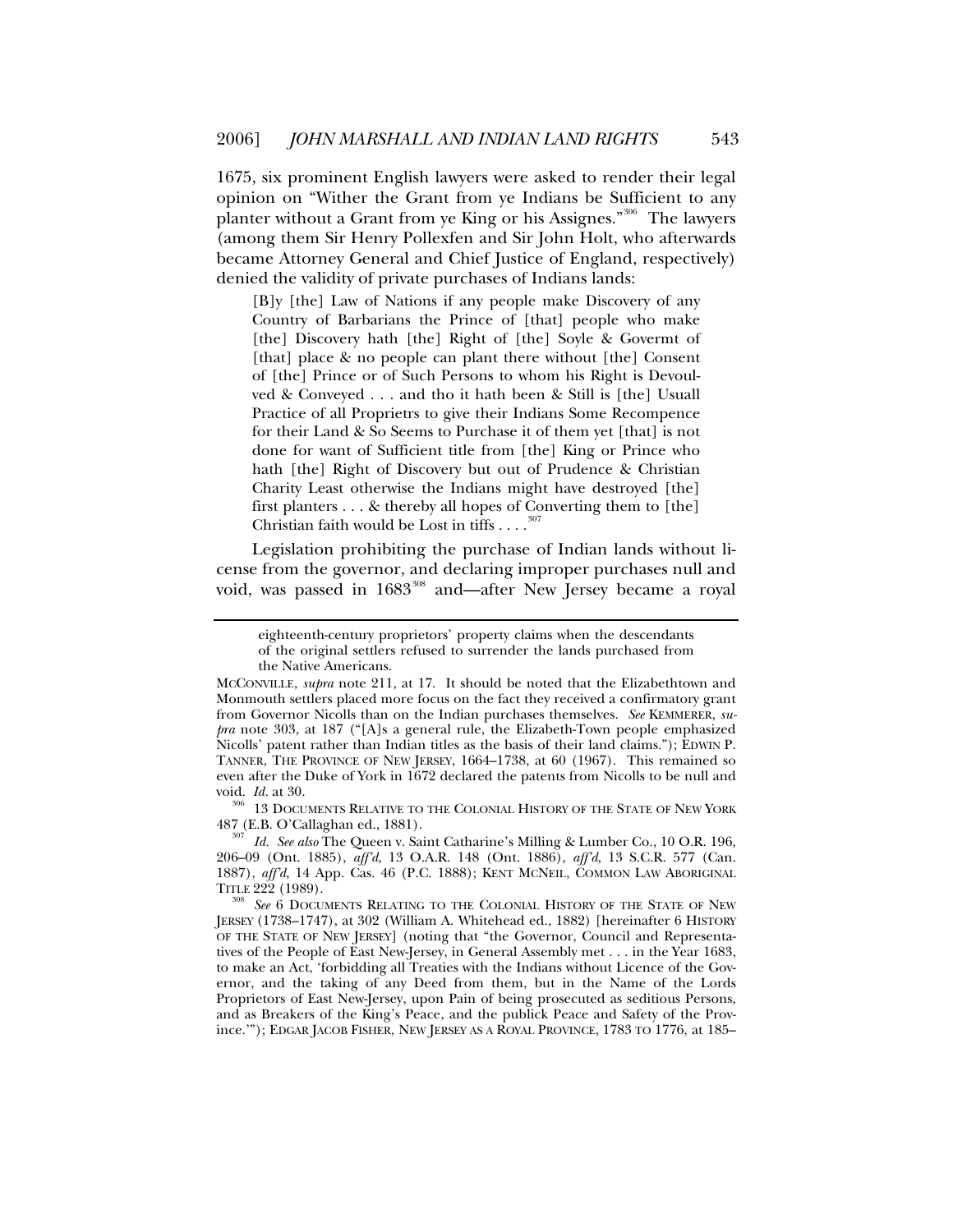province—in 1703.<sup>[309](#page-63-0)</sup> Nevertheless, settlers in New Jersey (and in Newark in particular) continued to follow in the tradition of Roger Williams and insist that they could hold property solely by their Indian purchase.

The controversy over title to lands in New Jersey and the right to collect quit-rents was revived in the 1740s when the proprietors filed numerous ejectment suits.<sup>[310](#page-63-1)</sup> On March 30, 1742, two proprietors reported to their board that

they had good information that sundry of the members of the Assembly in private conversation in discourse on the titles of land in this Province, did express their sentiments, that the Indian titles were the best, which opinion if propagated, might tend to the ruin of the Proprietary titles of this Province . . . .

Private conversation was followed by action when the Elizabethtown settlers in 1744 petitioned the King-in-Council, seeking recognition of lands that "for great and valuable Considerations, [they] did pur-chase . . . from certain Indians. . . . "<sup>[312](#page-63-3)</sup> The proprietors countered in April 1745, filing a suit against the Elizabethtown claimants in the

 In the instructions to Lord Cornbury, the first royal governor, he was forbidden to allow any persons except the proprietors or their agents to purchase lands from the Indians. The first act of the legislature under the royal government was "for regulating the Purchasing of Land from the Indians." It was provided that after December 1, 1703, no person could purchase land from the Indians except he had a right of propriety and obtained a license. . . . Unless the person obtained a grant from the proprietors within six months after the publication of the act, improper purchases were declared void.

FISHER, *supra* note 308, at 185–86 (footnote omitted). New Jersey was governed as two distinct provinces, West Jersey and East Jersey, between 1674 and 1702. 310 *See* POMFRET, THE NEW JERSEY PROPRIETORS, *supra* note 299, at 109 ("During the

<span id="page-63-1"></span>[Governor Lewis] Morris administration, especially during the years 1741 to 1743, there was a spate of suits over the validity of Indian titles, which were invariably decided in favor of the proprietors."). *See also* JOURNAL OF THE COURTS OF COMMON RIGHT AND CHANCERY OF EAST NEW JERSEY, 1683–1702, *supra* note 308, at 80 ("[T]he

<span id="page-63-2"></span>question of title was always germane to an Ejectment proceeding . . . .").<br><sup>311</sup> 2 THE MINUTES OF THE BOARD OF PROPRIETORS OF THE EASTERN DIVISION OF NEW JERSEY FROM 1725 TO 1744, at 162 (Gen. Bd. of Proprietors of the E. Div. of N.J. 1960). In October 1742, the proprietors informed English officials that "sundry persons have at sundry times clandestinely called the Indians together, and made purchases of lands from them, without having any right to the soil under the Crown or any license to call the Indians together or to make such purchases . . . ." *Id.* at 219. 312 MCCONVILLE, *supra* note 211, at 174.

<span id="page-63-3"></span>

<sup>86 (1967);</sup> JOURNAL OF THE COURTS OF COMMON RIGHT AND CHANCERY OF EAST NEW JERSEY, 1683-1702, at 127 (Preston W. Edsall ed., 1937).

<span id="page-63-0"></span>JERSEY, 1683–1702, at 127 (Preston W. Edsall ed., 1937). <sup>309</sup> *See* LEE, *supra* note 203, at 67; MACLEOD, *supra* note 9, at 202; POMFRET, THE NEW JERSEY PROPRIETORS, *supra* note 299, at 86. Fisher further described the 1703 Act as follows: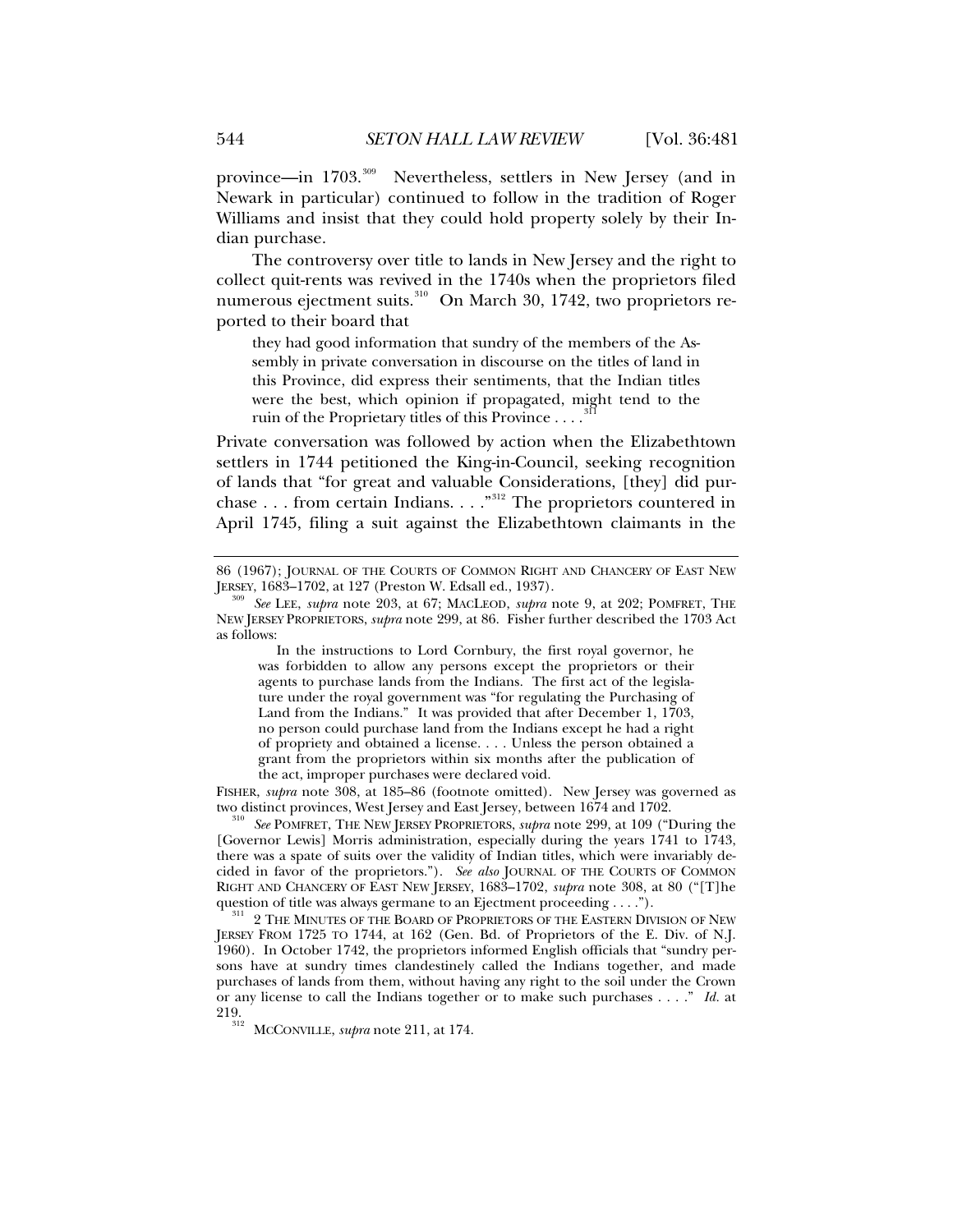Chancery of New Jersey, consisting of "a staggering folio of 1,500 handwritten sheets, comprising over 160 pages of text and maps when printed, and evidencing the labor of three years' research and writing."<sup>[313](#page-64-0)</sup> A flash point finally occurred when Newark antiproprietor leader Samuel Baldwin was arrested and jailed for cutting timber on a proprietary tract.<sup>[314](#page-64-1)</sup> Baldwin adamantly denied that he was trespassing, claiming title by virtue of an Indian deed.<sup>[315](#page-64-2)</sup> A midafternoon riot ensued on September 19, 1745, when 150 people "flooded into town armed with clubs, axes and crowbars, . . . brushed aside the sheriff, broke open the jail door and freed Baldwin, without the nicety of bail."<sup>[316](#page-64-3)</sup>

What followed was an escalating war of words. In February 1746, Griffin Jenkins published "*A Brief Vindication of the Purchasers Against the Proprietors, In A Christian Manner*," and appealed to the royal conscience:

I do think our Gracious King . . . will do Justice amongst his Subjects, by giving every one his Right and Title; neither do I think that he will take away from these poor Inhabitants one Foot of Land, that they bought of the Natives; and I doubt not but he will Vindicate them in their Proceedings, for it does look reasonable that they are the right Owners, by Reason of their Fore-fathers went in Hazard of their Lives among them, if they had not bought these Lands, they could not have any Peace among them.<sup>3</sup>

The proprietors responded a month later by issuing a public statement which denounced the "setting up sham Deeds, procured from stroling Indians, in Place of the Title of the Crown of England . . . . "<sup>[318](#page-64-5)</sup>

<span id="page-64-0"></span><sup>&</sup>lt;sup>313</sup> MILTON M. KLEIN, THE AMERICAN WHIG: WILLIAM LIVINGSTON OF NEW YORK 134 (rev. ed. 1993). "The Elizabethtown claimants engaged William Livingston and William Smith, two prominent attorneys, to prepare 'An Answer to a Bill in the Chancery of New Jersey,' which was completed in August, 1751, and published the next year." POMFRET, THE NEW JERSEY PROPRIETORS, *supra* note 299, at 116. "[D]espite the immense labors that had gone into its preparation, the suit was never<br>brought to trial." KLEIN, *supra*, at 135.

<span id="page-64-3"></span><span id="page-64-2"></span><span id="page-64-1"></span><sup>&</sup>lt;sup>314</sup> CUNNINGHAM, *supra* note 302, at 64.<br><sup>315</sup> *Id. Id. See also* POMFRET, THE NEW JERSEY PROPRIETORS, *supra* note 299, at109–10; 3 THE MINUTES OF THE BOARD OF PROPRIETORS OF THE EASTERN DIVISION OF NEW JERSEY<br>FROM 1745 TO 1764, at 90 (Gen. Bd. of Proprietors of the E. Div. of N.J. 1960).

<span id="page-64-5"></span><span id="page-64-4"></span><sup>&</sup>lt;sup>317</sup> 6 HISTORY OF THE STATE OF NEW JERSEY, *supra* note 308, at 284. *See also* MCCONVILLE, *supra* note 211, at 168 ("Griffin Jenkins's religiously charged pamphlet, the *Brief Vindication*, maintained that the original possession and improvement of the Newark lands by Native American owners established the later settlers' legal title."); *id.* at 170 ("Jenkins's pamphlet teetered on defending the Indian purchases by way of universal natural law without clearly articulating that law's character."). 318 6 HISTORY OF THE STATE OF NEW JERSEY, *supra* note 308, at 319.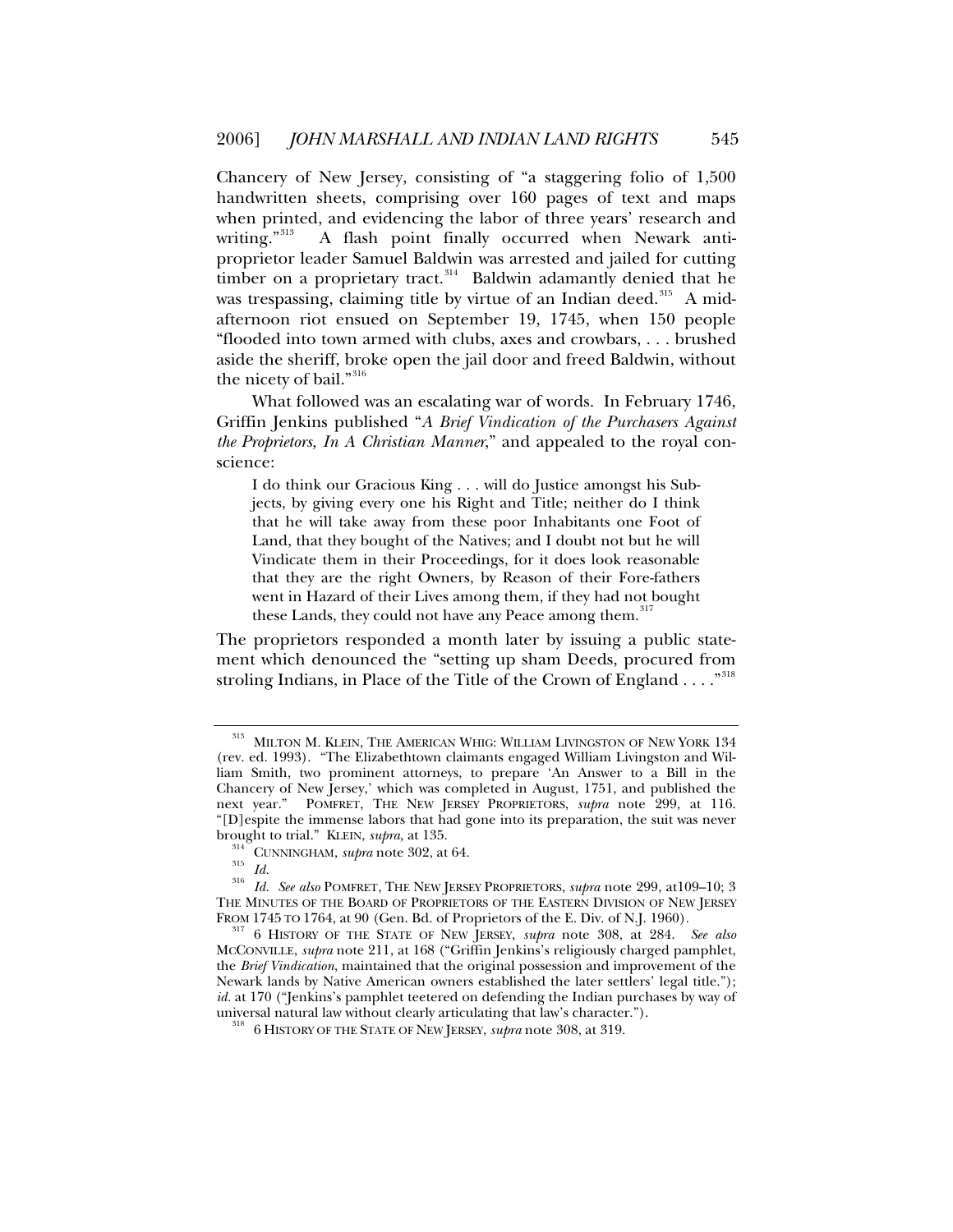The proprietors argued that the purchases violated the Acts of 1683 and 1703 (ignoring that most transactions occurred earlier), but also contended that—even in the absence of statutory prohibitions reliance on Indian title was misplaced, inconsistent with feudal law, and an affront to the Crown:

 To pretend to hold Lands by an Indian Deed only, is not that declaring the Indian Grantor to be the Superior Lord of that Land, and disowning the Crown of England to be so? . . . [I]s not that an Overt Act of withdrawing the Allegiance due to the Crown of England? (from which all Lands within its Dominions must be held mediately or immediately). . . . And do not those Overt Acts or Endeavours in their Nature approach to High Treason?

. . . .

 . . . [T]he *silly Position* aforesaid, [is] *false in it self*, as the Indians had no Notion of Property in Lands more than in Air, until the Christians came amongst them (except in the small Spots on which they planted their Indian Corn, and those Spots did not occupy so much as one Acre of a Thousand Acres; so that the remaining 999 Acres might properly be said to be void and uninhabited, and in the Power of the Crown absolutely to grant; and except as to Hunting.) $319$ 

Undeterred, the Newark rioters prepared two formal petitions, which were read to the assembly on April 17, 1746. Samuel Nevill moved to reject the petitions, declaring them to be "a Notorious Libel upon the Crown of England,"[320](#page-65-1) and gravely warned that the issue presented— "whether the Property in the Soil of this Colony is vested in the Crown of England, or in the Indian Natives?"—was a "dangerous Dispute to be disputed  $\ldots$ ."<sup>[321](#page-65-2)</sup>

Nevertheless, the proponents of Indian title persevered, and indeed carried the dispute to even higher levels. In 1746, an unsigned letter published in a New York newspaper turned Lockean theory to the advantage of Newark purchasers by contending that Locke's guiding principle, that vacant land is "made the Property of that Man, who bestowed his Labour on it," legitimated native title to the lands

<span id="page-65-2"></span><span id="page-65-1"></span><span id="page-65-0"></span><sup>&</sup>lt;sup>319</sup> *Id.* at 321–23. *See generally* FISHER, *supra* note 308, at 189.<br><sup>320</sup> 6 HISTORY OF THE STATE OF NEW JERSEY, *supra* note 308, at 325.<br><sup>321</sup> *Id.* at 331. *See also* MCCONVILLE, *supra* note 211, at 166. Nevill fu that "[b]y allowing . . . any other than the Crown of England and its Assigns, to be the true Owners and Proprietors, a perpetual Uncertainty would evidently follow who were the true Owners and Proprietors." 6 HISTORY OF THE STATE OF NEW JERSEY, *supra*  note 308, at 344.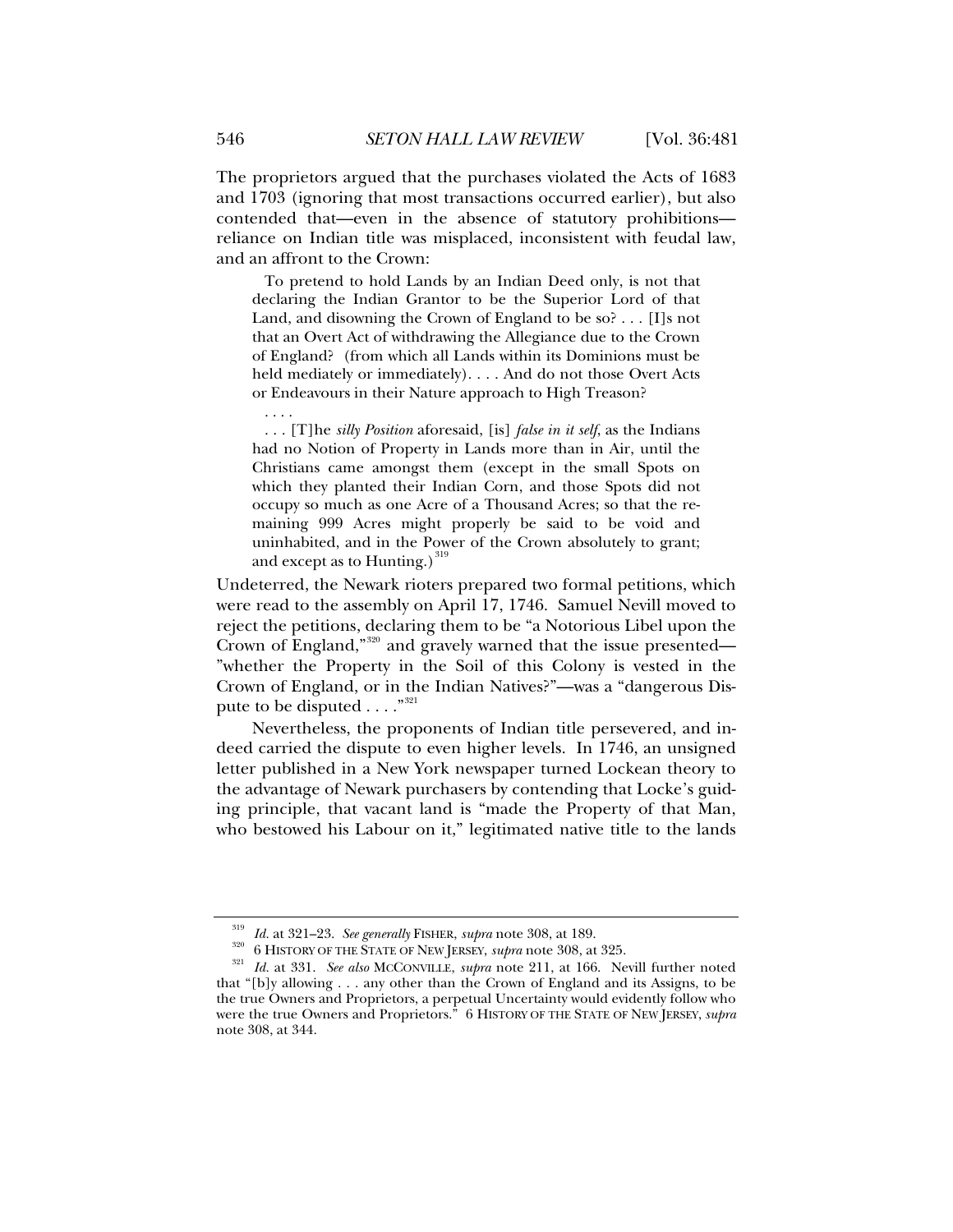in question, because the Indians allegedly worked the property prior to its sale.<sup>[322](#page-66-0)</sup>

A year later, in their *Answer to the Council of Proprietor's two Publications; Sett forth at Perth-Amboy the 25<sup>th</sup> of March 1746, and the 25<sup>th</sup> of March 1747*[323](#page-66-1) (hereinafter "the *Answer*"), the Newark settlers presented a comprehensive title defense, beginning with the contention that their purchases were fairly obtained and supported by ample consideration:

 Our Predecessors (Inhabiting Newark, &c.) . . . Purchased, not of some Strolling Indians, or for some few Bottles of Rum, as is suggested by the Proprietors in their Publication, but of their Chiefs, at a dear Rate, and with a great Sum, for the then Times . . . .

 . . . Who could Question our just Right to the Soil; considering the due measures our Ancestors took to obtain it.<sup>32</sup>

Then, in the true spirit of Roger Williams, the *Answer* questioned the right and authority of Charles II to grant the lands without first purchasing them from the native occupants:

 We hope you'll give us leave to ask how he came by them, was it by Discovery, by Conquest, by Gift, or by Contract, was the Discovery made in his Day? . . .

 . . .[C]an it be supposed [the Indians] had no Right unto . . . their Lands[?] Yes, Doubtless they had, from the Great and Absolute Proprietor of the Whole Universe . . . .

 . . . The Advantage any Nation hath over another, in Might & Power, in True Religion, or in the Acts of Government, War or Improvements, or other Arts & Sciences, doth not . . . give the Nation  $\dots$  a Right to the Possessions of another People  $\dots$ .<sup>[325](#page-66-3)</sup>

. . .

<span id="page-66-3"></span><sup>325</sup> 7 HISTORY OF THE STATE OF NEW JERSEY, *supra* note 324, at 34–36. The *Answer* also argues that "the Granting Lisences by the Governments to Purchase Lands of them, admits them, to have a Right to sell them," and that "the latter Act of 1703 . . .

<span id="page-66-0"></span><sup>322</sup> KEMMERER, *supra* note 303, at 200 n.58. *See also* MCCONVILLE, *supra* note 211, at 167 ("As the property conflicts intensified, the disaffected turned to the theories of John Locke and other seventeenth-century writers to argue that property rights came

<span id="page-66-1"></span>*See supra* note 290 (discussing the use of "double dates," i.e. "the 25<sup>th</sup> of March 1746, and the  $25<sup>th</sup>$  of March 1747," to indicate the time between Jan. 1 and Mar. 25 after the adoption of the Gregorian calender system).<br><sup>324</sup> 7 DOCUMENTS RELATING TO THE COLONIAL HISTORY OF THE STATE OF NEW JERSEY

<span id="page-66-2"></span><sup>(1746–1751),</sup> at 31–32 (William A. Whitehead ed., 1883) [hereinafter 7 HISTORY OF THE STATE OF NEW JERSEY]. The issue of fair dealing was also raised, and rejected, in *Johnson v. McIntosh*. *See* 21 U.S. (8 Wheat.) 543, 572 (1823) ("The facts, as stated in the case agreed, show the authority of the chiefs who executed this conveyance, so far as it could be given by their own people; and likewise show, that the particular tribes for whom these chiefs acted were in rightful possession of the land they sold.").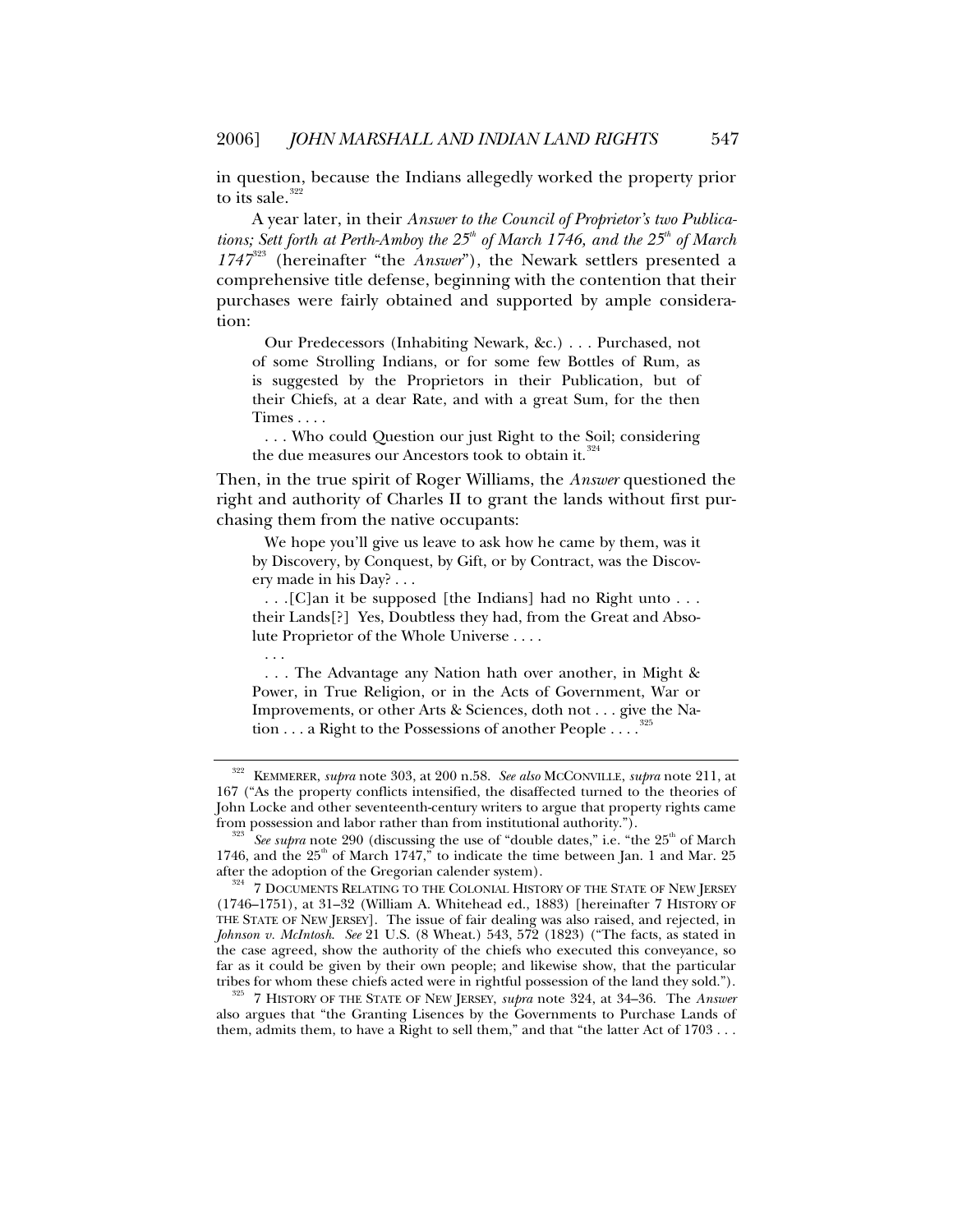The thesis of the Newark purchasers' 1747 *Answer* is as radical as the view espoused by Roger Williams a century earlier, and as straightforward as the position taken by the Illinois and Wabash Land Company three-quarters of century thereafter:

*We know not what Right the Crown had to those Lands before [we] Purchased of the Natives, but [as] the Owners of such Lands by and under such Purchase [we] do humbly insist and rely upon it, that by such Purchases [we] have a full Right and Property in the Lands so purchased.[326](#page-67-0)* 

The Newark purchasers' position is completely at odds with John Marshall's description of Indian land rights in *Johnson v. McIntosh*.

The dispute between the Newark purchasers and the proprietors was never resolved by judicial action (or otherwise), $327$  yet it serves as a postscript to Williams' banishment by the General Court of the Massachusetts Bay Colony, and as a prelude to the United States Supreme Court's decision in *Johnson v. McIntosh*. Most of the basic arguments for and against Indian title were now in place. However, significant developments still lay ahead, such as the rise (and fall) of the speculative land companies, the regulation of Indian land sales by the Crown itself, the American Revolution, and the ensuing struggle between the national government and several states for control of the newly

cannot . . . Annul or Vacate any of the Purchases we are concerned in, or for, they being all made before said Act." *Id.* at 36, 40. *See also* MCCONVILLE, *supra* note 211, at 169 ("The Newark purchasers' *Answer* of 1747 . . . insisted that the Native Americans owned Newark by virtue of their original possession and improvement, and that the current occupiers' ancestors had peacefully purchased this property.").

<sup>&</sup>lt;sup>326</sup> 7 HISTORY OF THE STATE OF NEW JERSEY, *supra* note 324, at 36 (emphasis added).<br><sup>327</sup> In 1750, a petition to King George II was signed by over four hundred Newark

<span id="page-67-1"></span><span id="page-67-0"></span>settlers who "invoked natural law to protect property won by possession and improvement." MCCONVILLE, *supra* note 211, at 171. On June 1, 1750, the Board of Trade, headed by its president, George Montagu Dunk, Earl of Halifax, issued a report to "The Right Honorable the Lords of His Majesty's Most Honorable Privy Council" which stated, with respect to the Province of New Jersey:

This Country was first discover'd by Subjects of England whereby the Right to the Soil and Government thereof was vested in the Crown of England . . . .

 $\ldots$  . . . . [A] great Number of Persons, chiefly the dregs of the People, and many of them Irish, some of which had seated themselves upon Lands under pretence of Purchases from the Indians . . . [began] denying His Majesty's Right to the Soil or Government of America, and insinuating that the Royal Grants thereof were void and fraudulent.

<sup>7</sup> HISTORY OF THE STATE OF NEW JERSEY, *supra* note 324, at 467, 469–70. No definitive action, however, was taken by English authorities, or by the courts of New Jersey, and the matter was eventually mooted by the American Revolution.